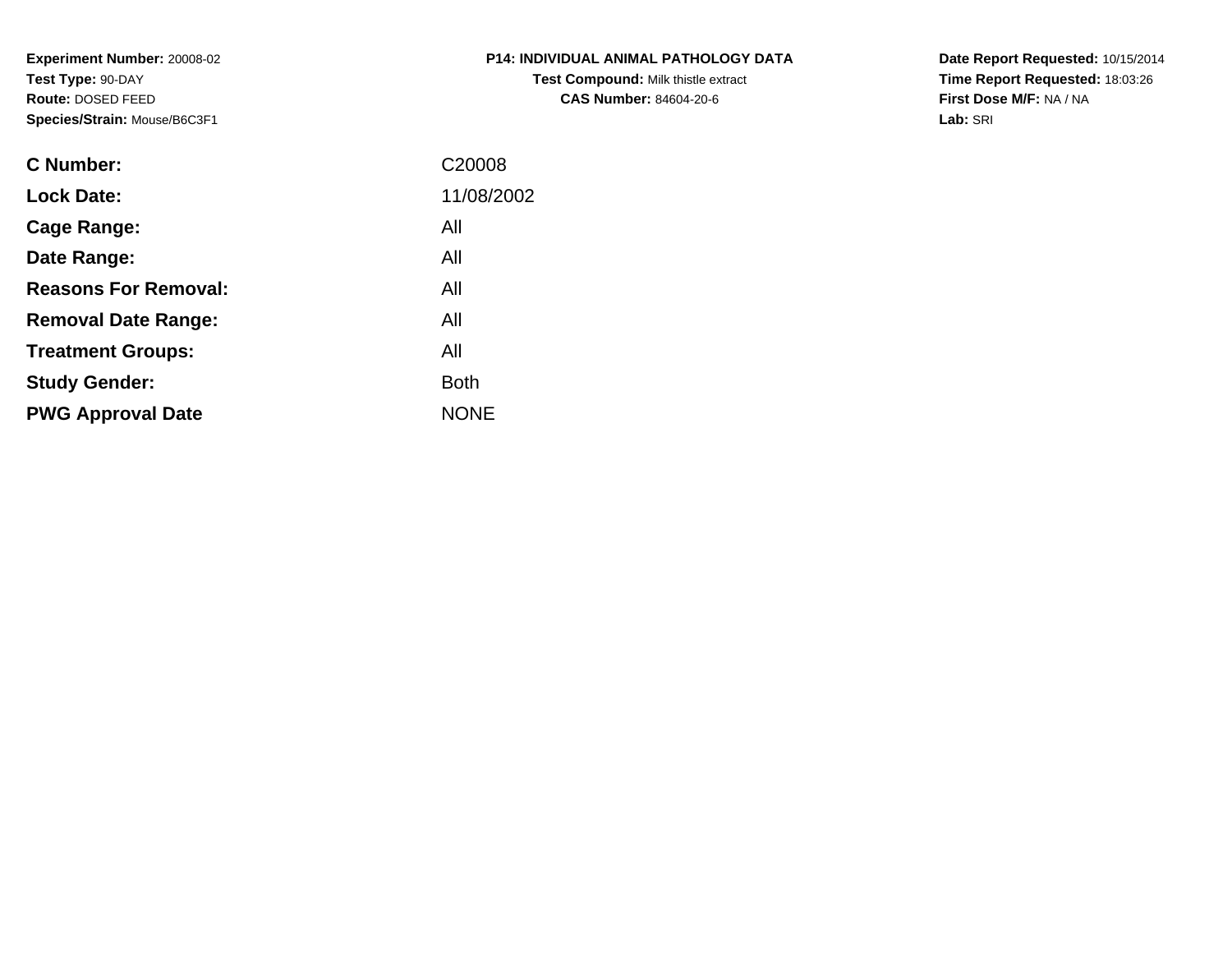| Experiment Number: 20008-02<br>Test Type: 90-DAY<br>Route: DOSED FEED<br>Species/Strain: Mouse/B6C3F1 |                              | <b>P14: INDIVIDUAL ANIMAL PATHOLOGY DATA</b><br>Test Compound: Milk thistle extract<br><b>CAS Number: 84604-20-6</b> | Date Report Requested: 10/15/2014<br>Time Report Requested: 18:03:26<br>First Dose M/F: NA / NA<br>Lab: SRI |
|-------------------------------------------------------------------------------------------------------|------------------------------|----------------------------------------------------------------------------------------------------------------------|-------------------------------------------------------------------------------------------------------------|
| <b>ANIMAL ID: 1</b>                                                                                   | <b>TRT#: 1</b>               | <b>SEX: Male</b>                                                                                                     | DAY ON TEST: 93                                                                                             |
|                                                                                                       | <b>DOSE: 0</b><br><b>PPM</b> | <b>DISP: Terminal Sacrifice</b>                                                                                      | <b>HISTO: 99844</b>                                                                                         |
|                                                                                                       |                              | ORGAN AND ACCOUNTABLE SITE STATUS                                                                                    |                                                                                                             |
| <b>NORMAL</b>                                                                                         |                              |                                                                                                                      |                                                                                                             |
| * Adrenal Cortex                                                                                      | * Adrenal Medulla            | * Bone                                                                                                               | * Bone Marrow                                                                                               |
| * Brain                                                                                               | * Epididymis                 | * Esophagus                                                                                                          | * Eye                                                                                                       |
| * Gallbladder                                                                                         | * Harderian Gland            | * Heart                                                                                                              | * Intestine Large, Cecum                                                                                    |
| * Intestine Large, Colon                                                                              | * Intestine Large, Rectum    | * Intestine Small, Duodenum                                                                                          | * Intestine Small, Ileum                                                                                    |
| * Intestine Small, Jejunum                                                                            | * Kidney                     | * Lymph Node, Mandibular                                                                                             | * Lymph Node, Mesenteric                                                                                    |
| * Nose                                                                                                | * Pancreas                   | * Parathyroid Gland                                                                                                  | * Preputial Gland                                                                                           |
| * Prostate                                                                                            | * Salivary Glands            | * Seminal Vesicle                                                                                                    | * Skin                                                                                                      |
| * Spleen                                                                                              | * Stomach. Forestomach       | * Stomach, Glandular                                                                                                 | * Testes                                                                                                    |
| * Thymus                                                                                              | * Thyroid Gland              | * Trachea                                                                                                            | * Urinary Bladder                                                                                           |
| <b>MISSING</b>                                                                                        |                              |                                                                                                                      |                                                                                                             |
| * Mammary Gland                                                                                       | * Pituitary Gland            |                                                                                                                      |                                                                                                             |
| <b>OBSERVATIONS</b>                                                                                   |                              |                                                                                                                      |                                                                                                             |
| * Liver                                                                                               |                              | Inflammation                                                                                                         | Chronic, Focal, Minimal                                                                                     |
| * Lung                                                                                                |                              | <b>Infiltration Cellular</b>                                                                                         | Lymphocyte, Focal, Minimal                                                                                  |
| PRIMARY CAUSE OF DEATH                                                                                | $\blacksquare$               |                                                                                                                      |                                                                                                             |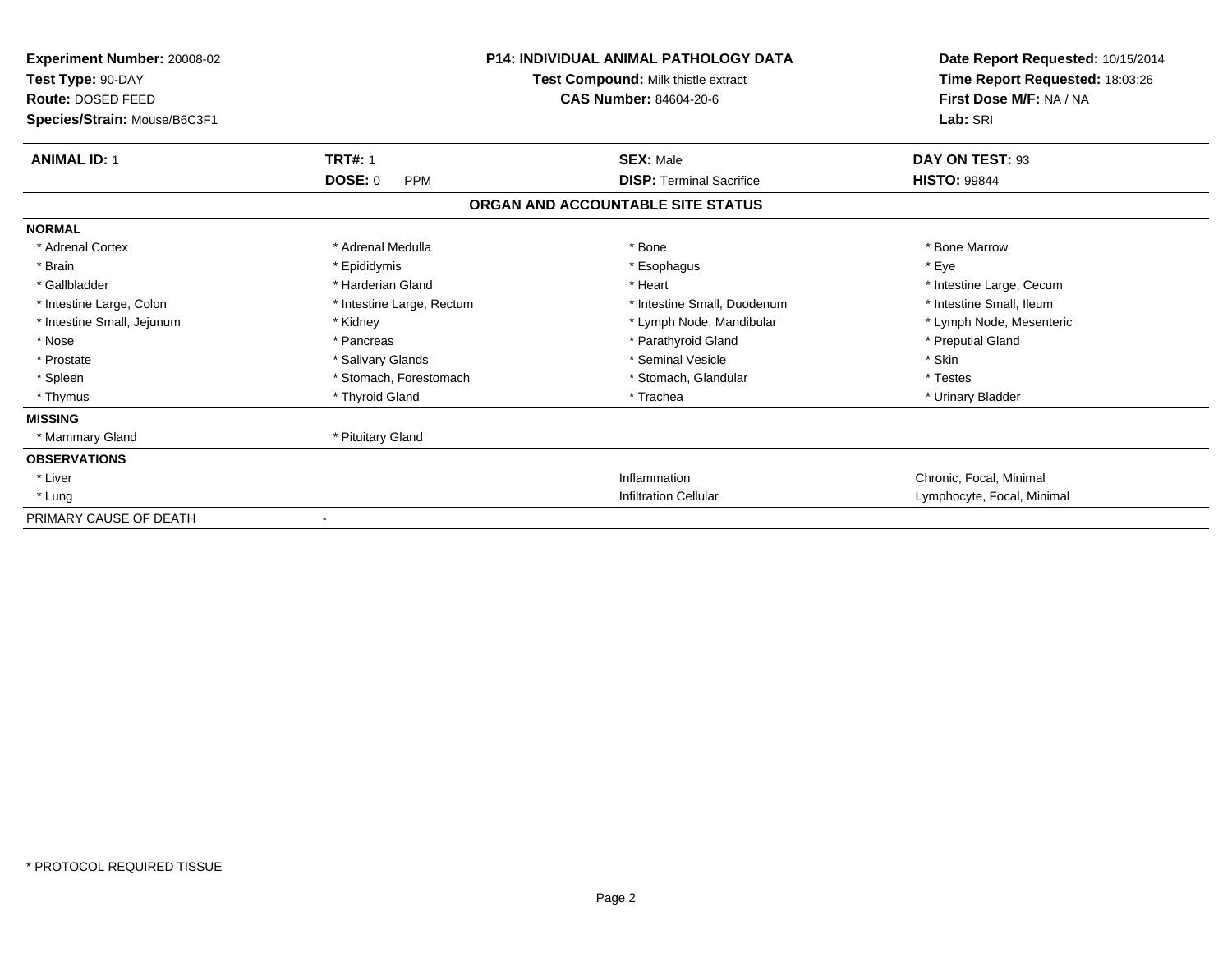| Experiment Number: 20008-02<br>Test Type: 90-DAY<br>Route: DOSED FEED<br>Species/Strain: Mouse/B6C3F1 |                              | <b>P14: INDIVIDUAL ANIMAL PATHOLOGY DATA</b><br>Test Compound: Milk thistle extract<br>CAS Number: 84604-20-6 | Date Report Requested: 10/15/2014<br>Time Report Requested: 18:03:26<br>First Dose M/F: NA / NA<br>Lab: SRI |
|-------------------------------------------------------------------------------------------------------|------------------------------|---------------------------------------------------------------------------------------------------------------|-------------------------------------------------------------------------------------------------------------|
| <b>ANIMAL ID: 2</b>                                                                                   | <b>TRT#: 1</b>               | <b>SEX: Male</b>                                                                                              | DAY ON TEST: 93                                                                                             |
|                                                                                                       | <b>DOSE: 0</b><br><b>PPM</b> | <b>DISP:</b> Terminal Sacrifice                                                                               | <b>HISTO: 99845</b>                                                                                         |
|                                                                                                       |                              | ORGAN AND ACCOUNTABLE SITE STATUS                                                                             |                                                                                                             |
| <b>NORMAL</b>                                                                                         |                              |                                                                                                               |                                                                                                             |
| * Adrenal Cortex                                                                                      | * Adrenal Medulla            | * Bone                                                                                                        | * Bone Marrow                                                                                               |
| * Brain                                                                                               | * Epididymis                 | * Esophagus                                                                                                   | * Eye                                                                                                       |
| * Gallbladder                                                                                         | * Harderian Gland            | * Heart                                                                                                       | * Intestine Large, Cecum                                                                                    |
| * Intestine Large, Colon                                                                              | * Intestine Large, Rectum    | * Intestine Small, Duodenum                                                                                   | * Intestine Small, Ileum                                                                                    |
| * Intestine Small, Jejunum                                                                            | * Kidney                     | * Liver                                                                                                       | * Lung                                                                                                      |
| * Lymph Node, Mandibular                                                                              | * Lymph Node, Mesenteric     | * Nose                                                                                                        | * Pancreas                                                                                                  |
| * Pituitary Gland                                                                                     | * Preputial Gland            | * Prostate                                                                                                    | * Salivary Glands                                                                                           |
| * Seminal Vesicle                                                                                     | * Skin                       | * Spleen                                                                                                      | * Stomach, Forestomach                                                                                      |
| * Stomach, Glandular                                                                                  | * Testes                     | * Thymus                                                                                                      | * Thyroid Gland                                                                                             |
| * Trachea                                                                                             | * Urinary Bladder            |                                                                                                               |                                                                                                             |
| <b>MISSING</b>                                                                                        |                              |                                                                                                               |                                                                                                             |
| * Mammary Gland                                                                                       |                              |                                                                                                               |                                                                                                             |
| <b>OBSERVATIONS</b>                                                                                   |                              |                                                                                                               |                                                                                                             |
| * Parathyroid Gland                                                                                   |                              | Cyst                                                                                                          | Mild                                                                                                        |
| PRIMARY CAUSE OF DEATH                                                                                |                              |                                                                                                               |                                                                                                             |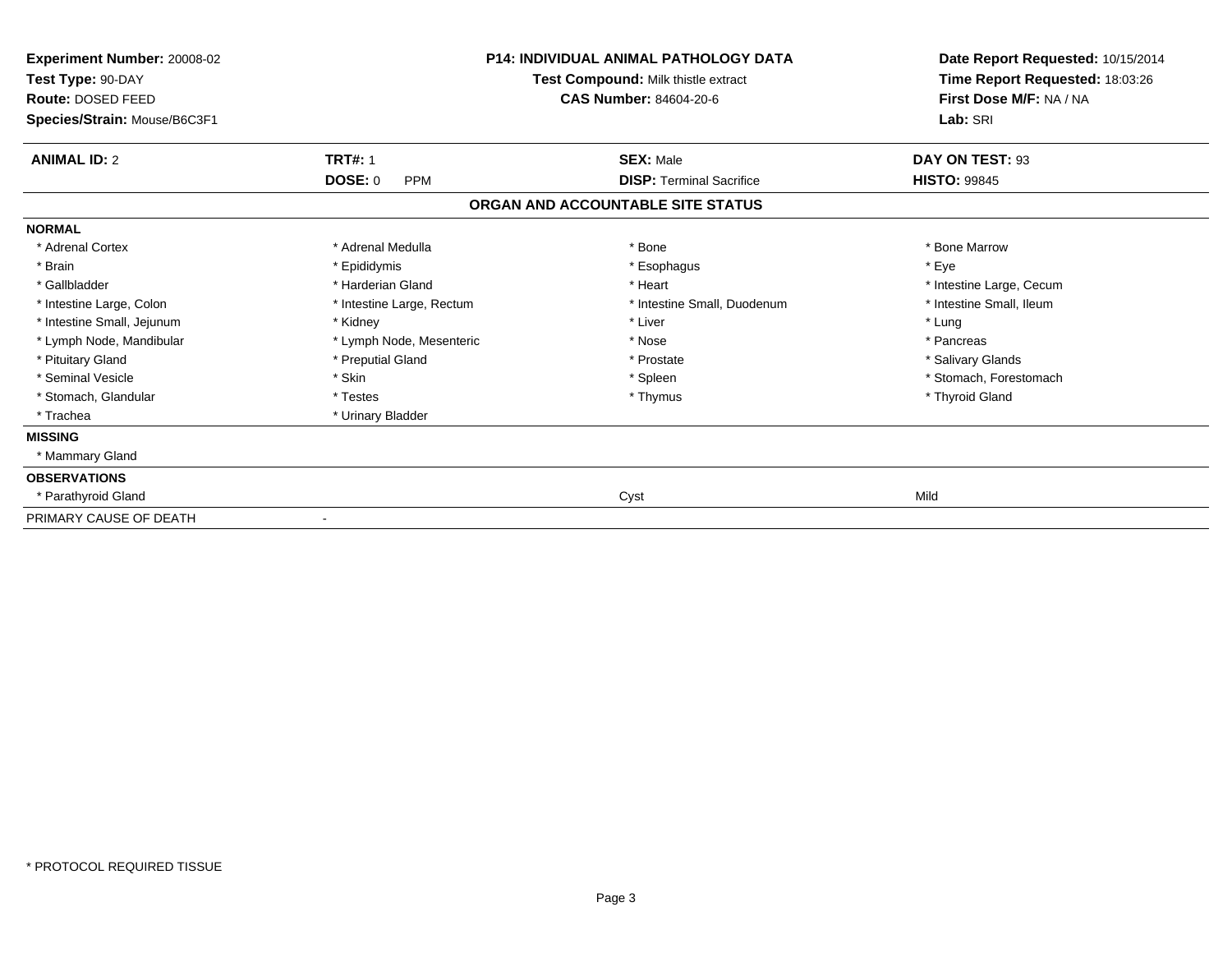| Experiment Number: 20008-02<br>Test Type: 90-DAY<br>Route: DOSED FEED<br>Species/Strain: Mouse/B6C3F1 |                           | <b>P14: INDIVIDUAL ANIMAL PATHOLOGY DATA</b><br>Test Compound: Milk thistle extract<br><b>CAS Number: 84604-20-6</b> | Date Report Requested: 10/15/2014<br>Time Report Requested: 18:03:26<br>First Dose M/F: NA / NA<br>Lab: SRI |
|-------------------------------------------------------------------------------------------------------|---------------------------|----------------------------------------------------------------------------------------------------------------------|-------------------------------------------------------------------------------------------------------------|
| <b>ANIMAL ID: 3</b>                                                                                   | <b>TRT#: 1</b>            | <b>SEX: Male</b>                                                                                                     | DAY ON TEST: 93                                                                                             |
|                                                                                                       | DOSE: 0<br><b>PPM</b>     | <b>DISP: Terminal Sacrifice</b>                                                                                      | <b>HISTO: 99846</b>                                                                                         |
|                                                                                                       |                           | ORGAN AND ACCOUNTABLE SITE STATUS                                                                                    |                                                                                                             |
| <b>NORMAL</b>                                                                                         |                           |                                                                                                                      |                                                                                                             |
| * Adrenal Cortex                                                                                      | * Adrenal Medulla         | * Bone                                                                                                               | * Bone Marrow                                                                                               |
| * Brain                                                                                               | * Epididymis              | * Esophagus                                                                                                          | * Eye                                                                                                       |
| * Gallbladder                                                                                         | * Harderian Gland         | * Heart                                                                                                              | * Intestine Large, Cecum                                                                                    |
| * Intestine Large, Colon                                                                              | * Intestine Large, Rectum | * Intestine Small, Duodenum                                                                                          | * Intestine Small, Ileum                                                                                    |
| * Intestine Small, Jejunum                                                                            | * Kidney                  | * Liver                                                                                                              | * Lung                                                                                                      |
| * Lymph Node, Mandibular                                                                              | * Lymph Node, Mesenteric  | * Nose                                                                                                               | * Pancreas                                                                                                  |
| * Parathyroid Gland                                                                                   | * Pituitary Gland         | * Preputial Gland                                                                                                    | * Prostate                                                                                                  |
| * Salivary Glands                                                                                     | * Seminal Vesicle         | * Skin                                                                                                               | * Spleen                                                                                                    |
| * Stomach, Forestomach                                                                                | * Stomach, Glandular      | * Testes                                                                                                             | * Thymus                                                                                                    |
| * Thyroid Gland                                                                                       | * Trachea                 | * Urinary Bladder                                                                                                    |                                                                                                             |
| <b>MISSING</b>                                                                                        |                           |                                                                                                                      |                                                                                                             |
| * Mammary Gland                                                                                       |                           |                                                                                                                      |                                                                                                             |
| PRIMARY CAUSE OF DEATH                                                                                |                           |                                                                                                                      |                                                                                                             |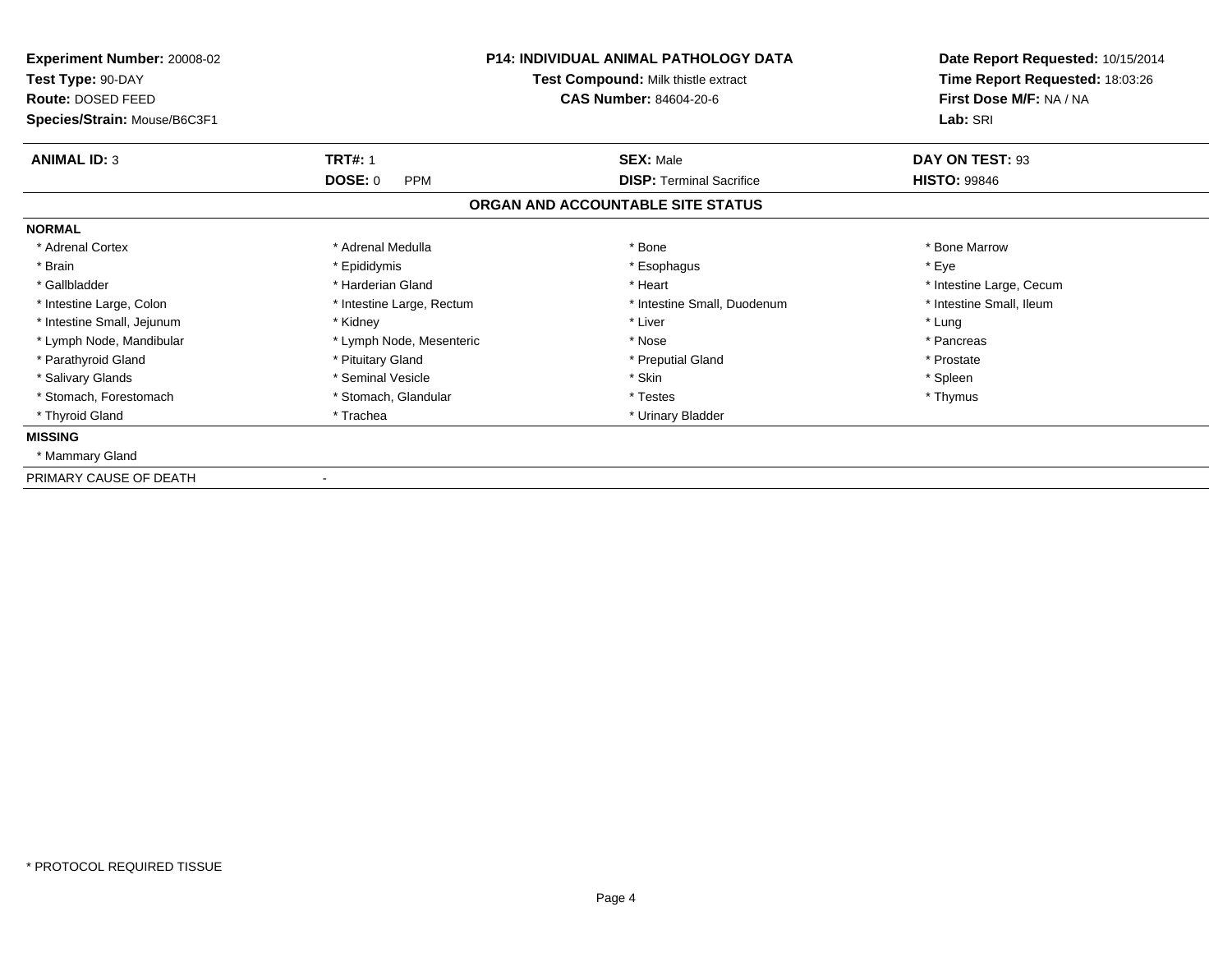| <b>Experiment Number: 20008-02</b><br>Test Type: 90-DAY<br>Route: DOSED FEED<br>Species/Strain: Mouse/B6C3F1 |                              | <b>P14: INDIVIDUAL ANIMAL PATHOLOGY DATA</b><br>Test Compound: Milk thistle extract<br><b>CAS Number: 84604-20-6</b> | Date Report Requested: 10/15/2014<br>Time Report Requested: 18:03:26<br>First Dose M/F: NA / NA<br>Lab: SRI |
|--------------------------------------------------------------------------------------------------------------|------------------------------|----------------------------------------------------------------------------------------------------------------------|-------------------------------------------------------------------------------------------------------------|
| <b>ANIMAL ID: 4</b>                                                                                          | <b>TRT#: 1</b>               | <b>SEX: Male</b>                                                                                                     | DAY ON TEST: 93                                                                                             |
|                                                                                                              | <b>DOSE: 0</b><br><b>PPM</b> | <b>DISP: Terminal Sacrifice</b>                                                                                      | <b>HISTO: 99847</b>                                                                                         |
|                                                                                                              |                              | ORGAN AND ACCOUNTABLE SITE STATUS                                                                                    |                                                                                                             |
| <b>NORMAL</b>                                                                                                |                              |                                                                                                                      |                                                                                                             |
| * Adrenal Cortex                                                                                             | * Adrenal Medulla            | * Bone                                                                                                               | * Bone Marrow                                                                                               |
| * Brain                                                                                                      | * Epididymis                 | * Esophagus                                                                                                          | * Eve                                                                                                       |
| * Gallbladder                                                                                                | * Harderian Gland            | * Heart                                                                                                              | * Intestine Large, Cecum                                                                                    |
| * Intestine Large, Colon                                                                                     | * Intestine Large, Rectum    | * Intestine Small, Duodenum                                                                                          | * Intestine Small, Ileum                                                                                    |
| * Intestine Small, Jejunum                                                                                   | * Kidney                     | * Lung                                                                                                               | * Lymph Node, Mandibular                                                                                    |
| * Lymph Node, Mesenteric                                                                                     | * Nose                       | * Pancreas                                                                                                           | * Parathyroid Gland                                                                                         |
| * Pituitary Gland                                                                                            | * Preputial Gland            | * Prostate                                                                                                           | * Salivary Glands                                                                                           |
| * Seminal Vesicle                                                                                            | * Skin                       | * Spleen                                                                                                             | * Stomach, Forestomach                                                                                      |
| * Stomach, Glandular                                                                                         | * Testes                     | * Thymus                                                                                                             | * Thyroid Gland                                                                                             |
| * Trachea                                                                                                    | * Urinary Bladder            |                                                                                                                      |                                                                                                             |
| <b>MISSING</b>                                                                                               |                              |                                                                                                                      |                                                                                                             |
| * Mammary Gland                                                                                              |                              |                                                                                                                      |                                                                                                             |
| <b>OBSERVATIONS</b>                                                                                          |                              |                                                                                                                      |                                                                                                             |
| * Liver                                                                                                      |                              | Depletion Glycogen                                                                                                   | Mild                                                                                                        |
|                                                                                                              |                              | Inflammation                                                                                                         | Chronic, Focal, Minimal                                                                                     |
| PRIMARY CAUSE OF DEATH                                                                                       |                              |                                                                                                                      |                                                                                                             |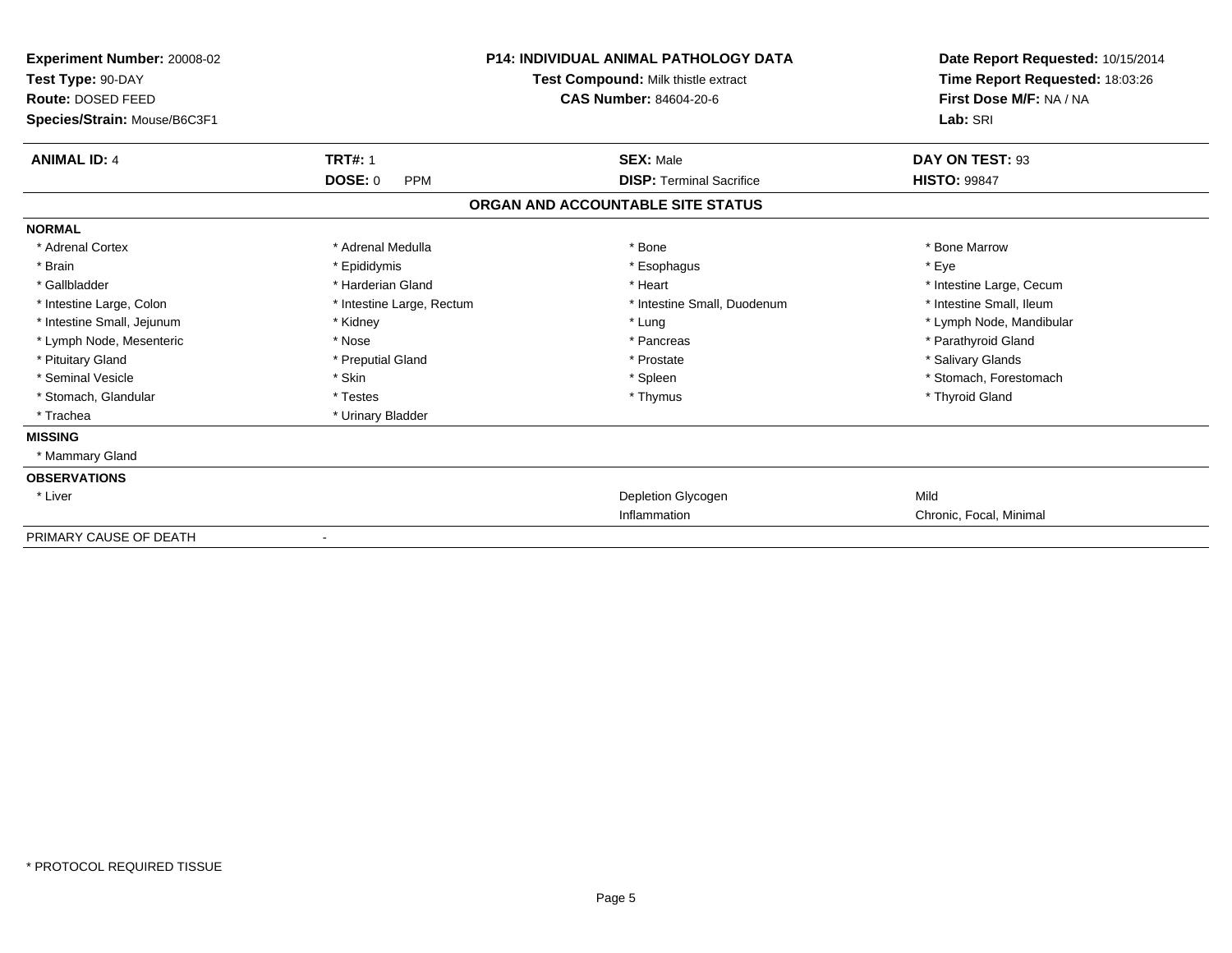| Experiment Number: 20008-02<br>Test Type: 90-DAY<br>Route: DOSED FEED<br>Species/Strain: Mouse/B6C3F1 |                           | <b>P14: INDIVIDUAL ANIMAL PATHOLOGY DATA</b><br>Test Compound: Milk thistle extract<br><b>CAS Number: 84604-20-6</b> | Date Report Requested: 10/15/2014<br>Time Report Requested: 18:03:26<br>First Dose M/F: NA / NA<br>Lab: SRI |
|-------------------------------------------------------------------------------------------------------|---------------------------|----------------------------------------------------------------------------------------------------------------------|-------------------------------------------------------------------------------------------------------------|
| <b>ANIMAL ID: 5</b>                                                                                   | <b>TRT#: 1</b>            | <b>SEX: Male</b>                                                                                                     | DAY ON TEST: 93                                                                                             |
|                                                                                                       | DOSE: 0<br><b>PPM</b>     | <b>DISP: Terminal Sacrifice</b>                                                                                      | <b>HISTO: 99848</b>                                                                                         |
|                                                                                                       |                           | ORGAN AND ACCOUNTABLE SITE STATUS                                                                                    |                                                                                                             |
| <b>NORMAL</b>                                                                                         |                           |                                                                                                                      |                                                                                                             |
| * Adrenal Cortex                                                                                      | * Adrenal Medulla         | * Bone                                                                                                               | * Bone Marrow                                                                                               |
| * Brain                                                                                               | * Epididymis              | * Esophagus                                                                                                          | * Eye                                                                                                       |
| * Gallbladder                                                                                         | * Harderian Gland         | * Heart                                                                                                              | * Intestine Large, Cecum                                                                                    |
| * Intestine Large, Colon                                                                              | * Intestine Large, Rectum | * Intestine Small, Duodenum                                                                                          | * Intestine Small, Ileum                                                                                    |
| * Intestine Small, Jejunum                                                                            | * Kidney                  | * Liver                                                                                                              | * Lung                                                                                                      |
| * Lymph Node, Mandibular                                                                              | * Lymph Node, Mesenteric  | * Nose                                                                                                               | * Pancreas                                                                                                  |
| * Parathyroid Gland                                                                                   | * Pituitary Gland         | * Preputial Gland                                                                                                    | * Prostate                                                                                                  |
| * Salivary Glands                                                                                     | * Seminal Vesicle         | * Skin                                                                                                               | * Spleen                                                                                                    |
| * Stomach, Forestomach                                                                                | * Stomach, Glandular      | * Testes                                                                                                             | * Thymus                                                                                                    |
| * Thyroid Gland                                                                                       | * Trachea                 | * Urinary Bladder                                                                                                    |                                                                                                             |
| <b>MISSING</b>                                                                                        |                           |                                                                                                                      |                                                                                                             |
| * Mammary Gland                                                                                       |                           |                                                                                                                      |                                                                                                             |
| PRIMARY CAUSE OF DEATH                                                                                |                           |                                                                                                                      |                                                                                                             |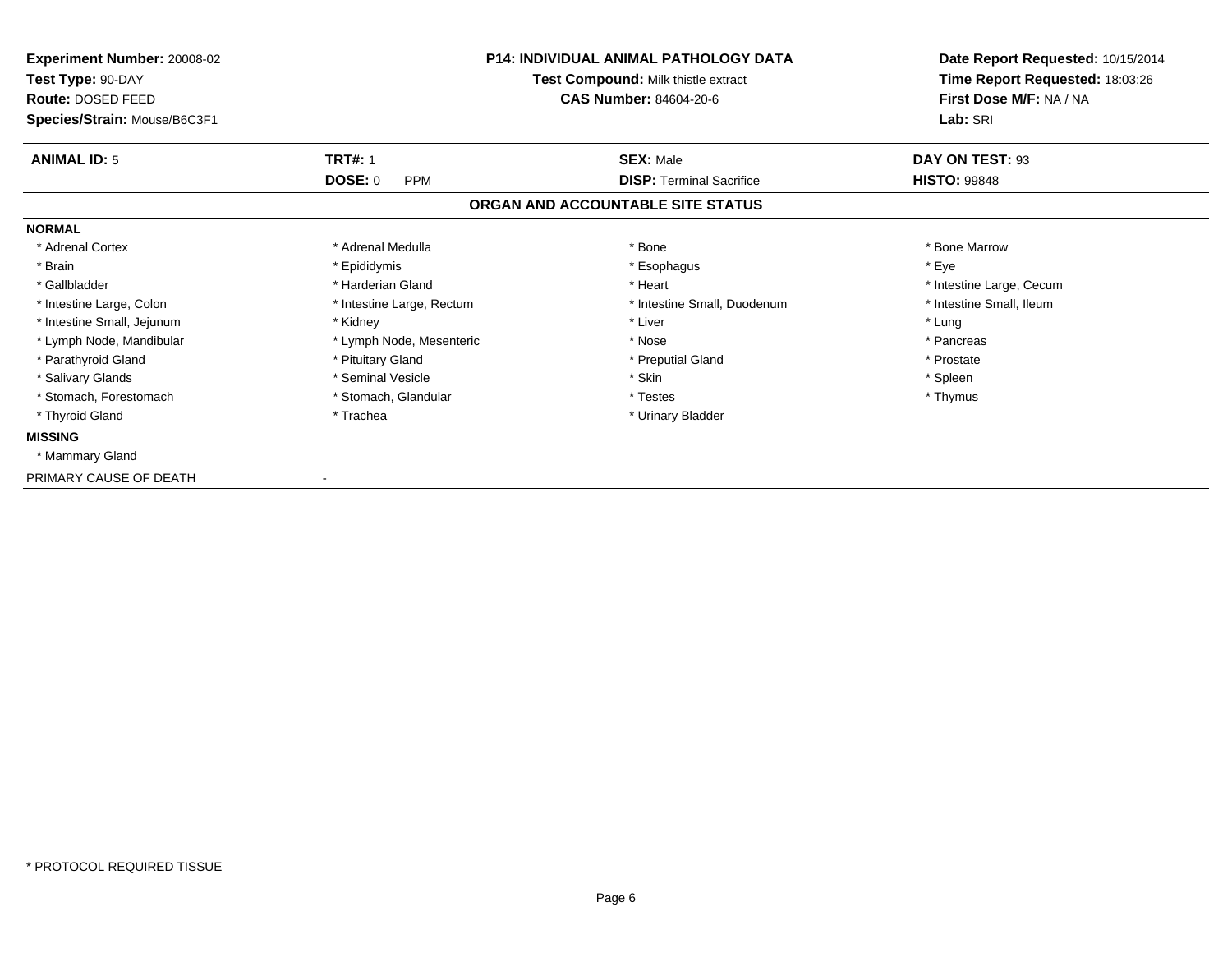| Experiment Number: 20008-02<br>Test Type: 90-DAY<br>Route: DOSED FEED<br>Species/Strain: Mouse/B6C3F1 |                           | <b>P14: INDIVIDUAL ANIMAL PATHOLOGY DATA</b><br>Test Compound: Milk thistle extract<br><b>CAS Number: 84604-20-6</b> | Date Report Requested: 10/15/2014<br>Time Report Requested: 18:03:26<br>First Dose M/F: NA / NA<br>Lab: SRI |
|-------------------------------------------------------------------------------------------------------|---------------------------|----------------------------------------------------------------------------------------------------------------------|-------------------------------------------------------------------------------------------------------------|
| <b>ANIMAL ID: 6</b>                                                                                   | <b>TRT#: 1</b>            | <b>SEX: Male</b>                                                                                                     | DAY ON TEST: 93                                                                                             |
|                                                                                                       | DOSE: 0<br><b>PPM</b>     | <b>DISP: Terminal Sacrifice</b>                                                                                      | <b>HISTO: 99849</b>                                                                                         |
|                                                                                                       |                           | ORGAN AND ACCOUNTABLE SITE STATUS                                                                                    |                                                                                                             |
| <b>NORMAL</b>                                                                                         |                           |                                                                                                                      |                                                                                                             |
| * Adrenal Cortex                                                                                      | * Adrenal Medulla         | * Bone                                                                                                               | * Bone Marrow                                                                                               |
| * Brain                                                                                               | * Epididymis              | * Esophagus                                                                                                          | * Eye                                                                                                       |
| * Gallbladder                                                                                         | * Harderian Gland         | * Heart                                                                                                              | * Intestine Large, Cecum                                                                                    |
| * Intestine Large, Colon                                                                              | * Intestine Large, Rectum | * Intestine Small, Duodenum                                                                                          | * Intestine Small, Ileum                                                                                    |
| * Intestine Small, Jejunum                                                                            | * Kidney                  | * Lung                                                                                                               | * Lymph Node, Mandibular                                                                                    |
| * Lymph Node, Mesenteric                                                                              | * Nose                    | * Pancreas                                                                                                           | * Parathyroid Gland                                                                                         |
| * Pituitary Gland                                                                                     | * Preputial Gland         | * Prostate                                                                                                           | * Salivary Glands                                                                                           |
| * Seminal Vesicle                                                                                     | * Skin                    | * Spleen                                                                                                             | * Stomach, Forestomach                                                                                      |
| * Stomach, Glandular                                                                                  | * Testes                  | * Thymus                                                                                                             | * Thyroid Gland                                                                                             |
| * Trachea                                                                                             | * Urinary Bladder         |                                                                                                                      |                                                                                                             |
| <b>MISSING</b>                                                                                        |                           |                                                                                                                      |                                                                                                             |
| * Mammary Gland                                                                                       |                           |                                                                                                                      |                                                                                                             |
| <b>OBSERVATIONS</b>                                                                                   |                           |                                                                                                                      |                                                                                                             |
| * Liver                                                                                               |                           | Depletion Glycogen                                                                                                   | Mild                                                                                                        |
| PRIMARY CAUSE OF DEATH                                                                                | $\blacksquare$            |                                                                                                                      |                                                                                                             |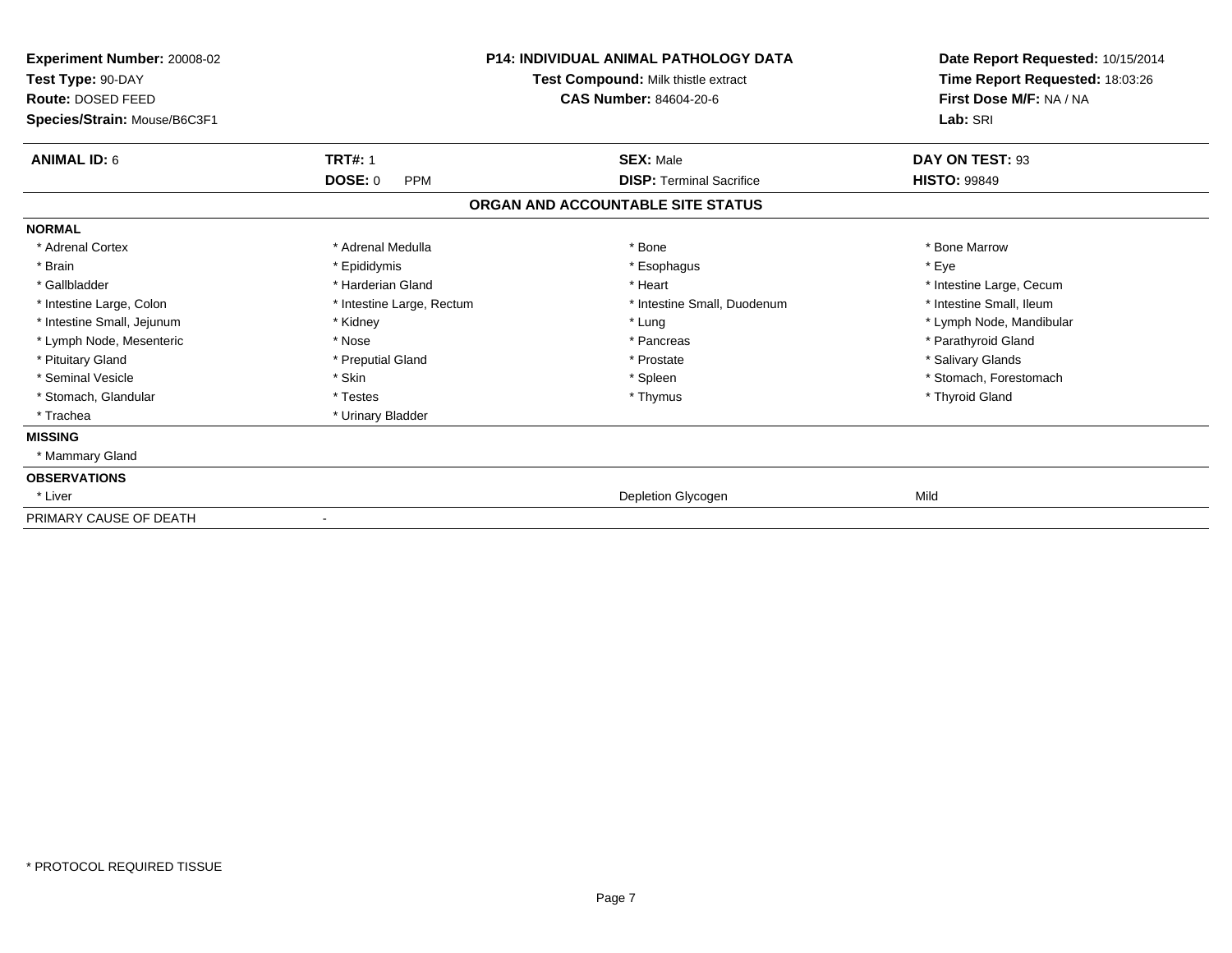| Experiment Number: 20008-02<br>Test Type: 90-DAY<br>Route: DOSED FEED<br>Species/Strain: Mouse/B6C3F1 |                              | <b>P14: INDIVIDUAL ANIMAL PATHOLOGY DATA</b><br>Test Compound: Milk thistle extract<br><b>CAS Number: 84604-20-6</b> | Date Report Requested: 10/15/2014<br>Time Report Requested: 18:03:26<br>First Dose M/F: NA / NA<br>Lab: SRI |
|-------------------------------------------------------------------------------------------------------|------------------------------|----------------------------------------------------------------------------------------------------------------------|-------------------------------------------------------------------------------------------------------------|
| <b>ANIMAL ID: 7</b>                                                                                   | <b>TRT#: 1</b>               | <b>SEX: Male</b>                                                                                                     | DAY ON TEST: 93                                                                                             |
|                                                                                                       | <b>DOSE: 0</b><br><b>PPM</b> | <b>DISP: Terminal Sacrifice</b>                                                                                      | <b>HISTO: 99850</b>                                                                                         |
|                                                                                                       |                              | ORGAN AND ACCOUNTABLE SITE STATUS                                                                                    |                                                                                                             |
| <b>NORMAL</b>                                                                                         |                              |                                                                                                                      |                                                                                                             |
| * Adrenal Cortex                                                                                      | * Adrenal Medulla            | * Bone                                                                                                               | * Bone Marrow                                                                                               |
| * Brain                                                                                               | * Epididymis                 | * Esophagus                                                                                                          | * Eye                                                                                                       |
| * Gallbladder                                                                                         | * Harderian Gland            | * Heart                                                                                                              | * Intestine Large, Cecum                                                                                    |
| * Intestine Large, Colon                                                                              | * Intestine Large, Rectum    | * Intestine Small, Duodenum                                                                                          | * Intestine Small, Ileum                                                                                    |
| * Intestine Small, Jejunum                                                                            | * Liver                      | * Lung                                                                                                               | * Lymph Node, Mandibular                                                                                    |
| * Lymph Node, Mesenteric                                                                              | * Nose                       | * Pancreas                                                                                                           | * Parathyroid Gland                                                                                         |
| * Pituitary Gland                                                                                     | * Preputial Gland            | * Prostate                                                                                                           | * Salivary Glands                                                                                           |
| * Seminal Vesicle                                                                                     | * Skin                       | * Spleen                                                                                                             | * Stomach, Forestomach                                                                                      |
| * Stomach, Glandular                                                                                  | * Testes                     | * Thymus                                                                                                             | * Thyroid Gland                                                                                             |
| * Trachea                                                                                             | * Urinary Bladder            |                                                                                                                      |                                                                                                             |
| <b>MISSING</b>                                                                                        |                              |                                                                                                                      |                                                                                                             |
| * Mammary Gland                                                                                       |                              |                                                                                                                      |                                                                                                             |
| <b>OBSERVATIONS</b>                                                                                   |                              |                                                                                                                      |                                                                                                             |
| * Kidney                                                                                              |                              | <b>Infiltration Cellular</b>                                                                                         | Lymphocyte, Focal, Minimal                                                                                  |
| PRIMARY CAUSE OF DEATH                                                                                | $\blacksquare$               |                                                                                                                      |                                                                                                             |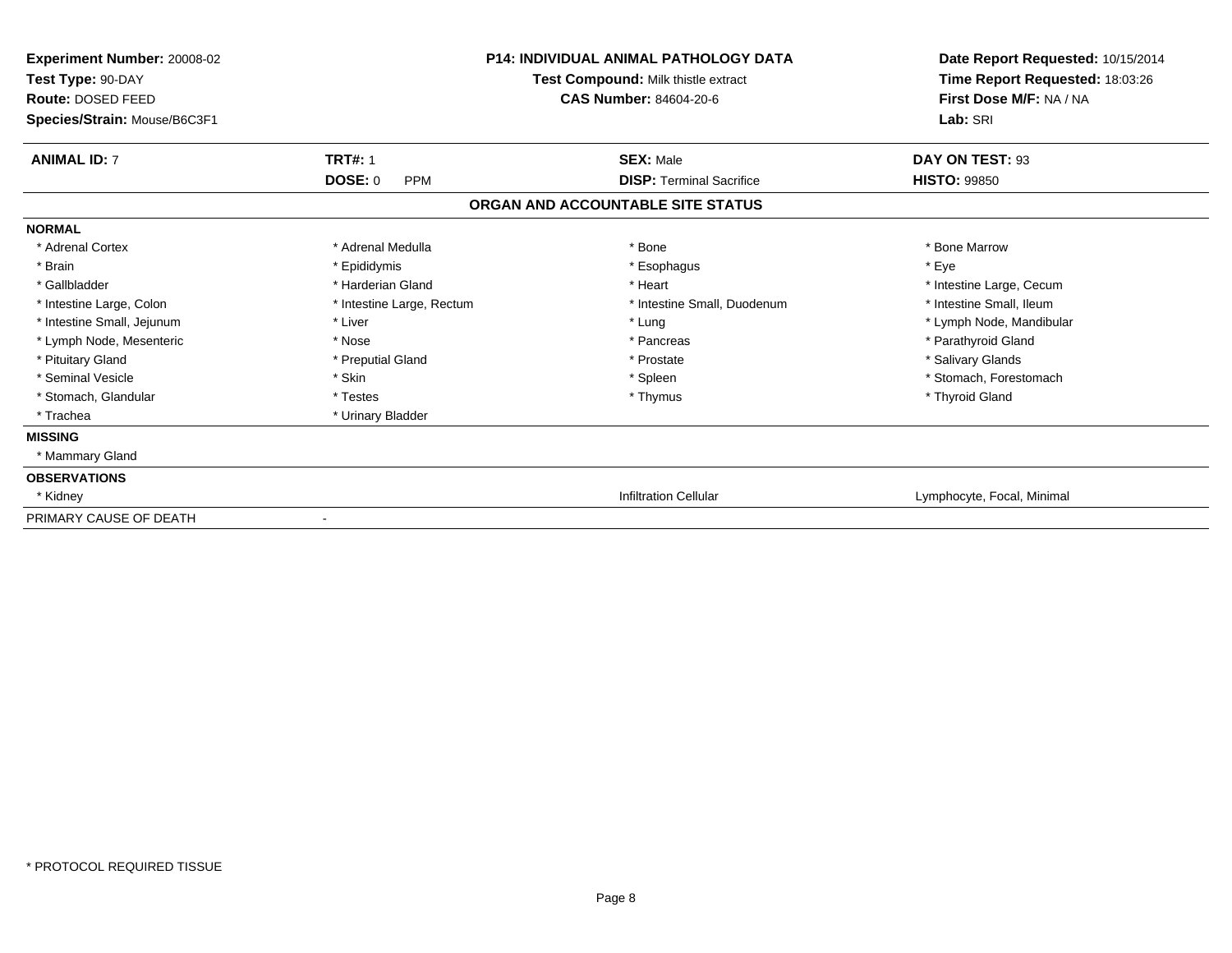| Experiment Number: 20008-02<br>Test Type: 90-DAY<br>Route: DOSED FEED<br>Species/Strain: Mouse/B6C3F1 |                              | <b>P14: INDIVIDUAL ANIMAL PATHOLOGY DATA</b><br>Test Compound: Milk thistle extract<br>CAS Number: 84604-20-6 | Date Report Requested: 10/15/2014<br>Time Report Requested: 18:03:26<br>First Dose M/F: NA / NA<br>Lab: SRI |
|-------------------------------------------------------------------------------------------------------|------------------------------|---------------------------------------------------------------------------------------------------------------|-------------------------------------------------------------------------------------------------------------|
| <b>ANIMAL ID: 8</b>                                                                                   | <b>TRT#: 1</b>               | <b>SEX: Male</b>                                                                                              | DAY ON TEST: 93                                                                                             |
|                                                                                                       | <b>DOSE: 0</b><br><b>PPM</b> | <b>DISP: Terminal Sacrifice</b>                                                                               | <b>HISTO: 99851</b>                                                                                         |
|                                                                                                       |                              | ORGAN AND ACCOUNTABLE SITE STATUS                                                                             |                                                                                                             |
| <b>NORMAL</b>                                                                                         |                              |                                                                                                               |                                                                                                             |
| * Adrenal Cortex                                                                                      | * Adrenal Medulla            | * Bone                                                                                                        | * Bone Marrow                                                                                               |
| * Brain                                                                                               | * Epididymis                 | * Esophagus                                                                                                   | * Eye                                                                                                       |
| * Gallbladder                                                                                         | * Harderian Gland            | * Heart                                                                                                       | * Intestine Large, Cecum                                                                                    |
| * Intestine Large, Colon                                                                              | * Intestine Large, Rectum    | * Intestine Small, Duodenum                                                                                   | * Intestine Small, Ileum                                                                                    |
| * Intestine Small, Jejunum                                                                            | * Kidney                     | * Lymph Node, Mandibular                                                                                      | * Lymph Node, Mesenteric                                                                                    |
| * Nose                                                                                                | * Pancreas                   | * Parathyroid Gland                                                                                           | * Pituitary Gland                                                                                           |
| * Preputial Gland                                                                                     | * Prostate                   | * Salivary Glands                                                                                             | * Seminal Vesicle                                                                                           |
| * Skin                                                                                                | * Spleen                     | * Stomach, Forestomach                                                                                        | * Stomach, Glandular                                                                                        |
| * Testes                                                                                              | * Thymus                     | * Thyroid Gland                                                                                               | * Trachea                                                                                                   |
| * Urinary Bladder                                                                                     |                              |                                                                                                               |                                                                                                             |
| <b>MISSING</b>                                                                                        |                              |                                                                                                               |                                                                                                             |
| * Mammary Gland                                                                                       |                              |                                                                                                               |                                                                                                             |
| <b>OBSERVATIONS</b>                                                                                   |                              |                                                                                                               |                                                                                                             |
| * Liver                                                                                               |                              | Depletion Glycogen                                                                                            | Mild                                                                                                        |
|                                                                                                       |                              | Inflammation                                                                                                  | Chronic, Focal, Minimal                                                                                     |
| * Lung                                                                                                |                              | Hemorrhage                                                                                                    | Focal, Mild                                                                                                 |
| PRIMARY CAUSE OF DEATH                                                                                |                              |                                                                                                               |                                                                                                             |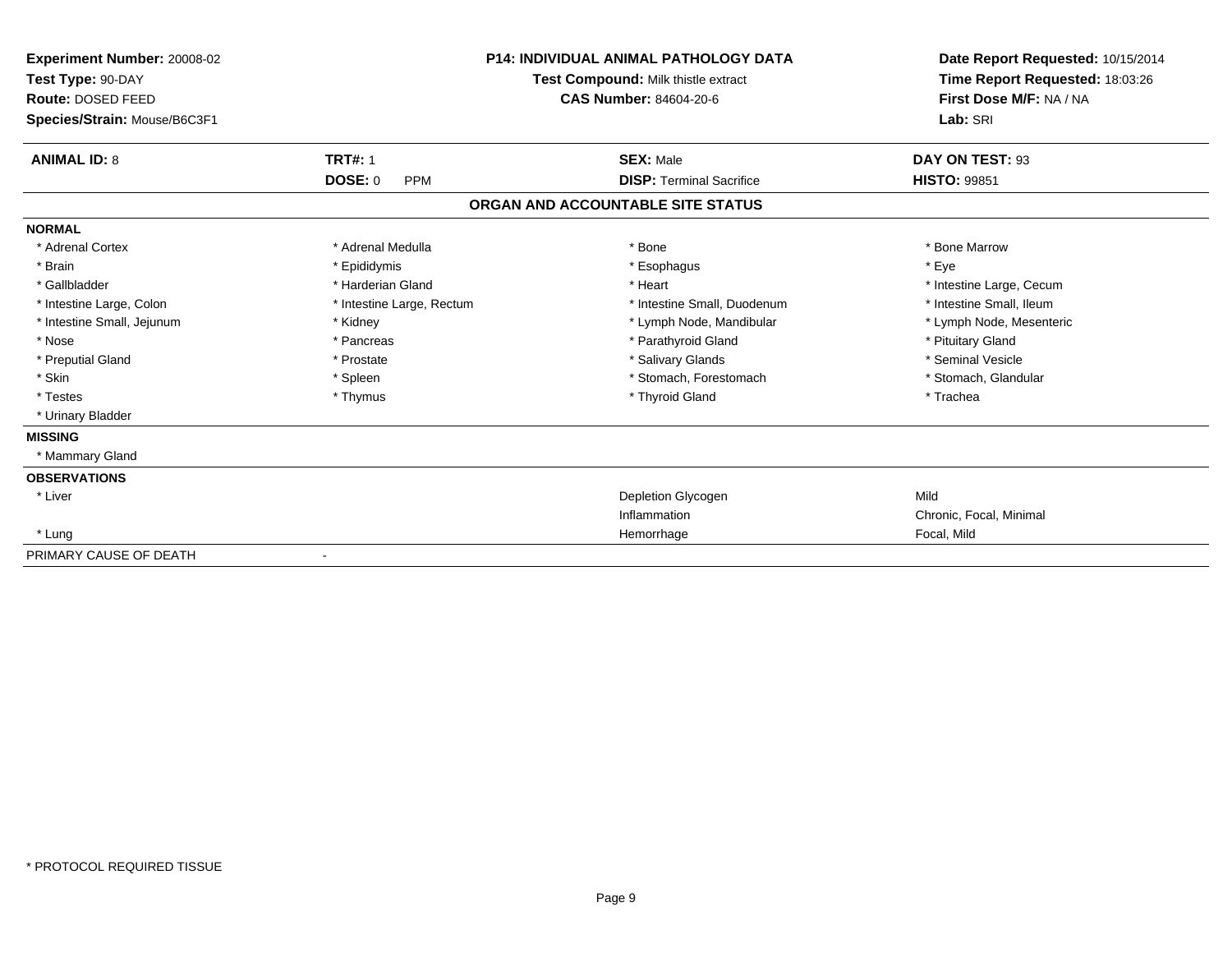| <b>Experiment Number: 20008-02</b><br>Test Type: 90-DAY<br>Route: DOSED FEED<br>Species/Strain: Mouse/B6C3F1 |                              | <b>P14: INDIVIDUAL ANIMAL PATHOLOGY DATA</b><br>Test Compound: Milk thistle extract<br><b>CAS Number: 84604-20-6</b> | Date Report Requested: 10/15/2014<br>Time Report Requested: 18:03:26<br>First Dose M/F: NA / NA<br>Lab: SRI |
|--------------------------------------------------------------------------------------------------------------|------------------------------|----------------------------------------------------------------------------------------------------------------------|-------------------------------------------------------------------------------------------------------------|
| <b>ANIMAL ID: 9</b>                                                                                          | <b>TRT#: 1</b>               | <b>SEX: Male</b>                                                                                                     | DAY ON TEST: 93                                                                                             |
|                                                                                                              | <b>DOSE: 0</b><br><b>PPM</b> | <b>DISP: Terminal Sacrifice</b>                                                                                      | <b>HISTO: 99852</b>                                                                                         |
|                                                                                                              |                              | ORGAN AND ACCOUNTABLE SITE STATUS                                                                                    |                                                                                                             |
| <b>NORMAL</b>                                                                                                |                              |                                                                                                                      |                                                                                                             |
| * Adrenal Cortex                                                                                             | * Adrenal Medulla            | * Bone                                                                                                               | * Bone Marrow                                                                                               |
| * Brain                                                                                                      | * Epididymis                 | * Esophagus                                                                                                          | * Eye                                                                                                       |
| * Gallbladder                                                                                                | * Harderian Gland            | * Heart                                                                                                              | * Intestine Large, Cecum                                                                                    |
| * Intestine Large, Colon                                                                                     | * Intestine Large, Rectum    | * Intestine Small, Duodenum                                                                                          | * Intestine Small, Ileum                                                                                    |
| * Intestine Small, Jejunum                                                                                   | * Kidney                     | * Liver                                                                                                              | * Lung                                                                                                      |
| * Lymph Node, Mandibular                                                                                     | * Lymph Node, Mesenteric     | * Nose                                                                                                               | * Pancreas                                                                                                  |
| * Parathyroid Gland                                                                                          | * Pituitary Gland            | * Preputial Gland                                                                                                    | * Prostate                                                                                                  |
| * Salivary Glands                                                                                            | * Seminal Vesicle            | * Skin                                                                                                               | * Spleen                                                                                                    |
| * Stomach, Forestomach                                                                                       | * Stomach, Glandular         | * Testes                                                                                                             | * Thymus                                                                                                    |
| * Thyroid Gland                                                                                              | * Trachea                    | * Urinary Bladder                                                                                                    |                                                                                                             |
| <b>MISSING</b>                                                                                               |                              |                                                                                                                      |                                                                                                             |
| * Mammary Gland                                                                                              |                              |                                                                                                                      |                                                                                                             |
| PRIMARY CAUSE OF DEATH                                                                                       |                              |                                                                                                                      |                                                                                                             |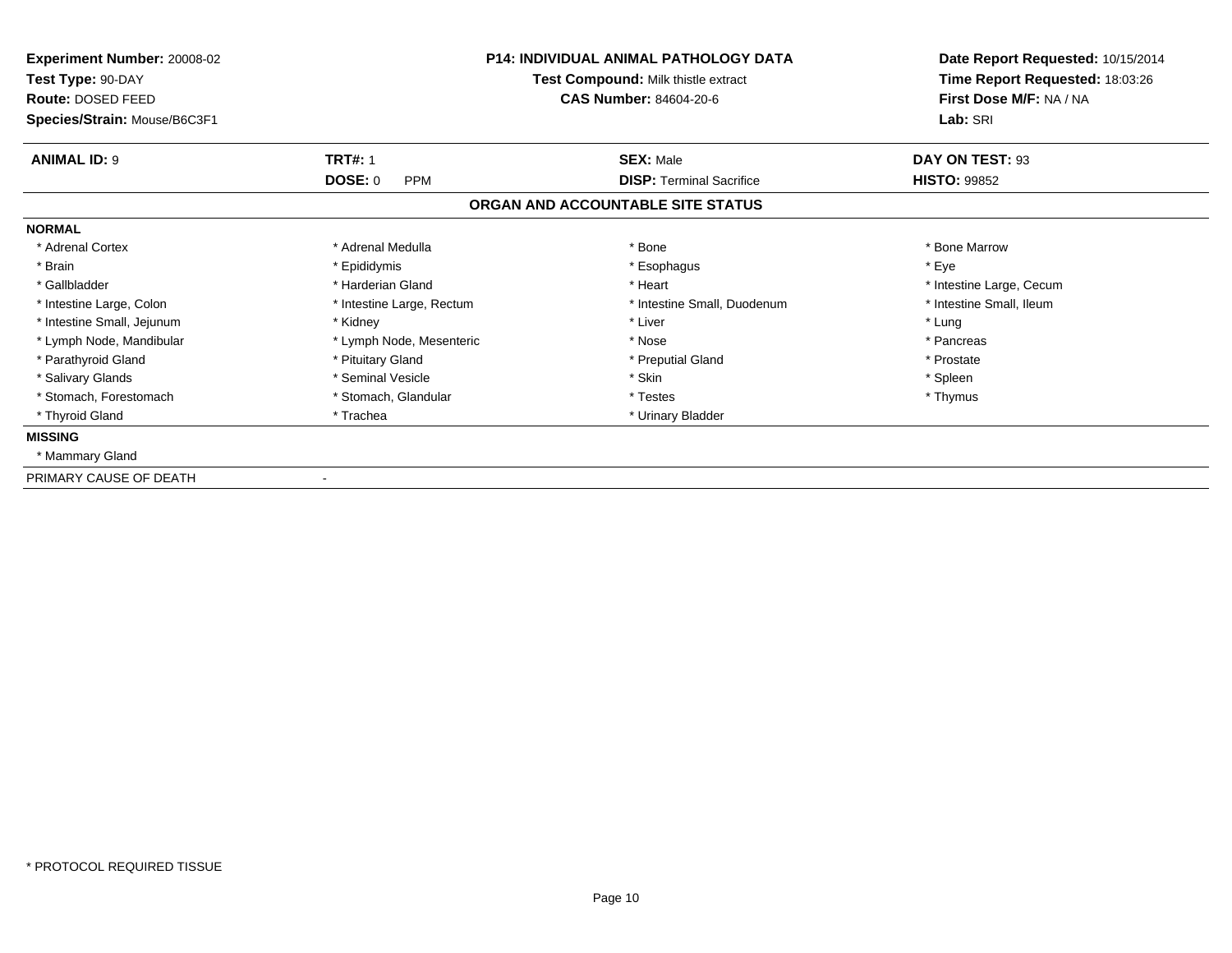| Experiment Number: 20008-02<br>Test Type: 90-DAY<br>Route: DOSED FEED<br>Species/Strain: Mouse/B6C3F1 |                              | <b>P14: INDIVIDUAL ANIMAL PATHOLOGY DATA</b><br>Test Compound: Milk thistle extract<br><b>CAS Number: 84604-20-6</b> | Date Report Requested: 10/15/2014<br>Time Report Requested: 18:03:26<br>First Dose M/F: NA / NA<br>Lab: SRI |
|-------------------------------------------------------------------------------------------------------|------------------------------|----------------------------------------------------------------------------------------------------------------------|-------------------------------------------------------------------------------------------------------------|
| <b>ANIMAL ID: 10</b>                                                                                  | <b>TRT#: 1</b>               | <b>SEX: Male</b>                                                                                                     | DAY ON TEST: 93                                                                                             |
|                                                                                                       | <b>DOSE: 0</b><br><b>PPM</b> | <b>DISP: Terminal Sacrifice</b>                                                                                      | <b>HISTO: 99853</b>                                                                                         |
|                                                                                                       |                              | ORGAN AND ACCOUNTABLE SITE STATUS                                                                                    |                                                                                                             |
| <b>NORMAL</b>                                                                                         |                              |                                                                                                                      |                                                                                                             |
| * Adrenal Cortex                                                                                      | * Adrenal Medulla            | * Bone                                                                                                               | * Bone Marrow                                                                                               |
| * Brain                                                                                               | * Epididymis                 | * Esophagus                                                                                                          | * Eye                                                                                                       |
| * Gallbladder                                                                                         | * Harderian Gland            | * Heart                                                                                                              | * Intestine Large, Cecum                                                                                    |
| * Intestine Large, Colon                                                                              | * Intestine Large, Rectum    | * Intestine Small, Duodenum                                                                                          | * Intestine Small. Ileum                                                                                    |
| * Intestine Small, Jejunum                                                                            | * Kidney                     | * Lung                                                                                                               | * Lymph Node, Mandibular                                                                                    |
| * Lymph Node, Mesenteric                                                                              | * Nose                       | * Pancreas                                                                                                           | * Parathyroid Gland                                                                                         |
| * Pituitary Gland                                                                                     | * Preputial Gland            | * Prostate                                                                                                           | * Salivary Glands                                                                                           |
| * Seminal Vesicle                                                                                     | * Skin                       | * Spleen                                                                                                             | * Stomach, Forestomach                                                                                      |
| * Stomach, Glandular                                                                                  | * Testes                     | * Thymus                                                                                                             | * Thyroid Gland                                                                                             |
| * Trachea                                                                                             | * Urinary Bladder            |                                                                                                                      |                                                                                                             |
| <b>MISSING</b>                                                                                        |                              |                                                                                                                      |                                                                                                             |
| * Mammary Gland                                                                                       |                              |                                                                                                                      |                                                                                                             |
| <b>OBSERVATIONS</b>                                                                                   |                              |                                                                                                                      |                                                                                                             |
| * Liver                                                                                               |                              | Depletion Glycogen                                                                                                   | Mild                                                                                                        |
| PRIMARY CAUSE OF DEATH                                                                                |                              |                                                                                                                      |                                                                                                             |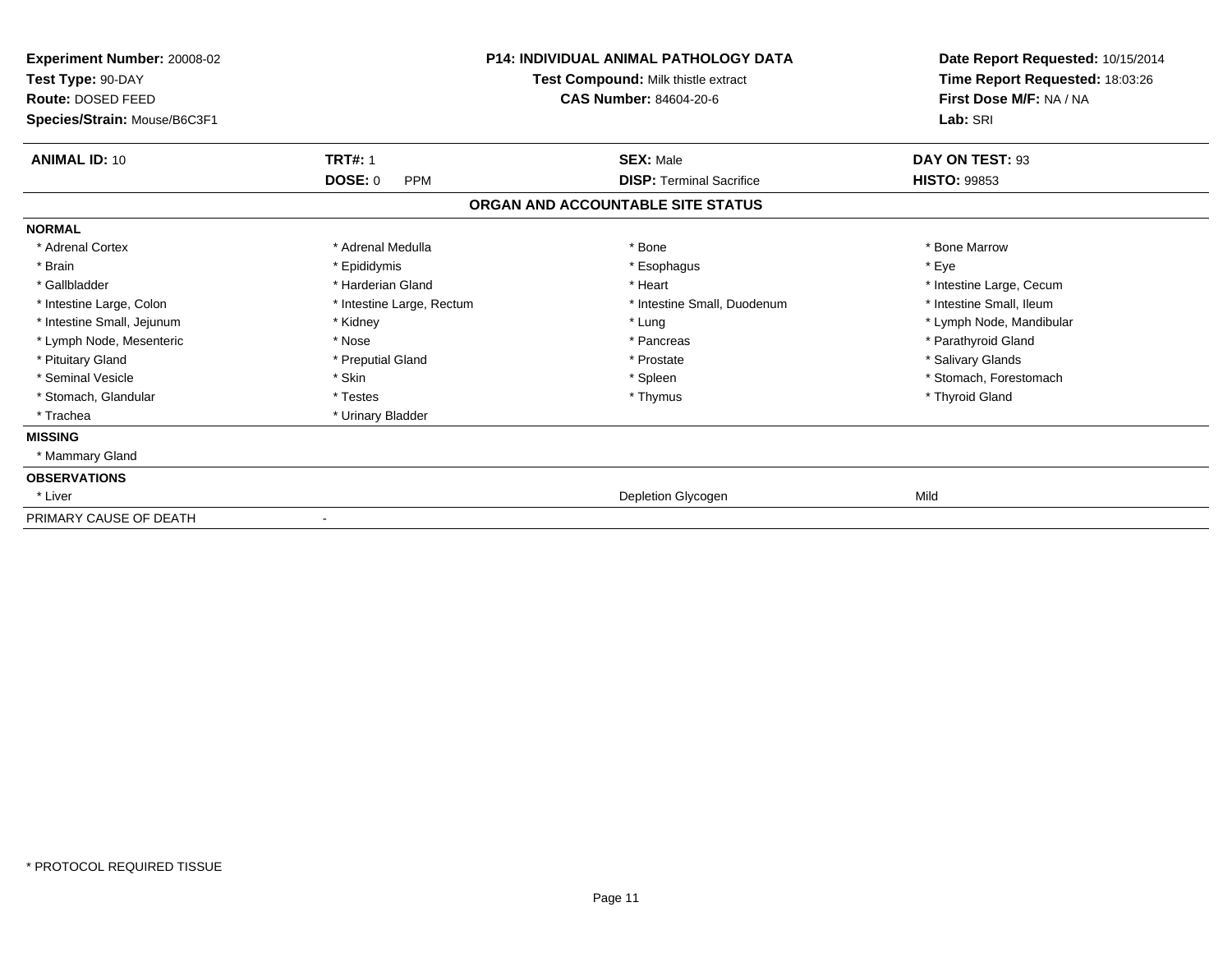| <b>Experiment Number: 20008-02</b><br>Test Type: 90-DAY |                       | <b>P14: INDIVIDUAL ANIMAL PATHOLOGY DATA</b><br>Test Compound: Milk thistle extract | Date Report Requested: 10/15/2014<br>Time Report Requested: 18:03:26 |
|---------------------------------------------------------|-----------------------|-------------------------------------------------------------------------------------|----------------------------------------------------------------------|
| <b>Route: DOSED FEED</b>                                |                       | <b>CAS Number: 84604-20-6</b>                                                       | First Dose M/F: NA / NA                                              |
| Species/Strain: Mouse/B6C3F1                            |                       |                                                                                     | Lab: SRI                                                             |
| <b>ANIMAL ID: 11</b>                                    | TRT#: 3               | <b>SEX: Male</b>                                                                    | DAY ON TEST: 93                                                      |
|                                                         | <b>DOSE: 3125 PPM</b> | <b>DISP: Terminal Sacrifice</b>                                                     | <b>HISTO: 99854</b>                                                  |
|                                                         |                       | ORGAN AND ACCOUNTABLE SITE STATUS                                                   |                                                                      |
| <b>NORMAL</b>                                           |                       |                                                                                     |                                                                      |
| Stomach, Forestomach                                    |                       |                                                                                     |                                                                      |
| PRIMARY CAUSE OF DEATH                                  |                       |                                                                                     |                                                                      |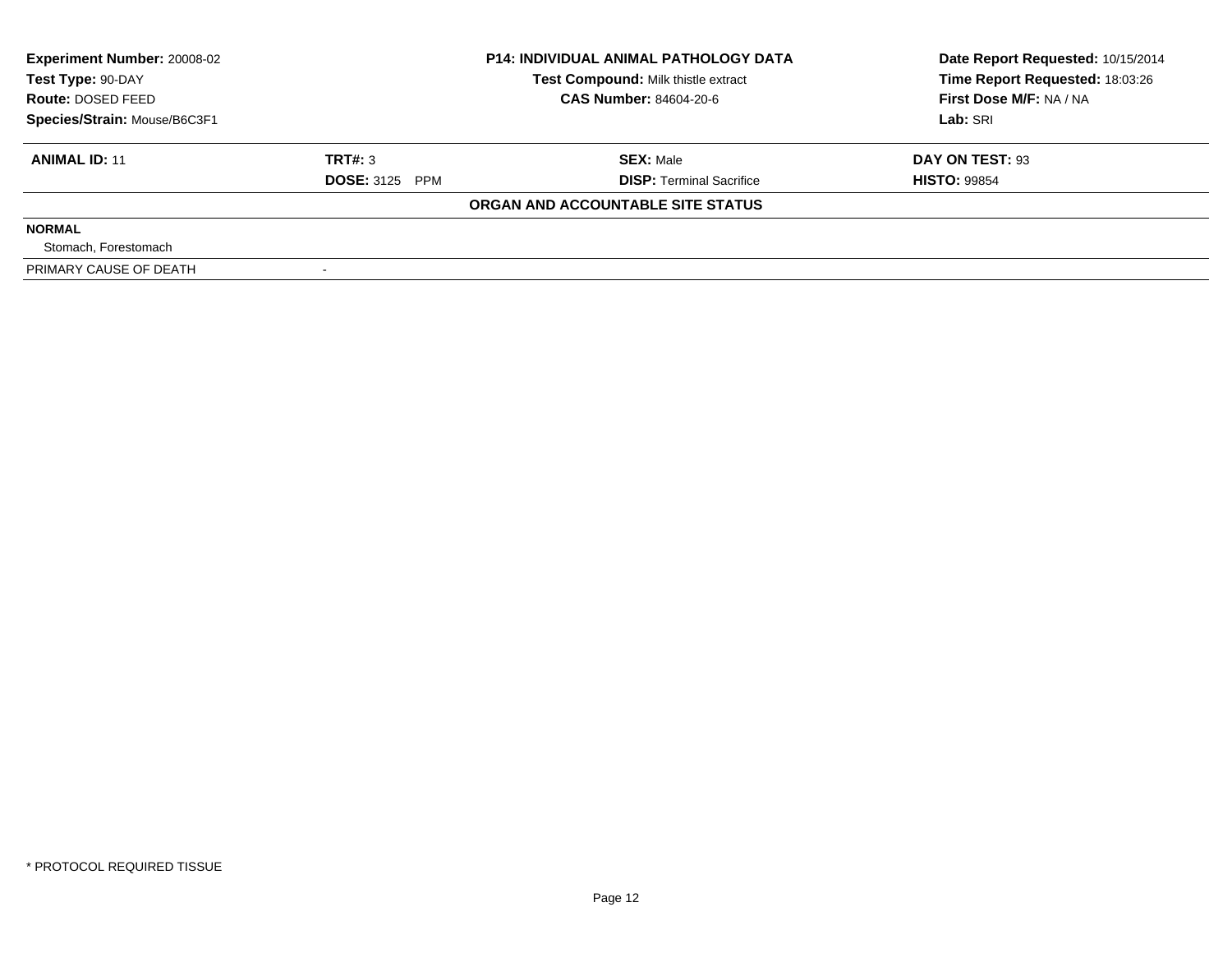| <b>Experiment Number: 20008-02</b><br>Test Type: 90-DAY |                       | <b>P14: INDIVIDUAL ANIMAL PATHOLOGY DATA</b><br>Test Compound: Milk thistle extract | Date Report Requested: 10/15/2014<br>Time Report Requested: 18:03:26 |
|---------------------------------------------------------|-----------------------|-------------------------------------------------------------------------------------|----------------------------------------------------------------------|
| Route: DOSED FEED                                       |                       | <b>CAS Number: 84604-20-6</b>                                                       | First Dose M/F: NA / NA                                              |
| Species/Strain: Mouse/B6C3F1                            |                       |                                                                                     | Lab: SRI                                                             |
| <b>ANIMAL ID: 12</b>                                    | TRT#: 3               | <b>SEX: Male</b>                                                                    | DAY ON TEST: 93                                                      |
|                                                         | <b>DOSE: 3125 PPM</b> | <b>DISP:</b> Terminal Sacrifice                                                     | <b>HISTO: 99855</b>                                                  |
|                                                         |                       | ORGAN AND ACCOUNTABLE SITE STATUS                                                   |                                                                      |
| <b>NORMAL</b>                                           |                       |                                                                                     |                                                                      |
| Stomach, Forestomach                                    |                       |                                                                                     |                                                                      |
| PRIMARY CAUSE OF DEATH                                  |                       |                                                                                     |                                                                      |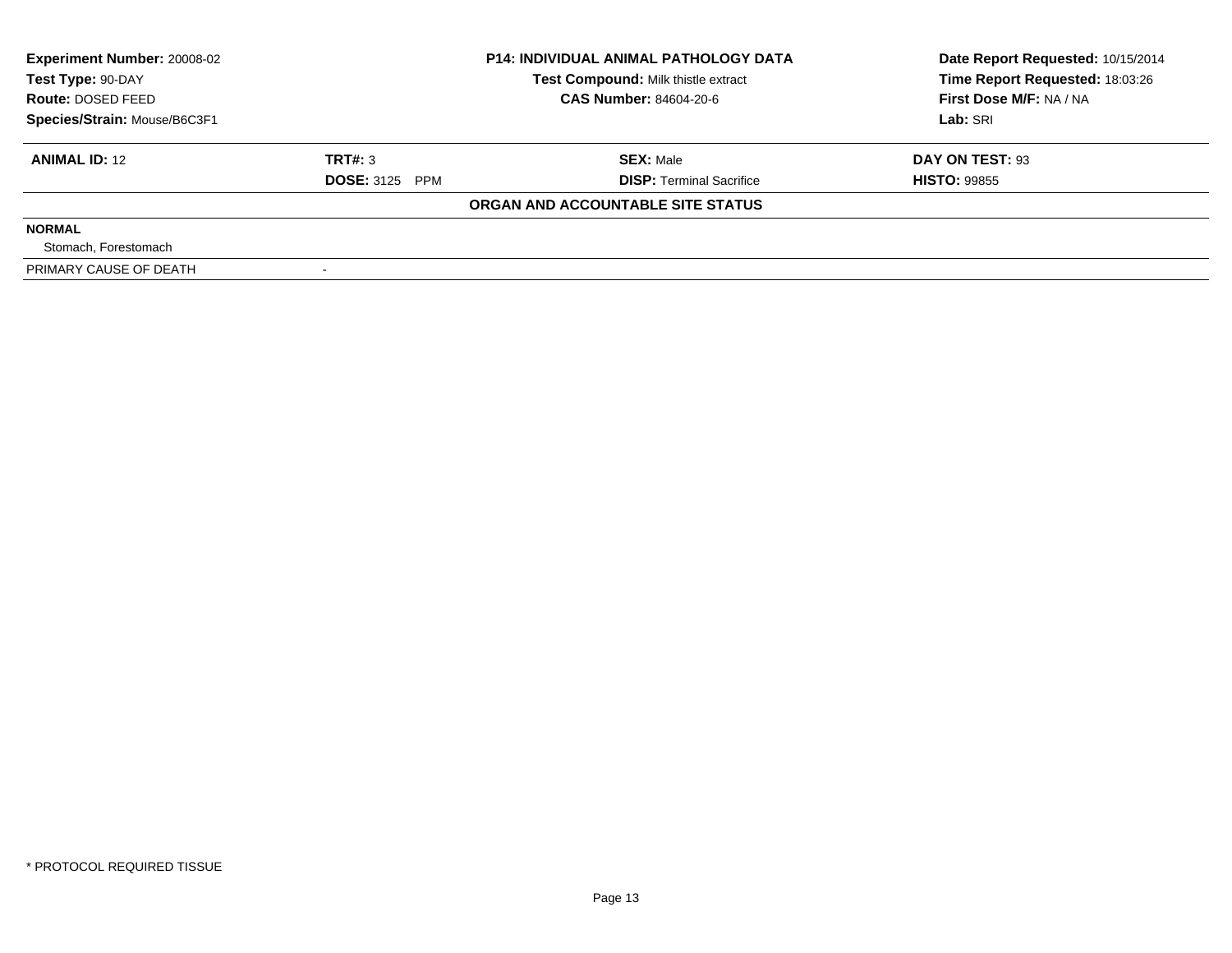| <b>Experiment Number: 20008-02</b><br>Test Type: 90-DAY |                       | <b>P14: INDIVIDUAL ANIMAL PATHOLOGY DATA</b><br>Test Compound: Milk thistle extract | Date Report Requested: 10/15/2014<br>Time Report Requested: 18:03:26 |
|---------------------------------------------------------|-----------------------|-------------------------------------------------------------------------------------|----------------------------------------------------------------------|
| Route: DOSED FEED                                       |                       | <b>CAS Number: 84604-20-6</b>                                                       | First Dose M/F: NA / NA                                              |
| Species/Strain: Mouse/B6C3F1                            |                       |                                                                                     | Lab: SRI                                                             |
| <b>ANIMAL ID: 13</b>                                    | TRT#: 3               | <b>SEX: Male</b>                                                                    | DAY ON TEST: 93                                                      |
|                                                         | <b>DOSE: 3125 PPM</b> | <b>DISP:</b> Terminal Sacrifice                                                     | <b>HISTO: 99856</b>                                                  |
|                                                         |                       | ORGAN AND ACCOUNTABLE SITE STATUS                                                   |                                                                      |
| <b>NORMAL</b>                                           |                       |                                                                                     |                                                                      |
| Stomach, Forestomach                                    |                       |                                                                                     |                                                                      |
| PRIMARY CAUSE OF DEATH                                  |                       |                                                                                     |                                                                      |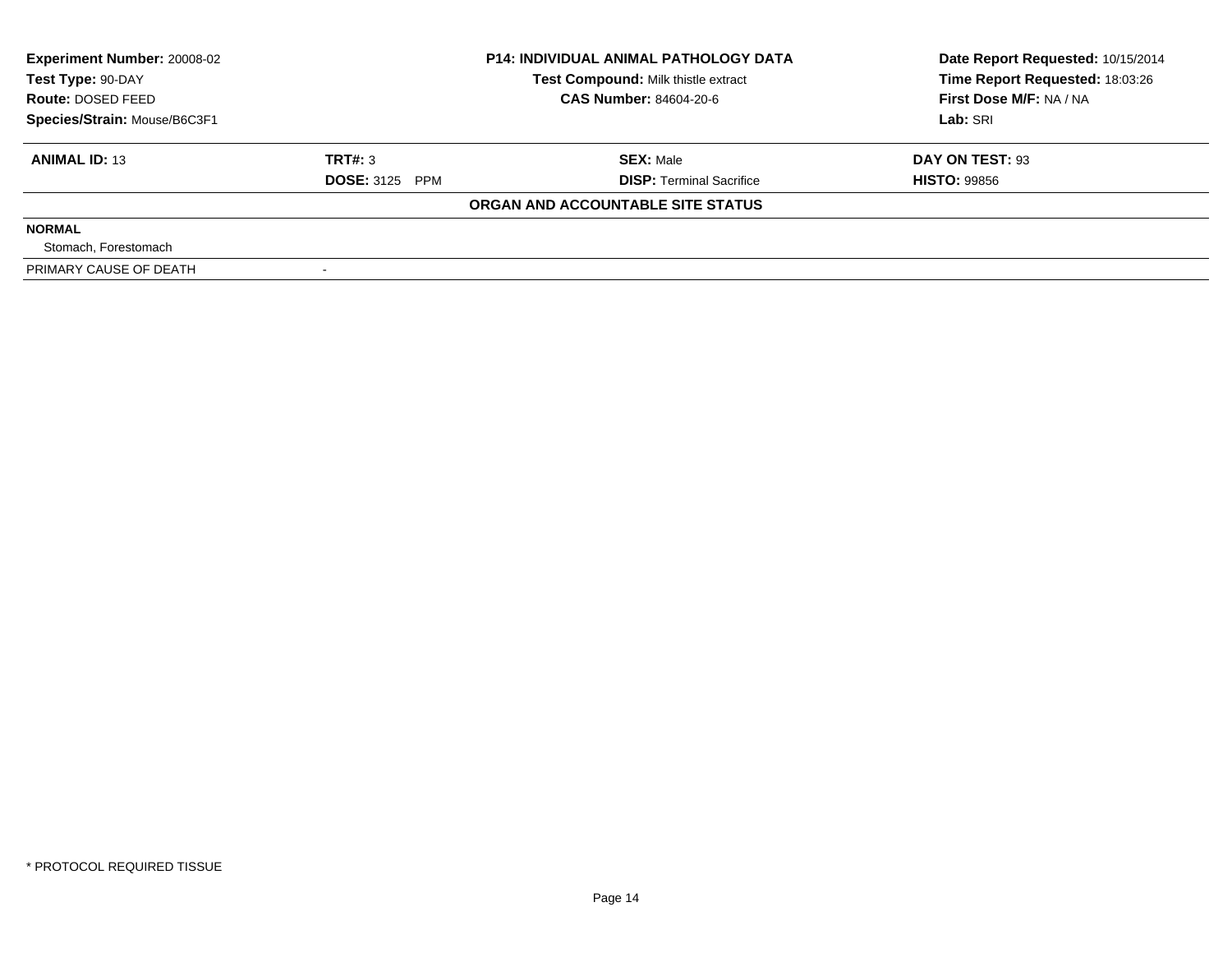| <b>Experiment Number: 20008-02</b> |                       | <b>P14: INDIVIDUAL ANIMAL PATHOLOGY DATA</b> | Date Report Requested: 10/15/2014 |
|------------------------------------|-----------------------|----------------------------------------------|-----------------------------------|
| Test Type: 90-DAY                  |                       | Test Compound: Milk thistle extract          | Time Report Requested: 18:03:26   |
| Route: DOSED FEED                  |                       | <b>CAS Number: 84604-20-6</b>                | First Dose M/F: NA / NA           |
| Species/Strain: Mouse/B6C3F1       |                       |                                              | Lab: SRI                          |
| <b>ANIMAL ID: 14</b>               | TRT#: 3               | <b>SEX: Male</b>                             | DAY ON TEST: 93                   |
|                                    | <b>DOSE: 3125 PPM</b> | <b>DISP:</b> Terminal Sacrifice              | <b>HISTO: 99857</b>               |
|                                    |                       | ORGAN AND ACCOUNTABLE SITE STATUS            |                                   |
| <b>NORMAL</b>                      |                       |                                              |                                   |
| Stomach, Forestomach               |                       |                                              |                                   |
| PRIMARY CAUSE OF DEATH             |                       |                                              |                                   |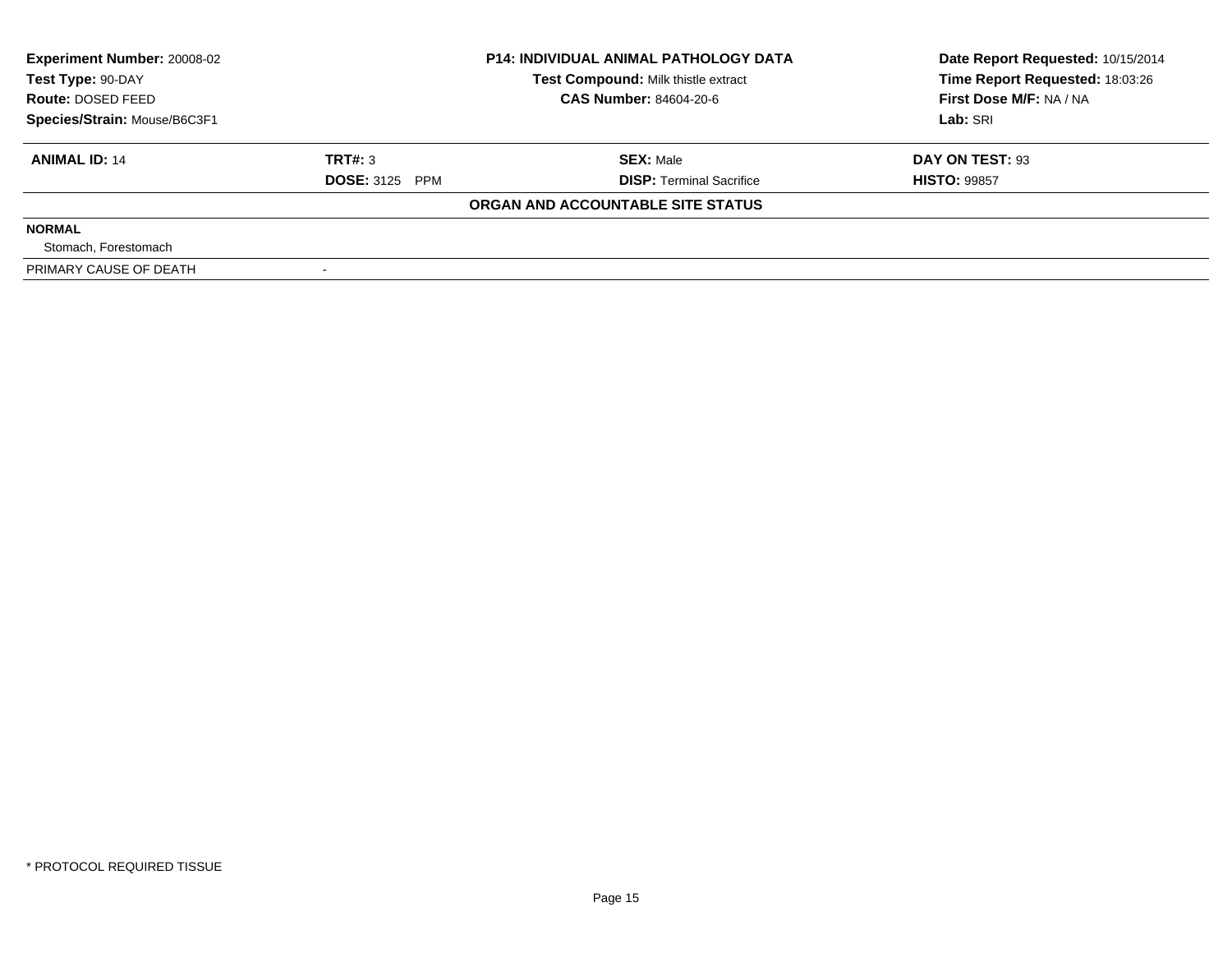| <b>Experiment Number: 20008-02</b> | <b>P14: INDIVIDUAL ANIMAL PATHOLOGY DATA</b> |                                     | Date Report Requested: 10/15/2014 |  |
|------------------------------------|----------------------------------------------|-------------------------------------|-----------------------------------|--|
| Test Type: 90-DAY                  |                                              | Test Compound: Milk thistle extract | Time Report Requested: 18:03:26   |  |
| Route: DOSED FEED                  |                                              | <b>CAS Number: 84604-20-6</b>       | First Dose M/F: NA / NA           |  |
| Species/Strain: Mouse/B6C3F1       |                                              |                                     | Lab: SRI                          |  |
| <b>ANIMAL ID: 15</b>               | TRT#: 3                                      | <b>SEX: Male</b>                    | DAY ON TEST: 93                   |  |
|                                    | <b>DOSE: 3125 PPM</b>                        | <b>DISP: Terminal Sacrifice</b>     | <b>HISTO: 99858</b>               |  |
|                                    |                                              | ORGAN AND ACCOUNTABLE SITE STATUS   |                                   |  |
| <b>NORMAL</b>                      |                                              |                                     |                                   |  |
| Stomach, Forestomach               |                                              |                                     |                                   |  |
| PRIMARY CAUSE OF DEATH             |                                              |                                     |                                   |  |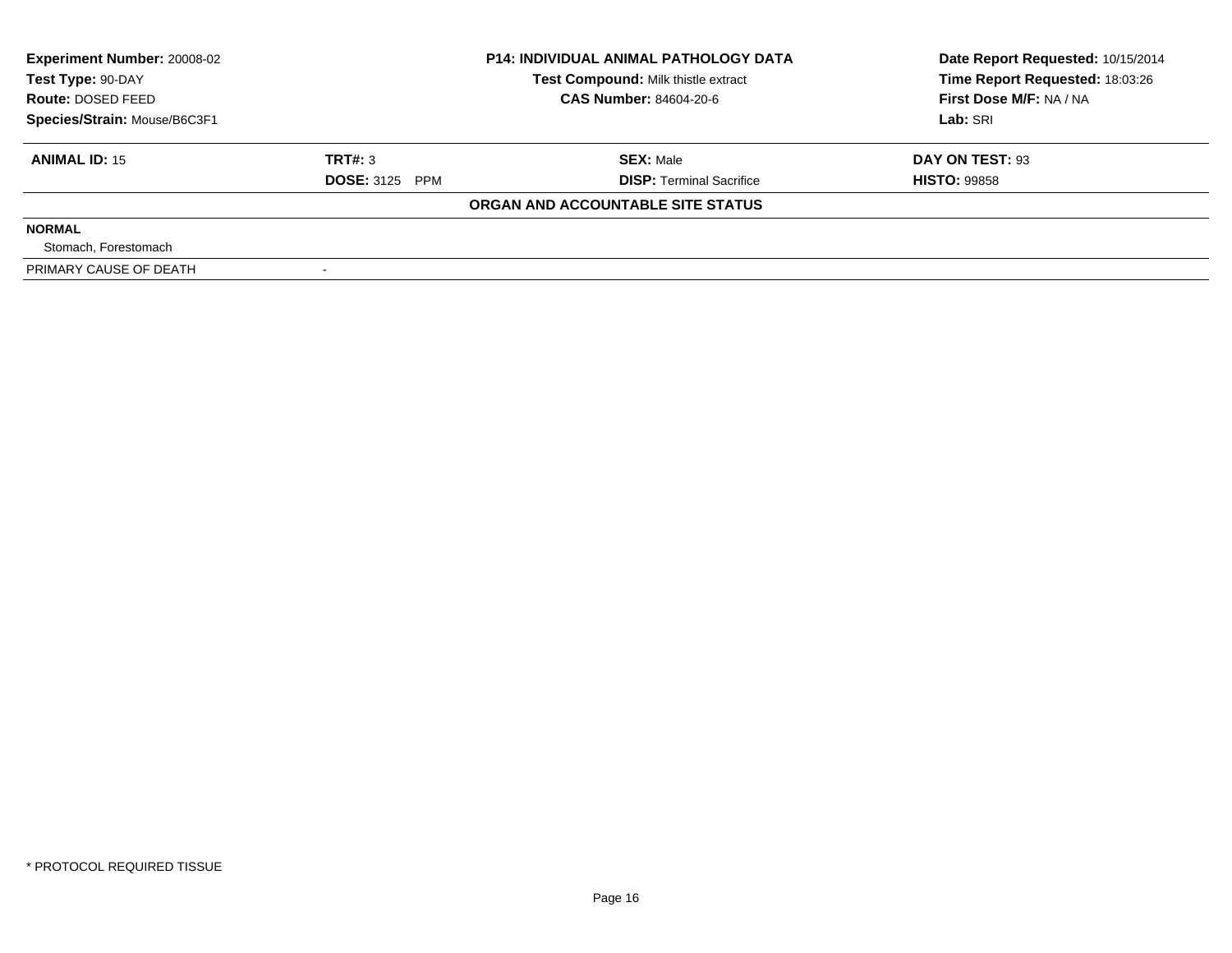| <b>Experiment Number: 20008-02</b> |                       | <b>P14: INDIVIDUAL ANIMAL PATHOLOGY DATA</b> | Date Report Requested: 10/15/2014 |
|------------------------------------|-----------------------|----------------------------------------------|-----------------------------------|
| Test Type: 90-DAY                  |                       | Test Compound: Milk thistle extract          | Time Report Requested: 18:03:26   |
| Route: DOSED FEED                  |                       | <b>CAS Number: 84604-20-6</b>                | First Dose M/F: NA / NA           |
| Species/Strain: Mouse/B6C3F1       |                       |                                              | Lab: SRI                          |
| <b>ANIMAL ID: 16</b>               | TRT#: 3               | <b>SEX: Male</b>                             | DAY ON TEST: 93                   |
|                                    | <b>DOSE: 3125 PPM</b> | <b>DISP:</b> Terminal Sacrifice              | <b>HISTO: 99859</b>               |
|                                    |                       | ORGAN AND ACCOUNTABLE SITE STATUS            |                                   |
| <b>NORMAL</b>                      |                       |                                              |                                   |
| Stomach, Forestomach               |                       |                                              |                                   |
| PRIMARY CAUSE OF DEATH             |                       |                                              |                                   |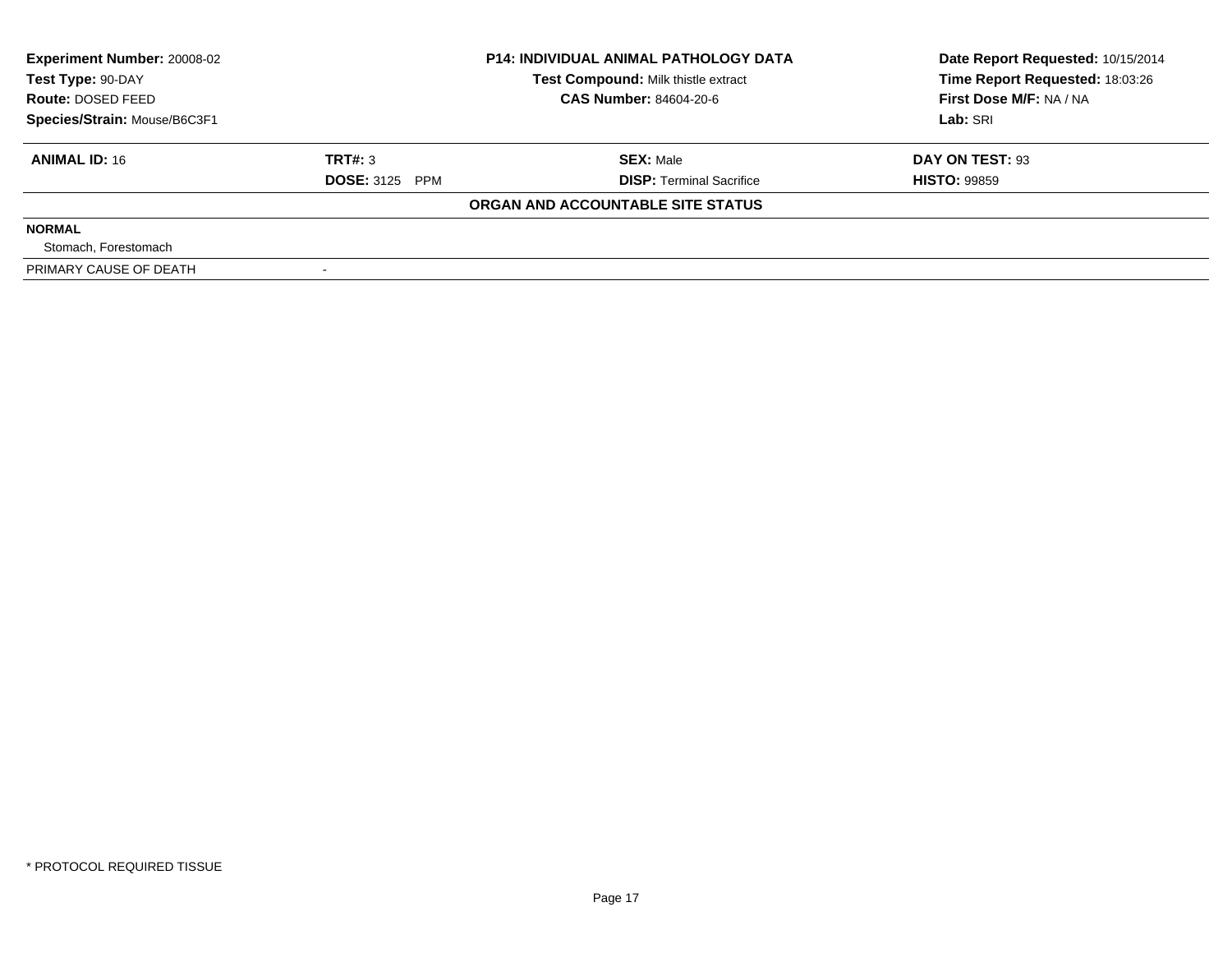| <b>Experiment Number: 20008-02</b> |                       | <b>P14: INDIVIDUAL ANIMAL PATHOLOGY DATA</b> | Date Report Requested: 10/15/2014 |
|------------------------------------|-----------------------|----------------------------------------------|-----------------------------------|
| Test Type: 90-DAY                  |                       | Test Compound: Milk thistle extract          | Time Report Requested: 18:03:26   |
| Route: DOSED FEED                  |                       | <b>CAS Number: 84604-20-6</b>                | First Dose M/F: NA / NA           |
| Species/Strain: Mouse/B6C3F1       |                       |                                              | Lab: SRI                          |
| <b>ANIMAL ID: 17</b>               | TRT#: 3               | <b>SEX: Male</b>                             | DAY ON TEST: 93                   |
|                                    | <b>DOSE: 3125 PPM</b> | <b>DISP:</b> Terminal Sacrifice              | <b>HISTO: 99860</b>               |
|                                    |                       | ORGAN AND ACCOUNTABLE SITE STATUS            |                                   |
| <b>NORMAL</b>                      |                       |                                              |                                   |
| Stomach, Forestomach               |                       |                                              |                                   |
| PRIMARY CAUSE OF DEATH             |                       |                                              |                                   |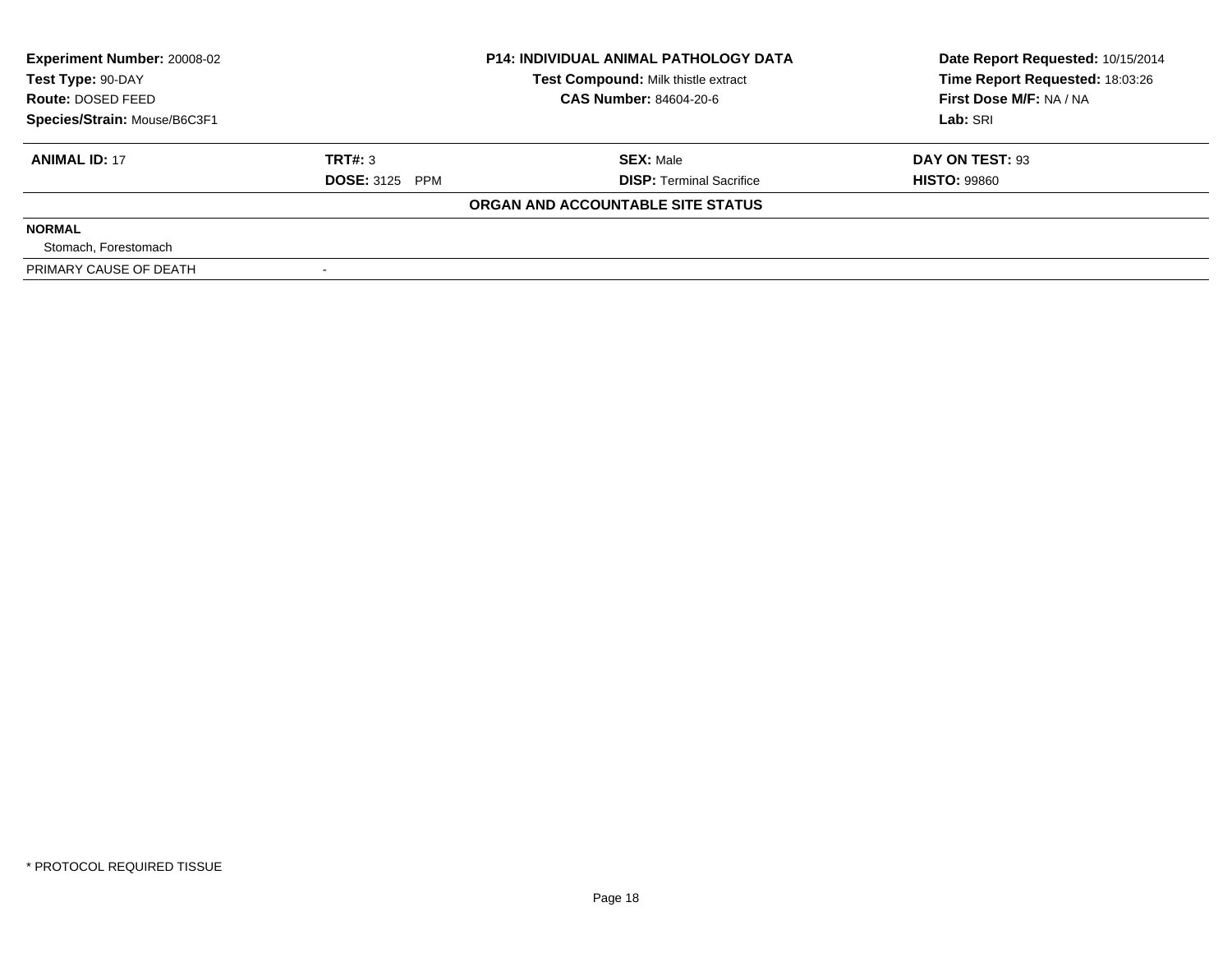| <b>Experiment Number: 20008-02</b><br>Test Type: 90-DAY |                       | <b>P14: INDIVIDUAL ANIMAL PATHOLOGY DATA</b><br>Test Compound: Milk thistle extract | Date Report Requested: 10/15/2014<br>Time Report Requested: 18:03:26 |
|---------------------------------------------------------|-----------------------|-------------------------------------------------------------------------------------|----------------------------------------------------------------------|
| <b>Route: DOSED FEED</b>                                |                       | <b>CAS Number: 84604-20-6</b>                                                       | First Dose M/F: NA / NA                                              |
| Species/Strain: Mouse/B6C3F1                            |                       |                                                                                     | Lab: SRI                                                             |
| <b>ANIMAL ID: 18</b>                                    | TRT#: 3               | <b>SEX: Male</b>                                                                    | DAY ON TEST: 93                                                      |
|                                                         | <b>DOSE: 3125 PPM</b> | <b>DISP: Terminal Sacrifice</b>                                                     | <b>HISTO: 99861</b>                                                  |
|                                                         |                       | ORGAN AND ACCOUNTABLE SITE STATUS                                                   |                                                                      |
| <b>NORMAL</b>                                           |                       |                                                                                     |                                                                      |
| Stomach, Forestomach                                    |                       |                                                                                     |                                                                      |
| PRIMARY CAUSE OF DEATH                                  |                       |                                                                                     |                                                                      |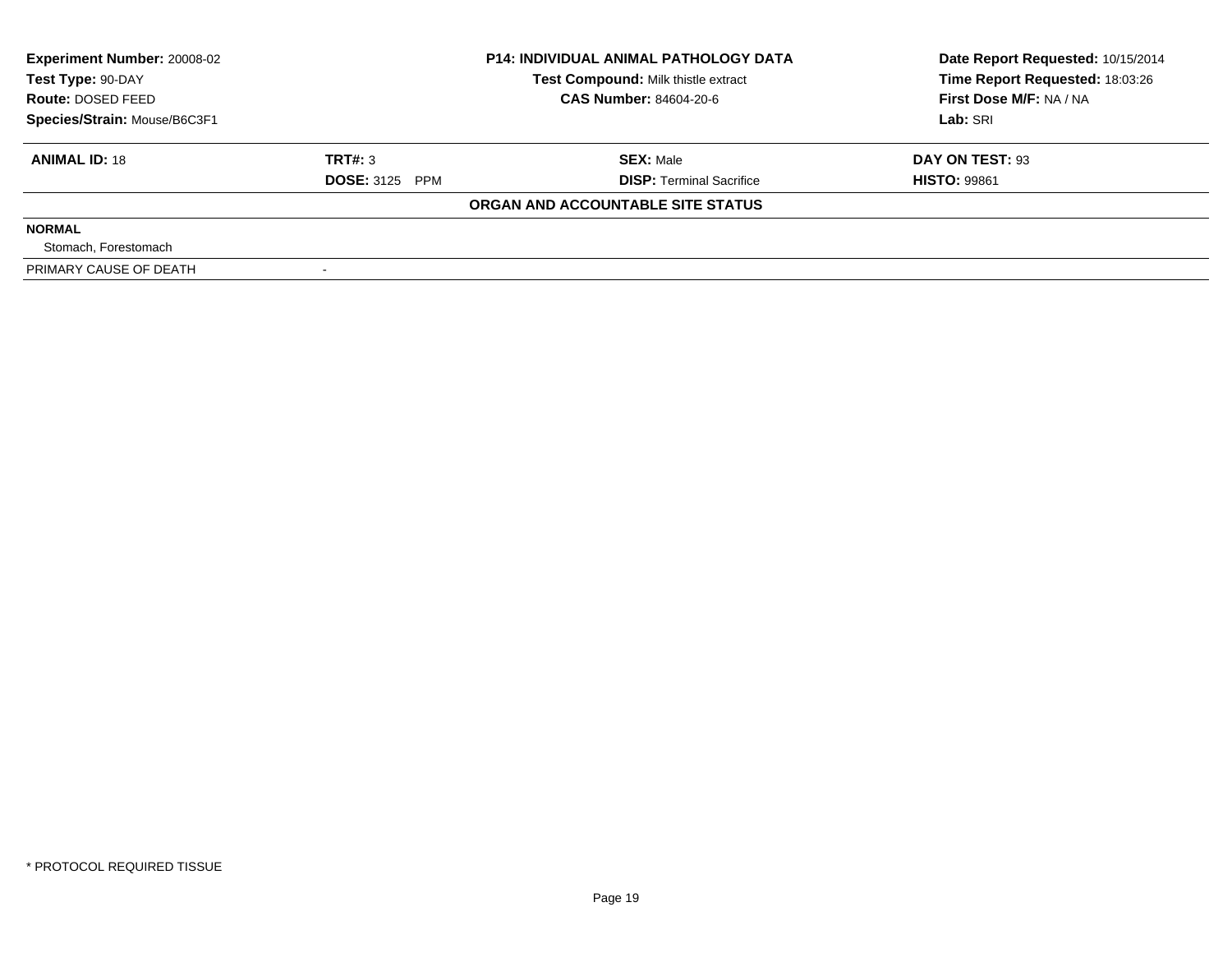| <b>Experiment Number: 20008-02</b> |                       | <b>P14: INDIVIDUAL ANIMAL PATHOLOGY DATA</b> | Date Report Requested: 10/15/2014 |
|------------------------------------|-----------------------|----------------------------------------------|-----------------------------------|
| Test Type: 90-DAY                  |                       | Test Compound: Milk thistle extract          | Time Report Requested: 18:03:26   |
| Route: DOSED FEED                  |                       | <b>CAS Number: 84604-20-6</b>                | First Dose M/F: NA / NA           |
| Species/Strain: Mouse/B6C3F1       |                       |                                              | Lab: SRI                          |
| <b>ANIMAL ID: 19</b>               | TRT#: 3               | <b>SEX: Male</b>                             | DAY ON TEST: 93                   |
|                                    | <b>DOSE: 3125 PPM</b> | <b>DISP:</b> Terminal Sacrifice              | <b>HISTO: 99862</b>               |
|                                    |                       | ORGAN AND ACCOUNTABLE SITE STATUS            |                                   |
| <b>NORMAL</b>                      |                       |                                              |                                   |
| Stomach, Forestomach               |                       |                                              |                                   |
| PRIMARY CAUSE OF DEATH             |                       |                                              |                                   |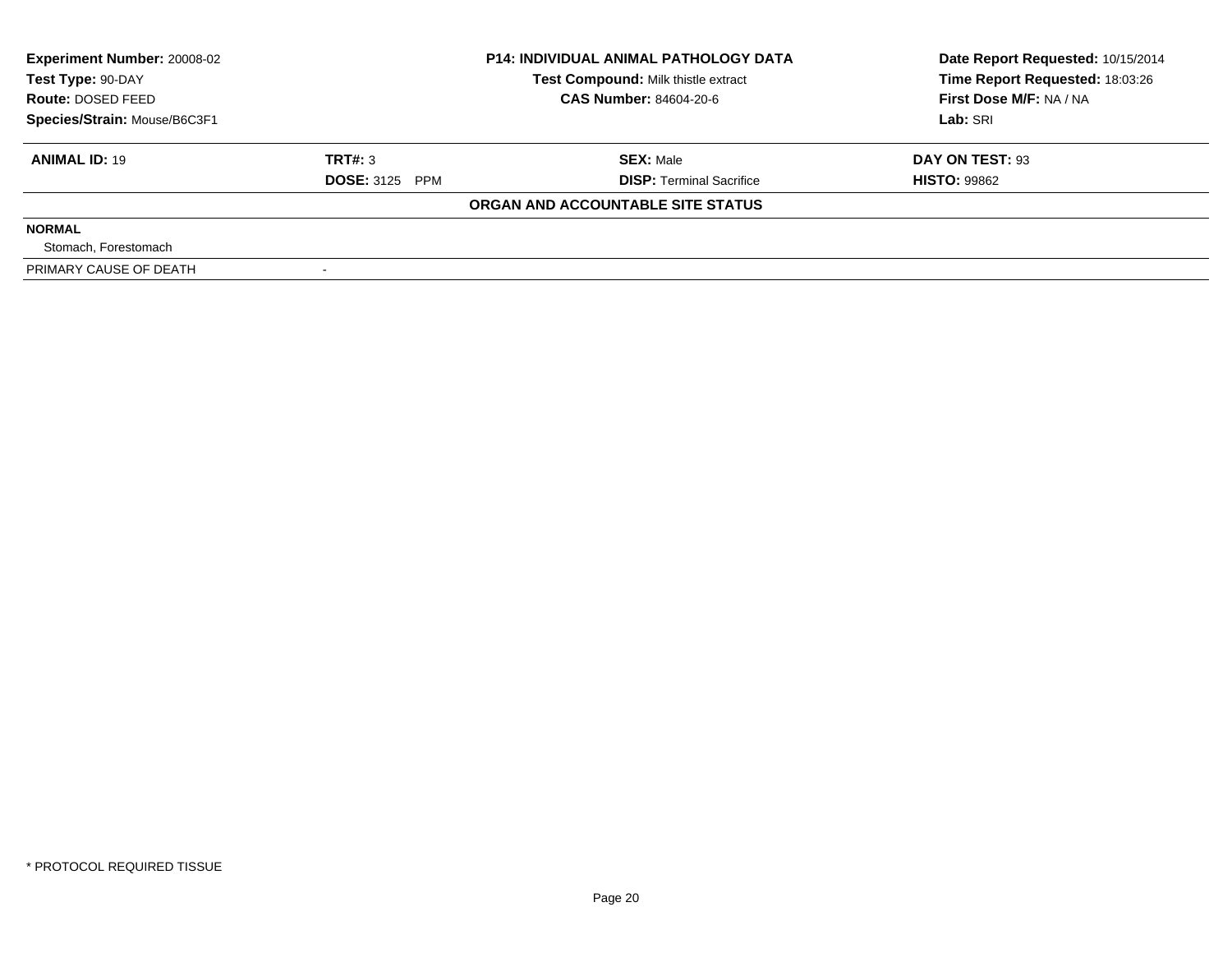| <b>Experiment Number: 20008-02</b> |                       | <b>P14: INDIVIDUAL ANIMAL PATHOLOGY DATA</b> | Date Report Requested: 10/15/2014 |
|------------------------------------|-----------------------|----------------------------------------------|-----------------------------------|
| Test Type: 90-DAY                  |                       | Test Compound: Milk thistle extract          | Time Report Requested: 18:03:26   |
| Route: DOSED FEED                  |                       | <b>CAS Number: 84604-20-6</b>                | First Dose M/F: NA / NA           |
| Species/Strain: Mouse/B6C3F1       |                       |                                              | Lab: SRI                          |
| <b>ANIMAL ID: 20</b>               | TRT#: 3               | <b>SEX: Male</b>                             | DAY ON TEST: 93                   |
|                                    | <b>DOSE: 3125 PPM</b> | <b>DISP:</b> Terminal Sacrifice              | <b>HISTO: 99863</b>               |
|                                    |                       | ORGAN AND ACCOUNTABLE SITE STATUS            |                                   |
| <b>NORMAL</b>                      |                       |                                              |                                   |
| Stomach, Forestomach               |                       |                                              |                                   |
| PRIMARY CAUSE OF DEATH             |                       |                                              |                                   |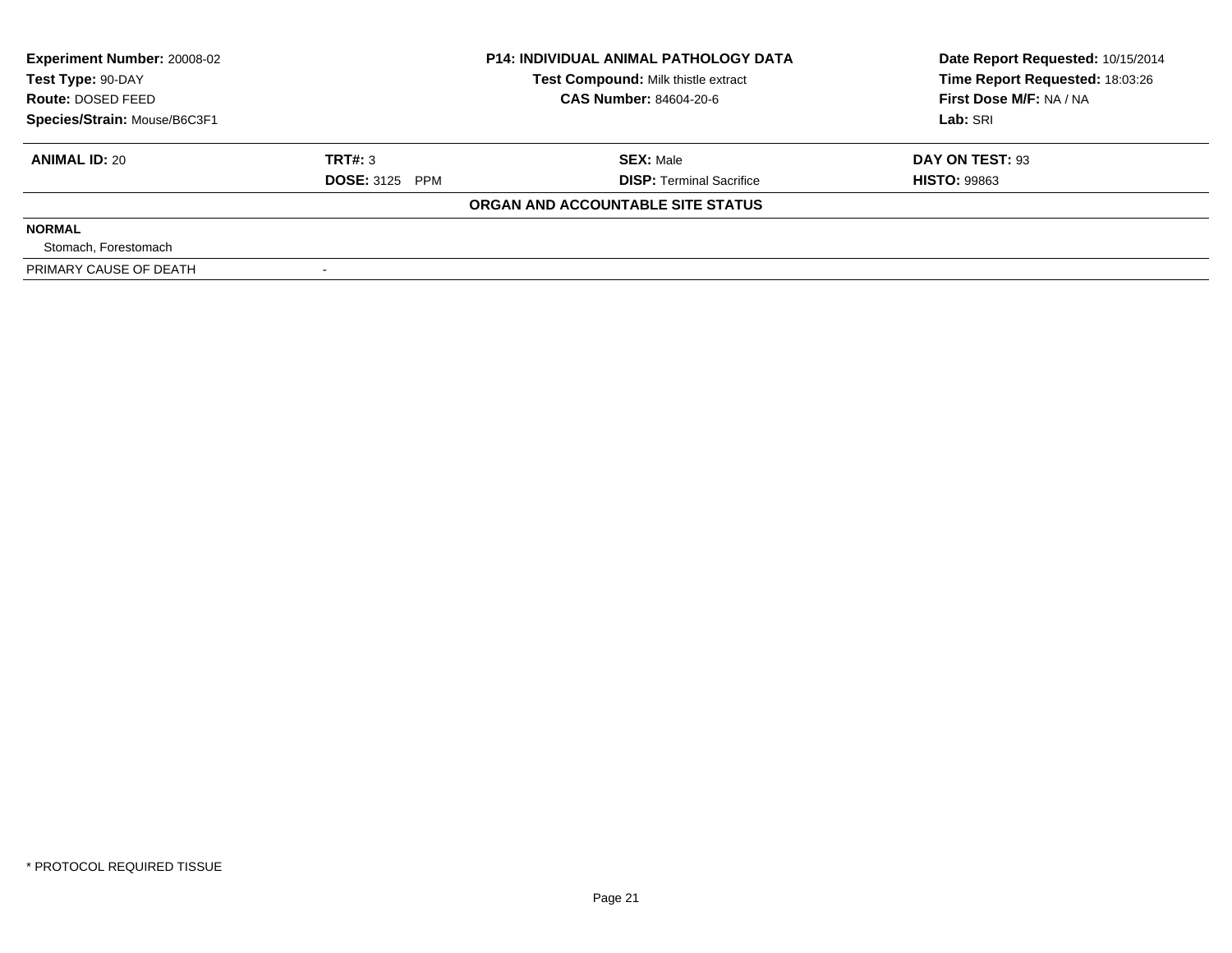| <b>Experiment Number: 20008-02</b><br>Test Type: 90-DAY |                       | <b>P14: INDIVIDUAL ANIMAL PATHOLOGY DATA</b><br>Test Compound: Milk thistle extract | Date Report Requested: 10/15/2014<br>Time Report Requested: 18:03:26 |
|---------------------------------------------------------|-----------------------|-------------------------------------------------------------------------------------|----------------------------------------------------------------------|
| <b>Route: DOSED FEED</b>                                |                       | <b>CAS Number: 84604-20-6</b>                                                       | First Dose M/F: NA / NA                                              |
| Species/Strain: Mouse/B6C3F1                            |                       |                                                                                     | Lab: SRI                                                             |
| <b>ANIMAL ID: 21</b>                                    | TRT#: 5               | <b>SEX: Male</b>                                                                    | DAY ON TEST: 93                                                      |
|                                                         | <b>DOSE: 6250 PPM</b> | <b>DISP: Terminal Sacrifice</b>                                                     | <b>HISTO: 99864</b>                                                  |
|                                                         |                       | ORGAN AND ACCOUNTABLE SITE STATUS                                                   |                                                                      |
| <b>NORMAL</b>                                           |                       |                                                                                     |                                                                      |
| Stomach, Forestomach                                    |                       |                                                                                     |                                                                      |
| PRIMARY CAUSE OF DEATH                                  |                       |                                                                                     |                                                                      |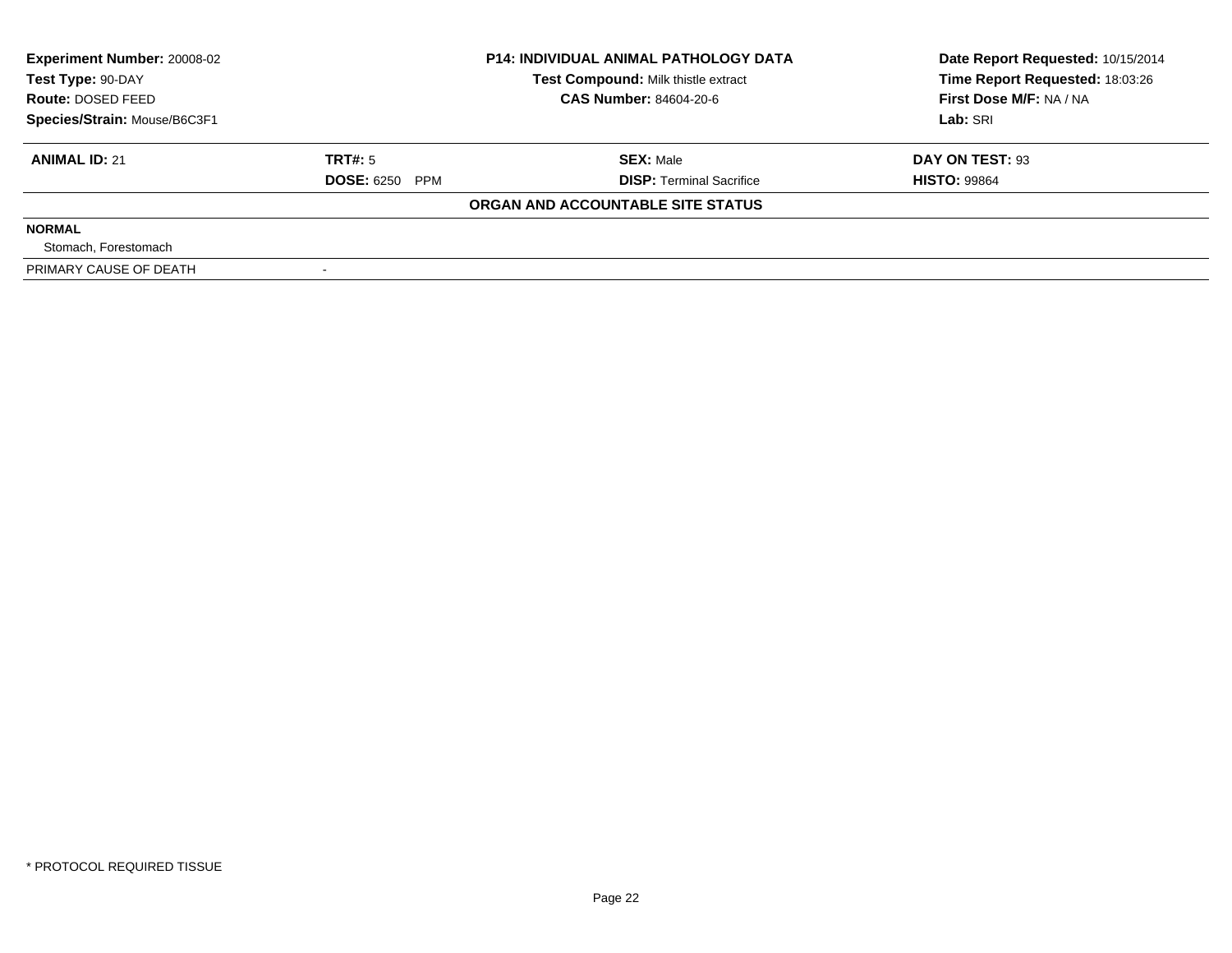| <b>Experiment Number: 20008-02</b><br>Test Type: 90-DAY |                       | <b>P14: INDIVIDUAL ANIMAL PATHOLOGY DATA</b><br>Test Compound: Milk thistle extract | Date Report Requested: 10/15/2014<br>Time Report Requested: 18:03:26 |
|---------------------------------------------------------|-----------------------|-------------------------------------------------------------------------------------|----------------------------------------------------------------------|
| Route: DOSED FEED                                       |                       | <b>CAS Number: 84604-20-6</b>                                                       | First Dose M/F: NA / NA                                              |
| Species/Strain: Mouse/B6C3F1                            |                       |                                                                                     | Lab: SRI                                                             |
| <b>ANIMAL ID: 22</b>                                    | TRT#: 5               | <b>SEX: Male</b>                                                                    | DAY ON TEST: 93                                                      |
|                                                         | <b>DOSE: 6250 PPM</b> | <b>DISP:</b> Terminal Sacrifice                                                     | <b>HISTO: 99865</b>                                                  |
|                                                         |                       | ORGAN AND ACCOUNTABLE SITE STATUS                                                   |                                                                      |
| <b>NORMAL</b>                                           |                       |                                                                                     |                                                                      |
| Stomach, Forestomach                                    |                       |                                                                                     |                                                                      |
| PRIMARY CAUSE OF DEATH                                  |                       |                                                                                     |                                                                      |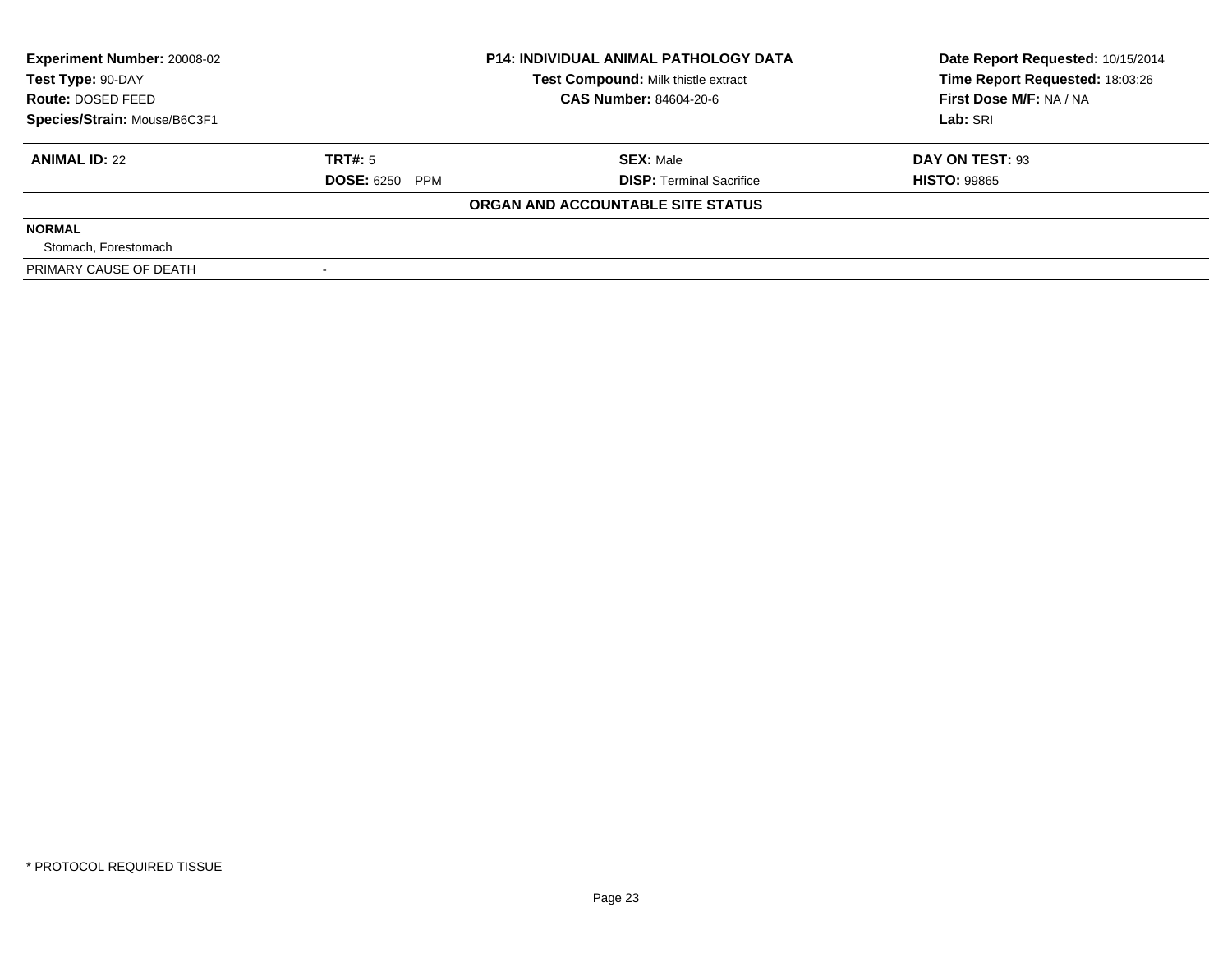| <b>Experiment Number: 20008-02</b><br><b>P14: INDIVIDUAL ANIMAL PATHOLOGY DATA</b><br>Test Compound: Milk thistle extract<br>Test Type: 90-DAY |                       | Date Report Requested: 10/15/2014<br>Time Report Requested: 18:03:26 |                         |
|------------------------------------------------------------------------------------------------------------------------------------------------|-----------------------|----------------------------------------------------------------------|-------------------------|
| Route: DOSED FEED                                                                                                                              |                       | <b>CAS Number: 84604-20-6</b>                                        | First Dose M/F: NA / NA |
| Species/Strain: Mouse/B6C3F1                                                                                                                   |                       |                                                                      | Lab: SRI                |
| <b>ANIMAL ID: 23</b>                                                                                                                           | TRT#: 5               | <b>SEX: Male</b>                                                     | DAY ON TEST: 93         |
|                                                                                                                                                | <b>DOSE: 6250 PPM</b> | <b>DISP:</b> Terminal Sacrifice                                      | <b>HISTO: 99866</b>     |
|                                                                                                                                                |                       | ORGAN AND ACCOUNTABLE SITE STATUS                                    |                         |
| <b>NORMAL</b>                                                                                                                                  |                       |                                                                      |                         |
| Stomach, Forestomach                                                                                                                           |                       |                                                                      |                         |
| PRIMARY CAUSE OF DEATH                                                                                                                         |                       |                                                                      |                         |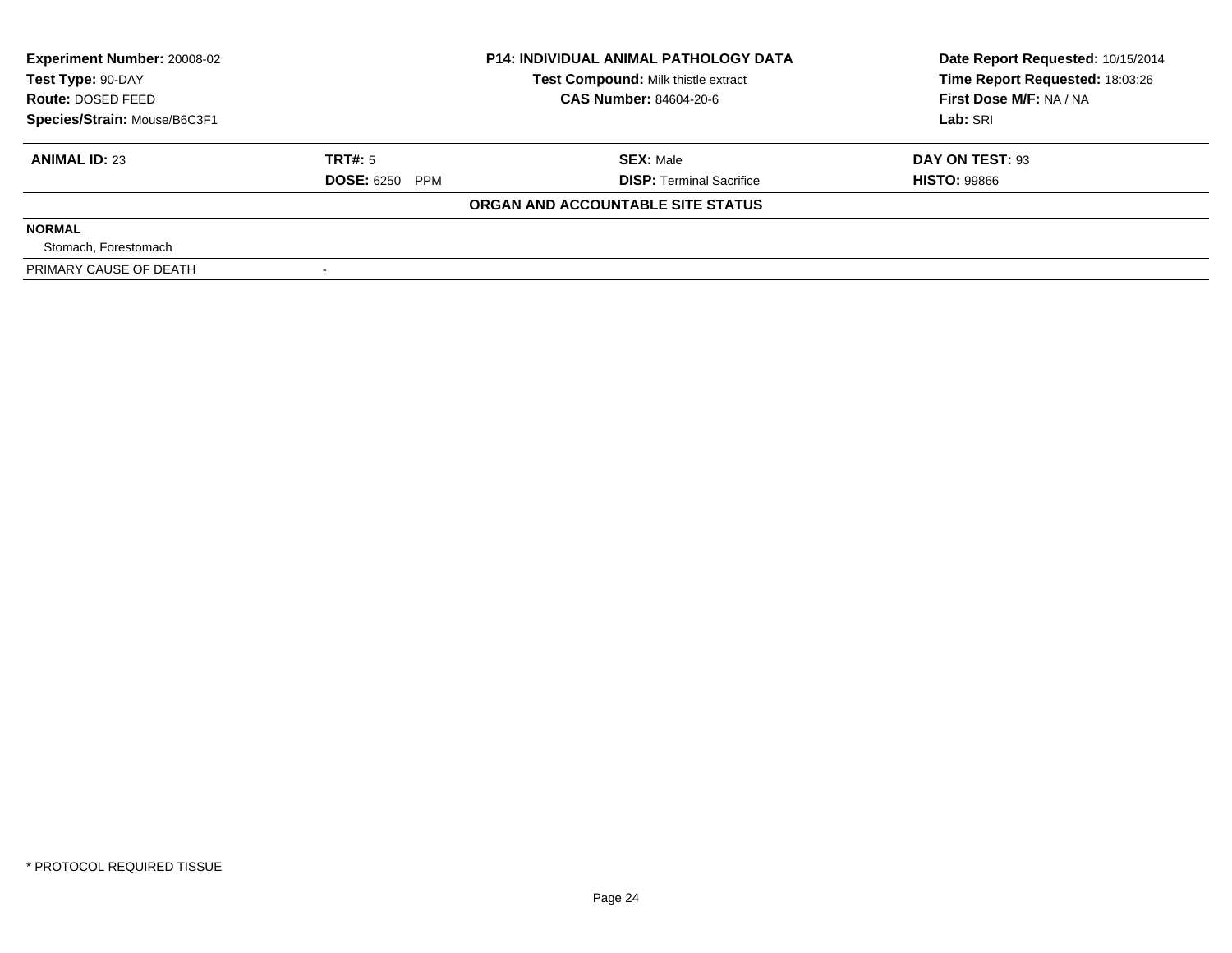| <b>Experiment Number: 20008-02</b><br>Test Type: 90-DAY |                       | <b>P14: INDIVIDUAL ANIMAL PATHOLOGY DATA</b> | Date Report Requested: 10/15/2014 |  |
|---------------------------------------------------------|-----------------------|----------------------------------------------|-----------------------------------|--|
|                                                         |                       | Test Compound: Milk thistle extract          | Time Report Requested: 18:03:26   |  |
| Route: DOSED FEED                                       |                       | <b>CAS Number: 84604-20-6</b>                | First Dose M/F: NA / NA           |  |
| Species/Strain: Mouse/B6C3F1                            |                       |                                              | Lab: SRI                          |  |
| <b>ANIMAL ID: 24</b>                                    | TRT#: 5               | <b>SEX: Male</b>                             | DAY ON TEST: 93                   |  |
|                                                         | <b>DOSE: 6250 PPM</b> | <b>DISP:</b> Terminal Sacrifice              | <b>HISTO: 99867</b>               |  |
|                                                         |                       | ORGAN AND ACCOUNTABLE SITE STATUS            |                                   |  |
| <b>NORMAL</b>                                           |                       |                                              |                                   |  |
| Stomach, Forestomach                                    |                       |                                              |                                   |  |
| PRIMARY CAUSE OF DEATH                                  |                       |                                              |                                   |  |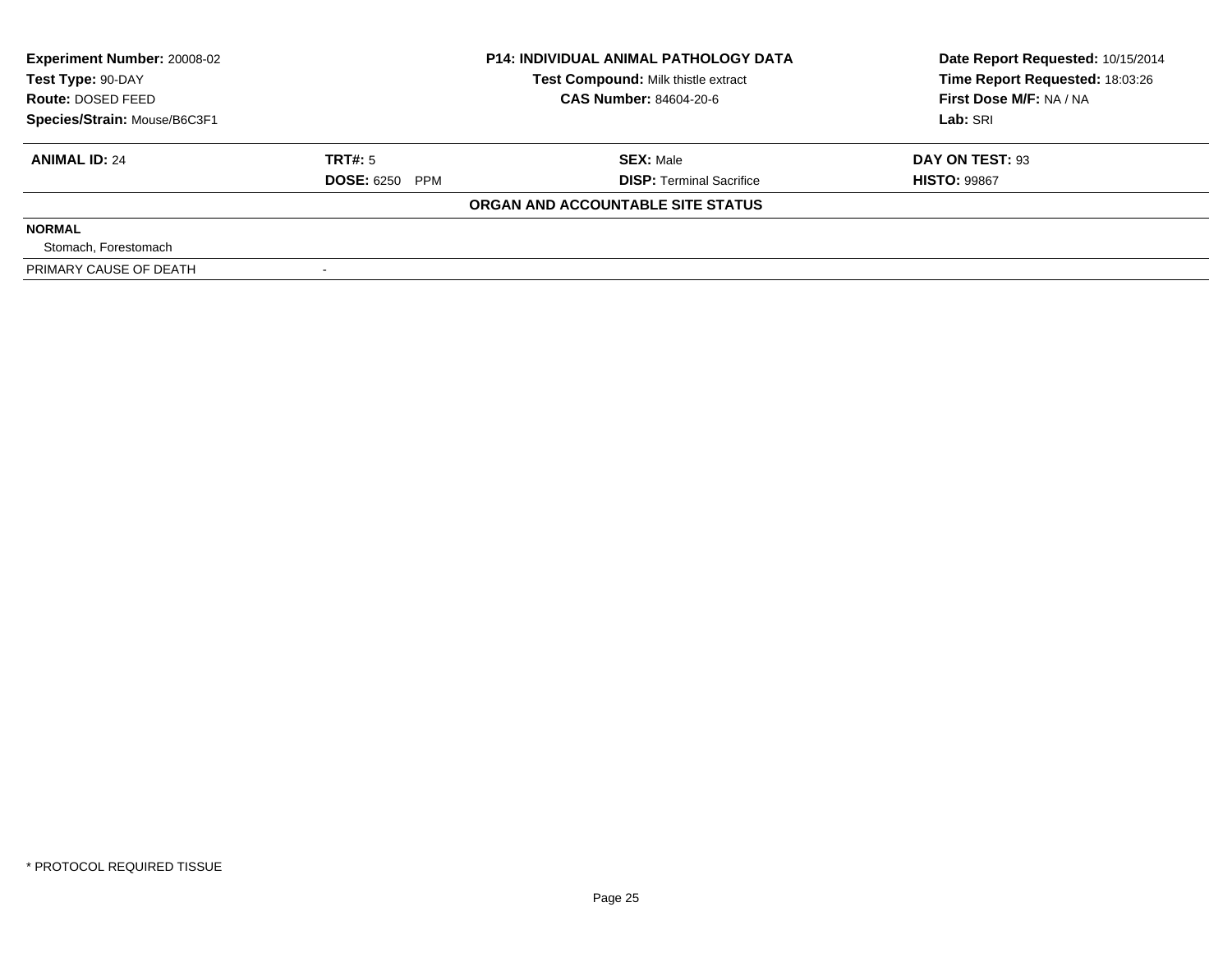| <b>Experiment Number: 20008-02</b><br>Test Compound: Milk thistle extract<br>Test Type: 90-DAY |                       | <b>P14: INDIVIDUAL ANIMAL PATHOLOGY DATA</b> | Date Report Requested: 10/15/2014<br>Time Report Requested: 18:03:26 |
|------------------------------------------------------------------------------------------------|-----------------------|----------------------------------------------|----------------------------------------------------------------------|
| Route: DOSED FEED                                                                              |                       | <b>CAS Number: 84604-20-6</b>                | First Dose M/F: NA / NA                                              |
| Species/Strain: Mouse/B6C3F1                                                                   |                       |                                              | Lab: SRI                                                             |
| <b>ANIMAL ID: 25</b>                                                                           | TRT#: 5               | <b>SEX: Male</b>                             | DAY ON TEST: 93                                                      |
|                                                                                                | <b>DOSE: 6250 PPM</b> | <b>DISP:</b> Terminal Sacrifice              | <b>HISTO: 99868</b>                                                  |
|                                                                                                |                       | ORGAN AND ACCOUNTABLE SITE STATUS            |                                                                      |
| <b>NORMAL</b>                                                                                  |                       |                                              |                                                                      |
| Stomach, Forestomach                                                                           |                       |                                              |                                                                      |
| PRIMARY CAUSE OF DEATH                                                                         |                       |                                              |                                                                      |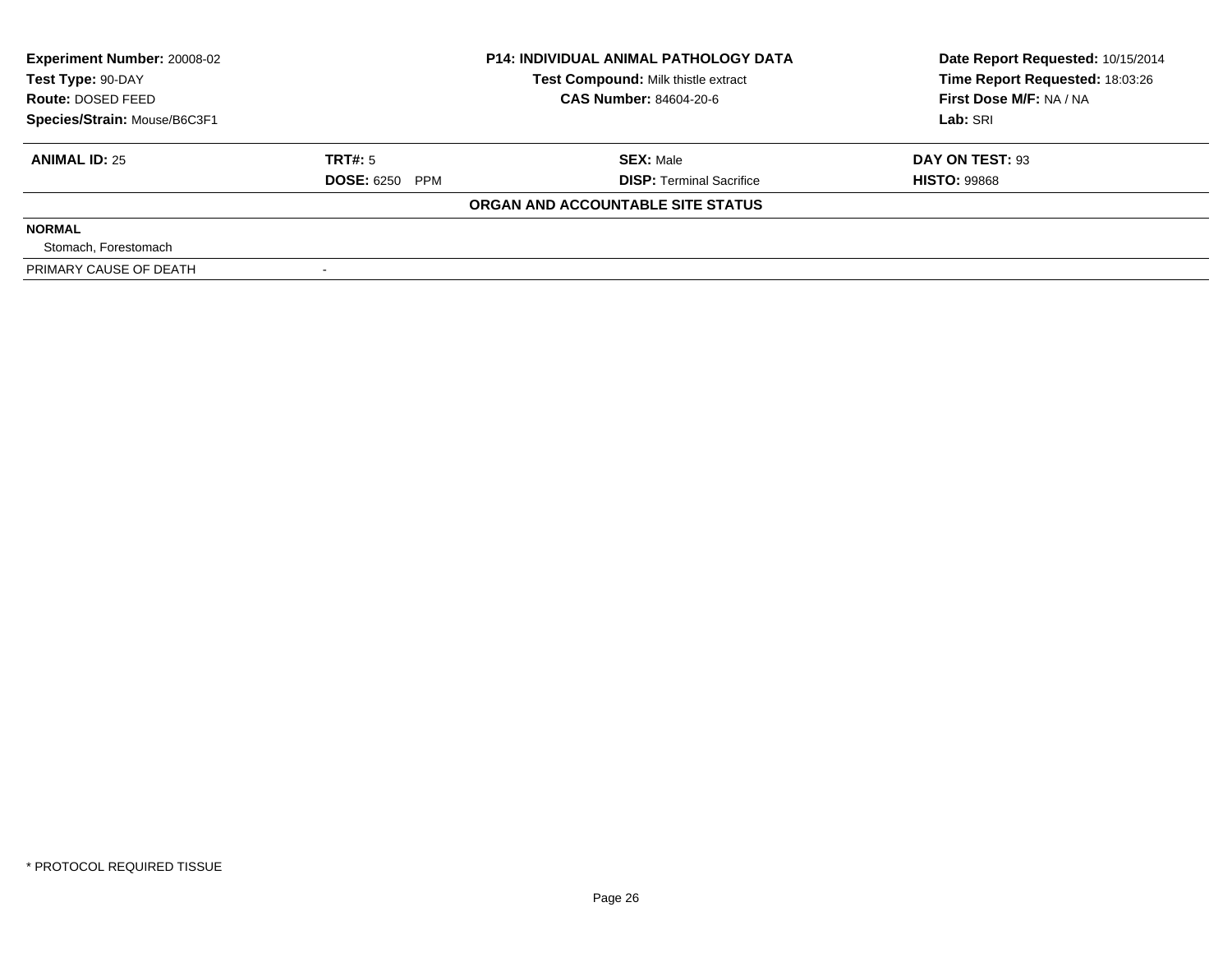| <b>Experiment Number: 20008-02</b><br>Test Compound: Milk thistle extract<br>Test Type: 90-DAY |                       | <b>P14: INDIVIDUAL ANIMAL PATHOLOGY DATA</b> | Date Report Requested: 10/15/2014<br>Time Report Requested: 18:03:26 |
|------------------------------------------------------------------------------------------------|-----------------------|----------------------------------------------|----------------------------------------------------------------------|
| Route: DOSED FEED                                                                              |                       | <b>CAS Number: 84604-20-6</b>                | First Dose M/F: NA / NA                                              |
| Species/Strain: Mouse/B6C3F1                                                                   |                       |                                              | Lab: SRI                                                             |
| <b>ANIMAL ID: 26</b>                                                                           | TRT#: 5               | <b>SEX: Male</b>                             | DAY ON TEST: 93                                                      |
|                                                                                                | <b>DOSE: 6250 PPM</b> | <b>DISP:</b> Terminal Sacrifice              | <b>HISTO: 99869</b>                                                  |
|                                                                                                |                       | ORGAN AND ACCOUNTABLE SITE STATUS            |                                                                      |
| <b>NORMAL</b>                                                                                  |                       |                                              |                                                                      |
| Stomach, Forestomach                                                                           |                       |                                              |                                                                      |
| PRIMARY CAUSE OF DEATH                                                                         |                       |                                              |                                                                      |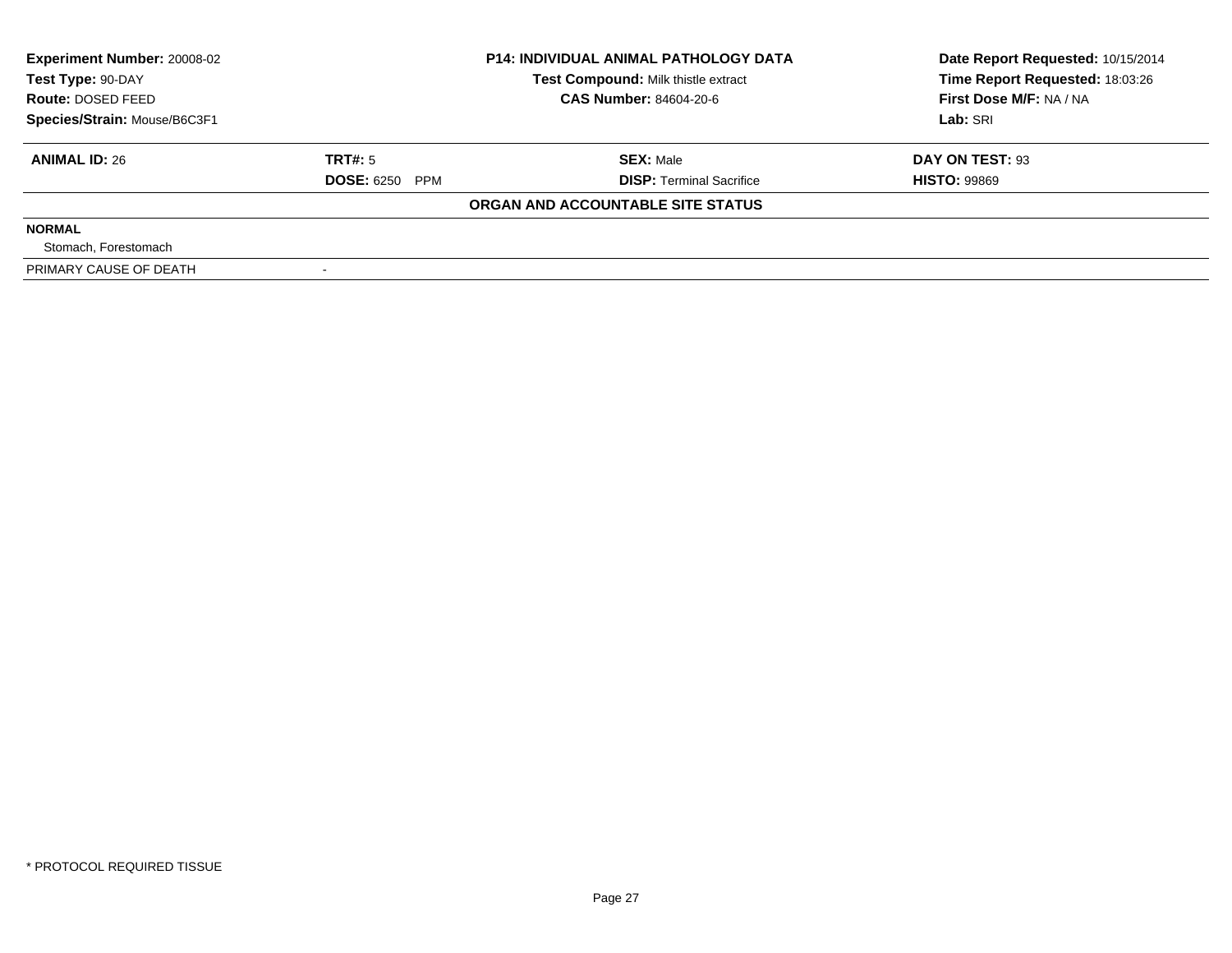| <b>Experiment Number: 20008-02</b><br>Test Type: 90-DAY |                       | <b>P14: INDIVIDUAL ANIMAL PATHOLOGY DATA</b><br>Test Compound: Milk thistle extract | Date Report Requested: 10/15/2014<br>Time Report Requested: 18:03:26 |
|---------------------------------------------------------|-----------------------|-------------------------------------------------------------------------------------|----------------------------------------------------------------------|
| <b>Route: DOSED FEED</b>                                |                       | <b>CAS Number: 84604-20-6</b>                                                       | First Dose M/F: NA / NA                                              |
| Species/Strain: Mouse/B6C3F1                            |                       |                                                                                     | Lab: SRI                                                             |
| <b>ANIMAL ID: 27</b>                                    | TRT#: 5               | <b>SEX: Male</b>                                                                    | DAY ON TEST: 93                                                      |
|                                                         | <b>DOSE: 6250 PPM</b> | <b>DISP: Terminal Sacrifice</b>                                                     | <b>HISTO: 99870</b>                                                  |
|                                                         |                       | ORGAN AND ACCOUNTABLE SITE STATUS                                                   |                                                                      |
| <b>NORMAL</b>                                           |                       |                                                                                     |                                                                      |
| Stomach, Forestomach                                    |                       |                                                                                     |                                                                      |
| PRIMARY CAUSE OF DEATH                                  |                       |                                                                                     |                                                                      |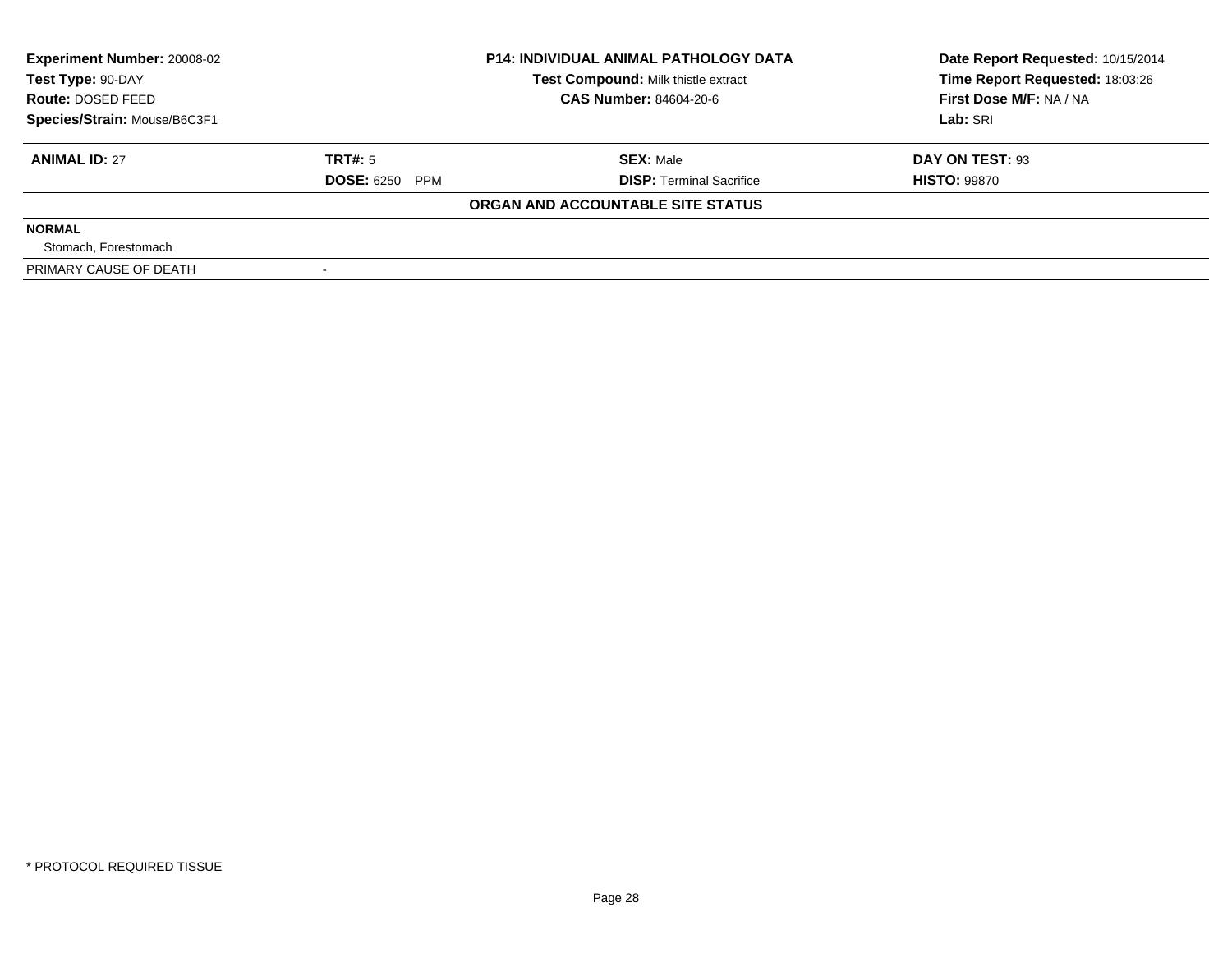| <b>Experiment Number: 20008-02</b><br>Test Type: 90-DAY |                       | <b>P14: INDIVIDUAL ANIMAL PATHOLOGY DATA</b><br>Test Compound: Milk thistle extract | Date Report Requested: 10/15/2014<br>Time Report Requested: 18:03:26 |
|---------------------------------------------------------|-----------------------|-------------------------------------------------------------------------------------|----------------------------------------------------------------------|
| <b>Route: DOSED FEED</b>                                |                       | <b>CAS Number: 84604-20-6</b>                                                       | First Dose M/F: NA / NA                                              |
| Species/Strain: Mouse/B6C3F1                            |                       |                                                                                     | Lab: SRI                                                             |
| <b>ANIMAL ID: 28</b>                                    | TRT#: 5               | <b>SEX: Male</b>                                                                    | DAY ON TEST: 93                                                      |
|                                                         | <b>DOSE: 6250 PPM</b> | <b>DISP: Terminal Sacrifice</b>                                                     | <b>HISTO: 99871</b>                                                  |
|                                                         |                       | ORGAN AND ACCOUNTABLE SITE STATUS                                                   |                                                                      |
| <b>NORMAL</b>                                           |                       |                                                                                     |                                                                      |
| Stomach, Forestomach                                    |                       |                                                                                     |                                                                      |
| PRIMARY CAUSE OF DEATH                                  |                       |                                                                                     |                                                                      |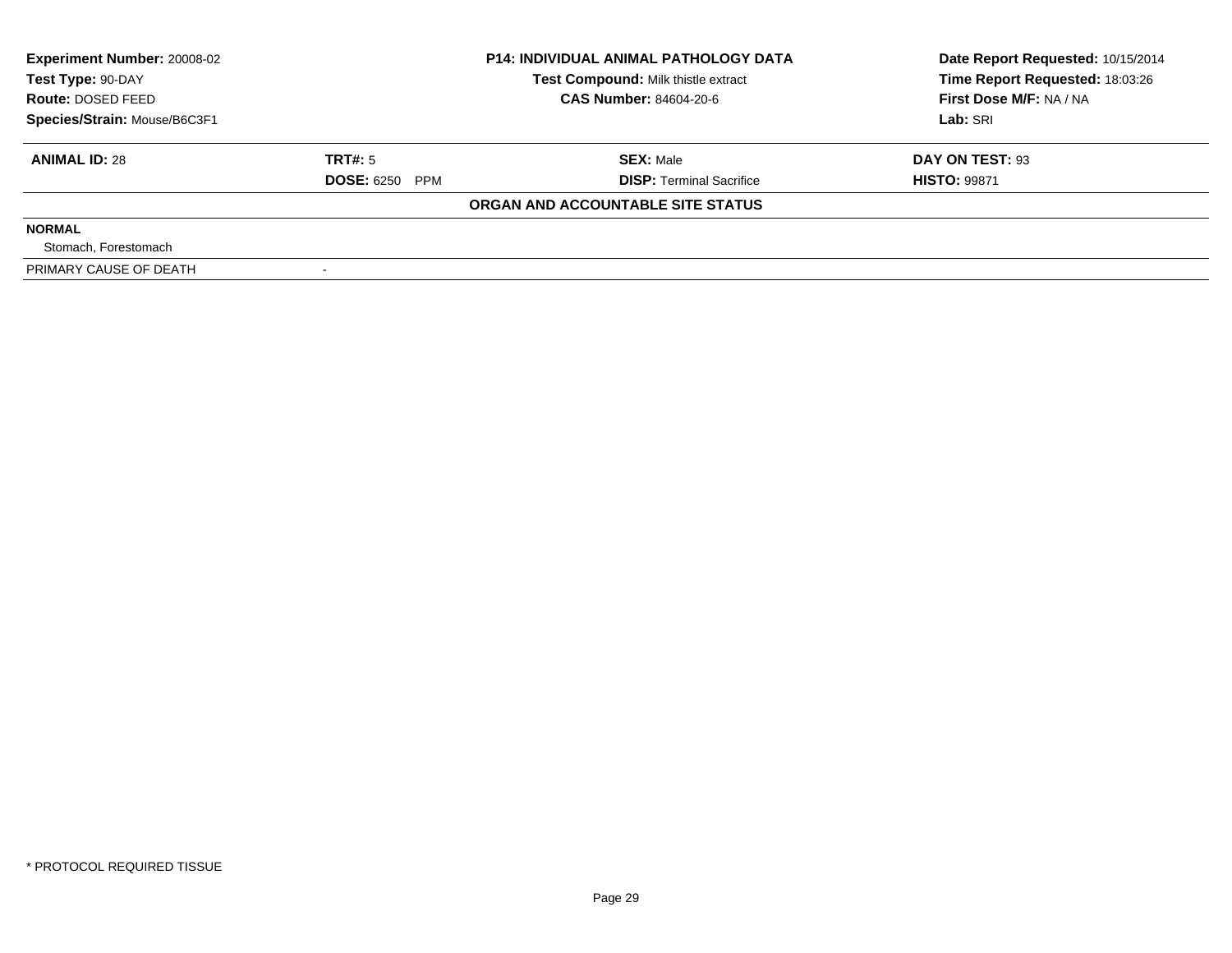| Experiment Number: 20008-02<br>Test Type: 90-DAY<br>Route: DOSED FEED | <b>P14: INDIVIDUAL ANIMAL PATHOLOGY DATA</b><br>Test Compound: Milk thistle extract<br>CAS Number: 84604-20-6 |                                   | Date Report Requested: 10/15/2014<br>Time Report Requested: 18:03:26<br>First Dose M/F: NA / NA |  |
|-----------------------------------------------------------------------|---------------------------------------------------------------------------------------------------------------|-----------------------------------|-------------------------------------------------------------------------------------------------|--|
| Species/Strain: Mouse/B6C3F1                                          |                                                                                                               |                                   | Lab: SRI                                                                                        |  |
| <b>ANIMAL ID: 29</b>                                                  | TRT#: 5                                                                                                       | <b>SEX: Male</b>                  | DAY ON TEST: 93                                                                                 |  |
|                                                                       | <b>DOSE: 6250 PPM</b>                                                                                         | <b>DISP:</b> Terminal Sacrifice   | <b>HISTO: 99872</b>                                                                             |  |
|                                                                       |                                                                                                               | ORGAN AND ACCOUNTABLE SITE STATUS |                                                                                                 |  |
| <b>NORMAL</b>                                                         |                                                                                                               |                                   |                                                                                                 |  |
| Stomach, Forestomach                                                  |                                                                                                               |                                   |                                                                                                 |  |
| PRIMARY CAUSE OF DEATH                                                |                                                                                                               |                                   |                                                                                                 |  |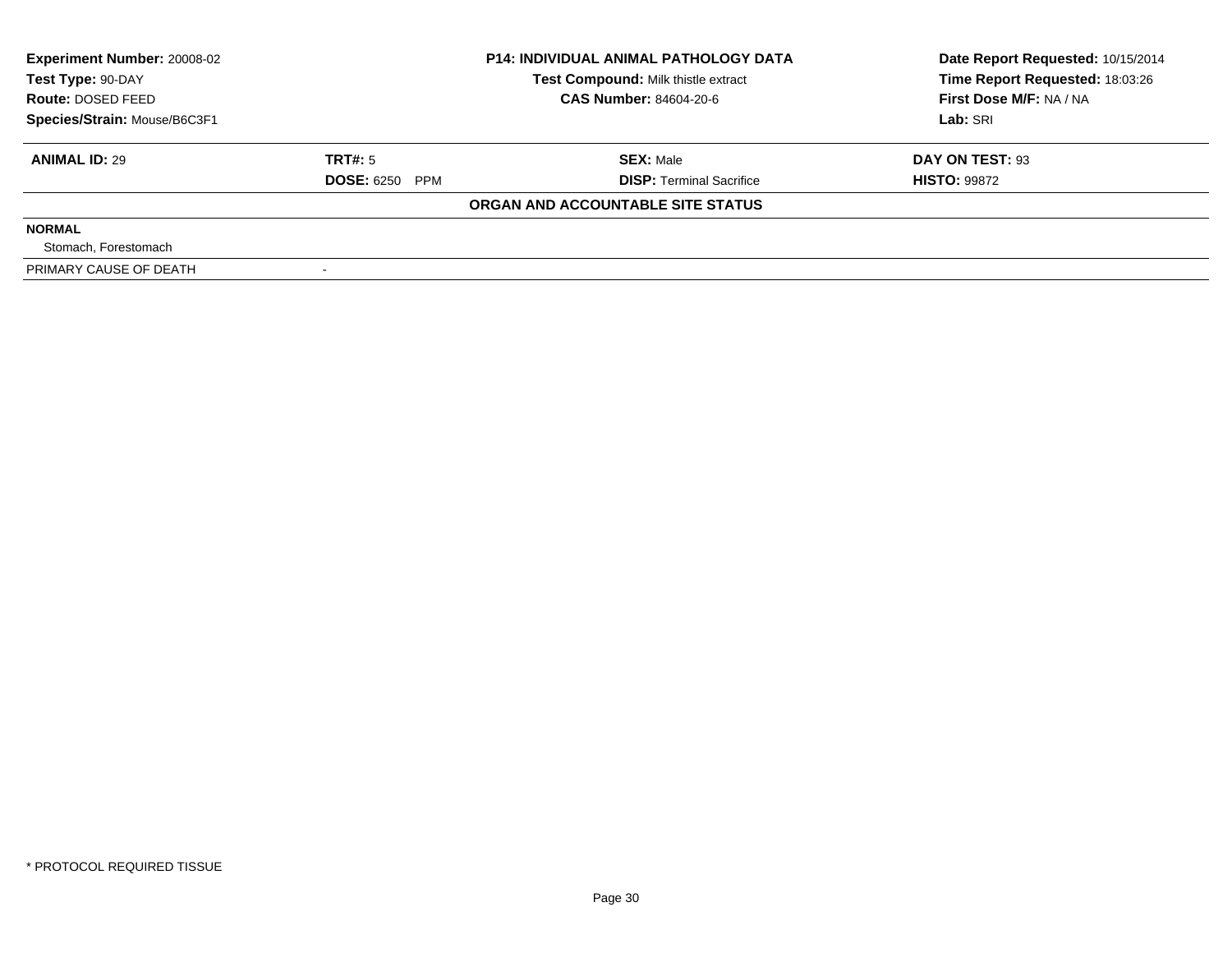| <b>Experiment Number: 20008-02</b><br>Test Type: 90-DAY |                       | <b>P14: INDIVIDUAL ANIMAL PATHOLOGY DATA</b><br>Test Compound: Milk thistle extract | Date Report Requested: 10/15/2014<br>Time Report Requested: 18:03:26 |
|---------------------------------------------------------|-----------------------|-------------------------------------------------------------------------------------|----------------------------------------------------------------------|
| <b>Route: DOSED FEED</b>                                |                       | <b>CAS Number: 84604-20-6</b>                                                       | First Dose M/F: NA / NA                                              |
| Species/Strain: Mouse/B6C3F1                            |                       |                                                                                     | Lab: SRI                                                             |
| <b>ANIMAL ID: 30</b>                                    | TRT#: 5               | <b>SEX: Male</b>                                                                    | DAY ON TEST: 93                                                      |
|                                                         | <b>DOSE: 6250 PPM</b> | <b>DISP: Terminal Sacrifice</b>                                                     | <b>HISTO: 99873</b>                                                  |
|                                                         |                       | ORGAN AND ACCOUNTABLE SITE STATUS                                                   |                                                                      |
| <b>NORMAL</b>                                           |                       |                                                                                     |                                                                      |
| Stomach, Forestomach                                    |                       |                                                                                     |                                                                      |
| PRIMARY CAUSE OF DEATH                                  |                       |                                                                                     |                                                                      |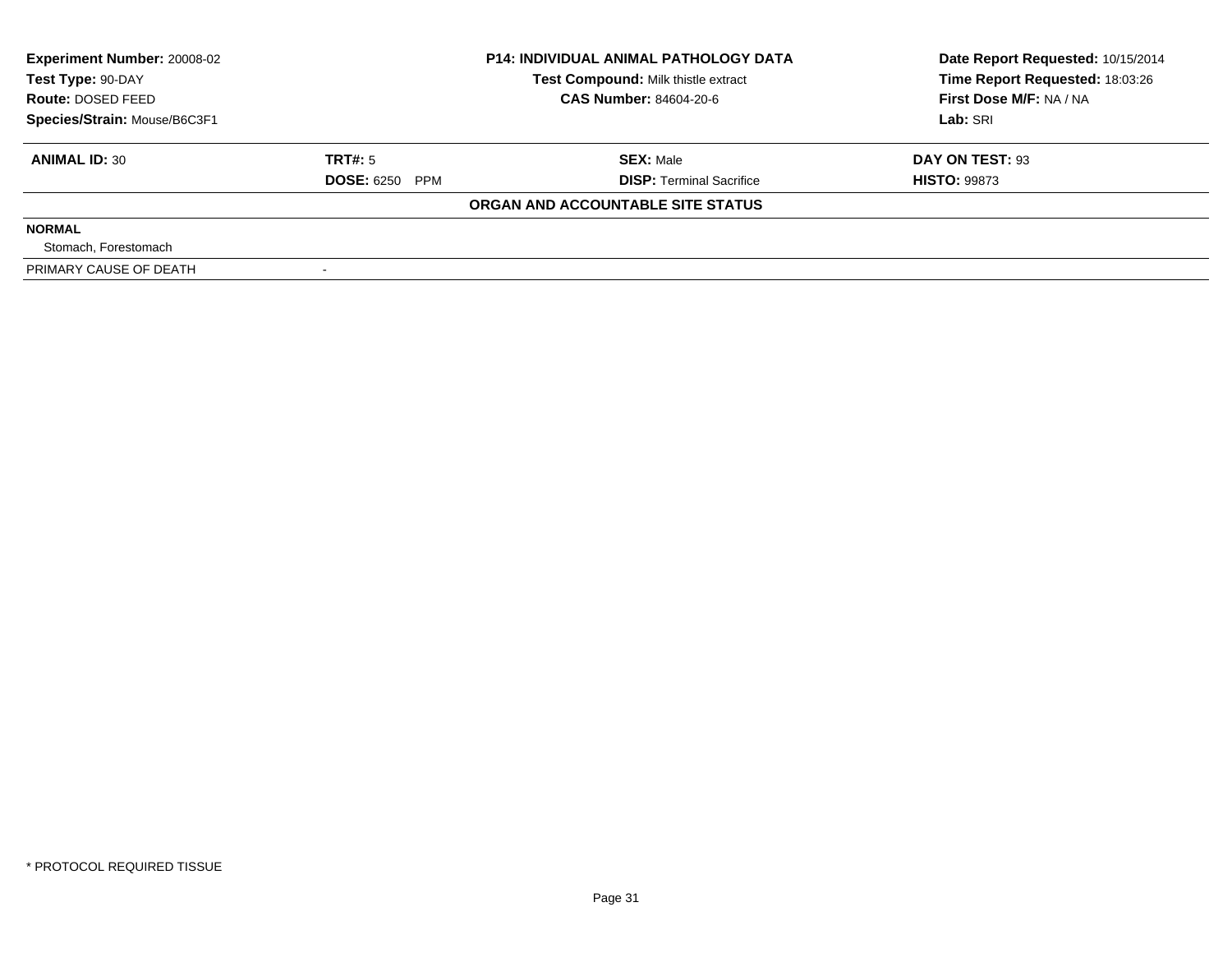| <b>Experiment Number: 20008-02</b> | <b>P14: INDIVIDUAL ANIMAL PATHOLOGY DATA</b><br>Test Compound: Milk thistle extract<br><b>CAS Number: 84604-20-6</b> |                                   | Date Report Requested: 10/15/2014 |
|------------------------------------|----------------------------------------------------------------------------------------------------------------------|-----------------------------------|-----------------------------------|
| Test Type: 90-DAY                  |                                                                                                                      |                                   | Time Report Requested: 18:03:26   |
| Route: DOSED FEED                  |                                                                                                                      |                                   | First Dose M/F: NA / NA           |
| Species/Strain: Mouse/B6C3F1       |                                                                                                                      |                                   | Lab: SRI                          |
| <b>ANIMAL ID: 31</b>               | <b>TRT#: 7</b>                                                                                                       | <b>SEX: Male</b>                  | DAY ON TEST: 93                   |
|                                    | <b>DOSE: 12500 PPM</b>                                                                                               | <b>DISP: Terminal Sacrifice</b>   | <b>HISTO: 99874</b>               |
|                                    |                                                                                                                      | ORGAN AND ACCOUNTABLE SITE STATUS |                                   |
| <b>NORMAL</b>                      |                                                                                                                      |                                   |                                   |
| * Kidney                           | * Stomach, Glandular<br>* Stomach, Forestomach                                                                       |                                   |                                   |
| PRIMARY CAUSE OF DEATH             |                                                                                                                      |                                   |                                   |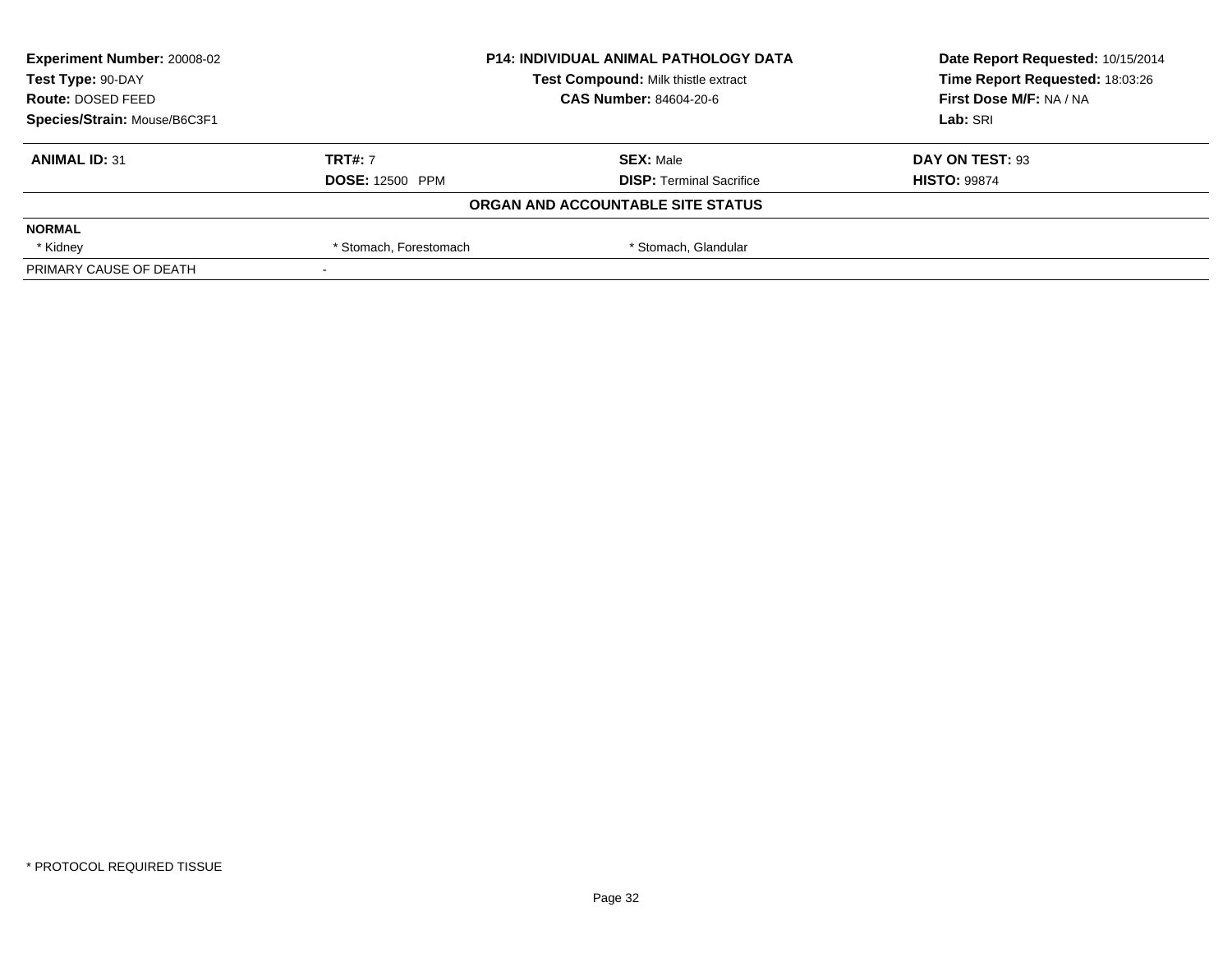| <b>Experiment Number: 20008-02</b> | <b>P14: INDIVIDUAL ANIMAL PATHOLOGY DATA</b><br>Test Compound: Milk thistle extract |                                   | Date Report Requested: 10/15/2014 |
|------------------------------------|-------------------------------------------------------------------------------------|-----------------------------------|-----------------------------------|
| Test Type: 90-DAY                  |                                                                                     |                                   | Time Report Requested: 18:03:26   |
| Route: DOSED FEED                  |                                                                                     | <b>CAS Number: 84604-20-6</b>     | First Dose M/F: NA / NA           |
| Species/Strain: Mouse/B6C3F1       |                                                                                     |                                   | Lab: SRI                          |
| <b>ANIMAL ID: 32</b>               | <b>TRT#: 7</b>                                                                      | <b>SEX: Male</b>                  | DAY ON TEST: 93                   |
|                                    | <b>DOSE: 12500 PPM</b>                                                              | <b>DISP: Terminal Sacrifice</b>   | <b>HISTO: 99875</b>               |
|                                    |                                                                                     | ORGAN AND ACCOUNTABLE SITE STATUS |                                   |
| <b>NORMAL</b>                      |                                                                                     |                                   |                                   |
| * Kidney                           | * Stomach, Glandular<br>* Stomach, Forestomach                                      |                                   |                                   |
| PRIMARY CAUSE OF DEATH             |                                                                                     |                                   |                                   |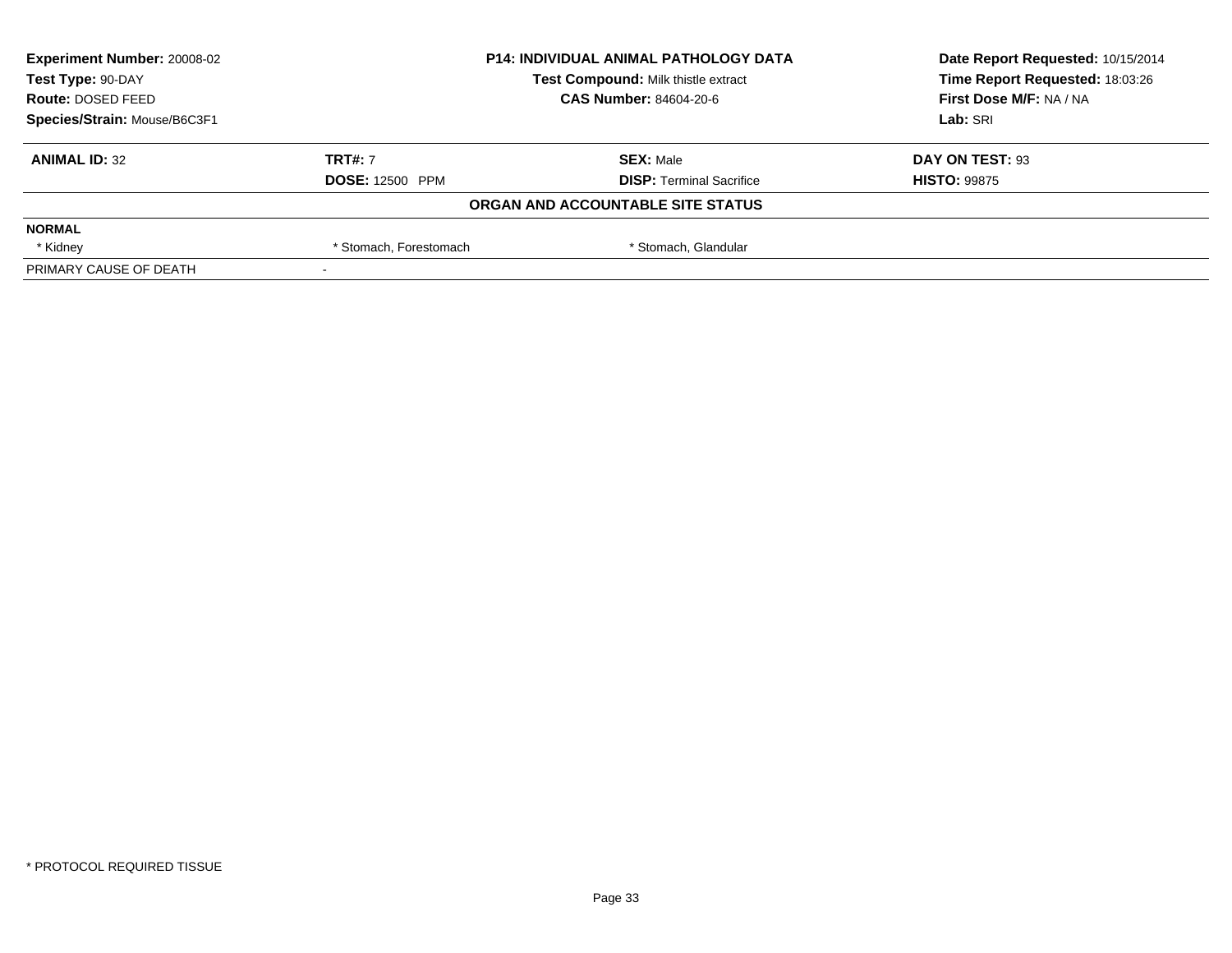| <b>Experiment Number: 20008-02</b> | <b>P14: INDIVIDUAL ANIMAL PATHOLOGY DATA</b><br>Test Compound: Milk thistle extract |                                   | Date Report Requested: 10/15/2014 |
|------------------------------------|-------------------------------------------------------------------------------------|-----------------------------------|-----------------------------------|
| Test Type: 90-DAY                  |                                                                                     |                                   | Time Report Requested: 18:03:26   |
| Route: DOSED FEED                  |                                                                                     | <b>CAS Number: 84604-20-6</b>     |                                   |
| Species/Strain: Mouse/B6C3F1       |                                                                                     |                                   | Lab: SRI                          |
| <b>ANIMAL ID: 33</b>               | <b>TRT#: 7</b>                                                                      | <b>SEX: Male</b>                  | DAY ON TEST: 93                   |
|                                    | <b>DOSE: 12500 PPM</b>                                                              | <b>DISP: Terminal Sacrifice</b>   | <b>HISTO: 99876</b>               |
|                                    |                                                                                     | ORGAN AND ACCOUNTABLE SITE STATUS |                                   |
| <b>NORMAL</b>                      |                                                                                     |                                   |                                   |
| * Kidney                           | * Stomach, Glandular<br>* Stomach, Forestomach                                      |                                   |                                   |
| PRIMARY CAUSE OF DEATH             |                                                                                     |                                   |                                   |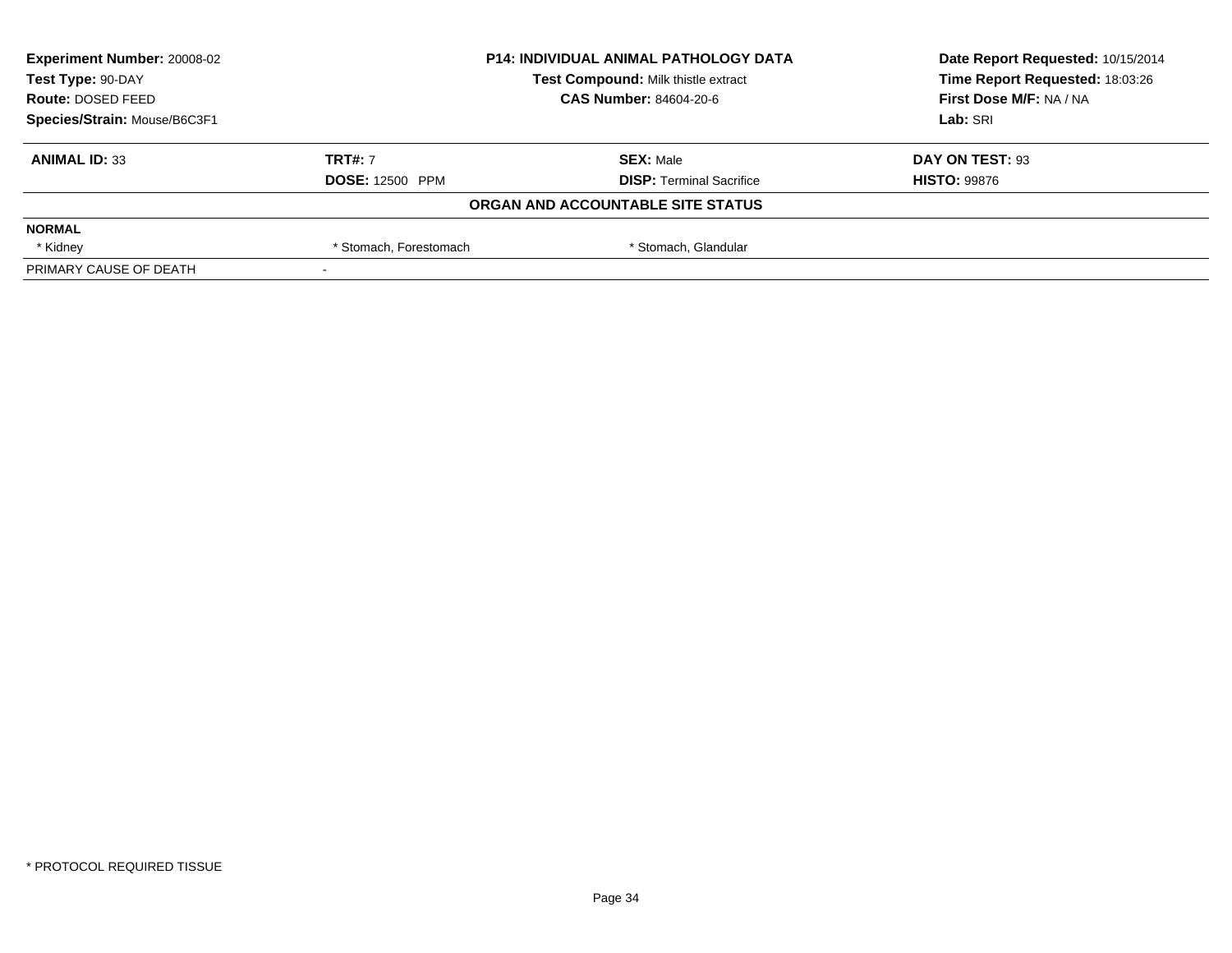| <b>Experiment Number: 20008-02</b> | <b>P14: INDIVIDUAL ANIMAL PATHOLOGY DATA</b><br>Test Compound: Milk thistle extract<br><b>CAS Number: 84604-20-6</b> |                                   | Date Report Requested: 10/15/2014 |
|------------------------------------|----------------------------------------------------------------------------------------------------------------------|-----------------------------------|-----------------------------------|
| Test Type: 90-DAY                  |                                                                                                                      |                                   | Time Report Requested: 18:03:26   |
| Route: DOSED FEED                  |                                                                                                                      |                                   | First Dose M/F: NA / NA           |
| Species/Strain: Mouse/B6C3F1       |                                                                                                                      |                                   | Lab: SRI                          |
| <b>ANIMAL ID: 34</b>               | <b>TRT#: 7</b>                                                                                                       | <b>SEX: Male</b>                  | DAY ON TEST: 93                   |
|                                    | <b>DOSE: 12500 PPM</b>                                                                                               | <b>DISP: Terminal Sacrifice</b>   | <b>HISTO: 99877</b>               |
|                                    |                                                                                                                      | ORGAN AND ACCOUNTABLE SITE STATUS |                                   |
| <b>NORMAL</b>                      |                                                                                                                      |                                   |                                   |
| * Kidney                           | * Stomach, Glandular<br>* Stomach, Forestomach                                                                       |                                   |                                   |
| PRIMARY CAUSE OF DEATH             |                                                                                                                      |                                   |                                   |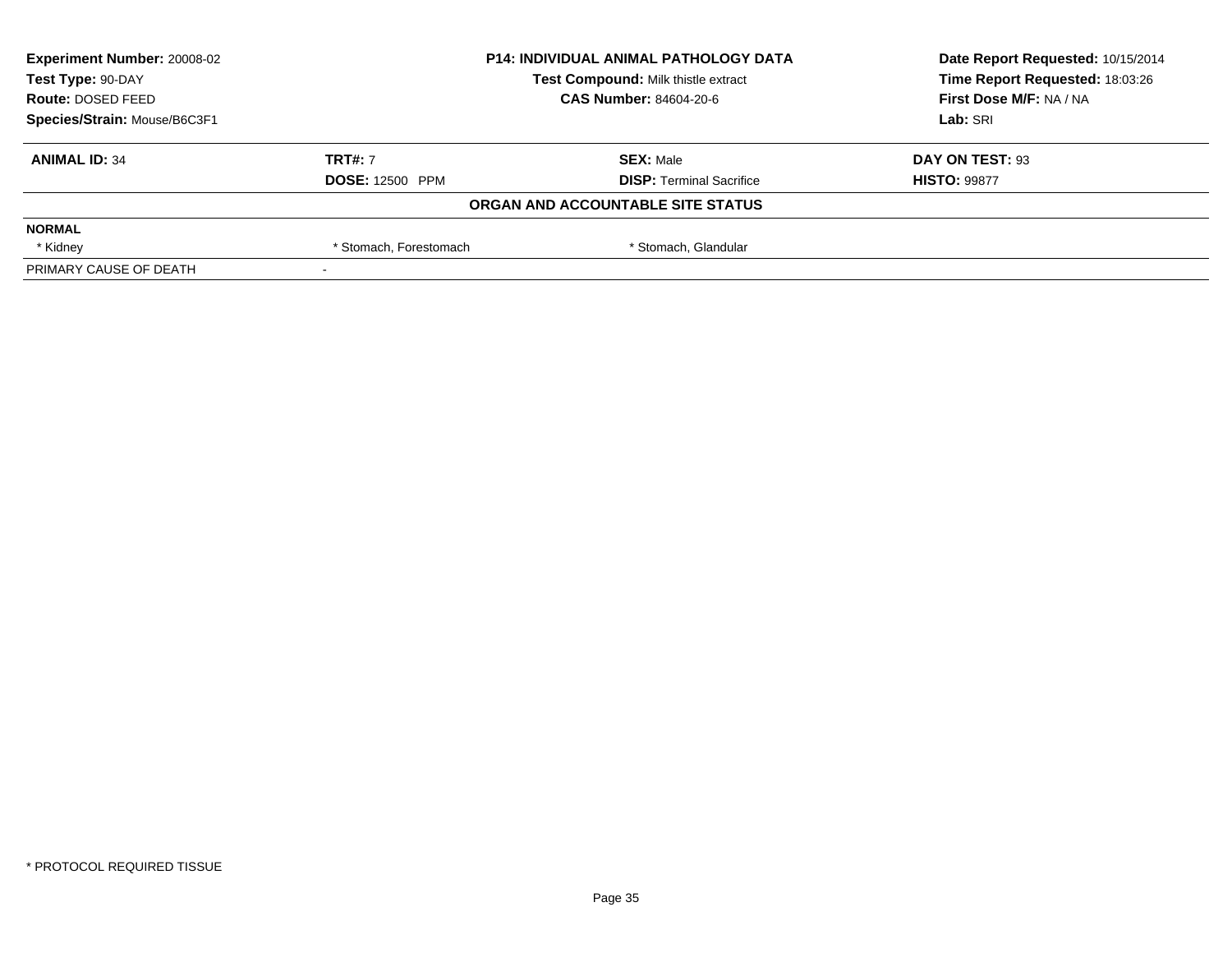| <b>Experiment Number: 20008-02</b> | <b>P14: INDIVIDUAL ANIMAL PATHOLOGY DATA</b><br>Test Compound: Milk thistle extract<br><b>CAS Number: 84604-20-6</b> |                                   | Date Report Requested: 10/15/2014<br>Time Report Requested: 18:03:26<br>First Dose M/F: NA / NA |
|------------------------------------|----------------------------------------------------------------------------------------------------------------------|-----------------------------------|-------------------------------------------------------------------------------------------------|
| Test Type: 90-DAY                  |                                                                                                                      |                                   |                                                                                                 |
| Route: DOSED FEED                  |                                                                                                                      |                                   |                                                                                                 |
| Species/Strain: Mouse/B6C3F1       |                                                                                                                      |                                   | Lab: SRI                                                                                        |
| <b>ANIMAL ID: 35</b>               | <b>TRT#: 7</b>                                                                                                       | <b>SEX: Male</b>                  | DAY ON TEST: 93                                                                                 |
|                                    | <b>DOSE: 12500 PPM</b>                                                                                               | <b>DISP: Terminal Sacrifice</b>   | <b>HISTO: 99878</b>                                                                             |
|                                    |                                                                                                                      | ORGAN AND ACCOUNTABLE SITE STATUS |                                                                                                 |
| <b>NORMAL</b>                      |                                                                                                                      |                                   |                                                                                                 |
| * Kidney                           | * Stomach, Forestomach                                                                                               | * Stomach, Glandular              |                                                                                                 |
| PRIMARY CAUSE OF DEATH             |                                                                                                                      |                                   |                                                                                                 |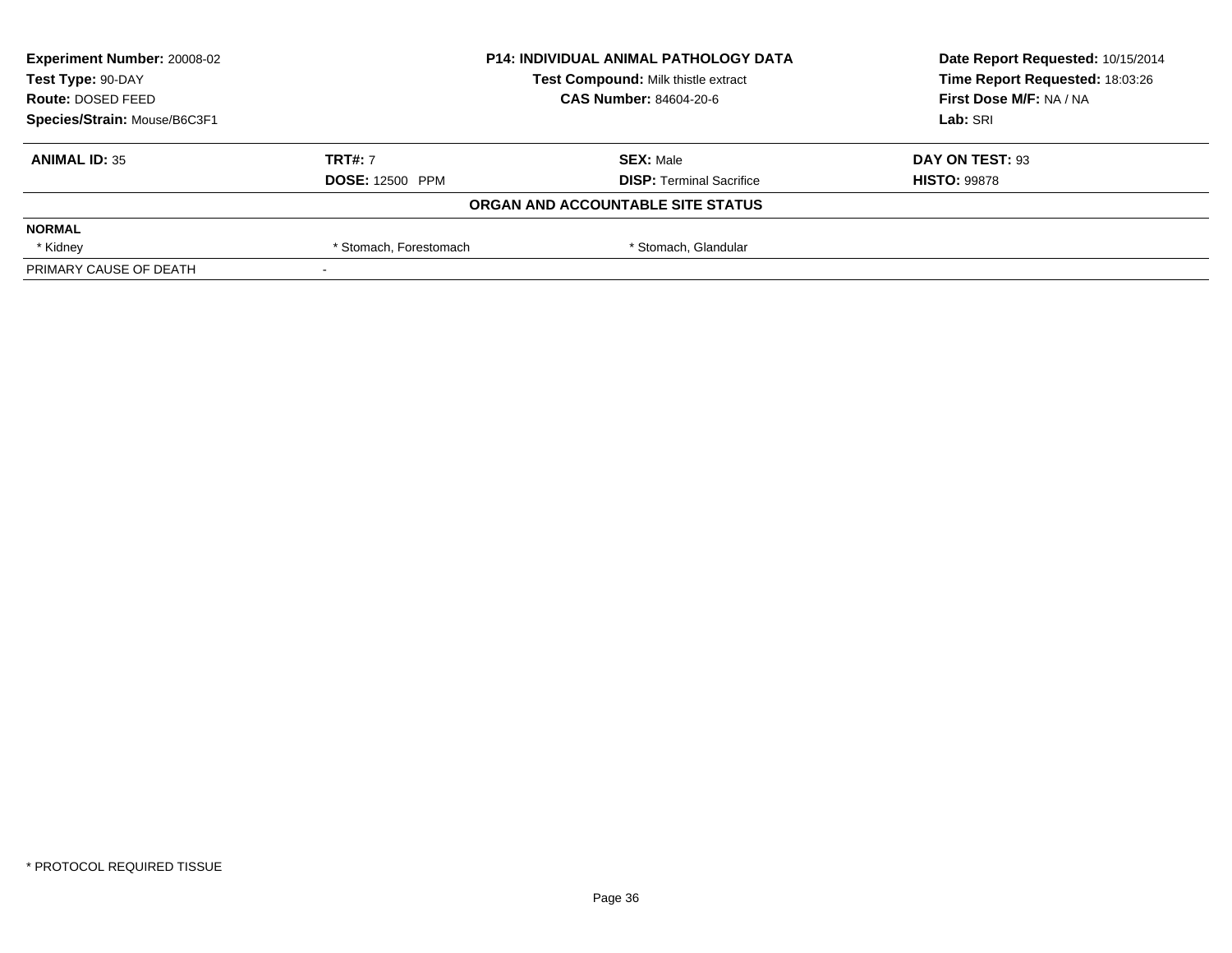| <b>Experiment Number: 20008-02</b> | <b>P14: INDIVIDUAL ANIMAL PATHOLOGY DATA</b><br>Test Compound: Milk thistle extract<br><b>CAS Number: 84604-20-6</b> |                                   | Date Report Requested: 10/15/2014 |
|------------------------------------|----------------------------------------------------------------------------------------------------------------------|-----------------------------------|-----------------------------------|
| Test Type: 90-DAY                  |                                                                                                                      |                                   | Time Report Requested: 18:03:26   |
| Route: DOSED FEED                  |                                                                                                                      |                                   | First Dose M/F: NA / NA           |
| Species/Strain: Mouse/B6C3F1       |                                                                                                                      |                                   | Lab: SRI                          |
| <b>ANIMAL ID: 36</b>               | <b>TRT#: 7</b>                                                                                                       | <b>SEX: Male</b>                  | DAY ON TEST: 93                   |
|                                    | <b>DOSE: 12500 PPM</b>                                                                                               | <b>DISP: Terminal Sacrifice</b>   | <b>HISTO: 99879</b>               |
|                                    |                                                                                                                      | ORGAN AND ACCOUNTABLE SITE STATUS |                                   |
| <b>NORMAL</b>                      |                                                                                                                      |                                   |                                   |
| * Kidney                           | * Stomach, Forestomach                                                                                               | * Stomach, Glandular              |                                   |
| PRIMARY CAUSE OF DEATH             |                                                                                                                      |                                   |                                   |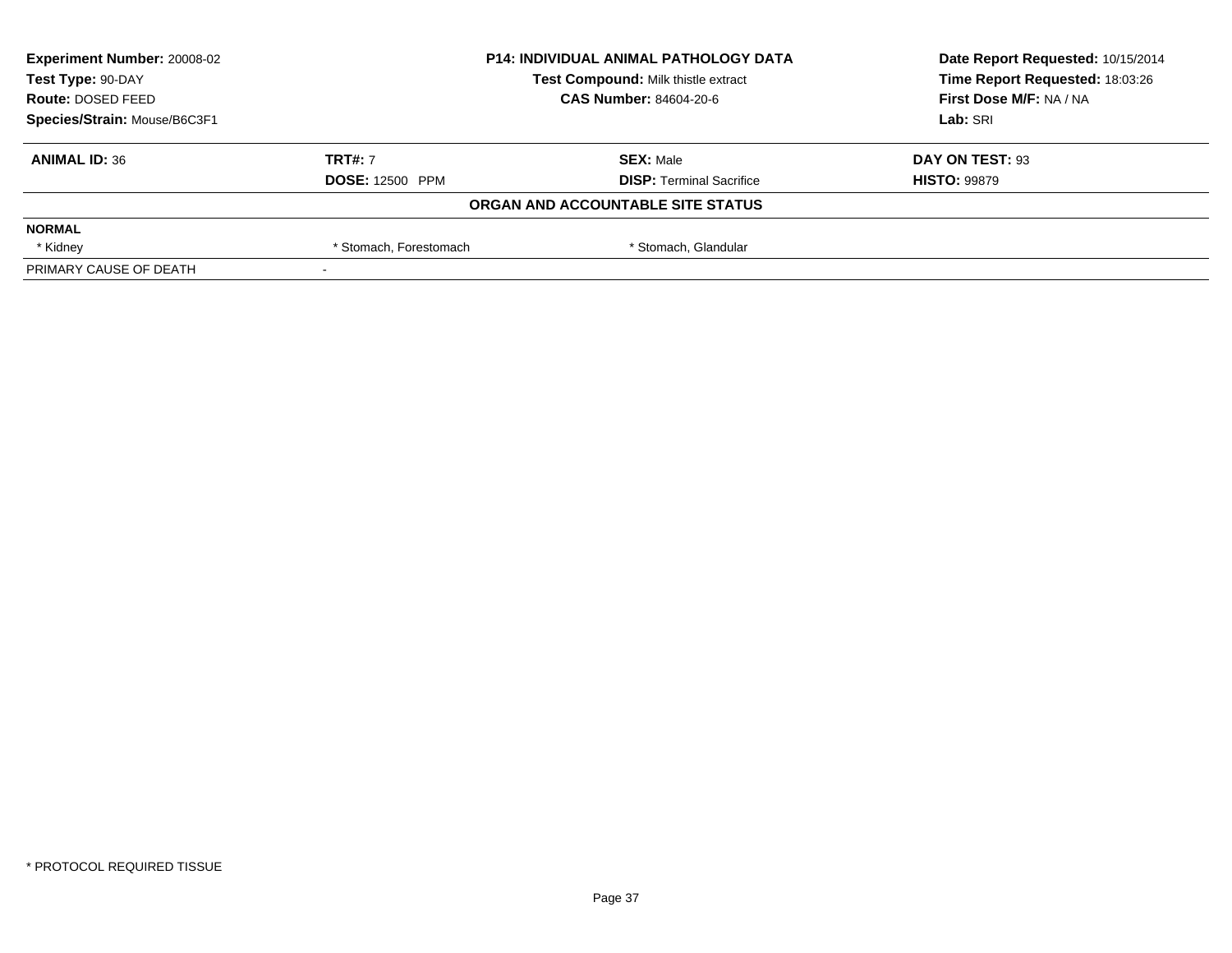| <b>Experiment Number: 20008-02</b> | <b>P14: INDIVIDUAL ANIMAL PATHOLOGY DATA</b><br>Test Compound: Milk thistle extract<br><b>CAS Number: 84604-20-6</b> |                                   | Date Report Requested: 10/15/2014 |
|------------------------------------|----------------------------------------------------------------------------------------------------------------------|-----------------------------------|-----------------------------------|
| Test Type: 90-DAY                  |                                                                                                                      |                                   | Time Report Requested: 18:03:26   |
| Route: DOSED FEED                  |                                                                                                                      |                                   | First Dose M/F: NA / NA           |
| Species/Strain: Mouse/B6C3F1       |                                                                                                                      |                                   | Lab: SRI                          |
| <b>ANIMAL ID: 37</b>               | <b>TRT#: 7</b>                                                                                                       | <b>SEX: Male</b>                  | DAY ON TEST: 93                   |
|                                    | <b>DOSE: 12500 PPM</b>                                                                                               | <b>DISP: Terminal Sacrifice</b>   | <b>HISTO: 99880</b>               |
|                                    |                                                                                                                      | ORGAN AND ACCOUNTABLE SITE STATUS |                                   |
| <b>NORMAL</b>                      |                                                                                                                      |                                   |                                   |
| * Kidney                           | * Stomach, Forestomach                                                                                               | * Stomach, Glandular              |                                   |
| PRIMARY CAUSE OF DEATH             |                                                                                                                      |                                   |                                   |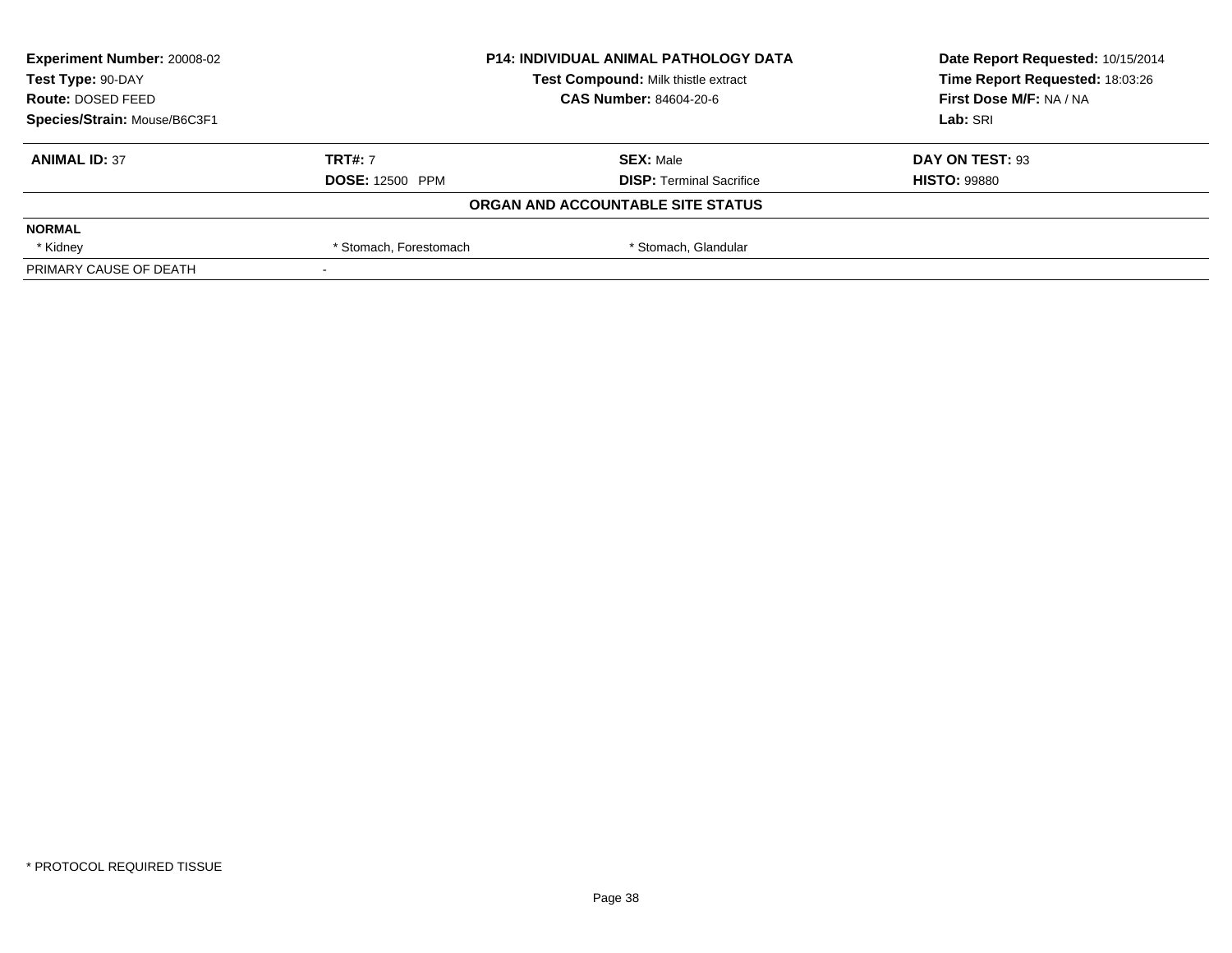| <b>Experiment Number: 20008-02</b> | <b>P14: INDIVIDUAL ANIMAL PATHOLOGY DATA</b><br>Test Compound: Milk thistle extract |                                   | Date Report Requested: 10/15/2014 |
|------------------------------------|-------------------------------------------------------------------------------------|-----------------------------------|-----------------------------------|
| Test Type: 90-DAY                  |                                                                                     |                                   | Time Report Requested: 18:03:26   |
| Route: DOSED FEED                  |                                                                                     | <b>CAS Number: 84604-20-6</b>     | First Dose M/F: NA / NA           |
| Species/Strain: Mouse/B6C3F1       |                                                                                     |                                   | Lab: SRI                          |
| <b>ANIMAL ID: 38</b>               | <b>TRT#: 7</b>                                                                      | <b>SEX: Male</b>                  | DAY ON TEST: 93                   |
|                                    | <b>DOSE: 12500 PPM</b>                                                              | <b>DISP:</b> Terminal Sacrifice   | <b>HISTO: 99881</b>               |
|                                    |                                                                                     | ORGAN AND ACCOUNTABLE SITE STATUS |                                   |
| <b>NORMAL</b>                      |                                                                                     |                                   |                                   |
| * Kidney                           | * Stomach, Glandular<br>* Stomach, Forestomach                                      |                                   |                                   |
| PRIMARY CAUSE OF DEATH             |                                                                                     |                                   |                                   |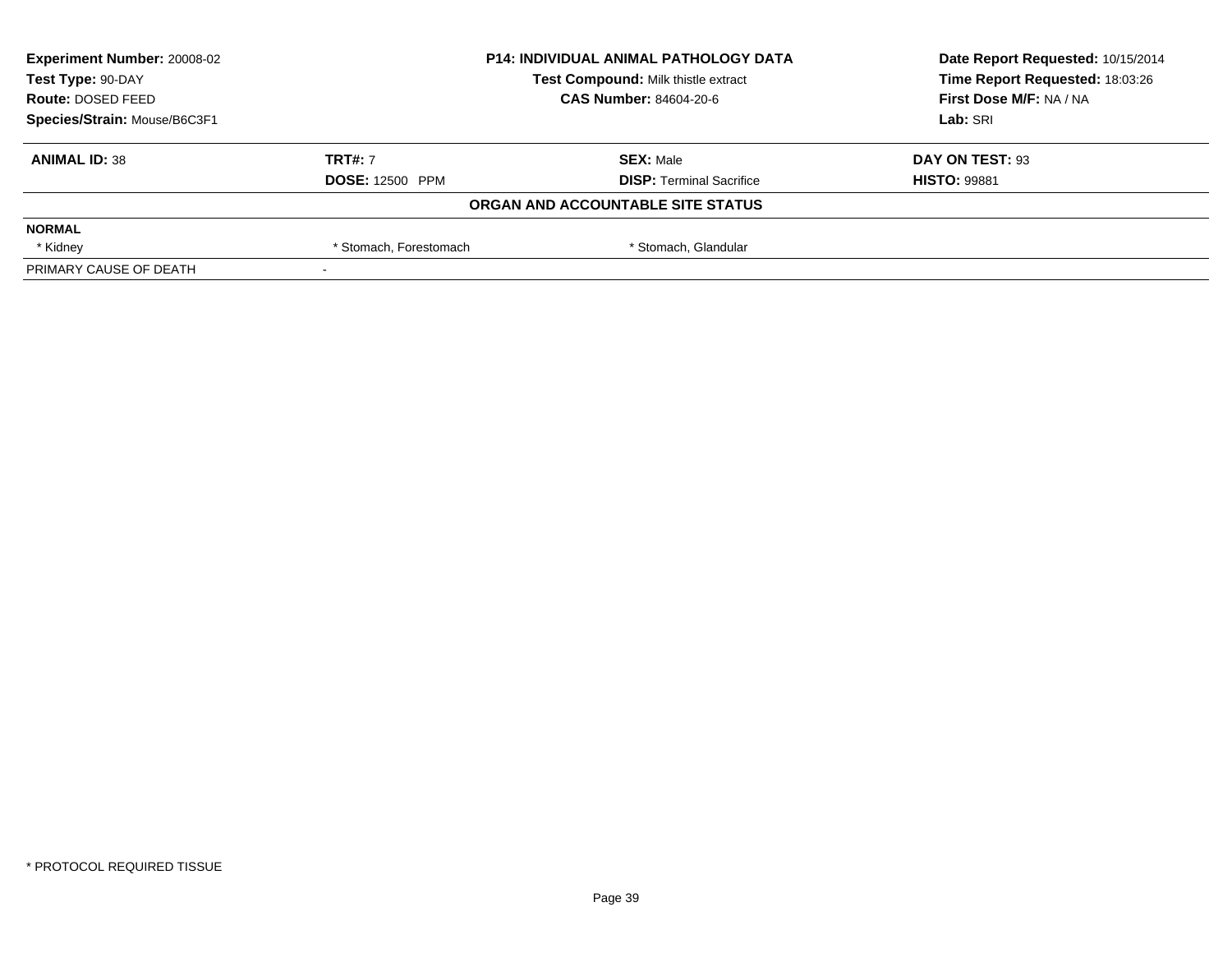| <b>Experiment Number: 20008-02</b><br>Test Type: 90-DAY | <b>P14: INDIVIDUAL ANIMAL PATHOLOGY DATA</b><br>Test Compound: Milk thistle extract |                                   | Date Report Requested: 10/15/2014<br>Time Report Requested: 18:03:26 |
|---------------------------------------------------------|-------------------------------------------------------------------------------------|-----------------------------------|----------------------------------------------------------------------|
| Route: DOSED FEED                                       |                                                                                     | <b>CAS Number: 84604-20-6</b>     | First Dose M/F: NA / NA                                              |
| Species/Strain: Mouse/B6C3F1                            |                                                                                     |                                   | Lab: SRI                                                             |
| <b>ANIMAL ID: 39</b>                                    | <b>TRT#: 7</b>                                                                      | <b>SEX: Male</b>                  | DAY ON TEST: 93                                                      |
|                                                         | <b>DOSE: 12500 PPM</b>                                                              | <b>DISP: Terminal Sacrifice</b>   | <b>HISTO: 99882</b>                                                  |
|                                                         |                                                                                     | ORGAN AND ACCOUNTABLE SITE STATUS |                                                                      |
| <b>NORMAL</b>                                           |                                                                                     |                                   |                                                                      |
| * Stomach, Forestomach                                  | * Stomach, Glandular                                                                |                                   |                                                                      |
| <b>OBSERVATIONS</b>                                     |                                                                                     |                                   |                                                                      |
| * Kidney                                                |                                                                                     | <b>Infiltration Cellular</b>      | Lymphocyte, Focal, Minimal                                           |
| PRIMARY CAUSE OF DEATH                                  |                                                                                     |                                   |                                                                      |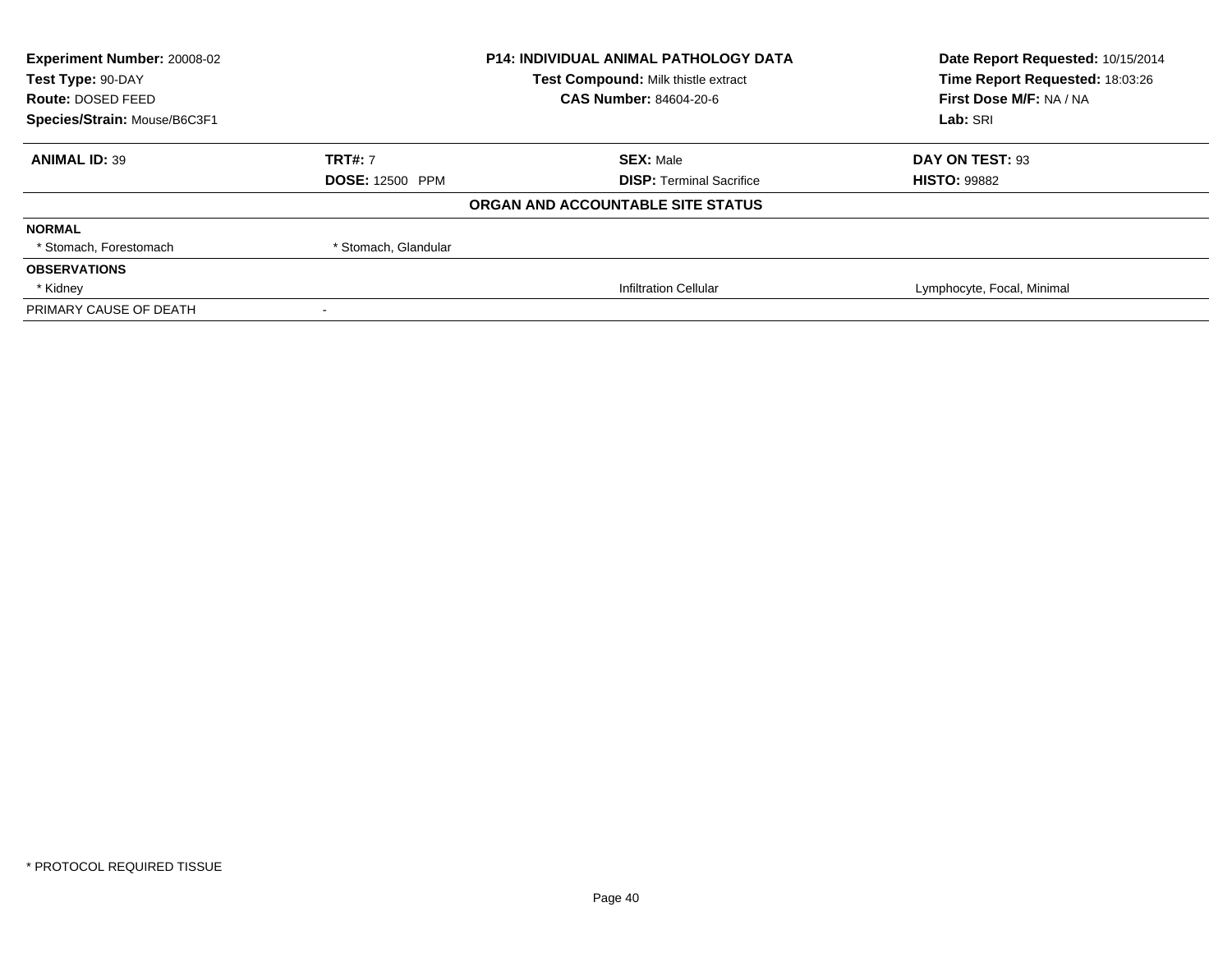| <b>Experiment Number: 20008-02</b> | <b>P14: INDIVIDUAL ANIMAL PATHOLOGY DATA</b><br>Test Compound: Milk thistle extract |                                   | Date Report Requested: 10/15/2014 |
|------------------------------------|-------------------------------------------------------------------------------------|-----------------------------------|-----------------------------------|
| Test Type: 90-DAY                  |                                                                                     |                                   | Time Report Requested: 18:03:26   |
| Route: DOSED FEED                  |                                                                                     | <b>CAS Number: 84604-20-6</b>     | First Dose M/F: NA / NA           |
| Species/Strain: Mouse/B6C3F1       |                                                                                     |                                   | Lab: SRI                          |
| <b>ANIMAL ID: 40</b>               | <b>TRT#: 7</b>                                                                      | <b>SEX: Male</b>                  | DAY ON TEST: 93                   |
|                                    | <b>DOSE: 12500 PPM</b>                                                              | <b>DISP: Terminal Sacrifice</b>   | <b>HISTO: 99883</b>               |
|                                    |                                                                                     | ORGAN AND ACCOUNTABLE SITE STATUS |                                   |
| <b>NORMAL</b>                      |                                                                                     |                                   |                                   |
| * Kidney                           | * Stomach, Forestomach                                                              | * Stomach, Glandular              |                                   |
| PRIMARY CAUSE OF DEATH             |                                                                                     |                                   |                                   |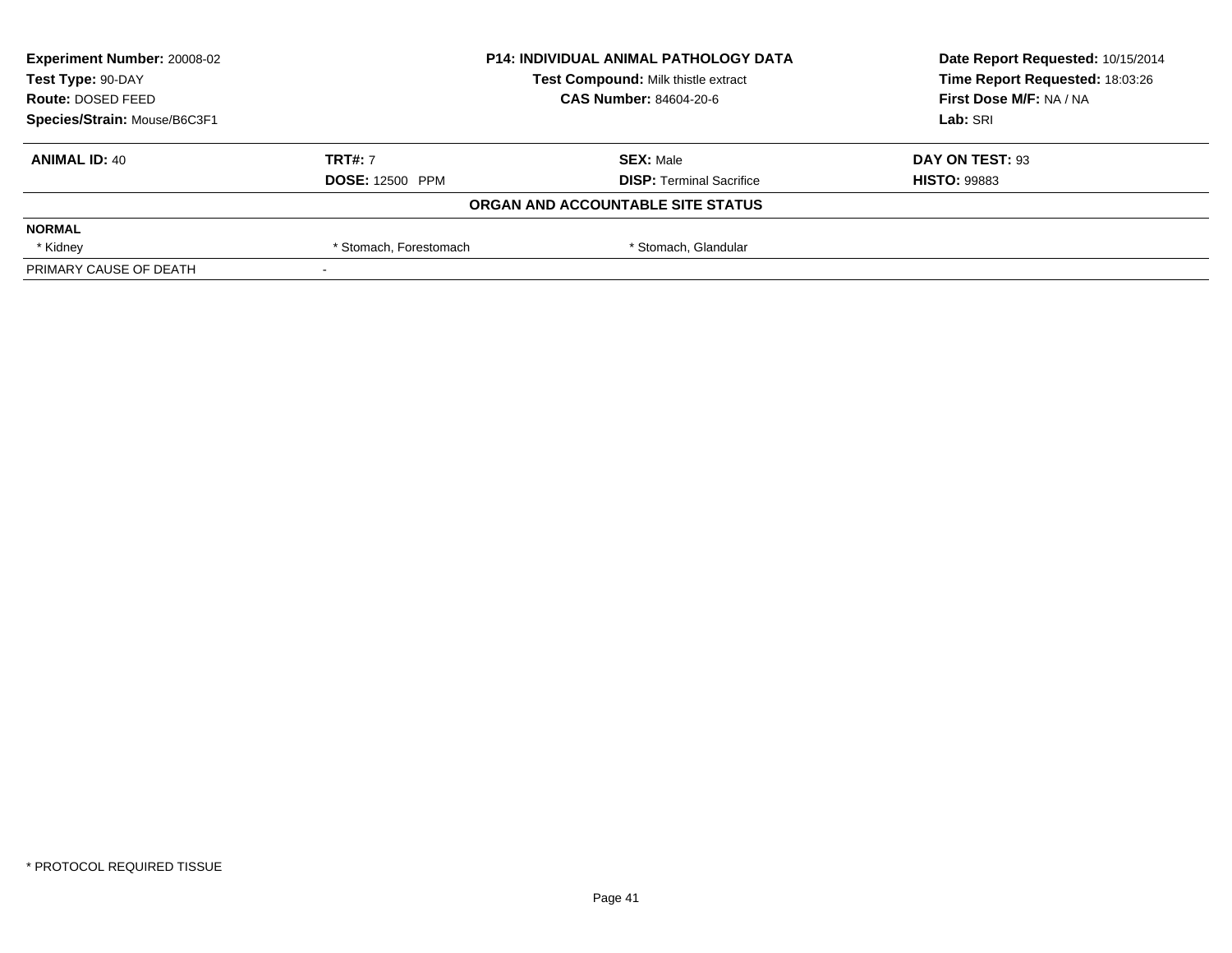| <b>Experiment Number: 20008-02</b> | <b>P14: INDIVIDUAL ANIMAL PATHOLOGY DATA</b><br>Test Compound: Milk thistle extract<br><b>CAS Number: 84604-20-6</b> |                                   | Date Report Requested: 10/15/2014 |
|------------------------------------|----------------------------------------------------------------------------------------------------------------------|-----------------------------------|-----------------------------------|
| Test Type: 90-DAY                  |                                                                                                                      |                                   | Time Report Requested: 18:03:26   |
| Route: DOSED FEED                  |                                                                                                                      |                                   | First Dose M/F: NA / NA           |
| Species/Strain: Mouse/B6C3F1       |                                                                                                                      |                                   | Lab: SRI                          |
| <b>ANIMAL ID: 41</b>               | <b>TRT#: 9</b>                                                                                                       | <b>SEX: Male</b>                  | DAY ON TEST: 93                   |
|                                    | <b>DOSE: 25000 PPM</b>                                                                                               | <b>DISP: Terminal Sacrifice</b>   | <b>HISTO: 99884</b>               |
|                                    |                                                                                                                      | ORGAN AND ACCOUNTABLE SITE STATUS |                                   |
| <b>NORMAL</b>                      |                                                                                                                      |                                   |                                   |
| * Kidney                           | * Stomach, Forestomach                                                                                               | * Stomach, Glandular              |                                   |
| PRIMARY CAUSE OF DEATH             |                                                                                                                      |                                   |                                   |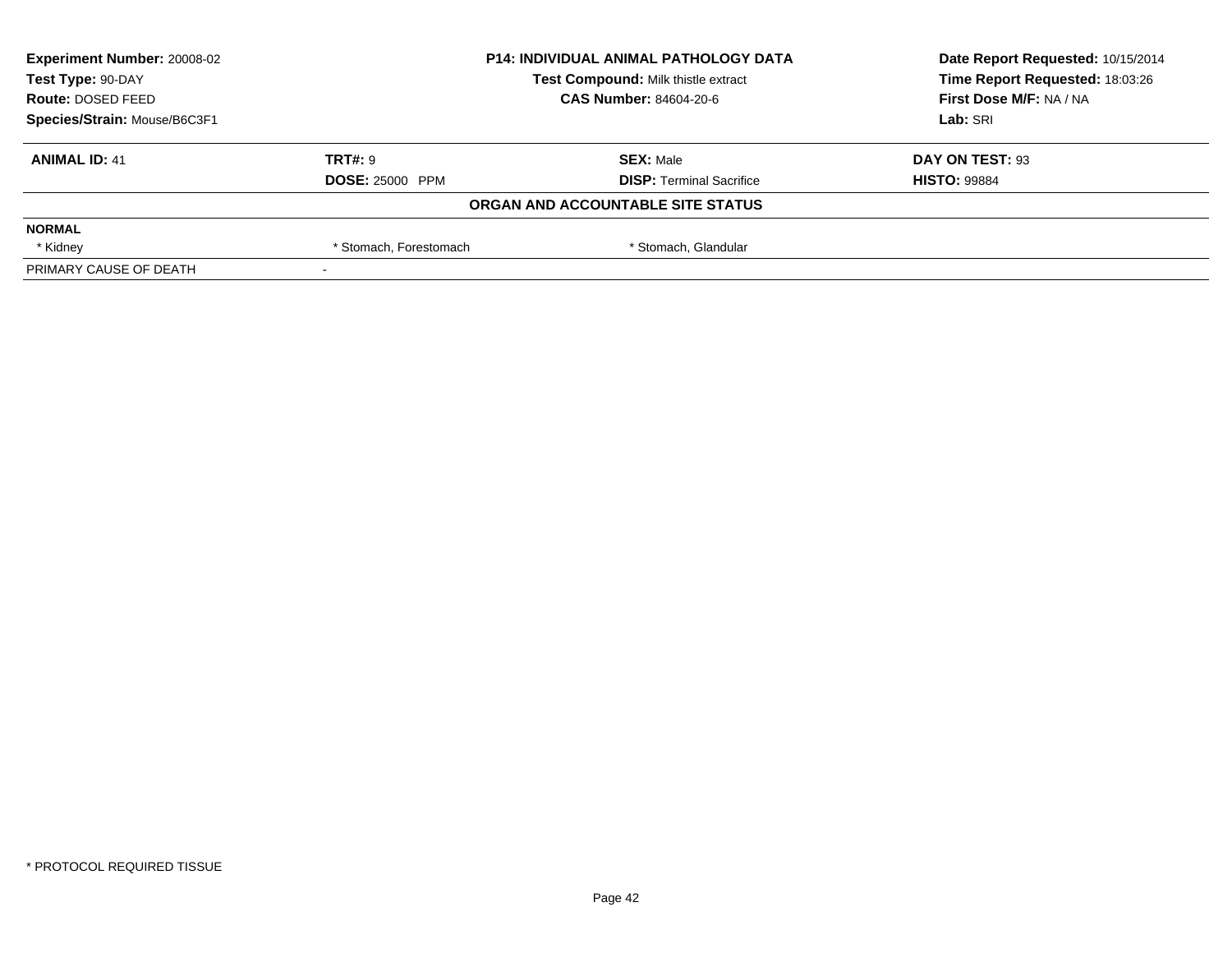| Experiment Number: 20008-02<br>Test Type: 90-DAY |                        | <b>P14: INDIVIDUAL ANIMAL PATHOLOGY DATA</b> | Date Report Requested: 10/15/2014<br>Time Report Requested: 18:03:26 |  |
|--------------------------------------------------|------------------------|----------------------------------------------|----------------------------------------------------------------------|--|
|                                                  |                        | Test Compound: Milk thistle extract          |                                                                      |  |
| Route: DOSED FEED                                |                        | CAS Number: 84604-20-6                       | First Dose M/F: NA / NA                                              |  |
| Species/Strain: Mouse/B6C3F1                     |                        |                                              | Lab: SRI                                                             |  |
| <b>ANIMAL ID: 42</b>                             | <b>TRT#: 9</b>         | <b>SEX: Male</b>                             | DAY ON TEST: 93                                                      |  |
|                                                  | <b>DOSE: 25000 PPM</b> | <b>DISP: Terminal Sacrifice</b>              | <b>HISTO: 99885</b>                                                  |  |
|                                                  |                        | ORGAN AND ACCOUNTABLE SITE STATUS            |                                                                      |  |
| <b>NORMAL</b>                                    |                        |                                              |                                                                      |  |
| * Kidney                                         | * Stomach, Glandular   |                                              |                                                                      |  |
| <b>OBSERVATIONS</b>                              |                        |                                              |                                                                      |  |
| * Stomach, Forestomach                           |                        | Hyperplasia                                  | Squamous, Focal, Mild                                                |  |
|                                                  |                        | Ulcer                                        | Minimal                                                              |  |
| PRIMARY CAUSE OF DEATH                           |                        |                                              |                                                                      |  |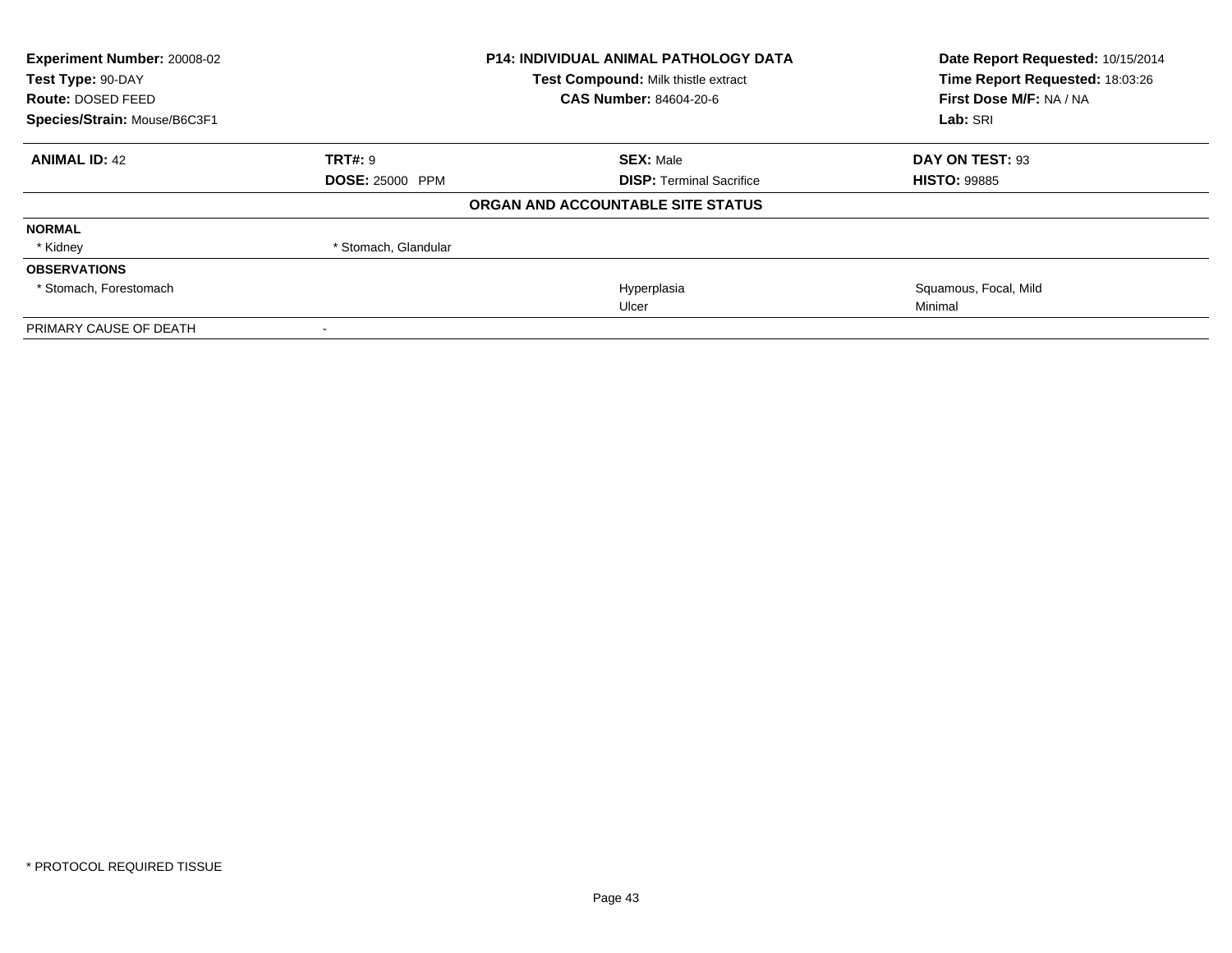| <b>Experiment Number: 20008-02</b> | <b>P14: INDIVIDUAL ANIMAL PATHOLOGY DATA</b><br>Test Compound: Milk thistle extract |                                   | Date Report Requested: 10/15/2014 |
|------------------------------------|-------------------------------------------------------------------------------------|-----------------------------------|-----------------------------------|
| Test Type: 90-DAY                  |                                                                                     |                                   | Time Report Requested: 18:03:26   |
| Route: DOSED FEED                  |                                                                                     | CAS Number: 84604-20-6            | First Dose M/F: NA / NA           |
| Species/Strain: Mouse/B6C3F1       |                                                                                     |                                   | Lab: SRI                          |
| <b>ANIMAL ID: 43</b>               | TRT#: 9                                                                             | <b>SEX: Male</b>                  | DAY ON TEST: 93                   |
|                                    | <b>DOSE: 25000 PPM</b>                                                              | <b>DISP: Terminal Sacrifice</b>   | <b>HISTO: 99886</b>               |
|                                    |                                                                                     | ORGAN AND ACCOUNTABLE SITE STATUS |                                   |
| <b>NORMAL</b>                      |                                                                                     |                                   |                                   |
| * Kidney                           | * Stomach, Forestomach                                                              | * Stomach, Glandular              |                                   |
| PRIMARY CAUSE OF DEATH             |                                                                                     |                                   |                                   |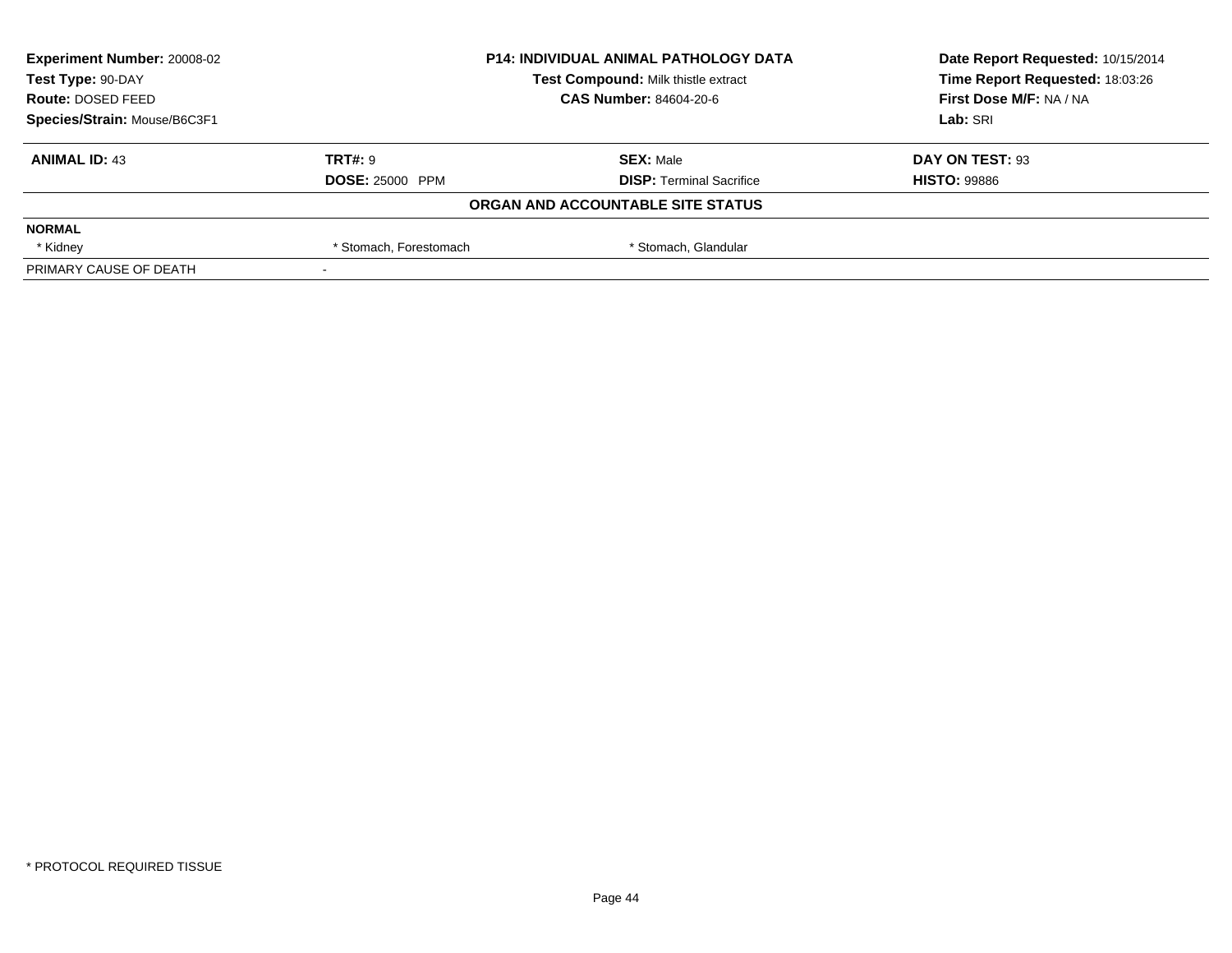| Experiment Number: 20008-02<br>Test Type: 90-DAY |                        | <b>P14: INDIVIDUAL ANIMAL PATHOLOGY DATA</b> | Date Report Requested: 10/15/2014<br>Time Report Requested: 18:03:26 |
|--------------------------------------------------|------------------------|----------------------------------------------|----------------------------------------------------------------------|
|                                                  |                        | Test Compound: Milk thistle extract          |                                                                      |
| Route: DOSED FEED                                |                        | <b>CAS Number: 84604-20-6</b>                | First Dose M/F: NA / NA                                              |
| Species/Strain: Mouse/B6C3F1                     |                        |                                              | Lab: SRI                                                             |
| <b>ANIMAL ID: 44</b>                             | <b>TRT#: 9</b>         | <b>SEX: Male</b>                             | DAY ON TEST: 93                                                      |
|                                                  | <b>DOSE: 25000 PPM</b> | <b>DISP:</b> Terminal Sacrifice              | <b>HISTO: 99887</b>                                                  |
|                                                  |                        | ORGAN AND ACCOUNTABLE SITE STATUS            |                                                                      |
| <b>NORMAL</b>                                    |                        |                                              |                                                                      |
| * Kidney                                         | * Stomach, Forestomach | * Stomach, Glandular                         |                                                                      |
| <b>OBSERVATIONS</b>                              |                        |                                              |                                                                      |
| Testes                                           |                        | Atrophy                                      | Moderate                                                             |
| [Atrophy TGLS = 2-7]                             |                        |                                              |                                                                      |
| PRIMARY CAUSE OF DEATH                           |                        |                                              |                                                                      |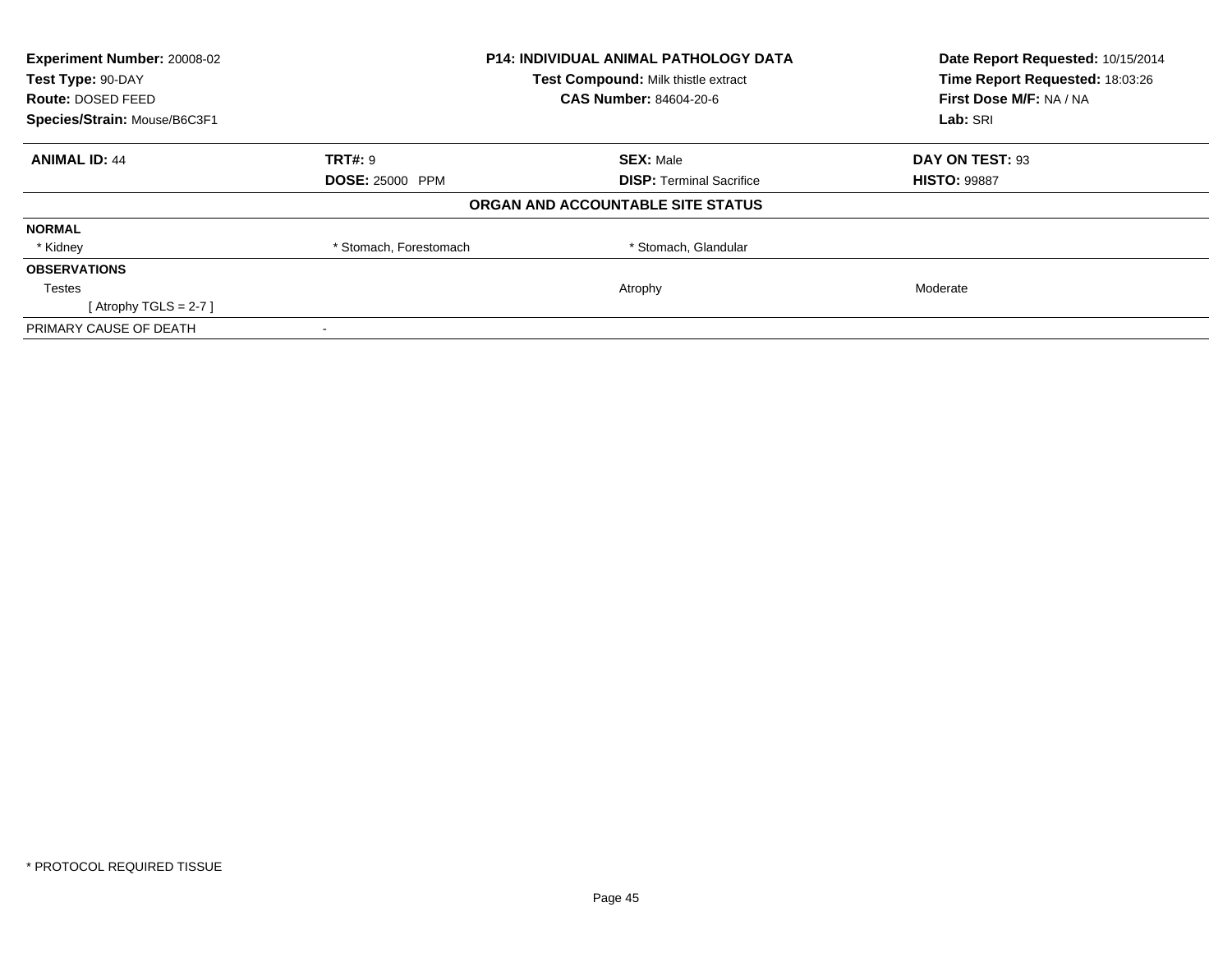| <b>Experiment Number: 20008-02</b> | <b>P14: INDIVIDUAL ANIMAL PATHOLOGY DATA</b><br>Test Compound: Milk thistle extract<br>CAS Number: 84604-20-6 |                                   | Date Report Requested: 10/15/2014 |
|------------------------------------|---------------------------------------------------------------------------------------------------------------|-----------------------------------|-----------------------------------|
| Test Type: 90-DAY                  |                                                                                                               |                                   | Time Report Requested: 18:03:26   |
| Route: DOSED FEED                  |                                                                                                               |                                   | First Dose M/F: NA / NA           |
| Species/Strain: Mouse/B6C3F1       |                                                                                                               |                                   | Lab: SRI                          |
| <b>ANIMAL ID: 45</b>               | TRT#: 9                                                                                                       | <b>SEX: Male</b>                  | DAY ON TEST: 93                   |
|                                    | <b>DOSE: 25000 PPM</b>                                                                                        | <b>DISP: Terminal Sacrifice</b>   | <b>HISTO: 99888</b>               |
|                                    |                                                                                                               | ORGAN AND ACCOUNTABLE SITE STATUS |                                   |
| <b>NORMAL</b>                      |                                                                                                               |                                   |                                   |
| * Kidney                           | * Stomach, Forestomach                                                                                        | * Stomach, Glandular              |                                   |
| PRIMARY CAUSE OF DEATH             |                                                                                                               |                                   |                                   |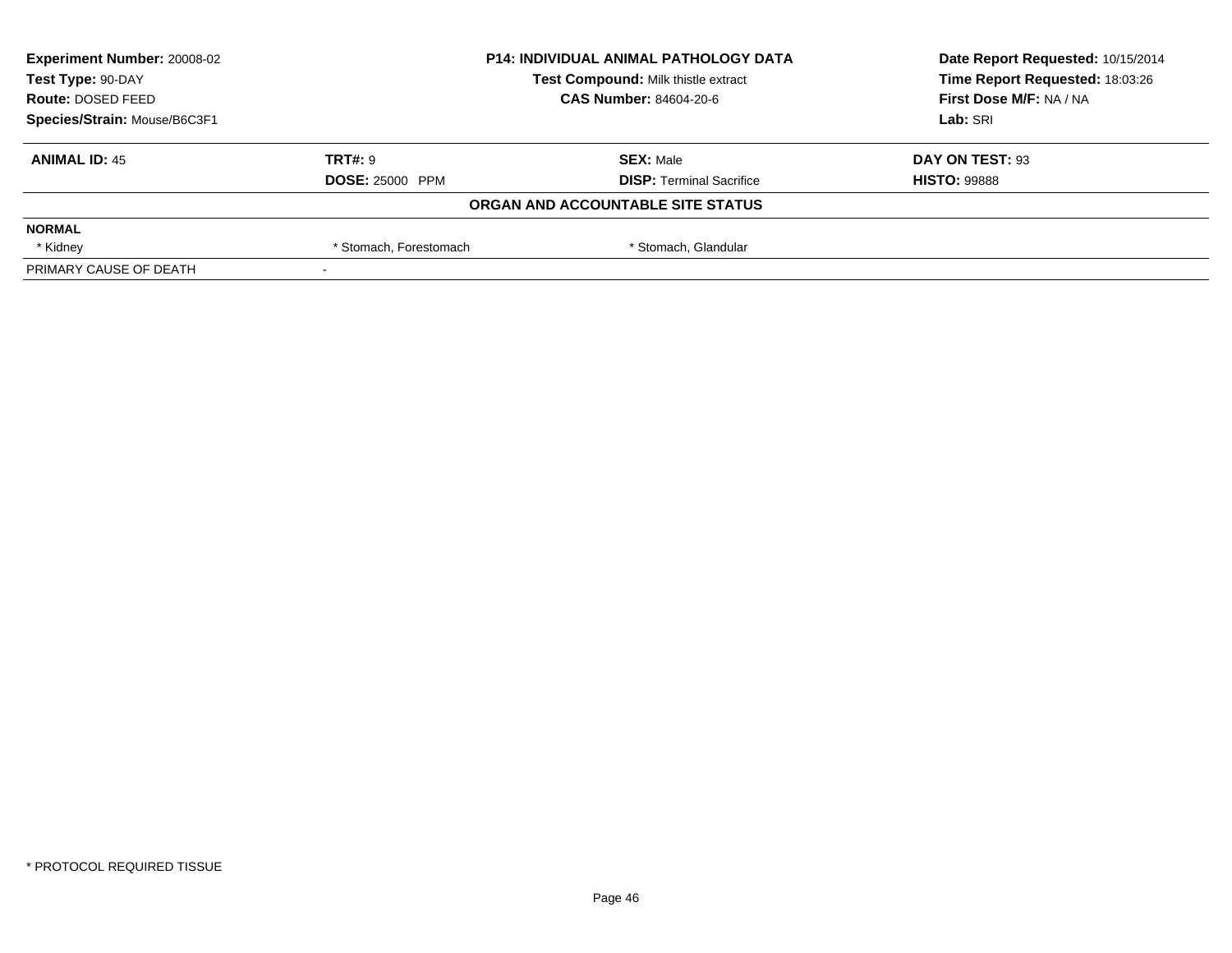| Experiment Number: 20008-02<br>P14: INDIVIDUAL ANIMAL PATHOLOGY DATA<br>Test Compound: Milk thistle extract<br>Test Type: 90-DAY |                        |                                   | Date Report Requested: 10/15/2014 |  |
|----------------------------------------------------------------------------------------------------------------------------------|------------------------|-----------------------------------|-----------------------------------|--|
|                                                                                                                                  |                        | Time Report Requested: 18:03:26   |                                   |  |
| Route: DOSED FEED                                                                                                                |                        | <b>CAS Number: 84604-20-6</b>     | First Dose M/F: NA / NA           |  |
| Species/Strain: Mouse/B6C3F1                                                                                                     |                        |                                   | Lab: SRI                          |  |
| <b>ANIMAL ID: 46</b>                                                                                                             | TRT#: 9                | <b>SEX: Male</b>                  | DAY ON TEST: 93                   |  |
|                                                                                                                                  | <b>DOSE: 25000 PPM</b> | <b>DISP:</b> Terminal Sacrifice   | <b>HISTO: 99889</b>               |  |
|                                                                                                                                  |                        | ORGAN AND ACCOUNTABLE SITE STATUS |                                   |  |
| <b>NORMAL</b>                                                                                                                    |                        |                                   |                                   |  |
| * Kidney                                                                                                                         | * Stomach, Glandular   |                                   |                                   |  |
| <b>OBSERVATIONS</b>                                                                                                              |                        |                                   |                                   |  |
| * Stomach. Forestomach                                                                                                           |                        | Hyperplasia                       | Squamous, Focal, Minimal          |  |
| PRIMARY CAUSE OF DEATH                                                                                                           |                        |                                   |                                   |  |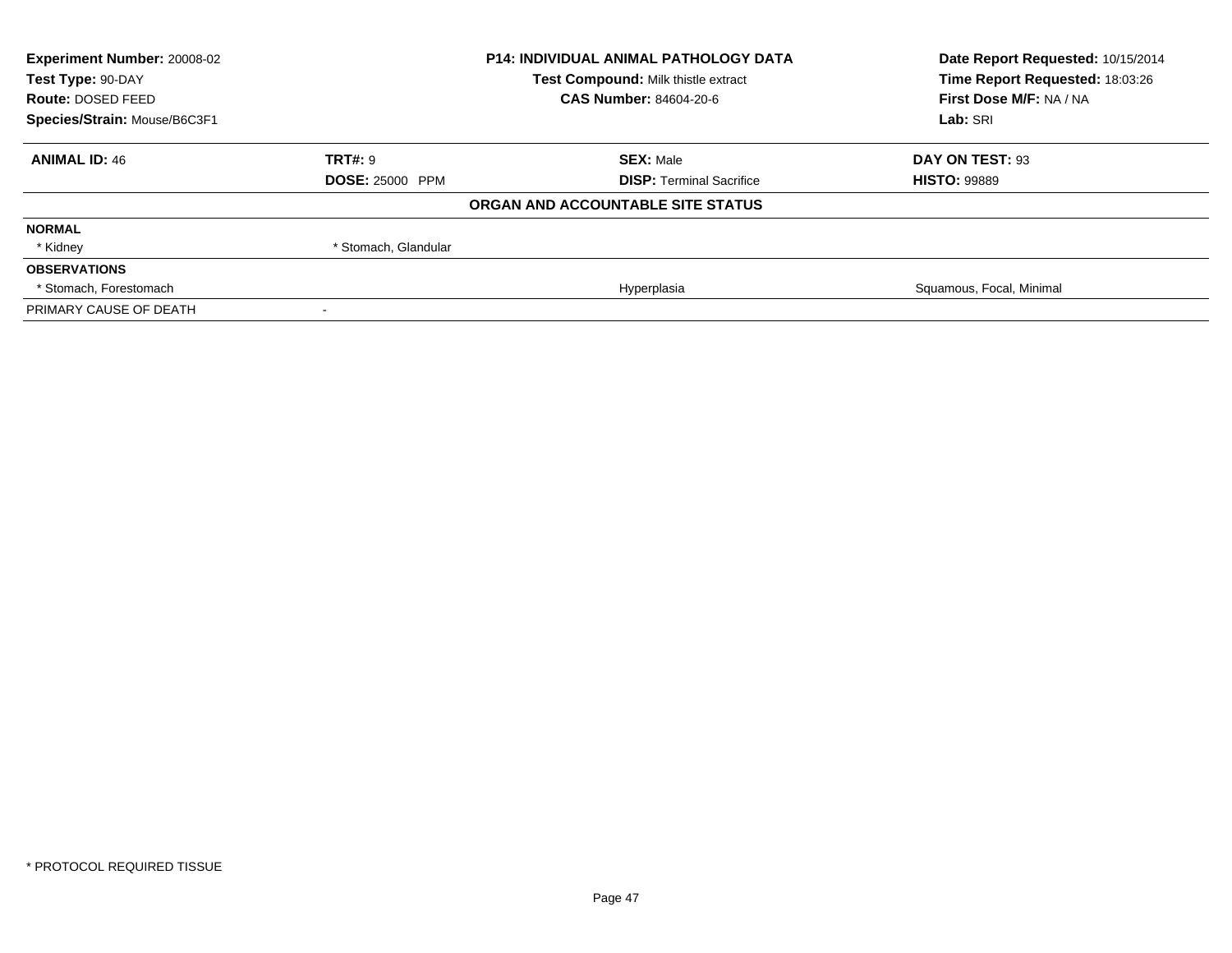| <b>Experiment Number: 20008-02</b> | <b>P14: INDIVIDUAL ANIMAL PATHOLOGY DATA</b><br>Test Compound: Milk thistle extract<br><b>CAS Number: 84604-20-6</b> |                                   | Date Report Requested: 10/15/2014 |
|------------------------------------|----------------------------------------------------------------------------------------------------------------------|-----------------------------------|-----------------------------------|
| Test Type: 90-DAY                  |                                                                                                                      |                                   | Time Report Requested: 18:03:26   |
| Route: DOSED FEED                  |                                                                                                                      |                                   | First Dose M/F: NA / NA           |
| Species/Strain: Mouse/B6C3F1       |                                                                                                                      |                                   | Lab: SRI                          |
| <b>ANIMAL ID: 47</b>               | <b>TRT#: 9</b>                                                                                                       | <b>SEX: Male</b>                  | DAY ON TEST: 93                   |
|                                    | <b>DOSE: 25000 PPM</b>                                                                                               | <b>DISP: Terminal Sacrifice</b>   | <b>HISTO: 99890</b>               |
|                                    |                                                                                                                      | ORGAN AND ACCOUNTABLE SITE STATUS |                                   |
| <b>NORMAL</b>                      |                                                                                                                      |                                   |                                   |
| * Kidney                           | * Stomach, Forestomach                                                                                               | * Stomach, Glandular              |                                   |
| PRIMARY CAUSE OF DEATH             |                                                                                                                      |                                   |                                   |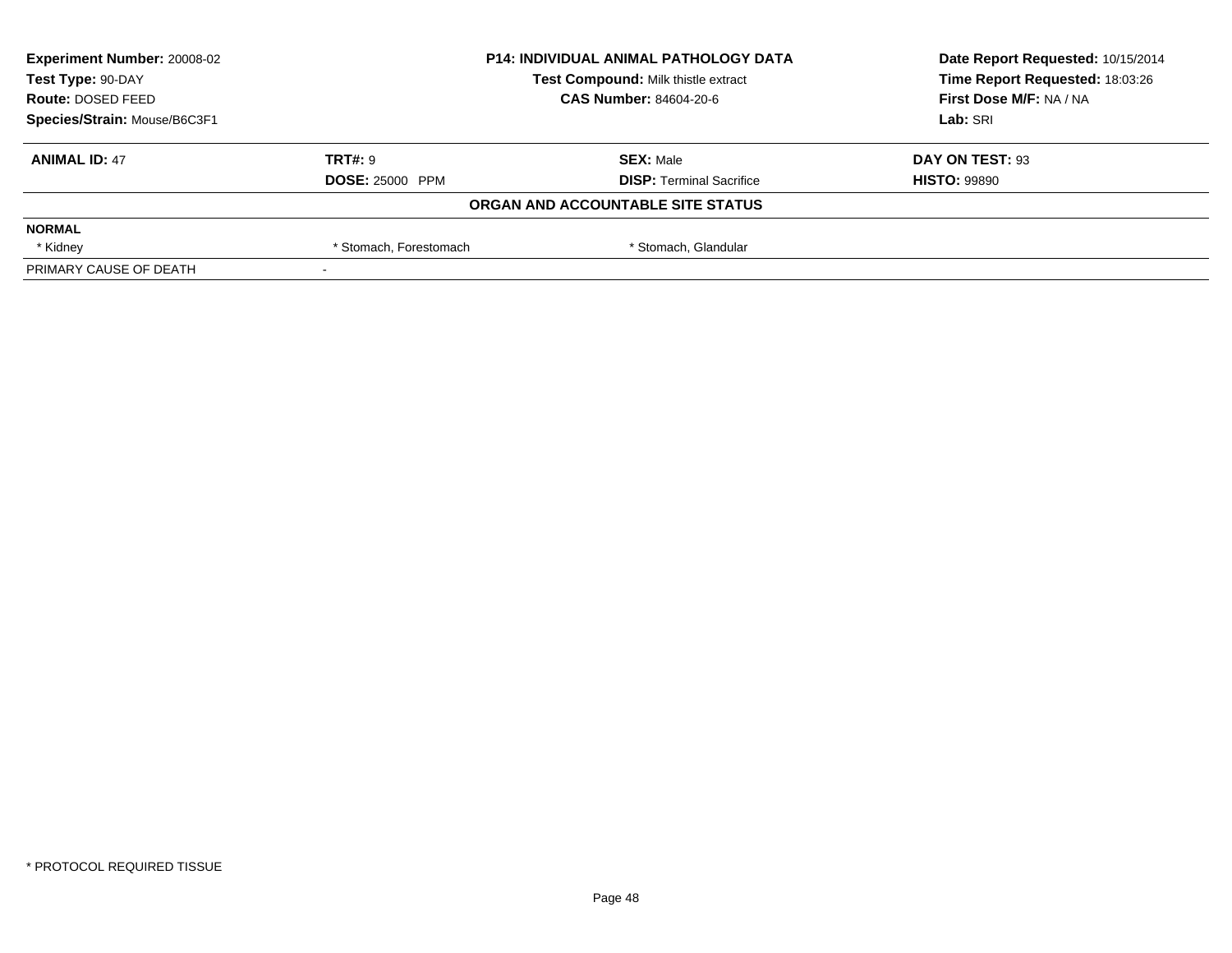| <b>Experiment Number: 20008-02</b> | <b>P14: INDIVIDUAL ANIMAL PATHOLOGY DATA</b><br>Test Compound: Milk thistle extract<br><b>CAS Number: 84604-20-6</b> |                                   | Date Report Requested: 10/15/2014 |
|------------------------------------|----------------------------------------------------------------------------------------------------------------------|-----------------------------------|-----------------------------------|
| Test Type: 90-DAY                  |                                                                                                                      |                                   | Time Report Requested: 18:03:26   |
| Route: DOSED FEED                  |                                                                                                                      |                                   | First Dose M/F: NA / NA           |
| Species/Strain: Mouse/B6C3F1       |                                                                                                                      |                                   | Lab: SRI                          |
| <b>ANIMAL ID: 48</b>               | <b>TRT#: 9</b>                                                                                                       | <b>SEX: Male</b>                  | DAY ON TEST: 93                   |
|                                    | <b>DOSE: 25000 PPM</b>                                                                                               | <b>DISP: Terminal Sacrifice</b>   | <b>HISTO: 99891</b>               |
|                                    |                                                                                                                      | ORGAN AND ACCOUNTABLE SITE STATUS |                                   |
| <b>NORMAL</b>                      |                                                                                                                      |                                   |                                   |
| * Kidney                           | * Stomach, Forestomach                                                                                               | * Stomach, Glandular              |                                   |
| PRIMARY CAUSE OF DEATH             |                                                                                                                      |                                   |                                   |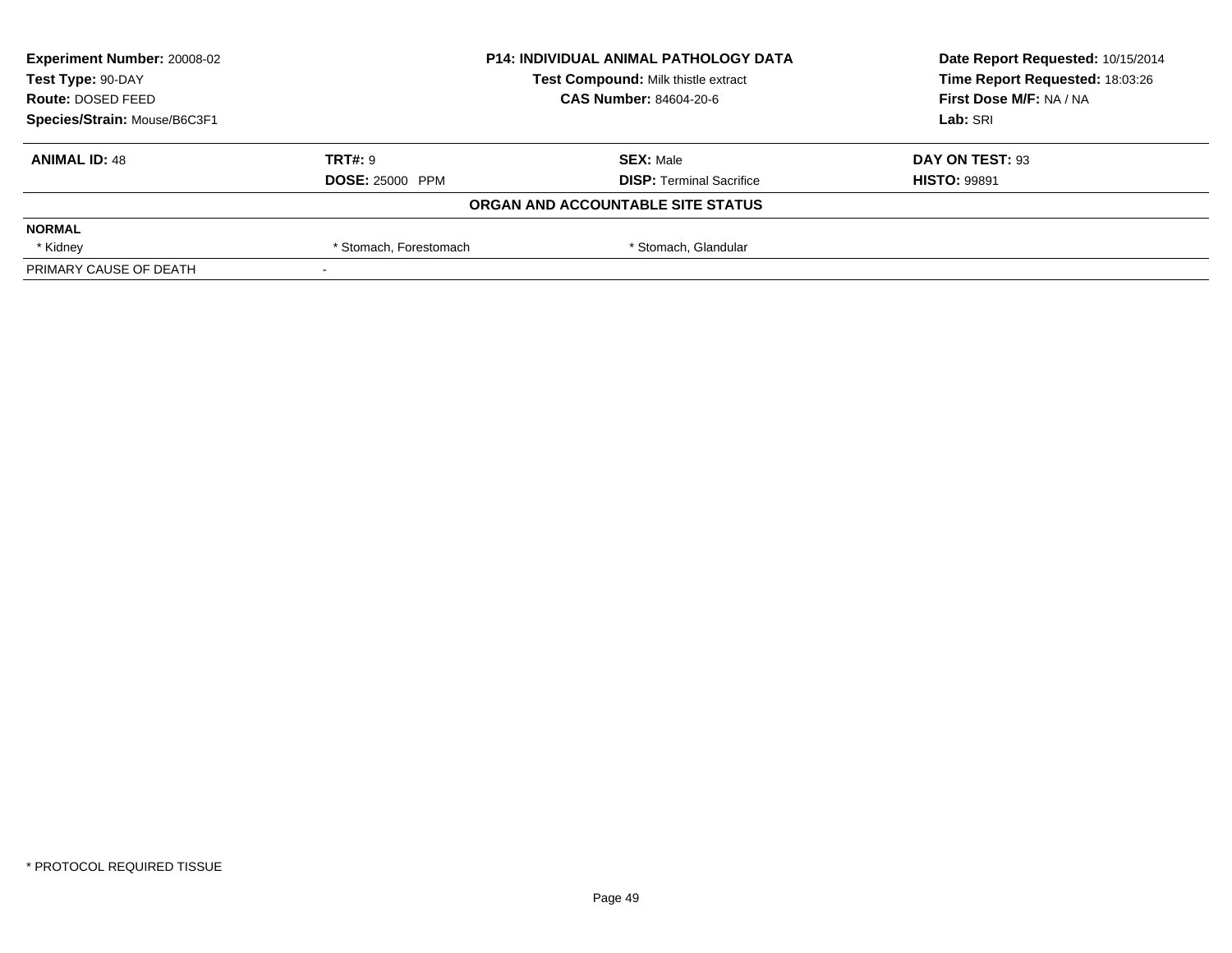| <b>Experiment Number: 20008-02</b> | <b>P14: INDIVIDUAL ANIMAL PATHOLOGY DATA</b><br>Test Compound: Milk thistle extract<br>CAS Number: 84604-20-6 |                                   | Date Report Requested: 10/15/2014 |
|------------------------------------|---------------------------------------------------------------------------------------------------------------|-----------------------------------|-----------------------------------|
| Test Type: 90-DAY                  |                                                                                                               |                                   | Time Report Requested: 18:03:26   |
| Route: DOSED FEED                  |                                                                                                               |                                   | First Dose M/F: NA / NA           |
| Species/Strain: Mouse/B6C3F1       |                                                                                                               |                                   | Lab: SRI                          |
| <b>ANIMAL ID: 49</b>               | TRT#: 9                                                                                                       | <b>SEX: Male</b>                  | DAY ON TEST: 93                   |
|                                    | <b>DOSE: 25000 PPM</b>                                                                                        | <b>DISP: Terminal Sacrifice</b>   | <b>HISTO: 99892</b>               |
|                                    |                                                                                                               | ORGAN AND ACCOUNTABLE SITE STATUS |                                   |
| <b>NORMAL</b>                      |                                                                                                               |                                   |                                   |
| * Kidney                           | * Stomach, Forestomach                                                                                        | * Stomach, Glandular              |                                   |
| PRIMARY CAUSE OF DEATH             |                                                                                                               |                                   |                                   |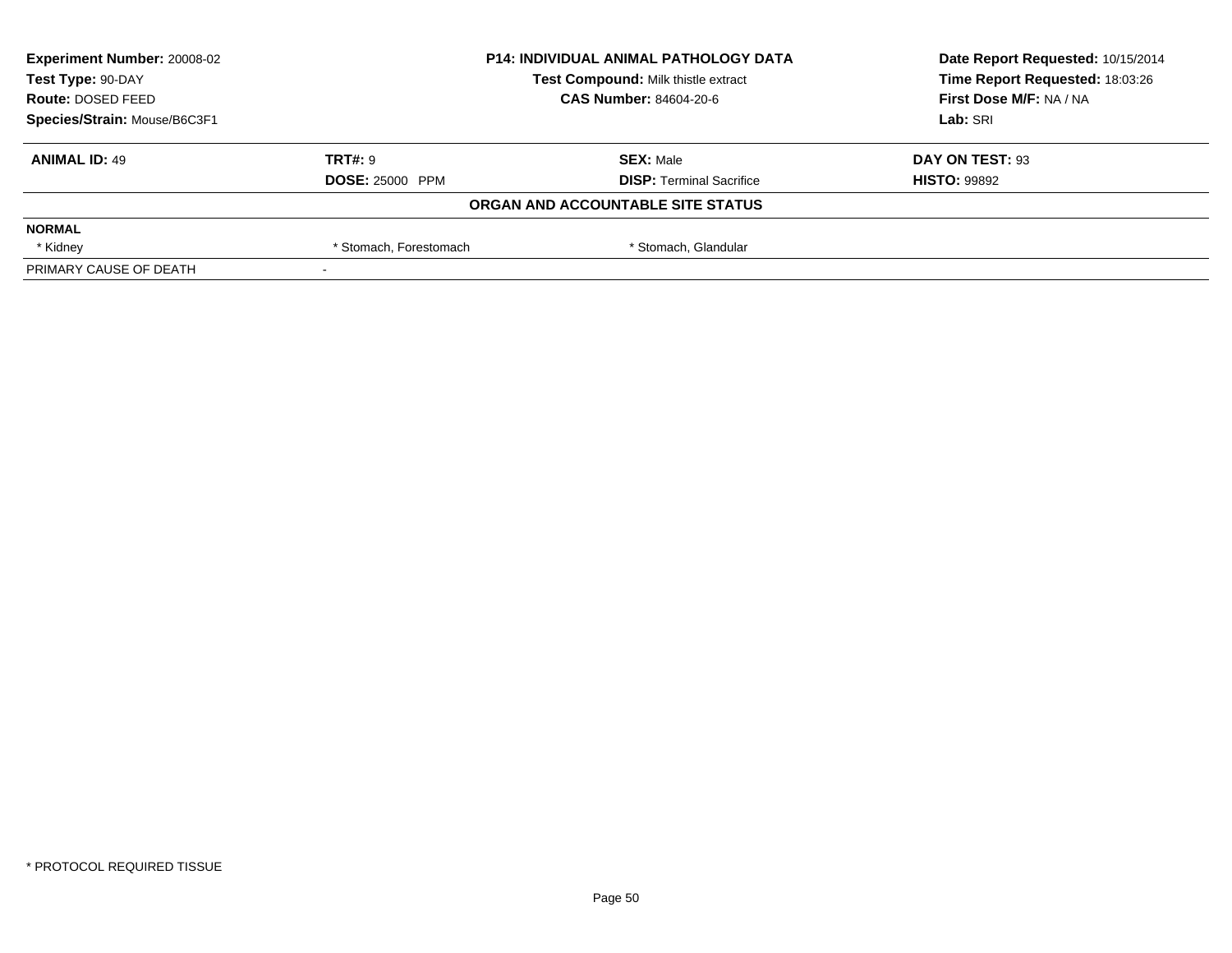| <b>Experiment Number: 20008-02</b> | <b>P14: INDIVIDUAL ANIMAL PATHOLOGY DATA</b><br>Test Compound: Milk thistle extract<br><b>CAS Number: 84604-20-6</b> |                                   | Date Report Requested: 10/15/2014 |
|------------------------------------|----------------------------------------------------------------------------------------------------------------------|-----------------------------------|-----------------------------------|
| Test Type: 90-DAY                  |                                                                                                                      |                                   | Time Report Requested: 18:03:27   |
| Route: DOSED FEED                  |                                                                                                                      |                                   | First Dose M/F: NA / NA           |
| Species/Strain: Mouse/B6C3F1       |                                                                                                                      |                                   | Lab: SRI                          |
| <b>ANIMAL ID: 50</b>               | <b>TRT#: 9</b>                                                                                                       | <b>SEX: Male</b>                  | DAY ON TEST: 93                   |
|                                    | <b>DOSE: 25000 PPM</b>                                                                                               | <b>DISP: Terminal Sacrifice</b>   | <b>HISTO: 99893</b>               |
|                                    |                                                                                                                      | ORGAN AND ACCOUNTABLE SITE STATUS |                                   |
| <b>NORMAL</b>                      |                                                                                                                      |                                   |                                   |
| * Kidney                           | * Stomach, Forestomach                                                                                               | * Stomach, Glandular              |                                   |
| PRIMARY CAUSE OF DEATH             |                                                                                                                      |                                   |                                   |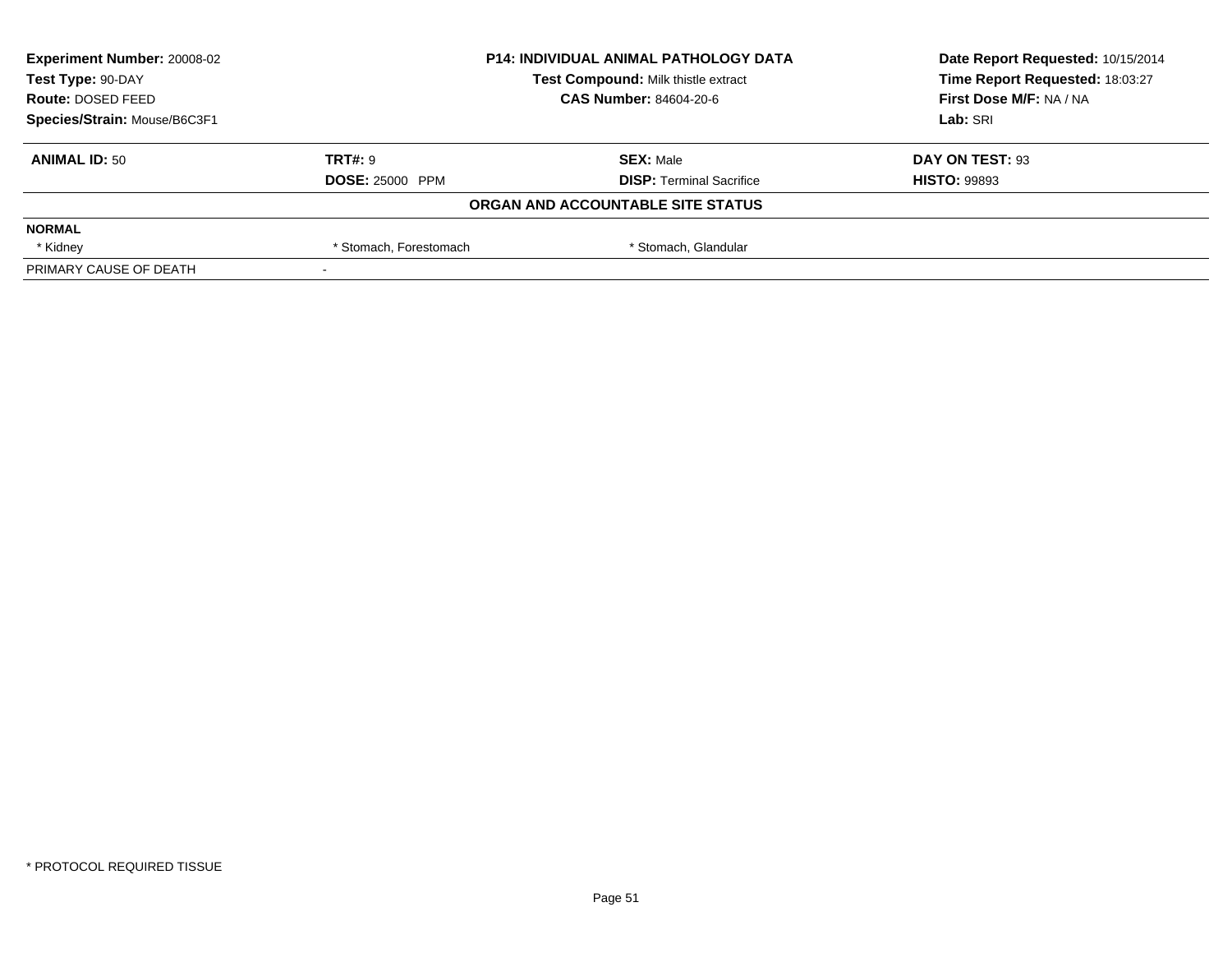| Experiment Number: 20008-02<br>Test Type: 90-DAY<br>Route: DOSED FEED | <b>P14: INDIVIDUAL ANIMAL PATHOLOGY DATA</b><br>Test Compound: Milk thistle extract<br><b>CAS Number: 84604-20-6</b> |                                   | Date Report Requested: 10/15/2014<br>Time Report Requested: 18:03:27<br>First Dose M/F: NA / NA |  |
|-----------------------------------------------------------------------|----------------------------------------------------------------------------------------------------------------------|-----------------------------------|-------------------------------------------------------------------------------------------------|--|
| Species/Strain: Mouse/B6C3F1                                          |                                                                                                                      |                                   | Lab: SRI                                                                                        |  |
| <b>ANIMAL ID: 51</b>                                                  | <b>TRT#: 11</b>                                                                                                      | <b>SEX: Male</b>                  | DAY ON TEST: 93                                                                                 |  |
|                                                                       | DOSE: 50000 PPM                                                                                                      | <b>DISP: Terminal Sacrifice</b>   | <b>HISTO: 99894</b>                                                                             |  |
|                                                                       |                                                                                                                      | ORGAN AND ACCOUNTABLE SITE STATUS |                                                                                                 |  |
| <b>NORMAL</b>                                                         |                                                                                                                      |                                   |                                                                                                 |  |
| * Adrenal Cortex                                                      | * Adrenal Medulla                                                                                                    | * Bone                            | * Bone Marrow                                                                                   |  |
| * Brain                                                               | * Epididymis                                                                                                         | * Esophagus                       | * Eye                                                                                           |  |
| * Gallbladder                                                         | * Harderian Gland                                                                                                    | * Heart                           | * Intestine Large, Cecum                                                                        |  |
| * Intestine Large, Colon                                              | * Intestine Large, Rectum                                                                                            | * Intestine Small, Duodenum       | * Intestine Small, Ileum                                                                        |  |
| * Intestine Small, Jejunum                                            | * Lung                                                                                                               | * Lymph Node, Mandibular          | * Nose                                                                                          |  |
| * Pancreas                                                            | * Parathyroid Gland                                                                                                  | * Pituitary Gland                 | * Preputial Gland                                                                               |  |
| * Prostate                                                            | * Salivary Glands                                                                                                    | * Seminal Vesicle                 | * Skin                                                                                          |  |
| * Spleen                                                              | * Stomach, Forestomach                                                                                               | * Stomach, Glandular              | * Testes                                                                                        |  |
| * Thymus                                                              | * Thyroid Gland                                                                                                      | * Trachea                         | * Urinary Bladder                                                                               |  |
| <b>MISSING</b>                                                        |                                                                                                                      |                                   |                                                                                                 |  |
| * Lymph Node, Mesenteric                                              | * Mammary Gland                                                                                                      |                                   |                                                                                                 |  |
| <b>OBSERVATIONS</b>                                                   |                                                                                                                      |                                   |                                                                                                 |  |
| * Kidney                                                              | <b>Renal Tubule</b>                                                                                                  | Regeneration                      | Focal, Minimal                                                                                  |  |
| * Liver                                                               |                                                                                                                      | Inflammation                      | Chronic, Focal, Minimal                                                                         |  |
| PRIMARY CAUSE OF DEATH                                                |                                                                                                                      |                                   |                                                                                                 |  |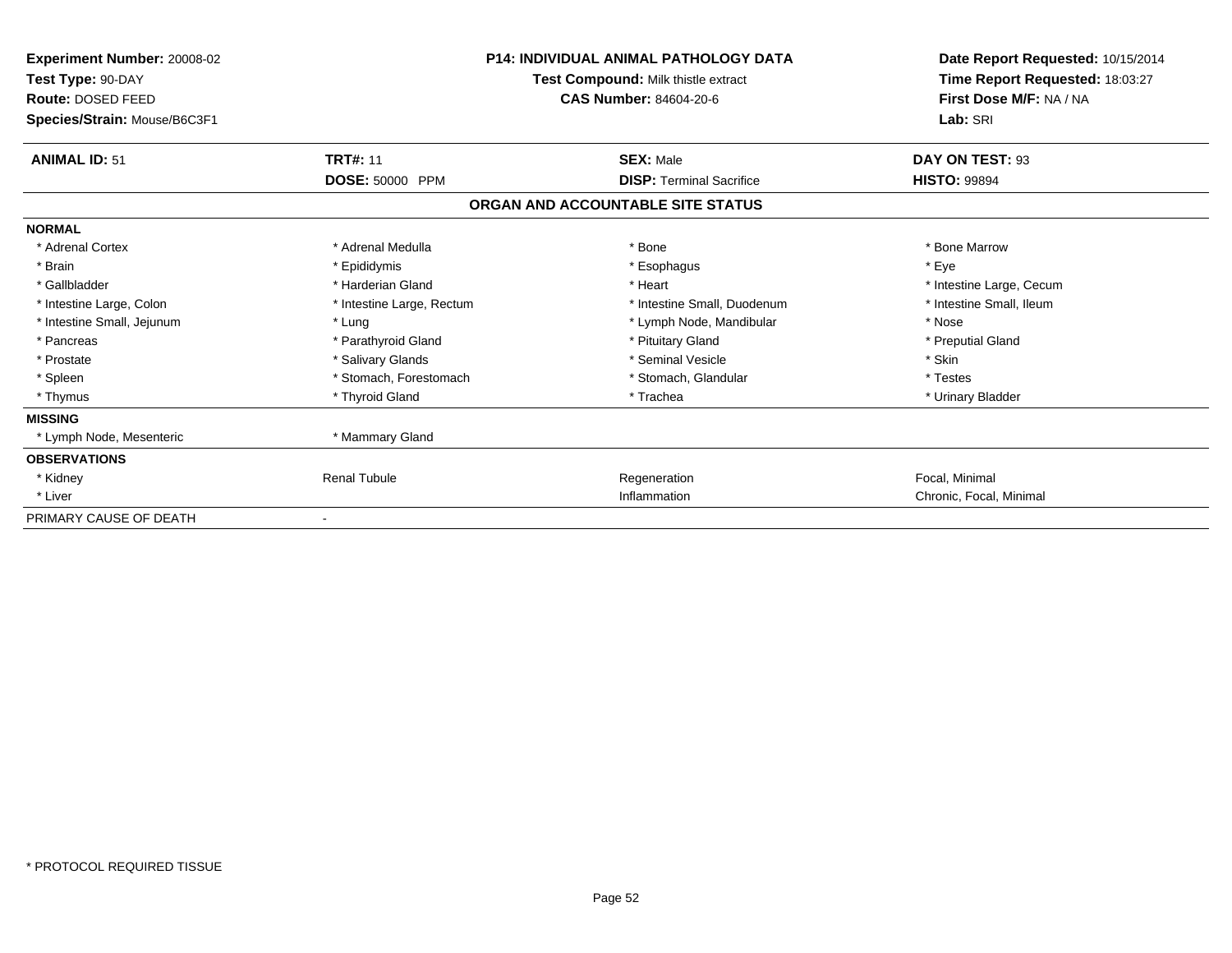| <b>Experiment Number: 20008-02</b><br>Test Type: 90-DAY<br>Route: DOSED FEED<br>Species/Strain: Mouse/B6C3F1 | <b>P14: INDIVIDUAL ANIMAL PATHOLOGY DATA</b><br>Test Compound: Milk thistle extract<br><b>CAS Number: 84604-20-6</b> |                                                     | Date Report Requested: 10/15/2014<br>Time Report Requested: 18:03:27<br>First Dose M/F: NA / NA<br>Lab: SRI |
|--------------------------------------------------------------------------------------------------------------|----------------------------------------------------------------------------------------------------------------------|-----------------------------------------------------|-------------------------------------------------------------------------------------------------------------|
| <b>ANIMAL ID: 52</b>                                                                                         | <b>TRT#: 11</b><br>DOSE: 50000 PPM                                                                                   | <b>SEX: Male</b><br><b>DISP: Terminal Sacrifice</b> | DAY ON TEST: 93<br><b>HISTO: 99895</b>                                                                      |
|                                                                                                              |                                                                                                                      |                                                     |                                                                                                             |
|                                                                                                              |                                                                                                                      | ORGAN AND ACCOUNTABLE SITE STATUS                   |                                                                                                             |
| <b>NORMAL</b>                                                                                                |                                                                                                                      |                                                     |                                                                                                             |
| * Adrenal Cortex                                                                                             | * Adrenal Medulla                                                                                                    | * Bone                                              | * Bone Marrow                                                                                               |
| * Brain                                                                                                      | * Epididymis                                                                                                         | * Esophagus                                         | * Eye                                                                                                       |
| * Gallbladder                                                                                                | * Harderian Gland                                                                                                    | * Heart                                             | * Intestine Large, Cecum                                                                                    |
| * Intestine Large, Colon                                                                                     | * Intestine Large, Rectum                                                                                            | * Intestine Small. Duodenum                         | * Intestine Small, Ileum                                                                                    |
| * Intestine Small, Jejunum                                                                                   | * Kidney                                                                                                             | * Lung                                              | * Lymph Node, Mandibular                                                                                    |
| * Lymph Node, Mesenteric                                                                                     | * Nose                                                                                                               | * Pancreas                                          | * Parathyroid Gland                                                                                         |
| * Pituitary Gland                                                                                            | * Preputial Gland                                                                                                    | * Prostate                                          | * Salivary Glands                                                                                           |
| * Seminal Vesicle                                                                                            | * Skin                                                                                                               | * Spleen                                            | * Stomach, Glandular                                                                                        |
| * Testes                                                                                                     | * Thymus                                                                                                             | * Thyroid Gland                                     | * Trachea                                                                                                   |
| * Urinary Bladder                                                                                            |                                                                                                                      |                                                     |                                                                                                             |
| <b>MISSING</b>                                                                                               |                                                                                                                      |                                                     |                                                                                                             |
| * Mammary Gland                                                                                              |                                                                                                                      |                                                     |                                                                                                             |
| <b>OBSERVATIONS</b>                                                                                          |                                                                                                                      |                                                     |                                                                                                             |
| * Liver                                                                                                      |                                                                                                                      | Inflammation                                        | Chronic, Focal, Minimal                                                                                     |
| * Stomach, Forestomach                                                                                       |                                                                                                                      | Erosion                                             | Focal, Minimal                                                                                              |
|                                                                                                              |                                                                                                                      | Hyperplasia                                         | Squamous, Focal, Mild                                                                                       |
| [ Erosion TGLS = $2-4$ ]                                                                                     |                                                                                                                      |                                                     |                                                                                                             |
| [Hyperplasia TGLS = 2-4]                                                                                     |                                                                                                                      |                                                     |                                                                                                             |
| PRIMARY CAUSE OF DEATH                                                                                       |                                                                                                                      |                                                     |                                                                                                             |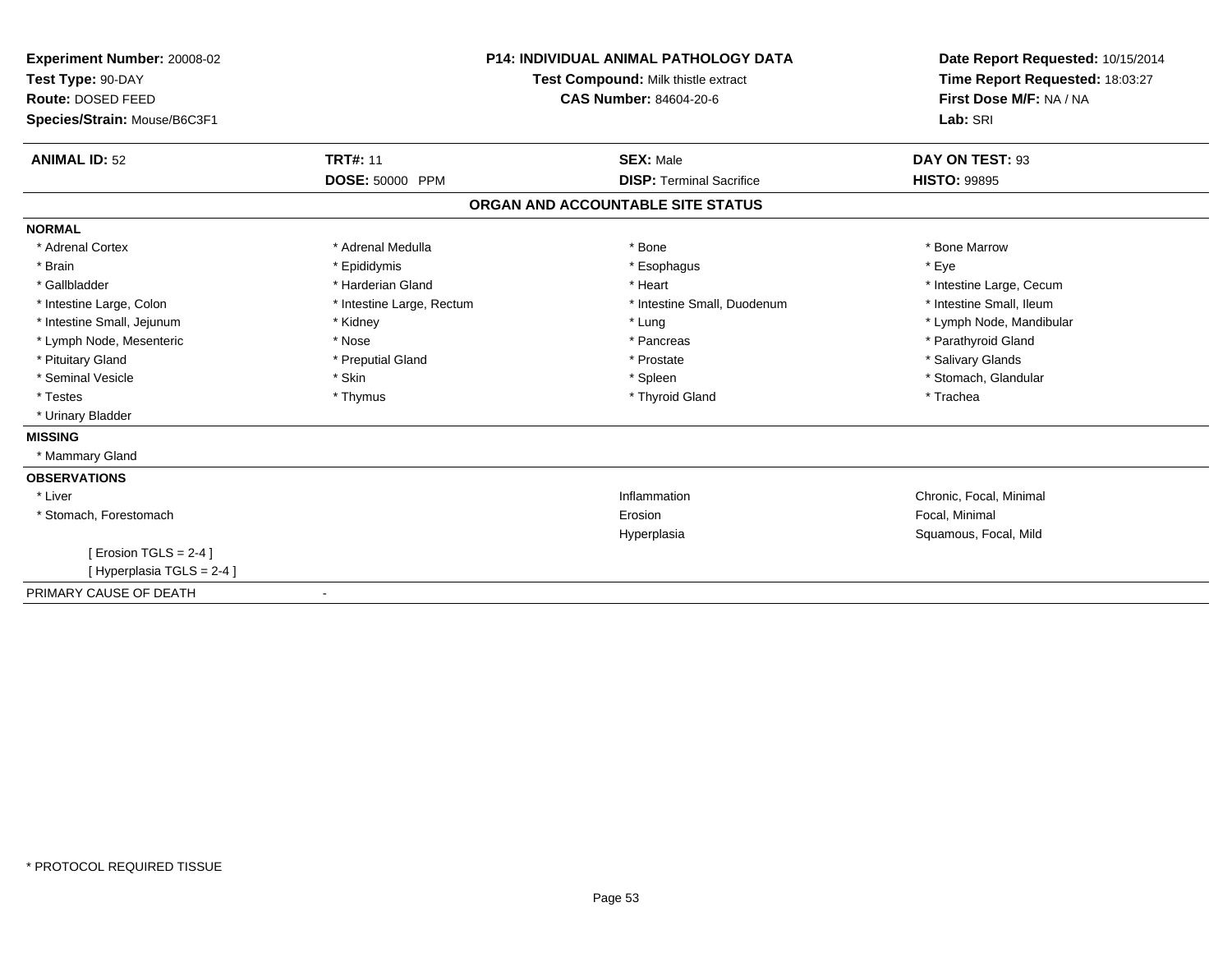| <b>Experiment Number: 20008-02</b><br>Test Type: 90-DAY<br>Route: DOSED FEED<br>Species/Strain: Mouse/B6C3F1 | <b>P14: INDIVIDUAL ANIMAL PATHOLOGY DATA</b><br>Test Compound: Milk thistle extract<br><b>CAS Number: 84604-20-6</b> |                                   | Date Report Requested: 10/15/2014<br>Time Report Requested: 18:03:27<br>First Dose M/F: NA / NA<br>Lab: SRI |
|--------------------------------------------------------------------------------------------------------------|----------------------------------------------------------------------------------------------------------------------|-----------------------------------|-------------------------------------------------------------------------------------------------------------|
| <b>ANIMAL ID: 53</b>                                                                                         | <b>TRT#: 11</b>                                                                                                      | <b>SEX: Male</b>                  | DAY ON TEST: 93                                                                                             |
|                                                                                                              | <b>DOSE: 50000 PPM</b>                                                                                               | <b>DISP: Terminal Sacrifice</b>   | <b>HISTO: 99896</b>                                                                                         |
|                                                                                                              |                                                                                                                      | ORGAN AND ACCOUNTABLE SITE STATUS |                                                                                                             |
| <b>NORMAL</b>                                                                                                |                                                                                                                      |                                   |                                                                                                             |
| * Adrenal Cortex                                                                                             | * Adrenal Medulla                                                                                                    | * Bone                            | * Bone Marrow                                                                                               |
| * Brain                                                                                                      | * Epididymis                                                                                                         | * Esophagus                       | * Eye                                                                                                       |
| * Gallbladder                                                                                                | * Harderian Gland                                                                                                    | * Heart                           | * Intestine Large, Cecum                                                                                    |
| * Intestine Large, Colon                                                                                     | * Intestine Large, Rectum                                                                                            | * Intestine Small, Duodenum       | * Intestine Small, Ileum                                                                                    |
| * Intestine Small, Jejunum                                                                                   | * Kidney                                                                                                             | * Liver                           | * Lung                                                                                                      |
| * Lymph Node, Mandibular                                                                                     | * Lymph Node, Mesenteric                                                                                             | * Nose                            | * Pancreas                                                                                                  |
| * Parathyroid Gland                                                                                          | * Pituitary Gland                                                                                                    | * Preputial Gland                 | * Prostate                                                                                                  |
| * Salivary Glands                                                                                            | * Seminal Vesicle                                                                                                    | * Skin                            | * Spleen                                                                                                    |
| * Stomach, Forestomach                                                                                       | * Stomach, Glandular                                                                                                 | * Testes                          | * Thymus                                                                                                    |
| * Thyroid Gland                                                                                              | * Trachea                                                                                                            | * Urinary Bladder                 |                                                                                                             |
| <b>MISSING</b>                                                                                               |                                                                                                                      |                                   |                                                                                                             |
| * Mammary Gland                                                                                              |                                                                                                                      |                                   |                                                                                                             |
| PRIMARY CAUSE OF DEATH                                                                                       |                                                                                                                      |                                   |                                                                                                             |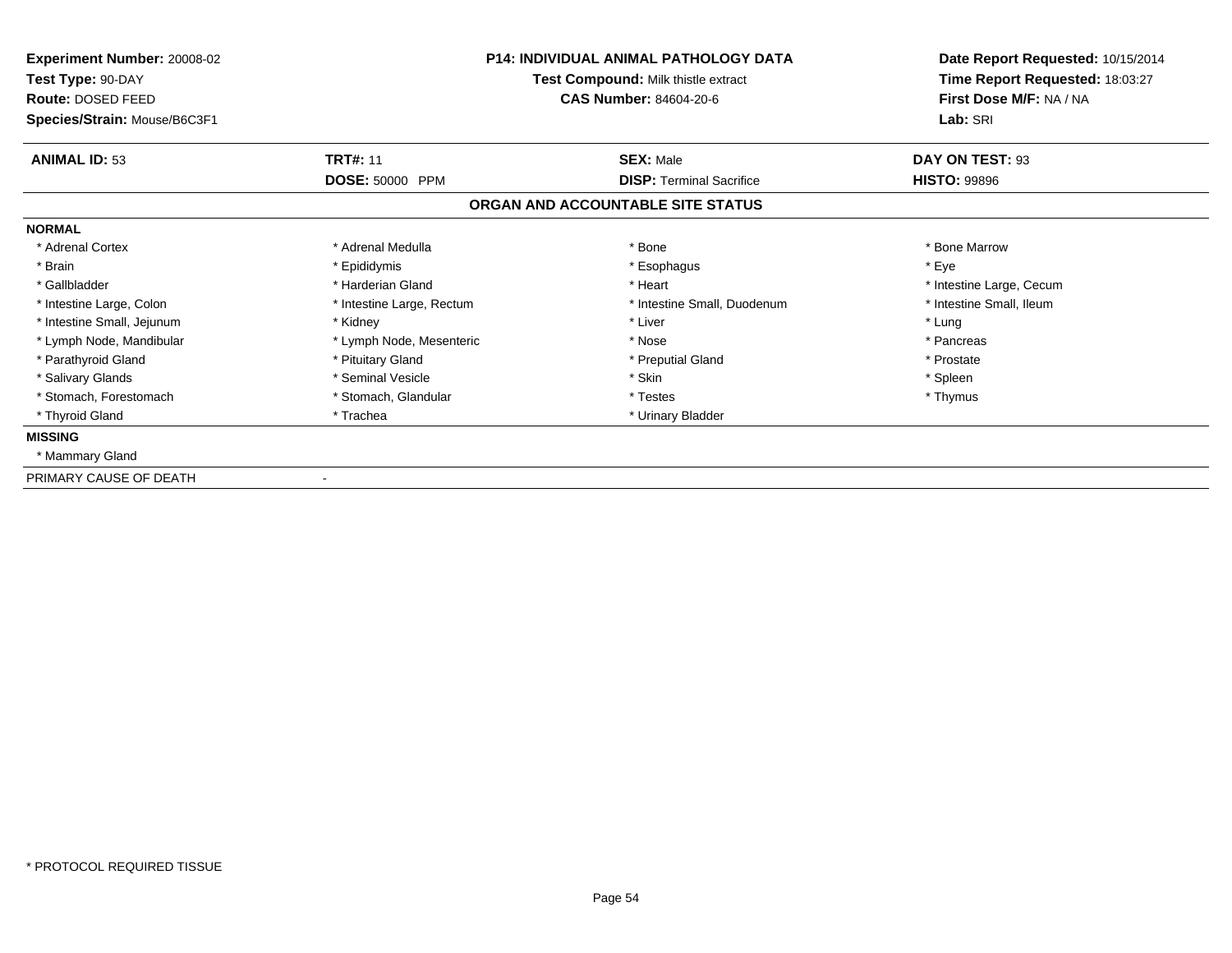| Experiment Number: 20008-02<br>Test Type: 90-DAY<br>Route: DOSED FEED<br>Species/Strain: Mouse/B6C3F1 | <b>P14: INDIVIDUAL ANIMAL PATHOLOGY DATA</b><br>Test Compound: Milk thistle extract<br><b>CAS Number: 84604-20-6</b> |                                   | Date Report Requested: 10/15/2014<br>Time Report Requested: 18:03:27<br>First Dose M/F: NA / NA<br>Lab: SRI |  |
|-------------------------------------------------------------------------------------------------------|----------------------------------------------------------------------------------------------------------------------|-----------------------------------|-------------------------------------------------------------------------------------------------------------|--|
| <b>ANIMAL ID: 54</b>                                                                                  | <b>TRT#: 11</b>                                                                                                      | <b>SEX: Male</b>                  | DAY ON TEST: 93                                                                                             |  |
|                                                                                                       | <b>DOSE: 50000 PPM</b>                                                                                               | <b>DISP: Terminal Sacrifice</b>   | <b>HISTO: 99897</b>                                                                                         |  |
|                                                                                                       |                                                                                                                      | ORGAN AND ACCOUNTABLE SITE STATUS |                                                                                                             |  |
| <b>NORMAL</b>                                                                                         |                                                                                                                      |                                   |                                                                                                             |  |
| * Adrenal Cortex                                                                                      | * Adrenal Medulla                                                                                                    | * Bone                            | * Bone Marrow                                                                                               |  |
| * Brain                                                                                               | * Epididymis                                                                                                         | * Esophagus                       | * Eye                                                                                                       |  |
| * Harderian Gland                                                                                     | * Heart                                                                                                              | * Intestine Large, Cecum          | * Intestine Large, Colon                                                                                    |  |
| * Intestine Large, Rectum                                                                             | * Intestine Small, Duodenum                                                                                          | * Intestine Small, Ileum          | * Intestine Small, Jejunum                                                                                  |  |
| * Kidney                                                                                              | * Lung                                                                                                               | * Lymph Node, Mandibular          | * Lymph Node, Mesenteric                                                                                    |  |
| * Nose                                                                                                | * Pancreas                                                                                                           | * Parathyroid Gland               | * Pituitary Gland                                                                                           |  |
| * Preputial Gland                                                                                     | * Prostate                                                                                                           | * Salivary Glands                 | * Seminal Vesicle                                                                                           |  |
| * Skin                                                                                                | * Spleen                                                                                                             | * Stomach, Forestomach            | * Stomach, Glandular                                                                                        |  |
| * Testes                                                                                              | * Thymus                                                                                                             | * Thyroid Gland                   | * Trachea                                                                                                   |  |
| * Urinary Bladder                                                                                     |                                                                                                                      |                                   |                                                                                                             |  |
| <b>MISSING</b>                                                                                        |                                                                                                                      |                                   |                                                                                                             |  |
| * Gallbladder                                                                                         | * Mammary Gland                                                                                                      |                                   |                                                                                                             |  |
| <b>OBSERVATIONS</b>                                                                                   |                                                                                                                      |                                   |                                                                                                             |  |
| * Liver                                                                                               |                                                                                                                      | Depletion Glycogen                | Mild                                                                                                        |  |
| PRIMARY CAUSE OF DEATH                                                                                |                                                                                                                      |                                   |                                                                                                             |  |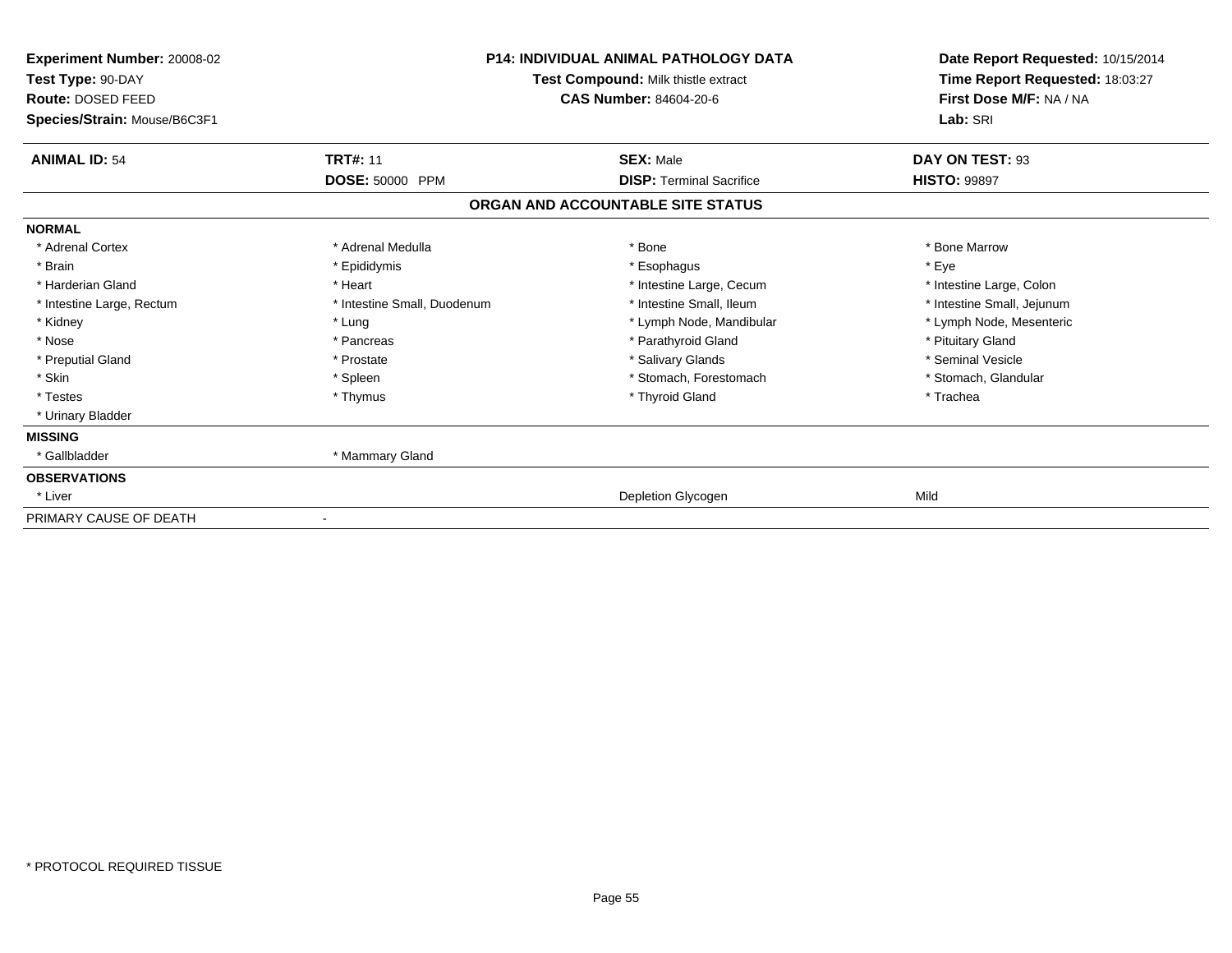| <b>Experiment Number: 20008-02</b><br>Test Type: 90-DAY<br>Route: DOSED FEED<br>Species/Strain: Mouse/B6C3F1 | <b>P14: INDIVIDUAL ANIMAL PATHOLOGY DATA</b><br>Test Compound: Milk thistle extract<br><b>CAS Number: 84604-20-6</b> |                                   | Date Report Requested: 10/15/2014<br>Time Report Requested: 18:03:27<br>First Dose M/F: NA / NA<br>Lab: SRI |
|--------------------------------------------------------------------------------------------------------------|----------------------------------------------------------------------------------------------------------------------|-----------------------------------|-------------------------------------------------------------------------------------------------------------|
| <b>ANIMAL ID: 55</b>                                                                                         | <b>TRT#: 11</b>                                                                                                      | <b>SEX: Male</b>                  | DAY ON TEST: 93                                                                                             |
|                                                                                                              | DOSE: 50000 PPM                                                                                                      | <b>DISP: Terminal Sacrifice</b>   | <b>HISTO: 99898</b>                                                                                         |
|                                                                                                              |                                                                                                                      | ORGAN AND ACCOUNTABLE SITE STATUS |                                                                                                             |
| <b>NORMAL</b>                                                                                                |                                                                                                                      |                                   |                                                                                                             |
| * Adrenal Cortex                                                                                             | * Adrenal Medulla                                                                                                    | * Bone                            | * Bone Marrow                                                                                               |
| * Brain                                                                                                      | * Epididymis                                                                                                         | * Esophagus                       | * Eve                                                                                                       |
| * Gallbladder                                                                                                | * Harderian Gland                                                                                                    | * Heart                           | * Intestine Large, Cecum                                                                                    |
| * Intestine Large, Colon                                                                                     | * Intestine Large, Rectum                                                                                            | * Intestine Small, Duodenum       | * Intestine Small, Ileum                                                                                    |
| * Intestine Small, Jejunum                                                                                   | * Kidney                                                                                                             | * Lung                            | * Lymph Node, Mandibular                                                                                    |
| * Lymph Node, Mesenteric                                                                                     | * Nose                                                                                                               | * Pancreas                        | * Parathyroid Gland                                                                                         |
| * Pituitary Gland                                                                                            | * Preputial Gland                                                                                                    | * Prostate                        | * Salivary Glands                                                                                           |
| * Seminal Vesicle                                                                                            | * Skin                                                                                                               | * Spleen                          | * Stomach, Forestomach                                                                                      |
| * Stomach, Glandular                                                                                         | * Testes                                                                                                             | * Thymus                          | * Thyroid Gland                                                                                             |
| * Trachea                                                                                                    | * Urinary Bladder                                                                                                    |                                   |                                                                                                             |
| <b>MISSING</b>                                                                                               |                                                                                                                      |                                   |                                                                                                             |
| * Mammary Gland                                                                                              |                                                                                                                      |                                   |                                                                                                             |
| <b>OBSERVATIONS</b>                                                                                          |                                                                                                                      |                                   |                                                                                                             |
| * Liver                                                                                                      |                                                                                                                      | Depletion Glycogen                | Mild                                                                                                        |
|                                                                                                              |                                                                                                                      | Inflammation                      | Chronic, Focal, Minimal                                                                                     |
| PRIMARY CAUSE OF DEATH                                                                                       |                                                                                                                      |                                   |                                                                                                             |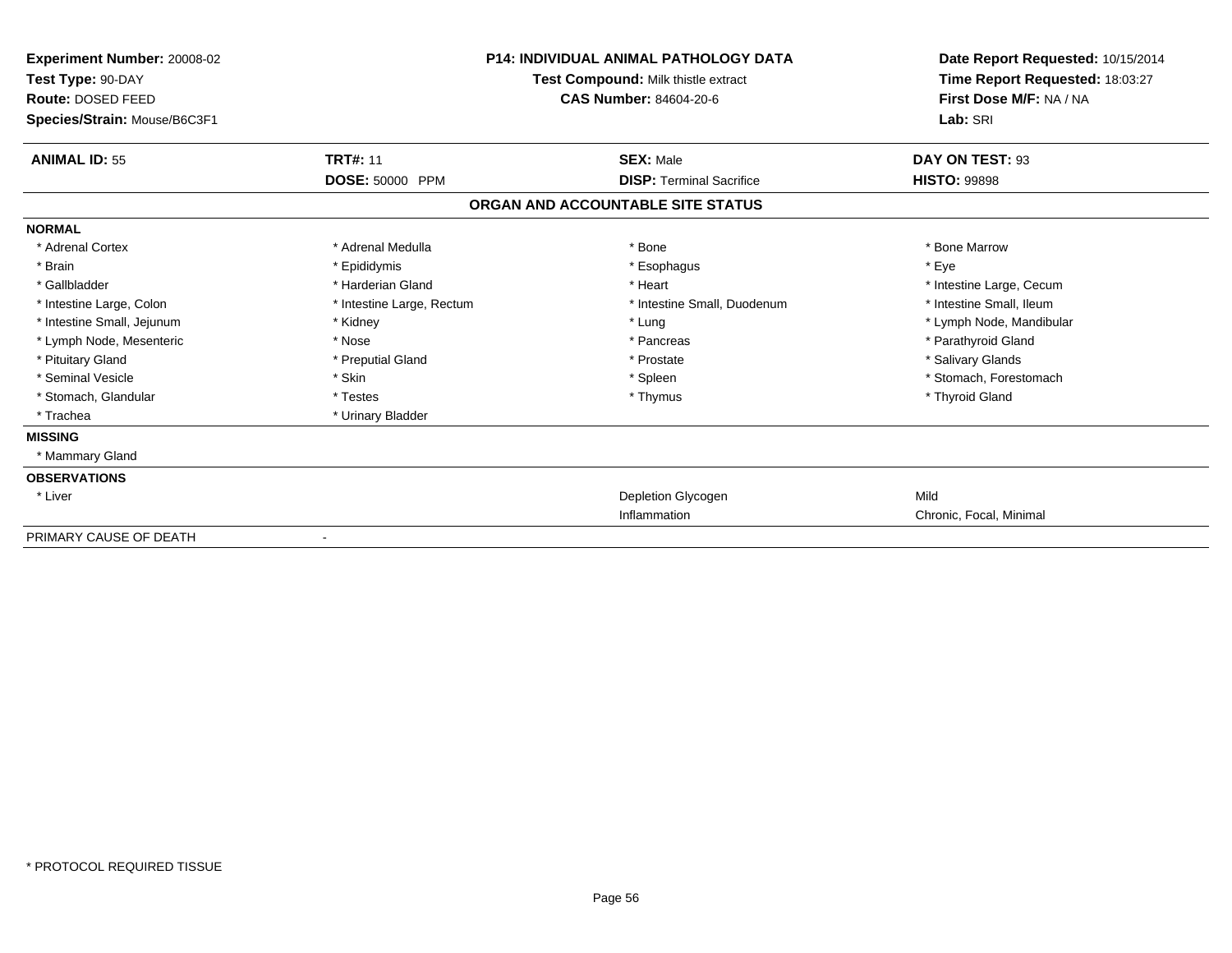| Experiment Number: 20008-02<br>Test Type: 90-DAY<br>Route: DOSED FEED<br>Species/Strain: Mouse/B6C3F1 | <b>P14: INDIVIDUAL ANIMAL PATHOLOGY DATA</b><br>Test Compound: Milk thistle extract<br>CAS Number: 84604-20-6 |                                   | Date Report Requested: 10/15/2014<br>Time Report Requested: 18:03:27<br>First Dose M/F: NA / NA<br>Lab: SRI |  |
|-------------------------------------------------------------------------------------------------------|---------------------------------------------------------------------------------------------------------------|-----------------------------------|-------------------------------------------------------------------------------------------------------------|--|
| <b>ANIMAL ID: 56</b>                                                                                  | <b>TRT#: 11</b>                                                                                               | <b>SEX: Male</b>                  | DAY ON TEST: 93                                                                                             |  |
|                                                                                                       | <b>DOSE: 50000 PPM</b>                                                                                        | <b>DISP:</b> Terminal Sacrifice   | <b>HISTO: 99899</b>                                                                                         |  |
|                                                                                                       |                                                                                                               | ORGAN AND ACCOUNTABLE SITE STATUS |                                                                                                             |  |
| <b>NORMAL</b>                                                                                         |                                                                                                               |                                   |                                                                                                             |  |
| * Adrenal Cortex                                                                                      | * Adrenal Medulla                                                                                             | * Bone                            | * Bone Marrow                                                                                               |  |
| * Brain                                                                                               | * Epididymis                                                                                                  | * Esophagus                       | * Eye                                                                                                       |  |
| * Gallbladder                                                                                         | * Harderian Gland                                                                                             | * Heart                           | * Intestine Large, Cecum                                                                                    |  |
| * Intestine Large, Colon                                                                              | * Intestine Large, Rectum                                                                                     | * Intestine Small, Duodenum       | * Intestine Small. Ileum                                                                                    |  |
| * Intestine Small, Jejunum                                                                            | * Lung                                                                                                        | * Lymph Node, Mandibular          | * Lymph Node, Mesenteric                                                                                    |  |
| * Nose                                                                                                | * Pancreas                                                                                                    | * Parathyroid Gland               | * Pituitary Gland                                                                                           |  |
| * Preputial Gland                                                                                     | * Prostate                                                                                                    | * Salivary Glands                 | * Seminal Vesicle                                                                                           |  |
| * Skin                                                                                                | * Spleen                                                                                                      | * Stomach, Forestomach            | * Stomach, Glandular                                                                                        |  |
| * Testes                                                                                              | * Thymus                                                                                                      | * Thyroid Gland                   | * Trachea                                                                                                   |  |
| * Urinary Bladder                                                                                     |                                                                                                               |                                   |                                                                                                             |  |
| <b>MISSING</b>                                                                                        |                                                                                                               |                                   |                                                                                                             |  |
| * Mammary Gland                                                                                       |                                                                                                               |                                   |                                                                                                             |  |
| <b>OBSERVATIONS</b>                                                                                   |                                                                                                               |                                   |                                                                                                             |  |
| * Kidney                                                                                              | <b>Renal Tubule</b>                                                                                           | Regeneration                      | Focal, Minimal                                                                                              |  |
| * Liver                                                                                               |                                                                                                               | Depletion Glycogen                | Mild                                                                                                        |  |
| PRIMARY CAUSE OF DEATH                                                                                |                                                                                                               |                                   |                                                                                                             |  |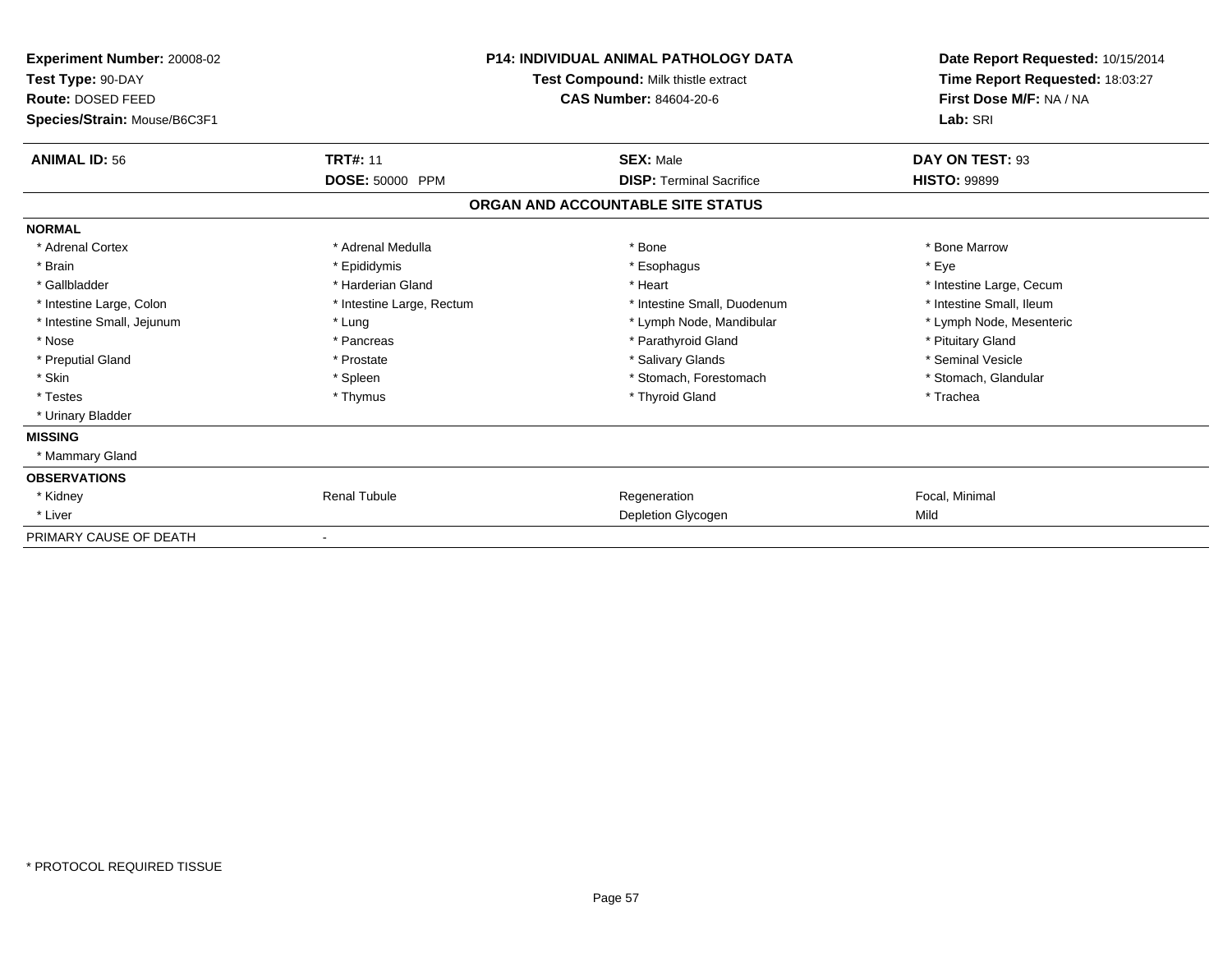| Experiment Number: 20008-02<br>Test Type: 90-DAY<br>Route: DOSED FEED<br>Species/Strain: Mouse/B6C3F1 | <b>P14: INDIVIDUAL ANIMAL PATHOLOGY DATA</b><br>Test Compound: Milk thistle extract<br>CAS Number: 84604-20-6 |                                   | Date Report Requested: 10/15/2014<br>Time Report Requested: 18:03:27<br>First Dose M/F: NA / NA<br>Lab: SRI |  |
|-------------------------------------------------------------------------------------------------------|---------------------------------------------------------------------------------------------------------------|-----------------------------------|-------------------------------------------------------------------------------------------------------------|--|
| <b>ANIMAL ID: 57</b>                                                                                  | <b>TRT#: 11</b>                                                                                               | <b>SEX: Male</b>                  | DAY ON TEST: 93                                                                                             |  |
|                                                                                                       | <b>DOSE: 50000 PPM</b>                                                                                        | <b>DISP:</b> Terminal Sacrifice   | <b>HISTO: 99900</b>                                                                                         |  |
|                                                                                                       |                                                                                                               | ORGAN AND ACCOUNTABLE SITE STATUS |                                                                                                             |  |
| <b>NORMAL</b>                                                                                         |                                                                                                               |                                   |                                                                                                             |  |
| * Adrenal Cortex                                                                                      | * Adrenal Medulla                                                                                             | * Bone                            | * Bone Marrow                                                                                               |  |
| * Brain                                                                                               | * Epididymis                                                                                                  | * Esophagus                       | * Eye                                                                                                       |  |
| * Gallbladder                                                                                         | * Harderian Gland                                                                                             | * Heart                           | * Intestine Large, Cecum                                                                                    |  |
| * Intestine Large, Colon                                                                              | * Intestine Large, Rectum                                                                                     | * Intestine Small, Ileum          | * Intestine Small, Jejunum                                                                                  |  |
| * Kidney                                                                                              | * Lung                                                                                                        | * Lymph Node, Mandibular          | * Lymph Node, Mesenteric                                                                                    |  |
| * Nose                                                                                                | * Pancreas                                                                                                    | * Parathyroid Gland               | * Pituitary Gland                                                                                           |  |
| * Preputial Gland                                                                                     | * Prostate                                                                                                    | * Salivary Glands                 | * Seminal Vesicle                                                                                           |  |
| * Skin                                                                                                | * Spleen                                                                                                      | * Stomach, Forestomach            | * Testes                                                                                                    |  |
| * Thymus                                                                                              | * Trachea                                                                                                     | * Urinary Bladder                 |                                                                                                             |  |
| <b>MISSING</b>                                                                                        |                                                                                                               |                                   |                                                                                                             |  |
| * Intestine Small, Duodenum                                                                           | * Mammary Gland                                                                                               |                                   |                                                                                                             |  |
| <b>OBSERVATIONS</b>                                                                                   |                                                                                                               |                                   |                                                                                                             |  |
| * Liver                                                                                               |                                                                                                               | Depletion Glycogen                | Mild                                                                                                        |  |
| * Stomach, Glandular                                                                                  |                                                                                                               | Cyst                              | Minimal                                                                                                     |  |
| * Thyroid Gland                                                                                       |                                                                                                               | <b>Ectopic Thymus</b>             | Minimal                                                                                                     |  |
| PRIMARY CAUSE OF DEATH                                                                                |                                                                                                               |                                   |                                                                                                             |  |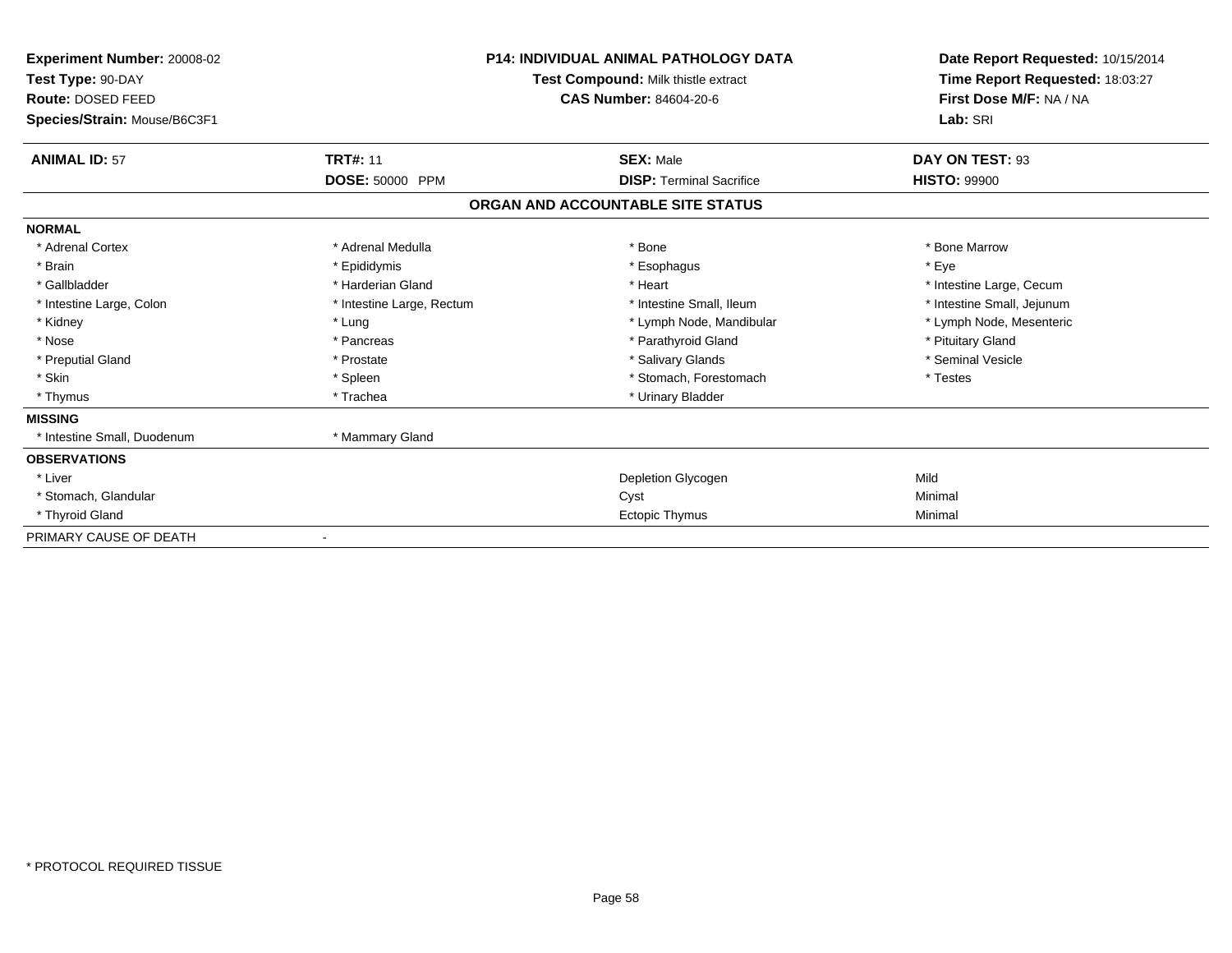| Experiment Number: 20008-02<br>Test Type: 90-DAY<br>Route: DOSED FEED<br>Species/Strain: Mouse/B6C3F1 | <b>P14: INDIVIDUAL ANIMAL PATHOLOGY DATA</b><br>Test Compound: Milk thistle extract<br><b>CAS Number: 84604-20-6</b> |                                   | Date Report Requested: 10/15/2014<br>Time Report Requested: 18:03:27<br>First Dose M/F: NA / NA<br>Lab: SRI |  |
|-------------------------------------------------------------------------------------------------------|----------------------------------------------------------------------------------------------------------------------|-----------------------------------|-------------------------------------------------------------------------------------------------------------|--|
| <b>ANIMAL ID: 58</b>                                                                                  | <b>TRT#: 11</b>                                                                                                      | <b>SEX: Male</b>                  | DAY ON TEST: 93                                                                                             |  |
|                                                                                                       | DOSE: 50000 PPM                                                                                                      | <b>DISP: Terminal Sacrifice</b>   | <b>HISTO: 99901</b>                                                                                         |  |
|                                                                                                       |                                                                                                                      | ORGAN AND ACCOUNTABLE SITE STATUS |                                                                                                             |  |
| <b>NORMAL</b>                                                                                         |                                                                                                                      |                                   |                                                                                                             |  |
| * Adrenal Cortex                                                                                      | * Adrenal Medulla                                                                                                    | * Bone                            | * Bone Marrow                                                                                               |  |
| * Brain                                                                                               | * Epididymis                                                                                                         | * Esophagus                       | * Eye                                                                                                       |  |
| * Gallbladder                                                                                         | * Harderian Gland                                                                                                    | * Heart                           | * Intestine Large, Cecum                                                                                    |  |
| * Intestine Large, Colon                                                                              | * Intestine Large, Rectum                                                                                            | * Intestine Small, Duodenum       | * Intestine Small. Ileum                                                                                    |  |
| * Intestine Small, Jejunum                                                                            | * Kidney                                                                                                             | * Lung                            | * Lymph Node, Mandibular                                                                                    |  |
| * Lymph Node, Mesenteric                                                                              | * Nose                                                                                                               | * Pancreas                        | * Parathyroid Gland                                                                                         |  |
| * Pituitary Gland                                                                                     | * Preputial Gland                                                                                                    | * Prostate                        | * Salivary Glands                                                                                           |  |
| * Seminal Vesicle                                                                                     | * Skin                                                                                                               | * Spleen                          | * Stomach, Forestomach                                                                                      |  |
| * Stomach, Glandular                                                                                  | * Testes                                                                                                             | * Thymus                          | * Thyroid Gland                                                                                             |  |
| * Trachea                                                                                             | * Urinary Bladder                                                                                                    |                                   |                                                                                                             |  |
| <b>MISSING</b>                                                                                        |                                                                                                                      |                                   |                                                                                                             |  |
| * Mammary Gland                                                                                       |                                                                                                                      |                                   |                                                                                                             |  |
| <b>OBSERVATIONS</b>                                                                                   |                                                                                                                      |                                   |                                                                                                             |  |
| * Liver                                                                                               |                                                                                                                      | Depletion Glycogen                | Mild                                                                                                        |  |
| PRIMARY CAUSE OF DEATH                                                                                |                                                                                                                      |                                   |                                                                                                             |  |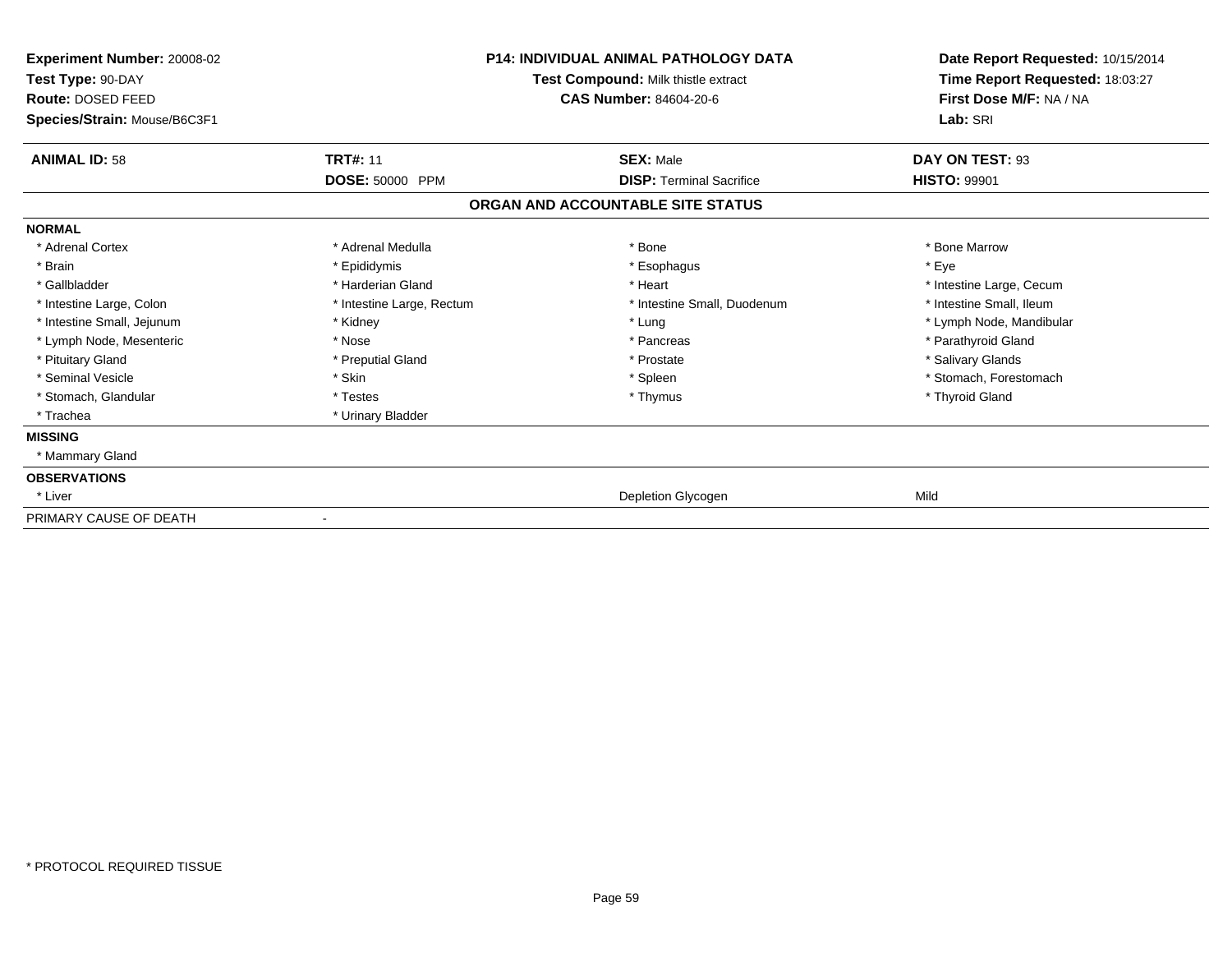| Experiment Number: 20008-02<br>Test Type: 90-DAY<br>Route: DOSED FEED<br>Species/Strain: Mouse/B6C3F1 | <b>P14: INDIVIDUAL ANIMAL PATHOLOGY DATA</b><br>Test Compound: Milk thistle extract<br><b>CAS Number: 84604-20-6</b> |                                   | Date Report Requested: 10/15/2014<br>Time Report Requested: 18:03:27<br>First Dose M/F: NA / NA<br>Lab: SRI |
|-------------------------------------------------------------------------------------------------------|----------------------------------------------------------------------------------------------------------------------|-----------------------------------|-------------------------------------------------------------------------------------------------------------|
| <b>ANIMAL ID: 59</b>                                                                                  | <b>TRT#: 11</b>                                                                                                      | <b>SEX: Male</b>                  | DAY ON TEST: 93                                                                                             |
|                                                                                                       | <b>DOSE: 50000 PPM</b>                                                                                               | <b>DISP: Terminal Sacrifice</b>   | <b>HISTO: 99902</b>                                                                                         |
|                                                                                                       |                                                                                                                      | ORGAN AND ACCOUNTABLE SITE STATUS |                                                                                                             |
| <b>NORMAL</b>                                                                                         |                                                                                                                      |                                   |                                                                                                             |
| * Adrenal Cortex                                                                                      | * Adrenal Medulla                                                                                                    | * Bone                            | * Bone Marrow                                                                                               |
| * Brain                                                                                               | * Epididymis                                                                                                         | * Esophagus                       | * Eye                                                                                                       |
| * Gallbladder                                                                                         | * Harderian Gland                                                                                                    | * Heart                           | * Intestine Large, Cecum                                                                                    |
| * Intestine Large, Colon                                                                              | * Intestine Large, Rectum                                                                                            | * Intestine Small, Duodenum       | * Intestine Small, Ileum                                                                                    |
| * Intestine Small, Jejunum                                                                            | * Kidney                                                                                                             | * Lung                            | * Lymph Node, Mandibular                                                                                    |
| * Lymph Node, Mesenteric                                                                              | * Nose                                                                                                               | * Pancreas                        | * Parathyroid Gland                                                                                         |
| * Pituitary Gland                                                                                     | * Preputial Gland                                                                                                    | * Prostate                        | * Salivary Glands                                                                                           |
| * Seminal Vesicle                                                                                     | * Skin                                                                                                               | * Spleen                          | * Stomach, Forestomach                                                                                      |
| * Stomach, Glandular                                                                                  | * Testes                                                                                                             | * Thymus                          | * Thyroid Gland                                                                                             |
| * Trachea                                                                                             | * Urinary Bladder                                                                                                    |                                   |                                                                                                             |
| <b>MISSING</b>                                                                                        |                                                                                                                      |                                   |                                                                                                             |
| * Mammary Gland                                                                                       |                                                                                                                      |                                   |                                                                                                             |
| <b>OBSERVATIONS</b>                                                                                   |                                                                                                                      |                                   |                                                                                                             |
| * Liver                                                                                               |                                                                                                                      | Depletion Glycogen                | Mild                                                                                                        |
| PRIMARY CAUSE OF DEATH                                                                                | $\blacksquare$                                                                                                       |                                   |                                                                                                             |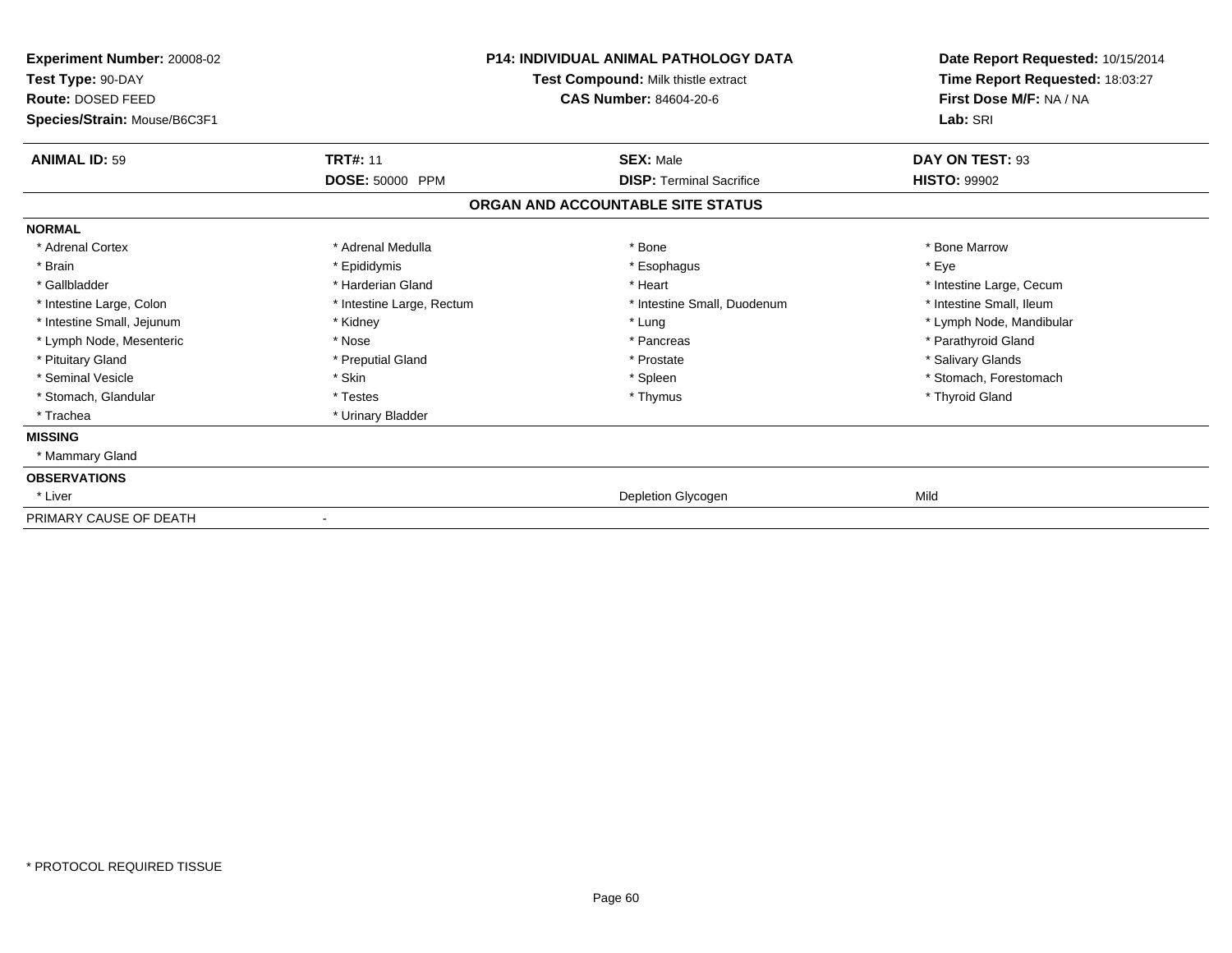| Experiment Number: 20008-02<br>Test Type: 90-DAY<br>Route: DOSED FEED<br>Species/Strain: Mouse/B6C3F1 | <b>P14: INDIVIDUAL ANIMAL PATHOLOGY DATA</b><br>Test Compound: Milk thistle extract<br><b>CAS Number: 84604-20-6</b> |                                   | Date Report Requested: 10/15/2014<br>Time Report Requested: 18:03:27<br>First Dose M/F: NA / NA<br>Lab: SRI |
|-------------------------------------------------------------------------------------------------------|----------------------------------------------------------------------------------------------------------------------|-----------------------------------|-------------------------------------------------------------------------------------------------------------|
| <b>ANIMAL ID: 60</b>                                                                                  | <b>TRT#: 11</b>                                                                                                      | <b>SEX: Male</b>                  | DAY ON TEST: 93                                                                                             |
|                                                                                                       | DOSE: 50000 PPM                                                                                                      | <b>DISP: Terminal Sacrifice</b>   | <b>HISTO: 99903</b>                                                                                         |
|                                                                                                       |                                                                                                                      | ORGAN AND ACCOUNTABLE SITE STATUS |                                                                                                             |
| <b>NORMAL</b>                                                                                         |                                                                                                                      |                                   |                                                                                                             |
| * Adrenal Cortex                                                                                      | * Adrenal Medulla                                                                                                    | * Bone                            | * Bone Marrow                                                                                               |
| * Brain                                                                                               | * Epididymis                                                                                                         | * Esophagus                       | * Eye                                                                                                       |
| * Gallbladder                                                                                         | * Harderian Gland                                                                                                    | * Heart                           | * Intestine Large, Cecum                                                                                    |
| * Intestine Large, Colon                                                                              | * Intestine Large, Rectum                                                                                            | * Intestine Small, Duodenum       | * Intestine Small, Ileum                                                                                    |
| * Intestine Small, Jejunum                                                                            | * Kidney                                                                                                             | * Liver                           | * Lung                                                                                                      |
| * Lymph Node, Mandibular                                                                              | * Lymph Node, Mesenteric                                                                                             | * Nose                            | * Pancreas                                                                                                  |
| * Parathyroid Gland                                                                                   | * Pituitary Gland                                                                                                    | * Preputial Gland                 | * Prostate                                                                                                  |
| * Salivary Glands                                                                                     | * Seminal Vesicle                                                                                                    | * Skin                            | * Spleen                                                                                                    |
| * Stomach, Forestomach                                                                                | * Stomach, Glandular                                                                                                 | * Testes                          | * Thymus                                                                                                    |
| * Thyroid Gland                                                                                       | * Trachea                                                                                                            | * Urinary Bladder                 |                                                                                                             |
| <b>MISSING</b>                                                                                        |                                                                                                                      |                                   |                                                                                                             |
| * Mammary Gland                                                                                       |                                                                                                                      |                                   |                                                                                                             |
| PRIMARY CAUSE OF DEATH                                                                                |                                                                                                                      |                                   |                                                                                                             |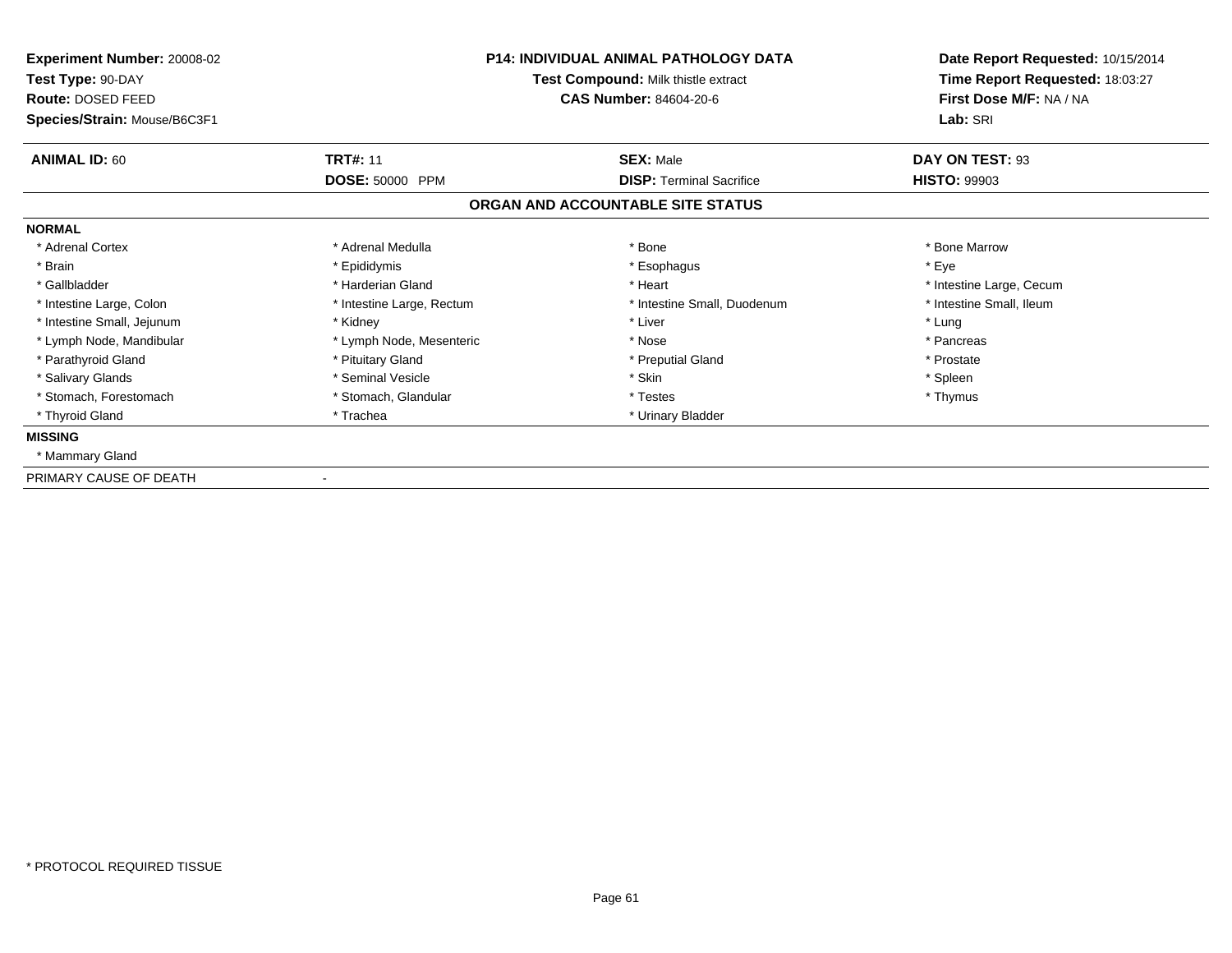| Experiment Number: 20008-02<br>Test Type: 90-DAY<br>Route: DOSED FEED<br>Species/Strain: Mouse/B6C3F1 |                              | <b>P14: INDIVIDUAL ANIMAL PATHOLOGY DATA</b><br>Test Compound: Milk thistle extract<br><b>CAS Number: 84604-20-6</b> | Date Report Requested: 10/15/2014<br>Time Report Requested: 18:03:27<br>First Dose M/F: NA / NA<br>Lab: SRI |
|-------------------------------------------------------------------------------------------------------|------------------------------|----------------------------------------------------------------------------------------------------------------------|-------------------------------------------------------------------------------------------------------------|
| <b>ANIMAL ID: 61</b>                                                                                  | TRT#: 2                      | <b>SEX: Female</b>                                                                                                   | DAY ON TEST: 93                                                                                             |
|                                                                                                       | <b>DOSE: 0</b><br><b>PPM</b> | <b>DISP: Terminal Sacrifice</b>                                                                                      | <b>HISTO: 99904</b>                                                                                         |
|                                                                                                       |                              | ORGAN AND ACCOUNTABLE SITE STATUS                                                                                    |                                                                                                             |
| <b>NORMAL</b>                                                                                         |                              |                                                                                                                      |                                                                                                             |
| * Adrenal Cortex                                                                                      | * Adrenal Medulla            | * Bone                                                                                                               | * Bone Marrow                                                                                               |
| * Brain                                                                                               | * Clitoral Gland             | * Esophagus                                                                                                          | * Eye                                                                                                       |
| * Gallbladder                                                                                         | * Harderian Gland            | * Heart                                                                                                              | * Intestine Large, Cecum                                                                                    |
| * Intestine Large, Colon                                                                              | * Intestine Large, Rectum    | * Intestine Small, Duodenum                                                                                          | * Intestine Small, Ileum                                                                                    |
| * Intestine Small, Jejunum                                                                            | * Kidney                     | * Lung                                                                                                               | * Lymph Node, Mandibular                                                                                    |
| * Lymph Node, Mesenteric                                                                              | * Mammary Gland              | * Nose                                                                                                               | * Ovary                                                                                                     |
| * Pancreas                                                                                            | * Parathyroid Gland          | * Pituitary Gland                                                                                                    | * Salivary Glands                                                                                           |
| * Skin                                                                                                | * Spleen                     | * Stomach, Forestomach                                                                                               | * Stomach, Glandular                                                                                        |
| * Thymus                                                                                              | * Trachea                    | * Urinary Bladder                                                                                                    | * Uterus                                                                                                    |
| <b>OBSERVATIONS</b>                                                                                   |                              |                                                                                                                      |                                                                                                             |
| * Liver                                                                                               |                              | Inflammation                                                                                                         | Chronic, Focal, Minimal                                                                                     |
| * Thyroid Gland                                                                                       |                              | Ectopic Thymus                                                                                                       | Mild                                                                                                        |
| PRIMARY CAUSE OF DEATH                                                                                |                              |                                                                                                                      |                                                                                                             |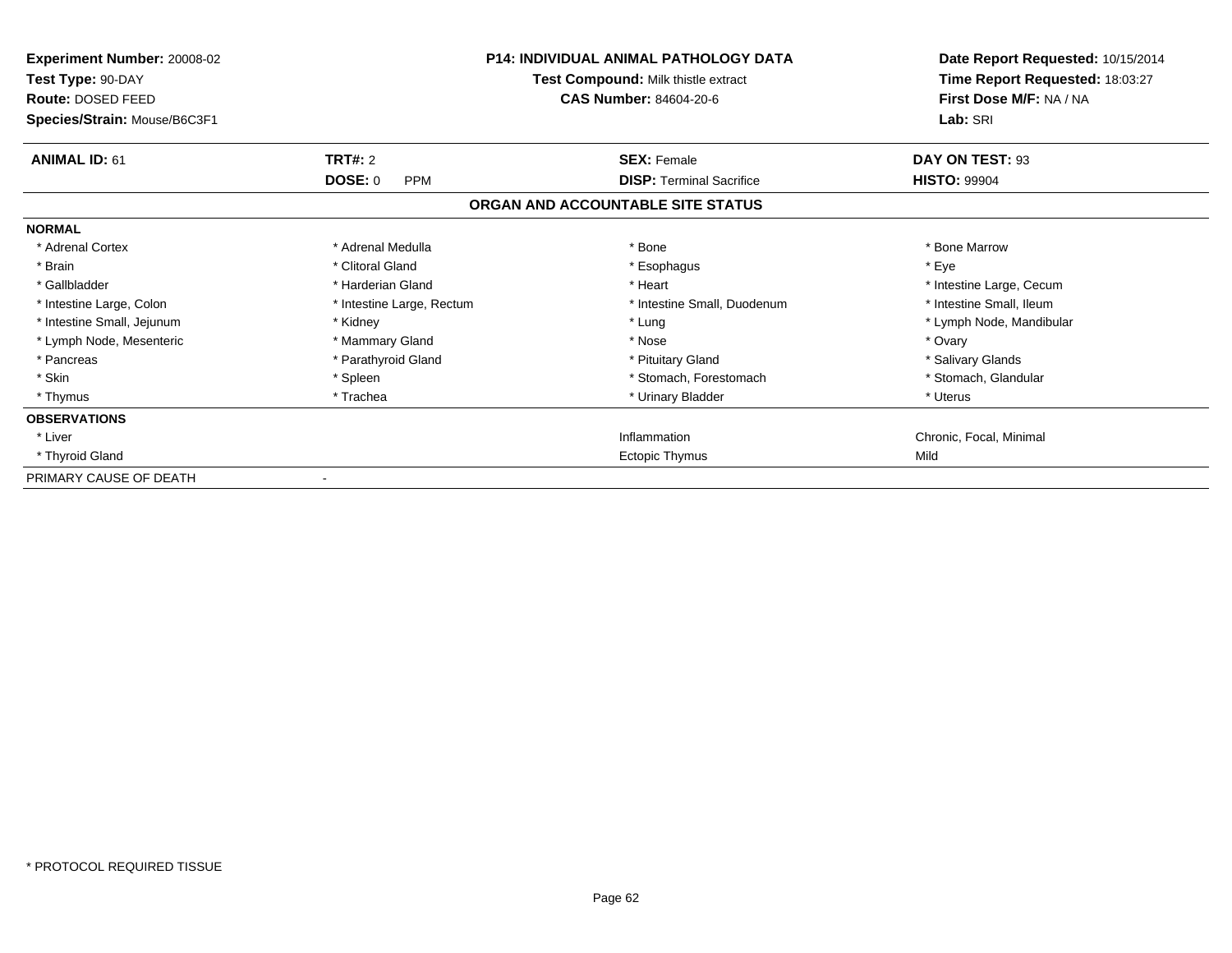| Experiment Number: 20008-02<br>Test Type: 90-DAY |                              | <b>P14: INDIVIDUAL ANIMAL PATHOLOGY DATA</b><br>Test Compound: Milk thistle extract | Date Report Requested: 10/15/2014<br>Time Report Requested: 18:03:27 |
|--------------------------------------------------|------------------------------|-------------------------------------------------------------------------------------|----------------------------------------------------------------------|
| Route: DOSED FEED                                |                              | <b>CAS Number: 84604-20-6</b>                                                       | First Dose M/F: NA / NA                                              |
| Species/Strain: Mouse/B6C3F1                     |                              |                                                                                     | Lab: SRI                                                             |
| <b>ANIMAL ID: 62</b>                             | <b>TRT#: 2</b>               | <b>SEX: Female</b>                                                                  | DAY ON TEST: 93                                                      |
|                                                  | <b>DOSE: 0</b><br><b>PPM</b> | <b>DISP:</b> Terminal Sacrifice                                                     | <b>HISTO: 99905</b>                                                  |
|                                                  |                              | ORGAN AND ACCOUNTABLE SITE STATUS                                                   |                                                                      |
| <b>NORMAL</b>                                    |                              |                                                                                     |                                                                      |
| * Adrenal Cortex                                 | * Adrenal Medulla            | * Bone                                                                              | * Bone Marrow                                                        |
| * Brain                                          | * Clitoral Gland             | * Esophagus                                                                         | * Eye                                                                |
| * Gallbladder                                    | * Harderian Gland            | * Heart                                                                             | * Intestine Large, Cecum                                             |
| * Intestine Large, Colon                         | * Intestine Large, Rectum    | * Intestine Small, Duodenum                                                         | * Intestine Small, Ileum                                             |
| * Intestine Small, Jejunum                       | * Kidney                     | * Liver                                                                             | * Lung                                                               |
| * Lymph Node, Mandibular                         | * Lymph Node, Mesenteric     | * Mammary Gland                                                                     | * Nose                                                               |
| * Ovary                                          | * Pancreas                   | * Parathyroid Gland                                                                 | * Pituitary Gland                                                    |
| * Salivary Glands                                | * Skin                       | * Spleen                                                                            | * Stomach, Forestomach                                               |
| * Stomach, Glandular                             | * Thymus                     | * Thyroid Gland                                                                     | * Trachea                                                            |
| * Urinary Bladder                                | * Uterus                     |                                                                                     |                                                                      |
| PRIMARY CAUSE OF DEATH                           |                              |                                                                                     |                                                                      |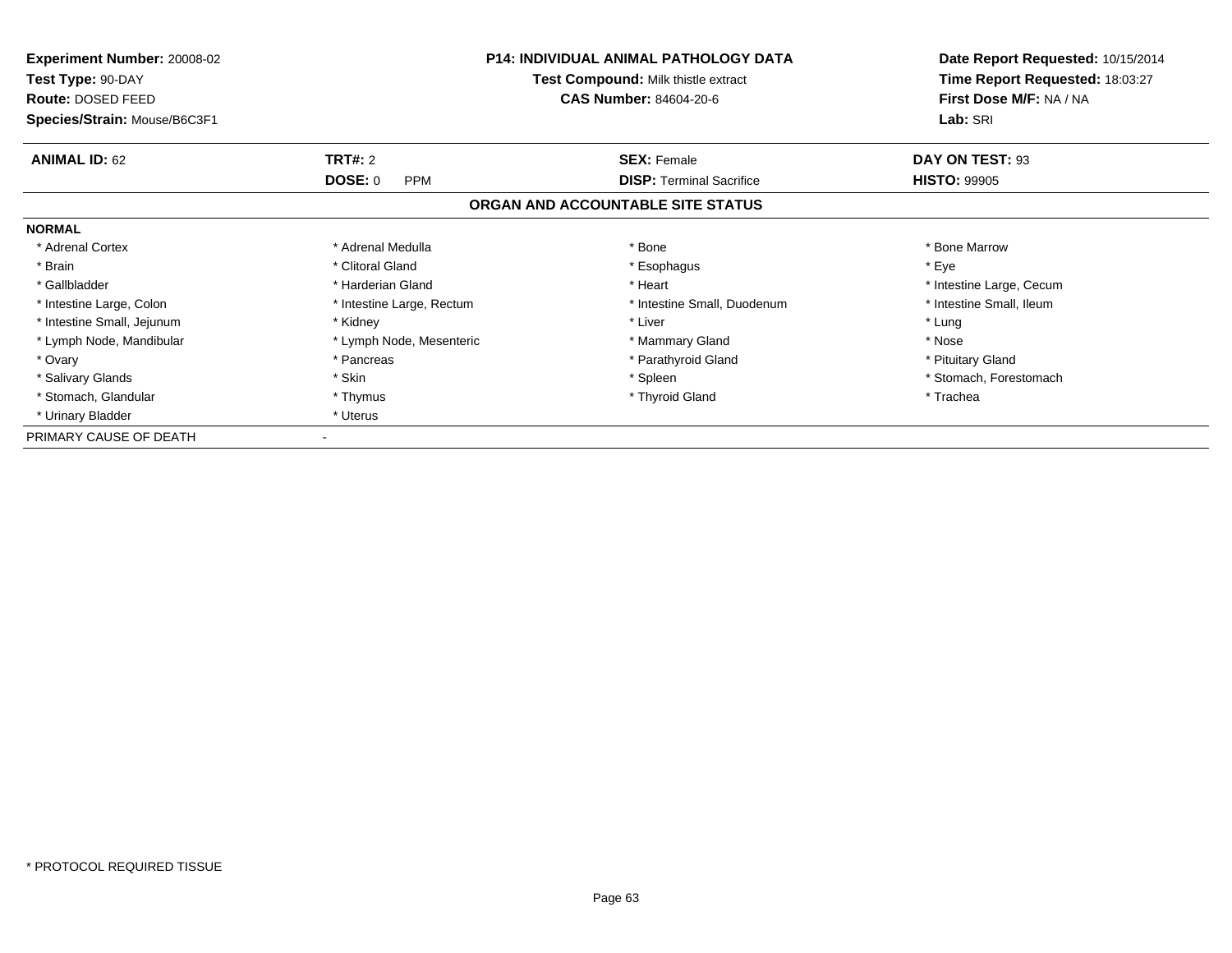| <b>Experiment Number: 20008-02</b><br>Test Type: 90-DAY<br>Route: DOSED FEED | <b>P14: INDIVIDUAL ANIMAL PATHOLOGY DATA</b><br><b>Test Compound: Milk thistle extract</b> |                                           | Date Report Requested: 10/15/2014<br>Time Report Requested: 18:03:27<br>First Dose M/F: NA / NA |  |
|------------------------------------------------------------------------------|--------------------------------------------------------------------------------------------|-------------------------------------------|-------------------------------------------------------------------------------------------------|--|
| Species/Strain: Mouse/B6C3F1                                                 |                                                                                            | <b>CAS Number: 84604-20-6</b><br>Lab: SRI |                                                                                                 |  |
| <b>ANIMAL ID: 63</b>                                                         | <b>TRT#: 2</b>                                                                             | <b>SEX: Female</b>                        | DAY ON TEST: 93                                                                                 |  |
|                                                                              | <b>DOSE: 0</b><br><b>PPM</b>                                                               | <b>DISP:</b> Terminal Sacrifice           | <b>HISTO: 99906</b>                                                                             |  |
|                                                                              |                                                                                            | ORGAN AND ACCOUNTABLE SITE STATUS         |                                                                                                 |  |
| <b>NORMAL</b>                                                                |                                                                                            |                                           |                                                                                                 |  |
| * Adrenal Cortex                                                             | * Adrenal Medulla                                                                          | * Bone                                    | * Bone Marrow                                                                                   |  |
| * Brain                                                                      | * Clitoral Gland                                                                           | * Esophagus                               | * Eye                                                                                           |  |
| * Gallbladder                                                                | * Harderian Gland                                                                          | * Heart                                   | * Intestine Large, Cecum                                                                        |  |
| * Intestine Large, Colon                                                     | * Intestine Large, Rectum                                                                  | * Intestine Small, Duodenum               | * Intestine Small, Ileum                                                                        |  |
| * Intestine Small, Jejunum                                                   | * Kidney                                                                                   | * Liver                                   | * Lung                                                                                          |  |
| * Lymph Node, Mandibular                                                     | * Lymph Node, Mesenteric                                                                   | * Mammary Gland                           | * Nose                                                                                          |  |
| * Ovary                                                                      | * Pancreas                                                                                 | * Parathyroid Gland                       | * Pituitary Gland                                                                               |  |
| * Salivary Glands                                                            | * Skin                                                                                     | * Spleen                                  | * Stomach, Forestomach                                                                          |  |
| * Stomach, Glandular                                                         | * Thymus                                                                                   | * Thyroid Gland                           | * Trachea                                                                                       |  |
| * Urinary Bladder                                                            | * Uterus                                                                                   |                                           |                                                                                                 |  |
| PRIMARY CAUSE OF DEATH                                                       |                                                                                            |                                           |                                                                                                 |  |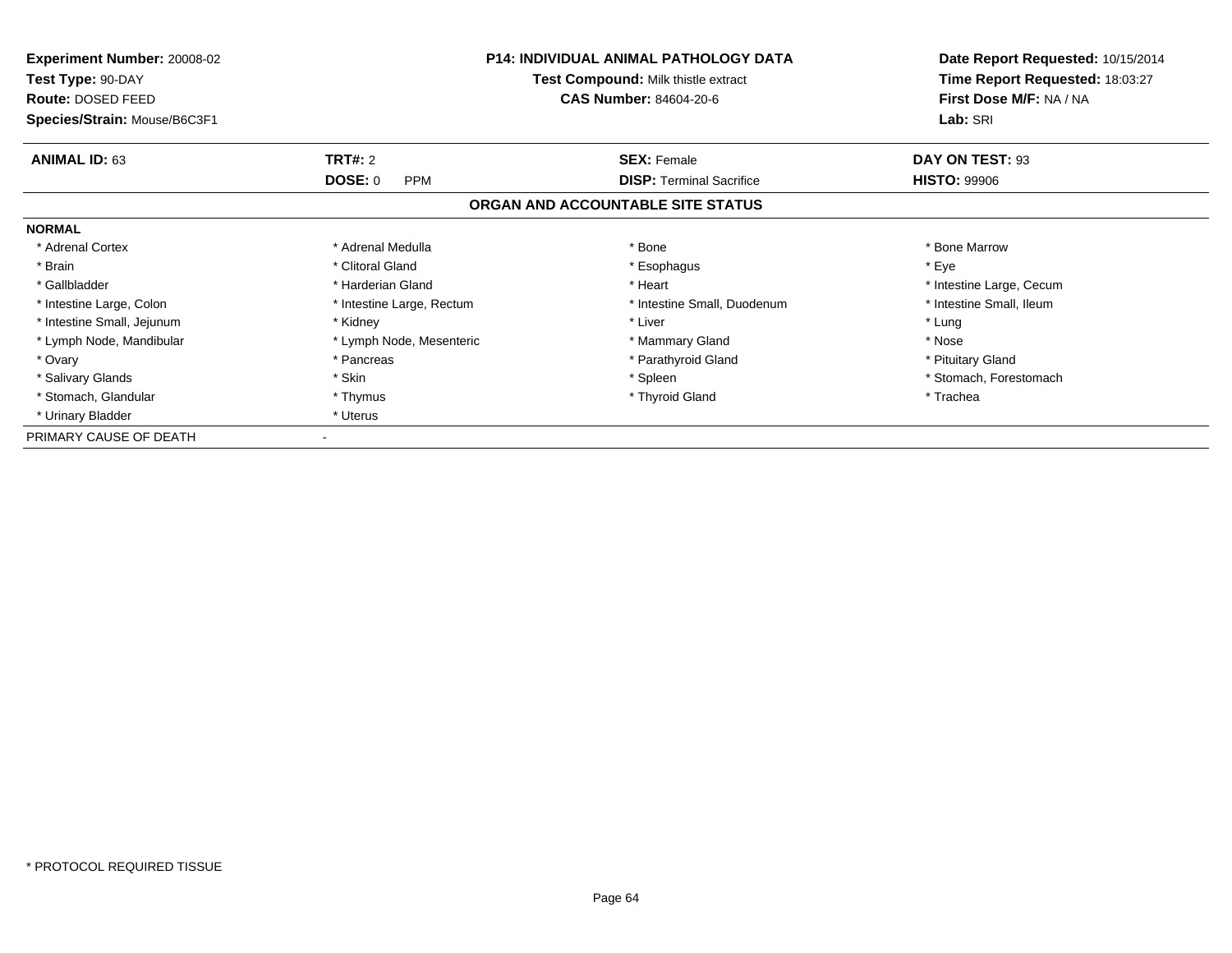| Experiment Number: 20008-02<br>Test Type: 90-DAY<br>Route: DOSED FEED<br>Species/Strain: Mouse/B6C3F1 |                           | <b>P14: INDIVIDUAL ANIMAL PATHOLOGY DATA</b><br>Test Compound: Milk thistle extract<br><b>CAS Number: 84604-20-6</b> | Date Report Requested: 10/15/2014<br>Time Report Requested: 18:03:27<br>First Dose M/F: NA / NA<br>Lab: SRI |
|-------------------------------------------------------------------------------------------------------|---------------------------|----------------------------------------------------------------------------------------------------------------------|-------------------------------------------------------------------------------------------------------------|
| <b>ANIMAL ID: 64</b>                                                                                  | TRT#: 2                   | <b>SEX: Female</b>                                                                                                   | DAY ON TEST: 93                                                                                             |
|                                                                                                       | DOSE: 0<br><b>PPM</b>     | <b>DISP: Terminal Sacrifice</b>                                                                                      | <b>HISTO: 99907</b>                                                                                         |
|                                                                                                       |                           | ORGAN AND ACCOUNTABLE SITE STATUS                                                                                    |                                                                                                             |
| <b>NORMAL</b>                                                                                         |                           |                                                                                                                      |                                                                                                             |
| * Adrenal Cortex                                                                                      | * Adrenal Medulla         | * Bone                                                                                                               | * Bone Marrow                                                                                               |
| * Brain                                                                                               | * Clitoral Gland          | * Esophagus                                                                                                          | * Eye                                                                                                       |
| * Gallbladder                                                                                         | * Harderian Gland         | * Heart                                                                                                              | * Intestine Large, Cecum                                                                                    |
| * Intestine Large, Colon                                                                              | * Intestine Large, Rectum | * Intestine Small, Duodenum                                                                                          | * Intestine Small, Ileum                                                                                    |
| * Intestine Small, Jejunum                                                                            | * Kidney                  | * Liver                                                                                                              | * Lung                                                                                                      |
| * Lymph Node, Mandibular                                                                              | * Lymph Node, Mesenteric  | * Mammary Gland                                                                                                      | * Nose                                                                                                      |
| * Ovary                                                                                               | * Pancreas                | * Parathyroid Gland                                                                                                  | * Pituitary Gland                                                                                           |
| * Salivary Glands                                                                                     | * Skin                    | * Spleen                                                                                                             | * Stomach, Forestomach                                                                                      |
| * Thymus                                                                                              | * Thyroid Gland           | * Trachea                                                                                                            | * Urinary Bladder                                                                                           |
| * Uterus                                                                                              |                           |                                                                                                                      |                                                                                                             |
| <b>OBSERVATIONS</b>                                                                                   |                           |                                                                                                                      |                                                                                                             |
| Stomach, Glandular                                                                                    |                           | Cyst                                                                                                                 | Minimal                                                                                                     |
| PRIMARY CAUSE OF DEATH                                                                                |                           |                                                                                                                      |                                                                                                             |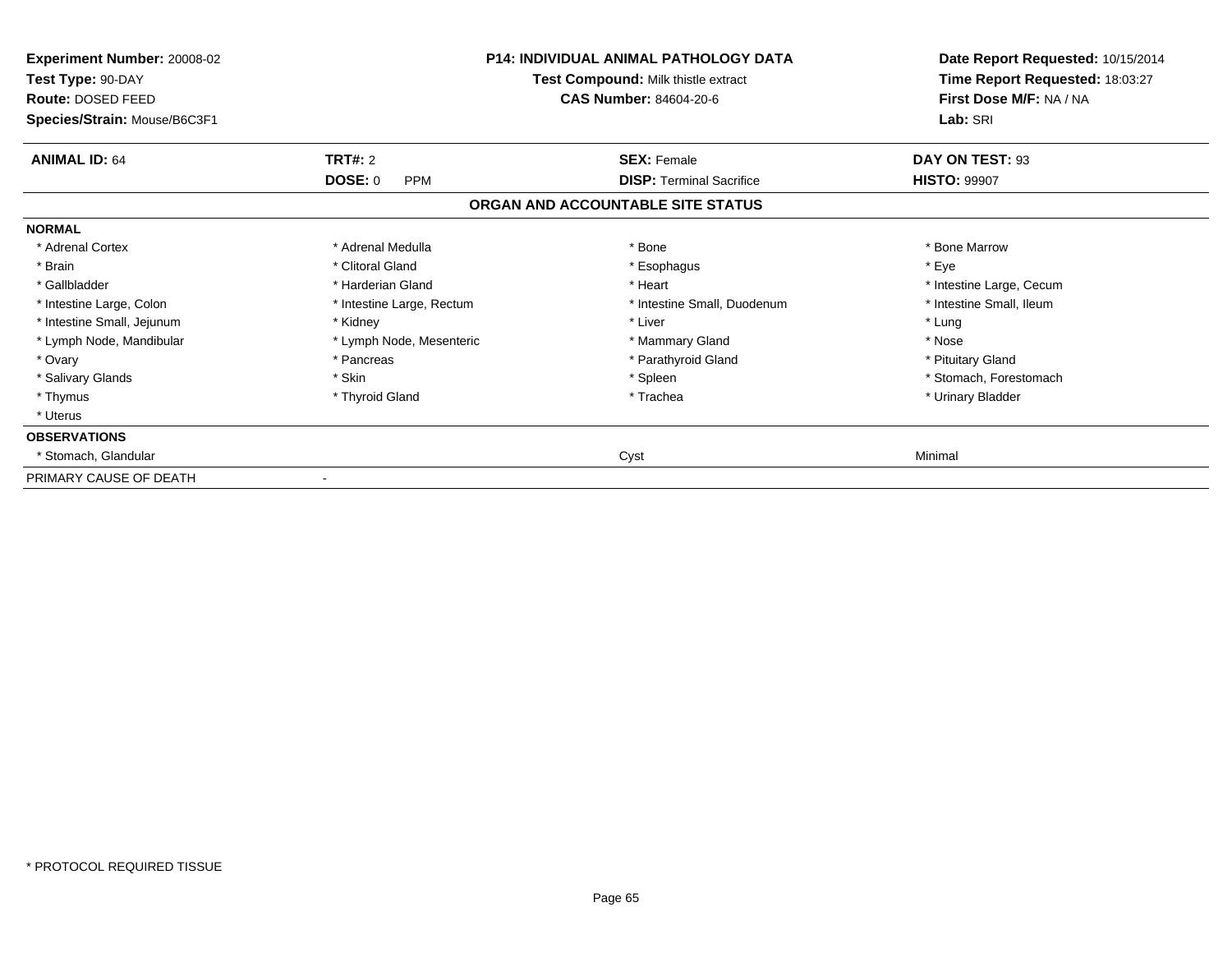| <b>Experiment Number: 20008-02</b><br>Test Type: 90-DAY<br>Route: DOSED FEED<br>Species/Strain: Mouse/B6C3F1 |                              | <b>P14: INDIVIDUAL ANIMAL PATHOLOGY DATA</b><br>Test Compound: Milk thistle extract<br><b>CAS Number: 84604-20-6</b> | Date Report Requested: 10/15/2014<br>Time Report Requested: 18:03:27<br>First Dose M/F: NA / NA<br>Lab: SRI |
|--------------------------------------------------------------------------------------------------------------|------------------------------|----------------------------------------------------------------------------------------------------------------------|-------------------------------------------------------------------------------------------------------------|
| <b>ANIMAL ID: 65</b>                                                                                         | TRT#: 2                      | <b>SEX: Female</b>                                                                                                   | DAY ON TEST: 93                                                                                             |
|                                                                                                              | <b>DOSE: 0</b><br><b>PPM</b> | <b>DISP: Terminal Sacrifice</b>                                                                                      | <b>HISTO: 99908</b>                                                                                         |
|                                                                                                              |                              | ORGAN AND ACCOUNTABLE SITE STATUS                                                                                    |                                                                                                             |
| <b>NORMAL</b>                                                                                                |                              |                                                                                                                      |                                                                                                             |
| * Adrenal Medulla                                                                                            | * Bone                       | * Bone Marrow                                                                                                        | * Brain                                                                                                     |
| * Clitoral Gland                                                                                             | * Esophagus                  | * Eye                                                                                                                | * Gallbladder                                                                                               |
| * Harderian Gland                                                                                            | * Heart                      | * Intestine Large, Cecum                                                                                             | * Intestine Large, Colon                                                                                    |
| * Intestine Large, Rectum                                                                                    | * Intestine Small, Duodenum  | * Intestine Small, Ileum                                                                                             | * Intestine Small, Jejunum                                                                                  |
| * Kidney                                                                                                     | * Lung                       | * Lymph Node, Mandibular                                                                                             | * Lymph Node, Mesenteric                                                                                    |
| * Mammary Gland                                                                                              | * Nose                       | * Ovary                                                                                                              | * Pancreas                                                                                                  |
| * Parathyroid Gland                                                                                          | * Pituitary Gland            | * Salivary Glands                                                                                                    | * Skin                                                                                                      |
| * Spleen                                                                                                     | * Stomach, Forestomach       | * Stomach, Glandular                                                                                                 | * Thymus                                                                                                    |
| * Thyroid Gland                                                                                              | * Trachea                    | * Urinary Bladder                                                                                                    | * Uterus                                                                                                    |
| <b>OBSERVATIONS</b>                                                                                          |                              |                                                                                                                      |                                                                                                             |
| * Adrenal Cortex                                                                                             |                              | Vacuolization Cytoplasmic                                                                                            | Minimal                                                                                                     |
| * Liver                                                                                                      |                              | Inflammation                                                                                                         | Chronic, Focal, Minimal                                                                                     |
| PRIMARY CAUSE OF DEATH                                                                                       |                              |                                                                                                                      |                                                                                                             |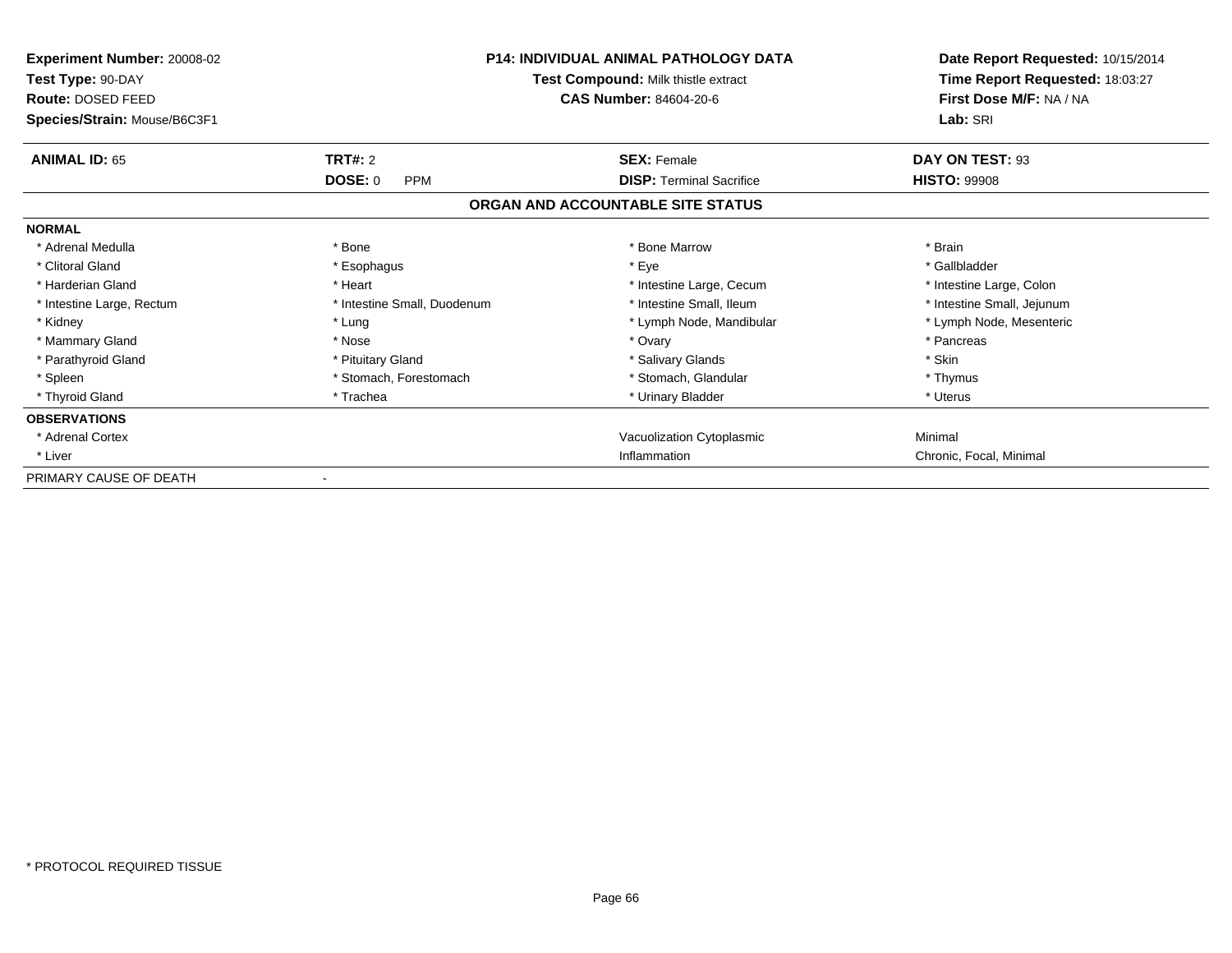| Experiment Number: 20008-02<br>Test Type: 90-DAY | <b>P14: INDIVIDUAL ANIMAL PATHOLOGY DATA</b><br>Test Compound: Milk thistle extract |                                   | Date Report Requested: 10/15/2014<br>Time Report Requested: 18:03:27 |
|--------------------------------------------------|-------------------------------------------------------------------------------------|-----------------------------------|----------------------------------------------------------------------|
| Route: DOSED FEED                                |                                                                                     | <b>CAS Number: 84604-20-6</b>     | First Dose M/F: NA / NA                                              |
| Species/Strain: Mouse/B6C3F1                     |                                                                                     |                                   | Lab: SRI                                                             |
| <b>ANIMAL ID: 66</b>                             | <b>TRT#: 2</b>                                                                      | <b>SEX: Female</b>                | DAY ON TEST: 93                                                      |
|                                                  | <b>DOSE: 0</b><br><b>PPM</b>                                                        | <b>DISP:</b> Terminal Sacrifice   | <b>HISTO: 99909</b>                                                  |
|                                                  |                                                                                     | ORGAN AND ACCOUNTABLE SITE STATUS |                                                                      |
| <b>NORMAL</b>                                    |                                                                                     |                                   |                                                                      |
| * Adrenal Cortex                                 | * Adrenal Medulla                                                                   | * Bone                            | * Bone Marrow                                                        |
| * Brain                                          | * Clitoral Gland                                                                    | * Esophagus                       | * Eye                                                                |
| * Gallbladder                                    | * Harderian Gland                                                                   | * Heart                           | * Intestine Large, Cecum                                             |
| * Intestine Large, Colon                         | * Intestine Large, Rectum                                                           | * Intestine Small, Duodenum       | * Intestine Small, Ileum                                             |
| * Intestine Small, Jejunum                       | * Kidney                                                                            | * Liver                           | * Lung                                                               |
| * Lymph Node, Mandibular                         | * Lymph Node, Mesenteric                                                            | * Mammary Gland                   | * Nose                                                               |
| * Ovary                                          | * Pancreas                                                                          | * Parathyroid Gland               | * Pituitary Gland                                                    |
| * Salivary Glands                                | * Skin                                                                              | * Spleen                          | * Stomach, Forestomach                                               |
| * Stomach, Glandular                             | * Thymus                                                                            | * Thyroid Gland                   | * Trachea                                                            |
| * Urinary Bladder                                | * Uterus                                                                            |                                   |                                                                      |
| PRIMARY CAUSE OF DEATH                           |                                                                                     |                                   |                                                                      |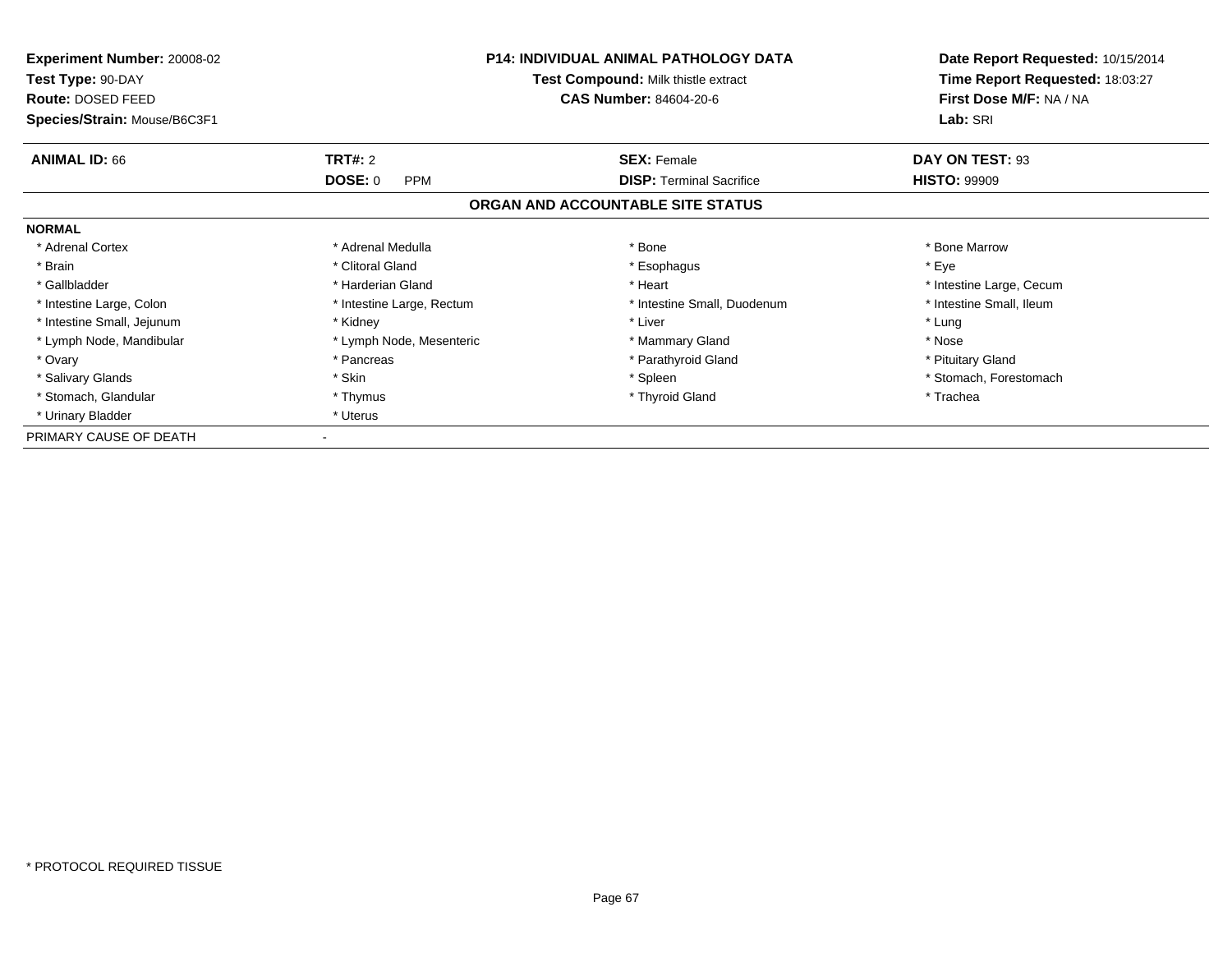| <b>Experiment Number: 20008-02</b><br>Test Type: 90-DAY<br>Route: DOSED FEED<br>Species/Strain: Mouse/B6C3F1 |                              | <b>P14: INDIVIDUAL ANIMAL PATHOLOGY DATA</b><br>Test Compound: Milk thistle extract<br><b>CAS Number: 84604-20-6</b> | Date Report Requested: 10/15/2014<br>Time Report Requested: 18:03:27<br>First Dose M/F: NA / NA<br>Lab: SRI |
|--------------------------------------------------------------------------------------------------------------|------------------------------|----------------------------------------------------------------------------------------------------------------------|-------------------------------------------------------------------------------------------------------------|
| <b>ANIMAL ID: 67</b>                                                                                         | TRT#: 2                      | <b>SEX: Female</b>                                                                                                   | DAY ON TEST: 93                                                                                             |
|                                                                                                              | <b>DOSE: 0</b><br><b>PPM</b> | <b>DISP: Terminal Sacrifice</b>                                                                                      | <b>HISTO: 99910</b>                                                                                         |
|                                                                                                              |                              | ORGAN AND ACCOUNTABLE SITE STATUS                                                                                    |                                                                                                             |
| <b>NORMAL</b>                                                                                                |                              |                                                                                                                      |                                                                                                             |
| * Adrenal Medulla                                                                                            | * Bone                       | * Bone Marrow                                                                                                        | * Brain                                                                                                     |
| * Clitoral Gland                                                                                             | * Esophagus                  | * Eye                                                                                                                | * Gallbladder                                                                                               |
| * Harderian Gland                                                                                            | * Heart                      | * Intestine Large, Cecum                                                                                             | * Intestine Large, Colon                                                                                    |
| * Intestine Large, Rectum                                                                                    | * Intestine Small, Duodenum  | * Intestine Small, Ileum                                                                                             | * Intestine Small, Jejunum                                                                                  |
| * Kidney                                                                                                     | * Lung                       | * Lymph Node, Mandibular                                                                                             | * Lymph Node, Mesenteric                                                                                    |
| * Mammary Gland                                                                                              | * Nose                       | * Ovary                                                                                                              | * Pancreas                                                                                                  |
| * Parathyroid Gland                                                                                          | * Pituitary Gland            | * Salivary Glands                                                                                                    | * Skin                                                                                                      |
| * Spleen                                                                                                     | * Stomach, Forestomach       | * Stomach, Glandular                                                                                                 | * Thymus                                                                                                    |
| * Thyroid Gland                                                                                              | * Trachea                    | * Urinary Bladder                                                                                                    | * Uterus                                                                                                    |
| <b>OBSERVATIONS</b>                                                                                          |                              |                                                                                                                      |                                                                                                             |
| * Adrenal Cortex                                                                                             |                              | Vacuolization Cytoplasmic                                                                                            | Minimal                                                                                                     |
| * Liver                                                                                                      |                              | Inflammation                                                                                                         | Chronic, Focal, Minimal                                                                                     |
| PRIMARY CAUSE OF DEATH                                                                                       |                              |                                                                                                                      |                                                                                                             |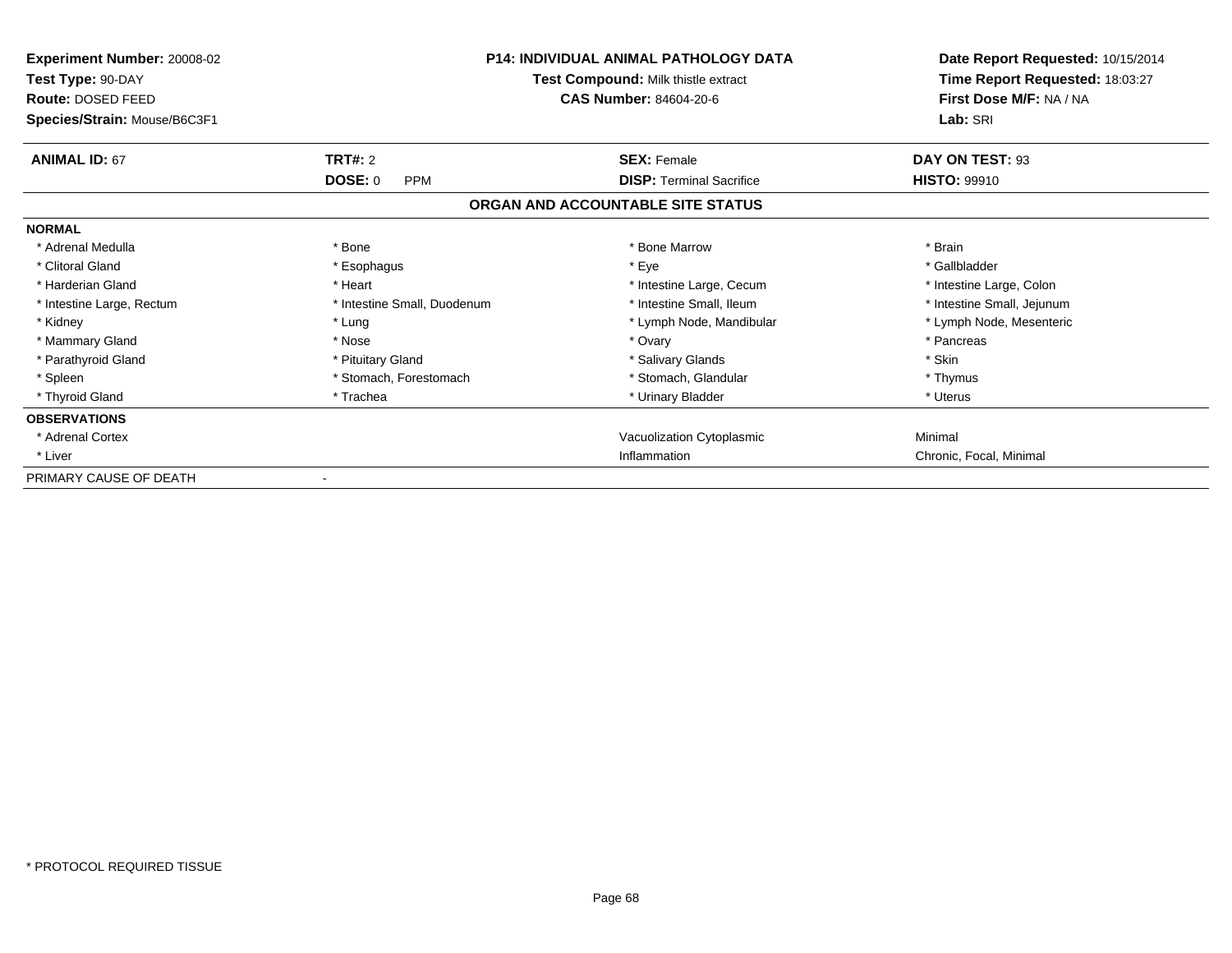| Experiment Number: 20008-02<br>Test Type: 90-DAY<br>Route: DOSED FEED | <b>P14: INDIVIDUAL ANIMAL PATHOLOGY DATA</b><br>Test Compound: Milk thistle extract<br><b>CAS Number: 84604-20-6</b> |                                   | Date Report Requested: 10/15/2014<br>Time Report Requested: 18:03:27<br>First Dose M/F: NA / NA |
|-----------------------------------------------------------------------|----------------------------------------------------------------------------------------------------------------------|-----------------------------------|-------------------------------------------------------------------------------------------------|
| Species/Strain: Mouse/B6C3F1                                          |                                                                                                                      | Lab: SRI                          |                                                                                                 |
| <b>ANIMAL ID: 68</b>                                                  | <b>TRT#: 2</b>                                                                                                       | <b>SEX: Female</b>                | DAY ON TEST: 93                                                                                 |
|                                                                       | <b>DOSE: 0</b><br><b>PPM</b>                                                                                         | <b>DISP:</b> Terminal Sacrifice   | <b>HISTO: 99911</b>                                                                             |
|                                                                       |                                                                                                                      | ORGAN AND ACCOUNTABLE SITE STATUS |                                                                                                 |
| <b>NORMAL</b>                                                         |                                                                                                                      |                                   |                                                                                                 |
| * Adrenal Cortex                                                      | * Adrenal Medulla                                                                                                    | * Bone                            | * Bone Marrow                                                                                   |
| * Brain                                                               | * Clitoral Gland                                                                                                     | * Esophagus                       | * Eye                                                                                           |
| * Gallbladder                                                         | * Harderian Gland                                                                                                    | * Heart                           | * Intestine Large, Cecum                                                                        |
| * Intestine Large, Colon                                              | * Intestine Large, Rectum                                                                                            | * Intestine Small, Duodenum       | * Intestine Small, Ileum                                                                        |
| * Intestine Small, Jejunum                                            | * Kidney                                                                                                             | * Liver                           | * Lung                                                                                          |
| * Lymph Node, Mandibular                                              | * Lymph Node, Mesenteric                                                                                             | * Mammary Gland                   | * Nose                                                                                          |
| * Ovary                                                               | * Pancreas                                                                                                           | * Parathyroid Gland               | * Pituitary Gland                                                                               |
| * Salivary Glands                                                     | * Skin                                                                                                               | * Spleen                          | * Stomach, Forestomach                                                                          |
| * Stomach, Glandular                                                  | * Thymus                                                                                                             | * Thyroid Gland                   | * Trachea                                                                                       |
| * Urinary Bladder                                                     | * Uterus                                                                                                             |                                   |                                                                                                 |
| PRIMARY CAUSE OF DEATH                                                |                                                                                                                      |                                   |                                                                                                 |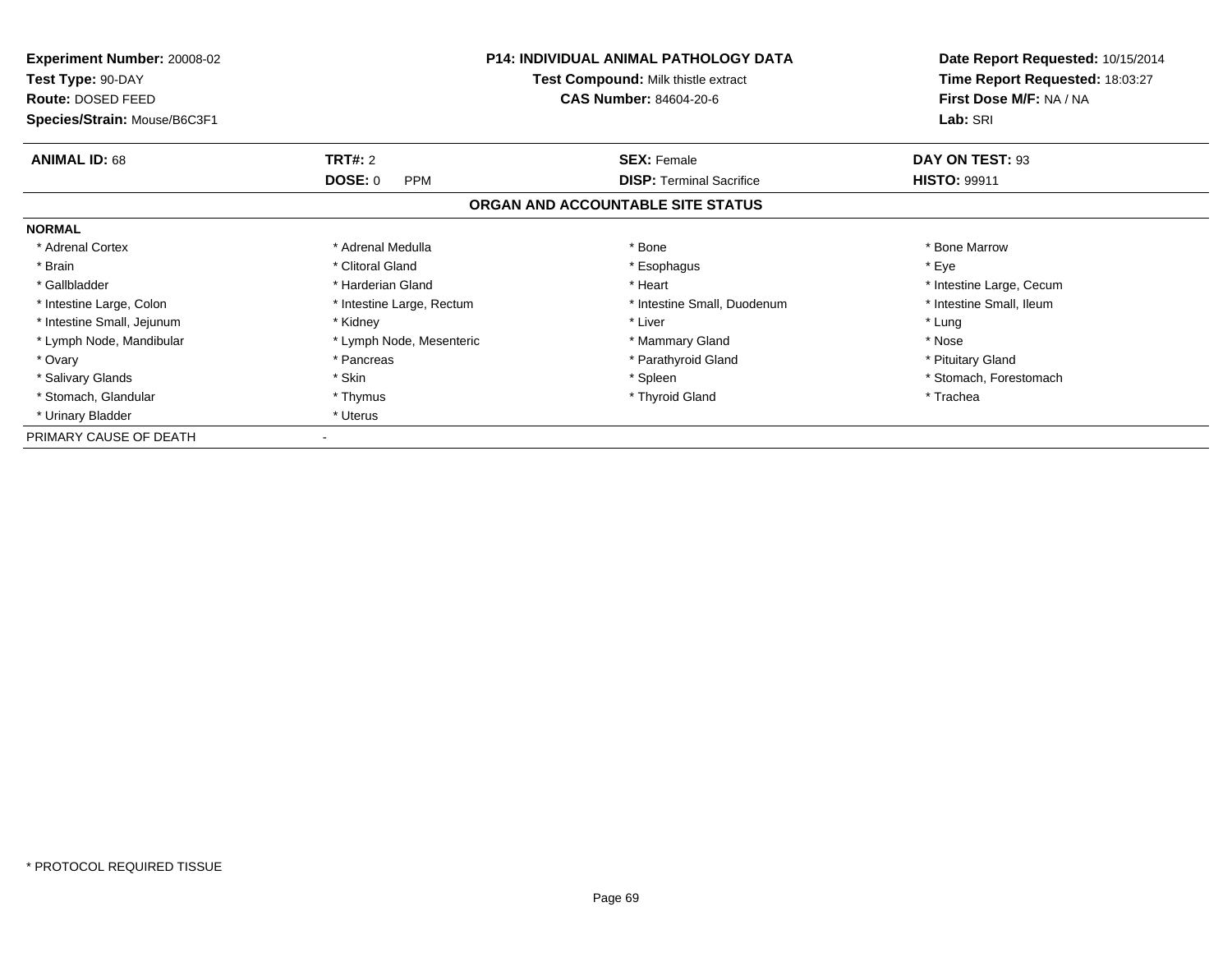| <b>Experiment Number: 20008-02</b><br>Test Type: 90-DAY<br>Route: DOSED FEED<br>Species/Strain: Mouse/B6C3F1 |                              | <b>P14: INDIVIDUAL ANIMAL PATHOLOGY DATA</b><br>Test Compound: Milk thistle extract<br><b>CAS Number: 84604-20-6</b> | Date Report Requested: 10/15/2014<br>Time Report Requested: 18:03:27<br>First Dose M/F: NA / NA<br>Lab: SRI |
|--------------------------------------------------------------------------------------------------------------|------------------------------|----------------------------------------------------------------------------------------------------------------------|-------------------------------------------------------------------------------------------------------------|
| <b>ANIMAL ID: 69</b>                                                                                         | <b>TRT#: 2</b>               | <b>SEX: Female</b>                                                                                                   | DAY ON TEST: 93                                                                                             |
|                                                                                                              | <b>DOSE: 0</b><br><b>PPM</b> | <b>DISP: Terminal Sacrifice</b>                                                                                      | <b>HISTO: 99912</b>                                                                                         |
|                                                                                                              |                              | ORGAN AND ACCOUNTABLE SITE STATUS                                                                                    |                                                                                                             |
| <b>NORMAL</b>                                                                                                |                              |                                                                                                                      |                                                                                                             |
| * Adrenal Medulla                                                                                            | * Bone                       | * Bone Marrow                                                                                                        | * Brain                                                                                                     |
| * Clitoral Gland                                                                                             | * Esophagus                  | * Eye                                                                                                                | * Gallbladder                                                                                               |
| * Harderian Gland                                                                                            | * Heart                      | * Intestine Large, Cecum                                                                                             | * Intestine Large, Colon                                                                                    |
| * Intestine Large, Rectum                                                                                    | * Intestine Small, Duodenum  | * Intestine Small, Ileum                                                                                             | * Intestine Small, Jejunum                                                                                  |
| * Kidney                                                                                                     | * Lung                       | * Lymph Node, Mandibular                                                                                             | * Lymph Node, Mesenteric                                                                                    |
| * Mammary Gland                                                                                              | * Nose                       | * Ovary                                                                                                              | * Pancreas                                                                                                  |
| * Parathyroid Gland                                                                                          | * Pituitary Gland            | * Salivary Glands                                                                                                    | * Skin                                                                                                      |
| * Spleen                                                                                                     | * Stomach, Forestomach       | * Stomach. Glandular                                                                                                 | * Thymus                                                                                                    |
| * Thyroid Gland                                                                                              | * Trachea                    | * Urinary Bladder                                                                                                    | * Uterus                                                                                                    |
| <b>OBSERVATIONS</b>                                                                                          |                              |                                                                                                                      |                                                                                                             |
| * Adrenal Cortex                                                                                             |                              | Vacuolization Cytoplasmic                                                                                            | Minimal                                                                                                     |
| * Liver                                                                                                      |                              | Depletion Glycogen                                                                                                   | Mild                                                                                                        |
| PRIMARY CAUSE OF DEATH                                                                                       |                              |                                                                                                                      |                                                                                                             |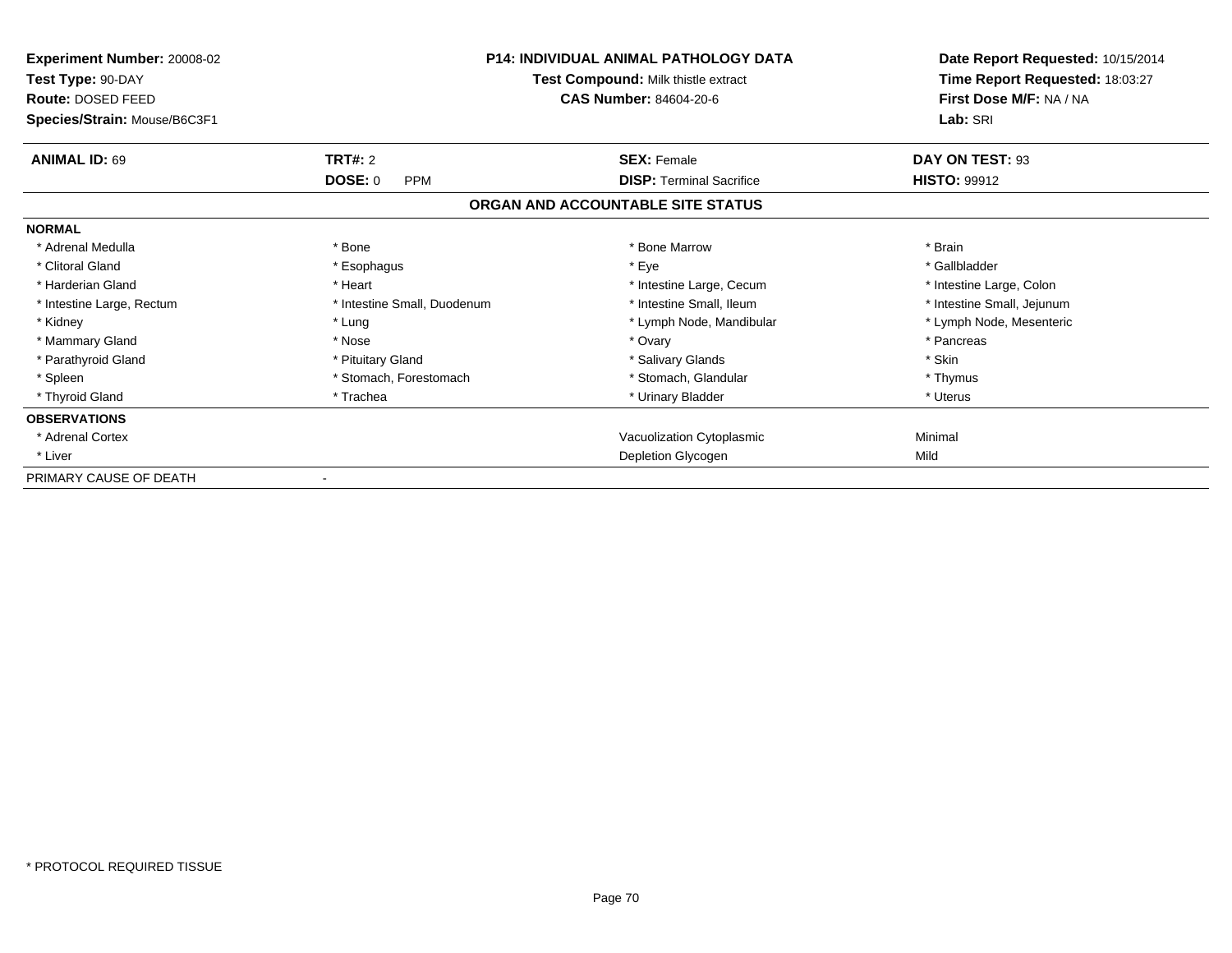| Experiment Number: 20008-02<br>Test Type: 90-DAY<br>Route: DOSED FEED<br>Species/Strain: Mouse/B6C3F1 |                             | <b>P14: INDIVIDUAL ANIMAL PATHOLOGY DATA</b><br>Test Compound: Milk thistle extract<br><b>CAS Number: 84604-20-6</b> | Date Report Requested: 10/15/2014<br>Time Report Requested: 18:03:27<br>First Dose M/F: NA / NA<br>Lab: SRI |
|-------------------------------------------------------------------------------------------------------|-----------------------------|----------------------------------------------------------------------------------------------------------------------|-------------------------------------------------------------------------------------------------------------|
| <b>ANIMAL ID: 70</b>                                                                                  | <b>TRT#: 2</b>              | <b>SEX: Female</b>                                                                                                   | DAY ON TEST: 93                                                                                             |
|                                                                                                       | DOSE: 0<br><b>PPM</b>       | <b>DISP: Terminal Sacrifice</b>                                                                                      | <b>HISTO: 99913</b>                                                                                         |
|                                                                                                       |                             | ORGAN AND ACCOUNTABLE SITE STATUS                                                                                    |                                                                                                             |
| <b>NORMAL</b>                                                                                         |                             |                                                                                                                      |                                                                                                             |
| * Adrenal Cortex                                                                                      | * Adrenal Medulla           | * Bone                                                                                                               | * Bone Marrow                                                                                               |
| * Brain                                                                                               | * Clitoral Gland            | * Esophagus                                                                                                          | * Gallbladder                                                                                               |
| * Harderian Gland                                                                                     | * Heart                     | * Intestine Large, Cecum                                                                                             | * Intestine Large, Colon                                                                                    |
| * Intestine Large, Rectum                                                                             | * Intestine Small, Duodenum | * Intestine Small, Ileum                                                                                             | * Intestine Small, Jejunum                                                                                  |
| * Kidney                                                                                              | * Liver                     | * Lung                                                                                                               | * Lymph Node, Mandibular                                                                                    |
| * Mammary Gland                                                                                       | * Nose                      | * Ovary                                                                                                              | * Pancreas                                                                                                  |
| * Parathyroid Gland                                                                                   | * Pituitary Gland           | * Salivary Glands                                                                                                    | * Skin                                                                                                      |
| * Spleen                                                                                              | * Stomach, Forestomach      | * Stomach, Glandular                                                                                                 | * Thyroid Gland                                                                                             |
| * Trachea                                                                                             | * Urinary Bladder           | * Uterus                                                                                                             |                                                                                                             |
| <b>OBSERVATIONS</b>                                                                                   |                             |                                                                                                                      |                                                                                                             |
| * Eye                                                                                                 | Retrobulbar                 | Inflammation                                                                                                         | Acute, Focal, Mild                                                                                          |
| * Lymph Node, Mesenteric                                                                              |                             | Degeneration                                                                                                         | Lymphoid, Diffuse, Minimal                                                                                  |
| * Thymus                                                                                              |                             | Degeneration                                                                                                         | Lymphoid, Diffuse, Minimal                                                                                  |
| PRIMARY CAUSE OF DEATH                                                                                |                             |                                                                                                                      |                                                                                                             |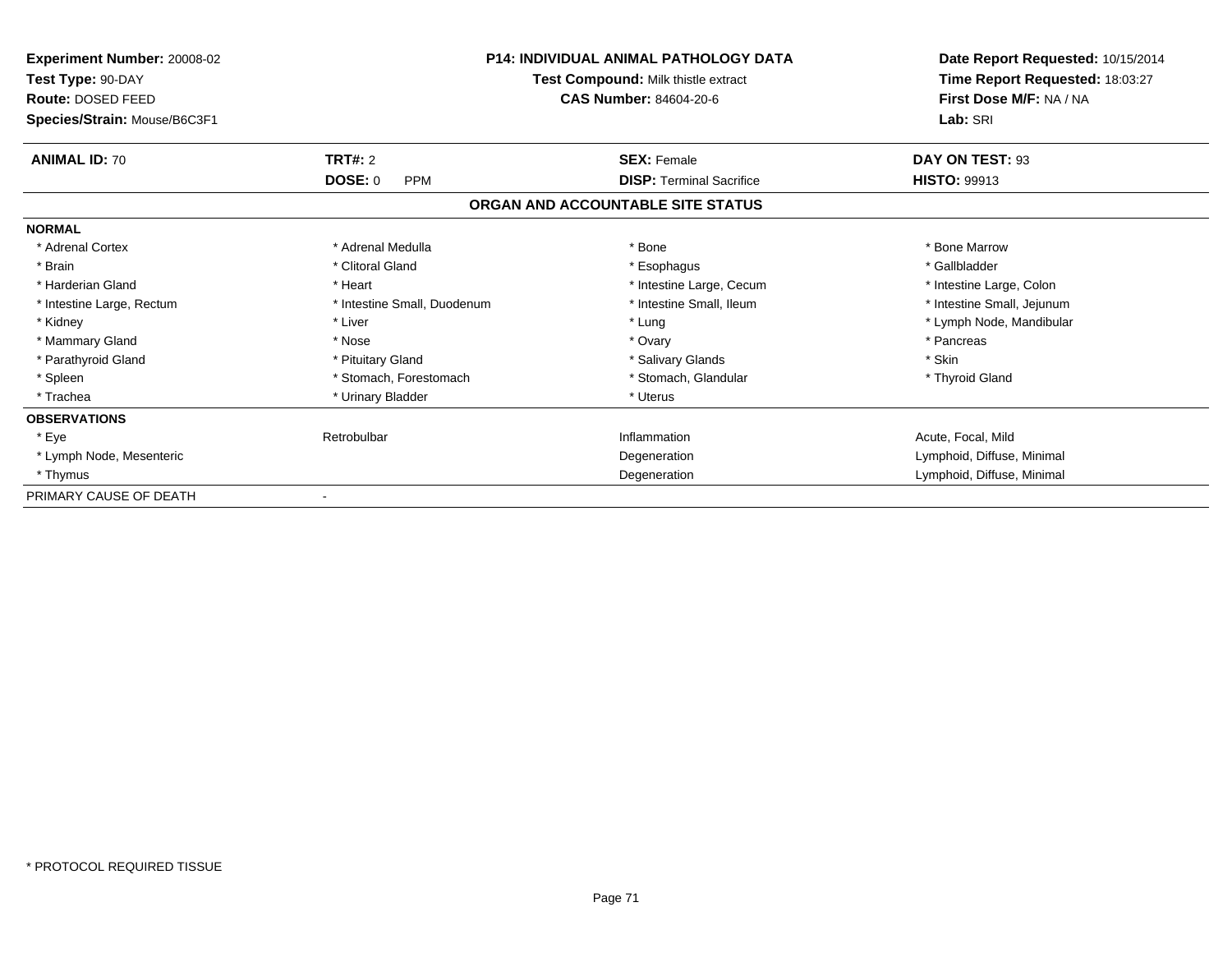| Experiment Number: 20008-02<br>Test Type: 90-DAY<br>Route: DOSED FEED<br>Species/Strain: Mouse/B6C3F1 | <b>P14: INDIVIDUAL ANIMAL PATHOLOGY DATA</b><br>Test Compound: Milk thistle extract<br>CAS Number: 84604-20-6 |                                   | Date Report Requested: 10/15/2014<br>Time Report Requested: 18:03:27<br>First Dose M/F: NA / NA<br>Lab: SRI |
|-------------------------------------------------------------------------------------------------------|---------------------------------------------------------------------------------------------------------------|-----------------------------------|-------------------------------------------------------------------------------------------------------------|
| <b>ANIMAL ID: 71</b>                                                                                  | <b>TRT#: 4</b>                                                                                                | <b>SEX: Female</b>                | DAY ON TEST: 93                                                                                             |
|                                                                                                       | <b>DOSE: 3125 PPM</b>                                                                                         | <b>DISP: Terminal Sacrifice</b>   | <b>HISTO: 99914</b>                                                                                         |
|                                                                                                       |                                                                                                               | ORGAN AND ACCOUNTABLE SITE STATUS |                                                                                                             |
| <b>NORMAL</b>                                                                                         |                                                                                                               |                                   |                                                                                                             |
| Stomach, Forestomach                                                                                  |                                                                                                               |                                   |                                                                                                             |
| <b>OBSERVATIONS</b>                                                                                   |                                                                                                               |                                   |                                                                                                             |
| Liver                                                                                                 |                                                                                                               | Inflammation                      | Chronic, Focal, Minimal                                                                                     |
| PRIMARY CAUSE OF DEATH                                                                                |                                                                                                               |                                   |                                                                                                             |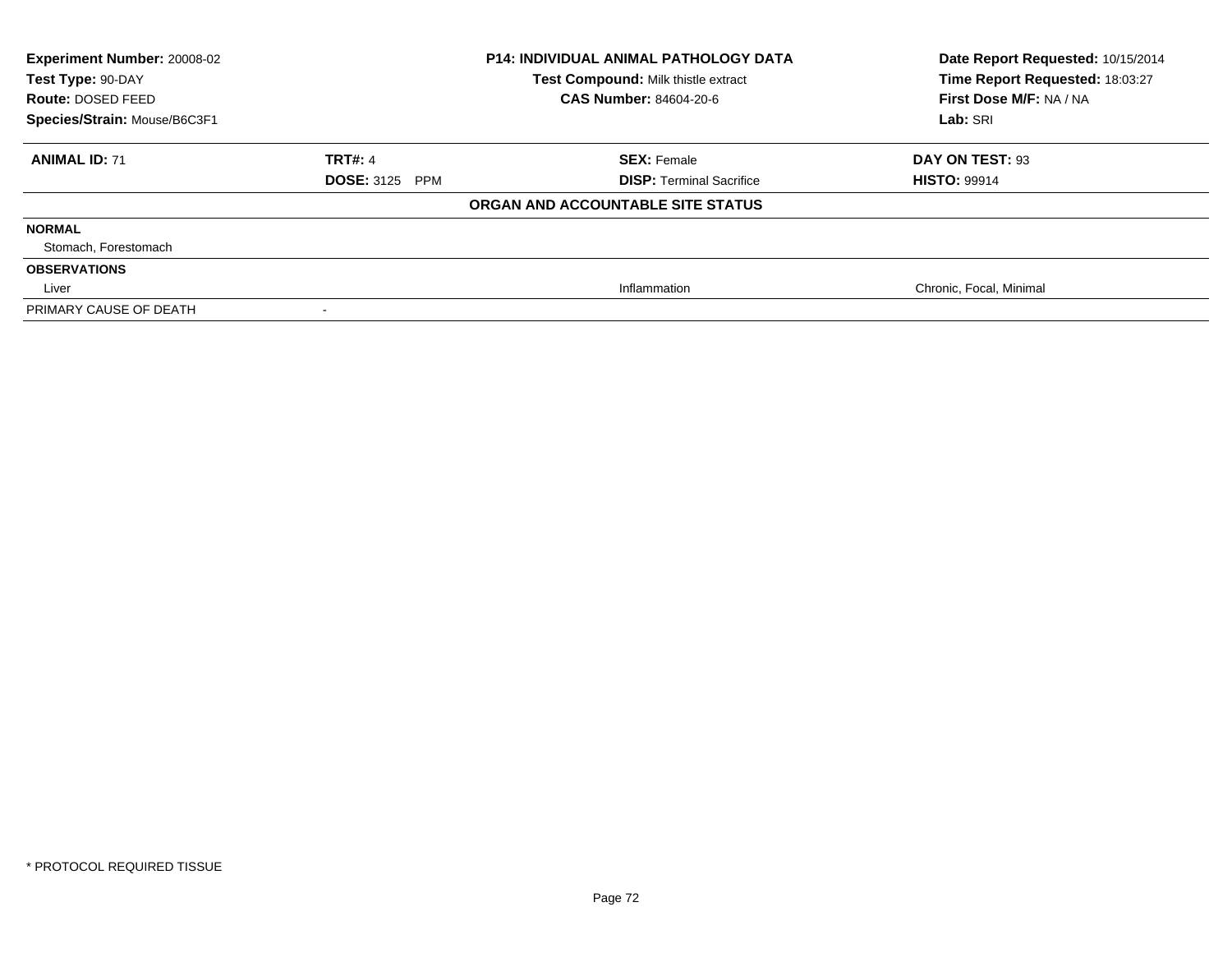| Experiment Number: 20008-02<br>Test Type: 90-DAY<br>Route: DOSED FEED<br>Species/Strain: Mouse/B6C3F1 | <b>P14: INDIVIDUAL ANIMAL PATHOLOGY DATA</b><br>Test Compound: Milk thistle extract<br>CAS Number: 84604-20-6 |                                   | Date Report Requested: 10/15/2014<br>Time Report Requested: 18:03:27<br>First Dose M/F: NA / NA<br>Lab: SRI |
|-------------------------------------------------------------------------------------------------------|---------------------------------------------------------------------------------------------------------------|-----------------------------------|-------------------------------------------------------------------------------------------------------------|
| <b>ANIMAL ID: 72</b>                                                                                  | <b>TRT#: 4</b>                                                                                                | <b>SEX: Female</b>                | DAY ON TEST: 93                                                                                             |
|                                                                                                       | <b>DOSE: 3125 PPM</b>                                                                                         | <b>DISP: Terminal Sacrifice</b>   | <b>HISTO: 99915</b>                                                                                         |
|                                                                                                       |                                                                                                               | ORGAN AND ACCOUNTABLE SITE STATUS |                                                                                                             |
| <b>NORMAL</b>                                                                                         |                                                                                                               |                                   |                                                                                                             |
| Stomach, Forestomach                                                                                  |                                                                                                               |                                   |                                                                                                             |
| <b>OBSERVATIONS</b>                                                                                   |                                                                                                               |                                   |                                                                                                             |
| Liver                                                                                                 |                                                                                                               | Inflammation                      | Chronic, Focal, Minimal                                                                                     |
| PRIMARY CAUSE OF DEATH                                                                                |                                                                                                               |                                   |                                                                                                             |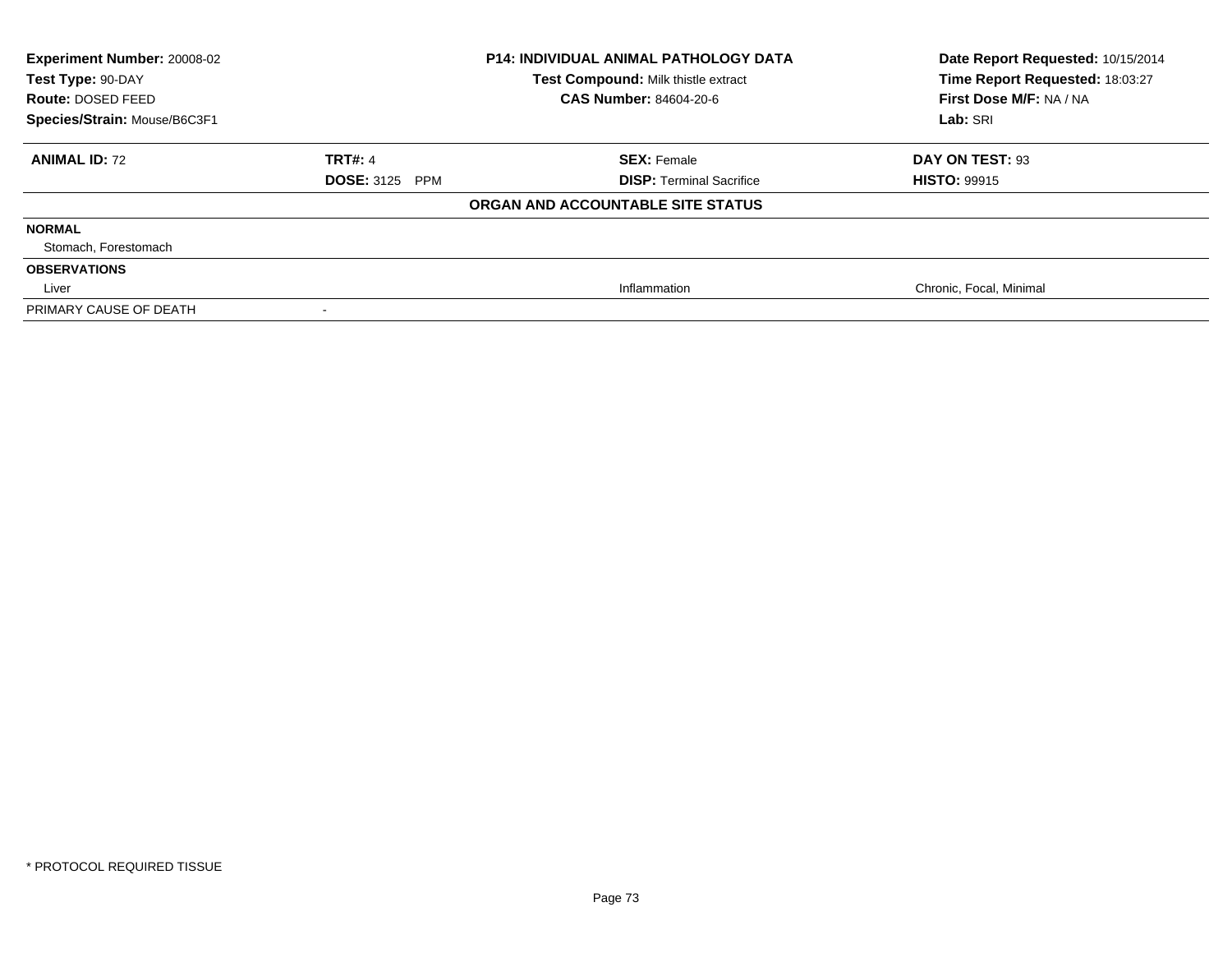| Experiment Number: 20008-02<br>Test Type: 90-DAY<br><b>Route: DOSED FEED</b><br>Species/Strain: Mouse/B6C3F1 |                       | <b>P14: INDIVIDUAL ANIMAL PATHOLOGY DATA</b><br>Test Compound: Milk thistle extract<br>CAS Number: 84604-20-6 | Date Report Requested: 10/15/2014<br>Time Report Requested: 18:03:27<br>First Dose M/F: NA / NA<br>Lab: SRI |
|--------------------------------------------------------------------------------------------------------------|-----------------------|---------------------------------------------------------------------------------------------------------------|-------------------------------------------------------------------------------------------------------------|
| <b>ANIMAL ID: 73</b>                                                                                         | <b>TRT#: 4</b>        | <b>SEX: Female</b>                                                                                            | DAY ON TEST: 93                                                                                             |
|                                                                                                              | <b>DOSE: 3125 PPM</b> | <b>DISP:</b> Terminal Sacrifice                                                                               | <b>HISTO: 99916</b>                                                                                         |
|                                                                                                              |                       | ORGAN AND ACCOUNTABLE SITE STATUS                                                                             |                                                                                                             |
| <b>NORMAL</b>                                                                                                |                       |                                                                                                               |                                                                                                             |
| Stomach, Forestomach                                                                                         |                       |                                                                                                               |                                                                                                             |
| <b>OBSERVATIONS</b>                                                                                          |                       |                                                                                                               |                                                                                                             |
| Liver                                                                                                        |                       | Inflammation                                                                                                  | Chronic, Focal, Minimal                                                                                     |
| Pancreas                                                                                                     |                       | Cyst                                                                                                          | Mild                                                                                                        |
| [Cyst TGLS = $1-7$ ]                                                                                         |                       |                                                                                                               |                                                                                                             |
| PRIMARY CAUSE OF DEATH                                                                                       |                       |                                                                                                               |                                                                                                             |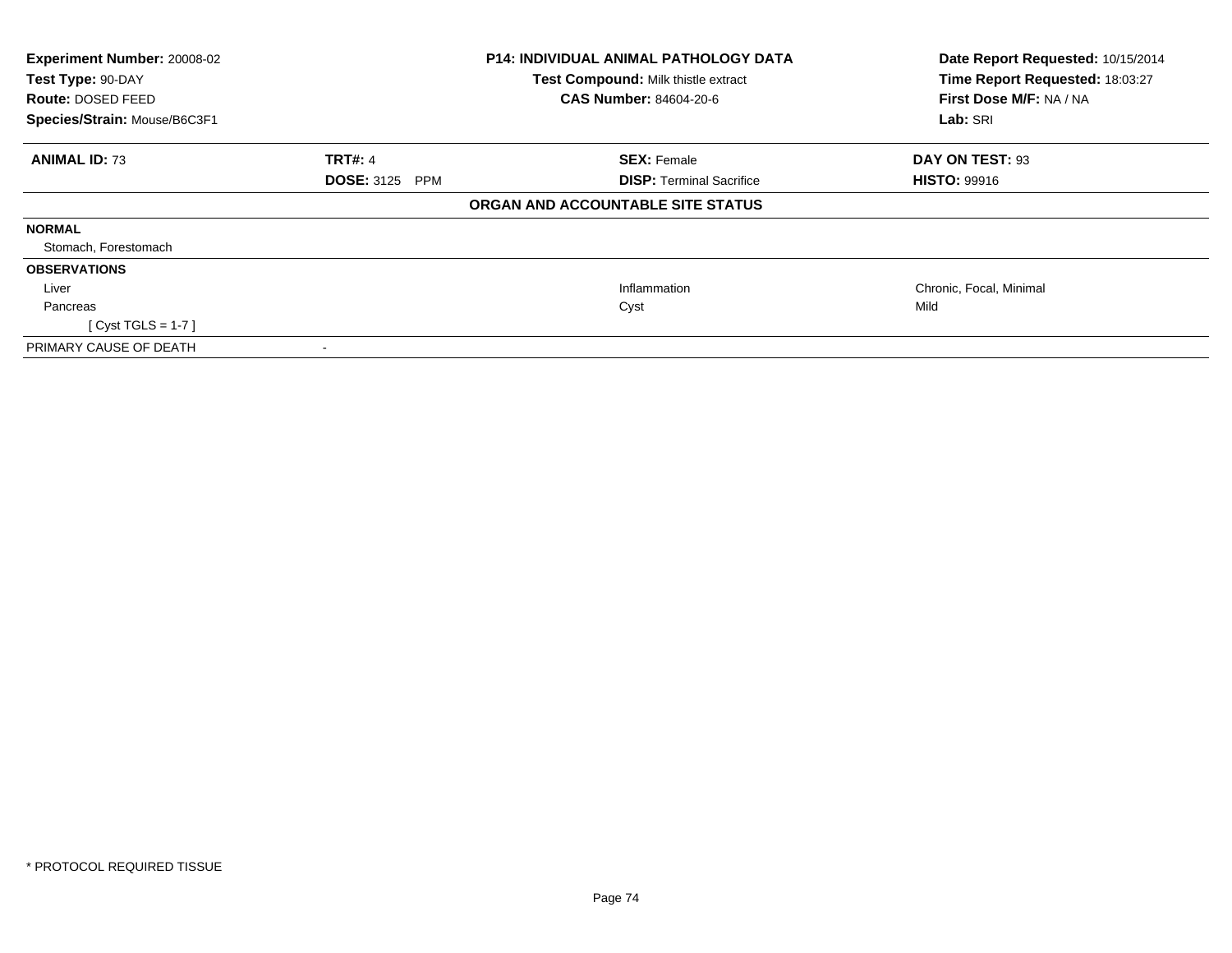| <b>Experiment Number: 20008-02</b><br>Test Type: 90-DAY<br>Route: DOSED FEED |                       | <b>P14: INDIVIDUAL ANIMAL PATHOLOGY DATA</b><br>Test Compound: Milk thistle extract<br><b>CAS Number: 84604-20-6</b> | Date Report Requested: 10/15/2014<br>Time Report Requested: 18:03:27<br>First Dose M/F: NA / NA |
|------------------------------------------------------------------------------|-----------------------|----------------------------------------------------------------------------------------------------------------------|-------------------------------------------------------------------------------------------------|
| Species/Strain: Mouse/B6C3F1                                                 |                       |                                                                                                                      | Lab: SRI                                                                                        |
| <b>ANIMAL ID: 74</b>                                                         | <b>TRT#: 4</b>        | <b>SEX: Female</b>                                                                                                   | DAY ON TEST: 93                                                                                 |
|                                                                              | <b>DOSE: 3125 PPM</b> | <b>DISP: Terminal Sacrifice</b>                                                                                      | <b>HISTO: 99917</b>                                                                             |
|                                                                              |                       | ORGAN AND ACCOUNTABLE SITE STATUS                                                                                    |                                                                                                 |
| <b>NORMAL</b>                                                                |                       |                                                                                                                      |                                                                                                 |
| Stomach, Forestomach                                                         |                       |                                                                                                                      |                                                                                                 |
| <b>OBSERVATIONS</b>                                                          |                       |                                                                                                                      |                                                                                                 |
| Liver                                                                        |                       | Inflammation                                                                                                         | Chronic, Focal, Minimal                                                                         |
| PRIMARY CAUSE OF DEATH                                                       |                       |                                                                                                                      |                                                                                                 |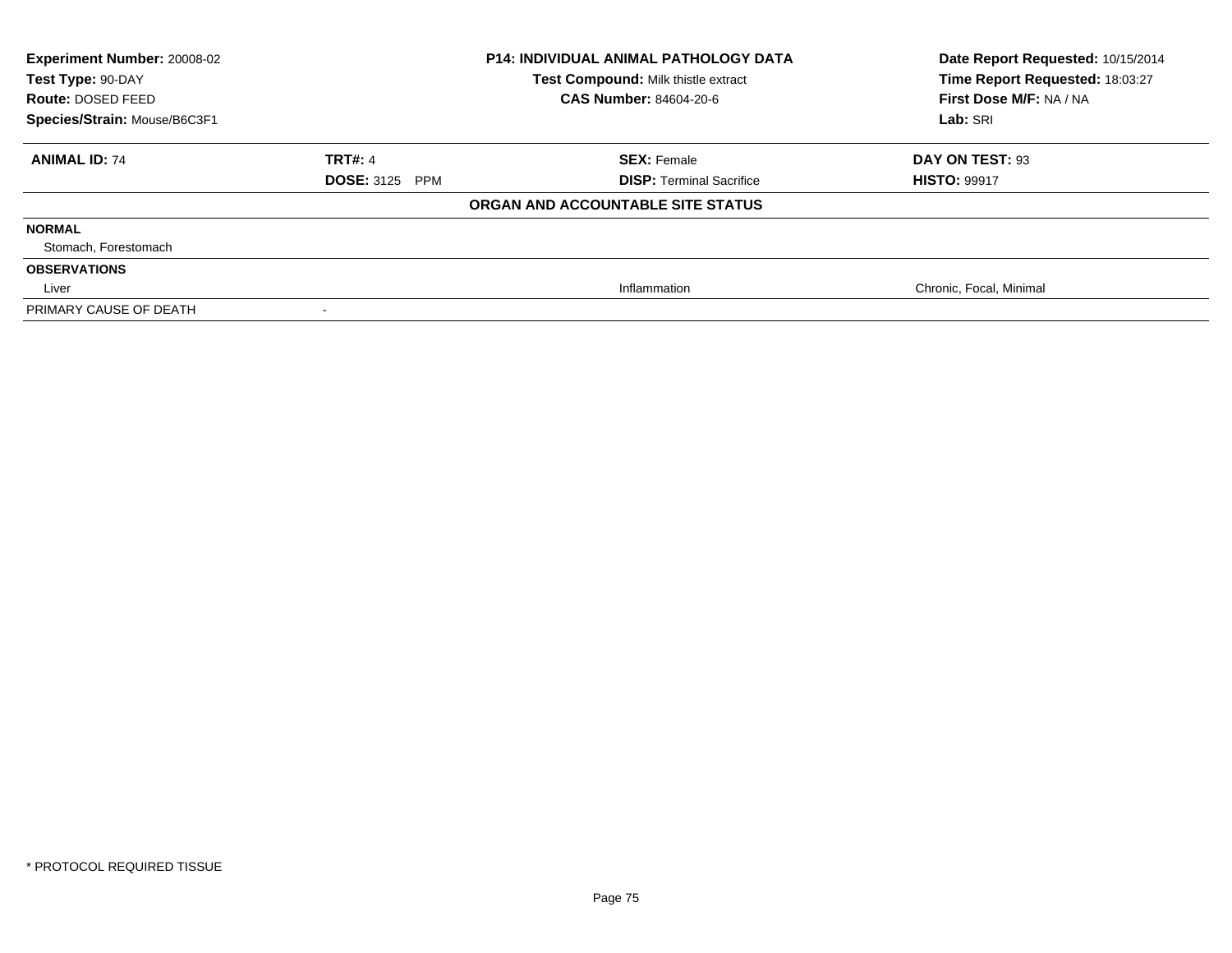| <b>P14: INDIVIDUAL ANIMAL PATHOLOGY DATA</b><br>Experiment Number: 20008-02<br>Test Type: 90-DAY<br>Test Compound: Milk thistle extract<br>CAS Number: 84604-20-6<br>Route: DOSED FEED<br>Species/Strain: Mouse/B6C3F1 |                       | Date Report Requested: 10/15/2014<br>Time Report Requested: 18:03:27<br>First Dose M/F: NA / NA<br>Lab: SRI |                         |
|------------------------------------------------------------------------------------------------------------------------------------------------------------------------------------------------------------------------|-----------------------|-------------------------------------------------------------------------------------------------------------|-------------------------|
| <b>ANIMAL ID: 75</b>                                                                                                                                                                                                   | <b>TRT#: 4</b>        | <b>SEX: Female</b>                                                                                          | DAY ON TEST: 93         |
|                                                                                                                                                                                                                        | <b>DOSE: 3125 PPM</b> | <b>DISP: Terminal Sacrifice</b>                                                                             | <b>HISTO: 99918</b>     |
|                                                                                                                                                                                                                        |                       | ORGAN AND ACCOUNTABLE SITE STATUS                                                                           |                         |
| <b>NORMAL</b>                                                                                                                                                                                                          |                       |                                                                                                             |                         |
| Stomach, Forestomach                                                                                                                                                                                                   |                       |                                                                                                             |                         |
| <b>OBSERVATIONS</b>                                                                                                                                                                                                    |                       |                                                                                                             |                         |
| Liver                                                                                                                                                                                                                  |                       | Inflammation                                                                                                | Chronic, Focal, Minimal |
| PRIMARY CAUSE OF DEATH                                                                                                                                                                                                 |                       |                                                                                                             |                         |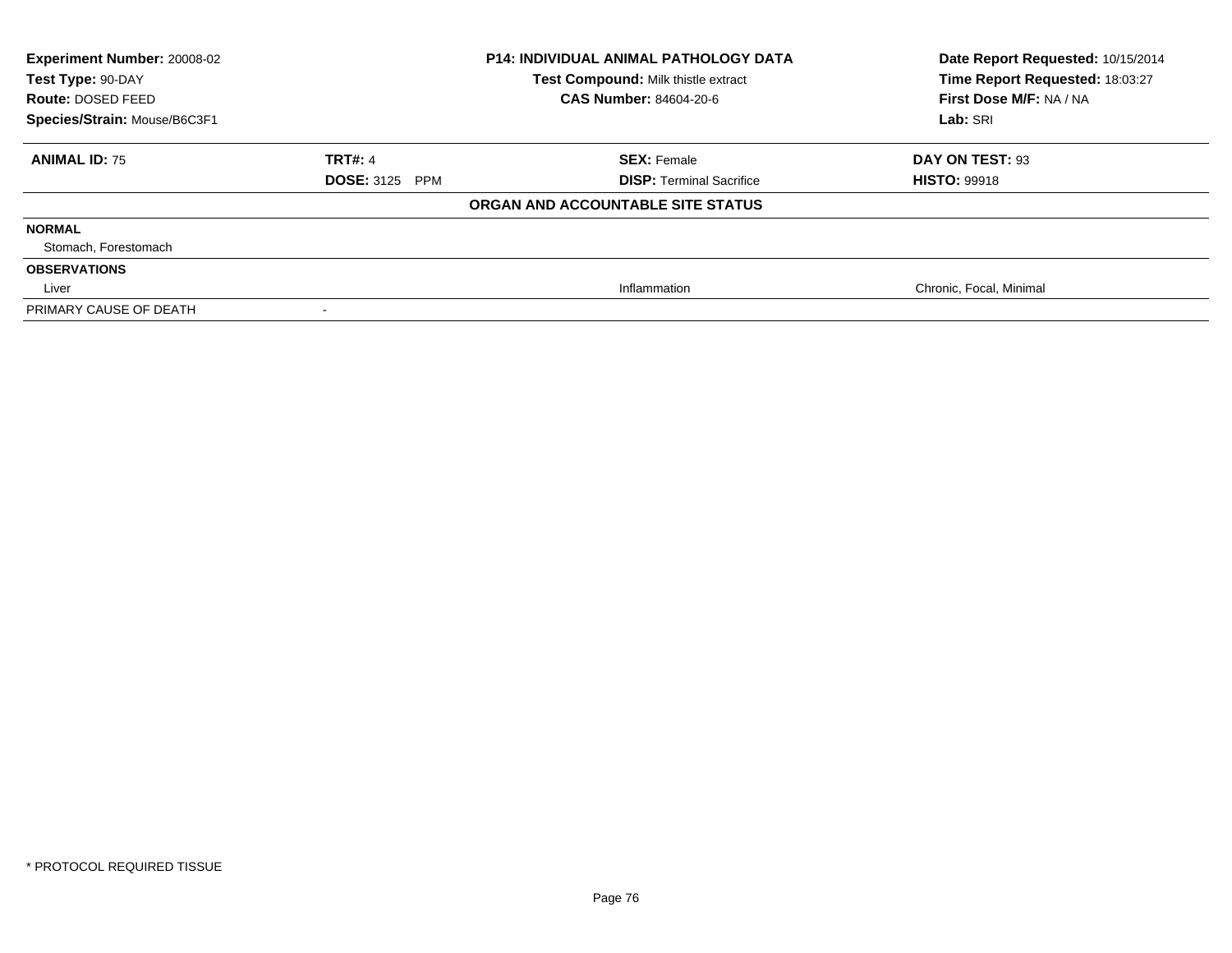| <b>Experiment Number: 20008-02</b><br>Test Type: 90-DAY<br>Route: DOSED FEED |                       | <b>P14: INDIVIDUAL ANIMAL PATHOLOGY DATA</b><br>Test Compound: Milk thistle extract<br><b>CAS Number: 84604-20-6</b> | Date Report Requested: 10/15/2014<br>Time Report Requested: 18:03:27<br>First Dose M/F: NA / NA |
|------------------------------------------------------------------------------|-----------------------|----------------------------------------------------------------------------------------------------------------------|-------------------------------------------------------------------------------------------------|
| Species/Strain: Mouse/B6C3F1                                                 |                       |                                                                                                                      | Lab: SRI                                                                                        |
| <b>ANIMAL ID: 76</b>                                                         | <b>TRT#: 4</b>        | <b>SEX: Female</b>                                                                                                   | DAY ON TEST: 93                                                                                 |
|                                                                              | <b>DOSE: 3125 PPM</b> | <b>DISP: Terminal Sacrifice</b>                                                                                      | <b>HISTO: 99919</b>                                                                             |
|                                                                              |                       | ORGAN AND ACCOUNTABLE SITE STATUS                                                                                    |                                                                                                 |
| <b>NORMAL</b>                                                                |                       |                                                                                                                      |                                                                                                 |
| Stomach, Forestomach                                                         |                       |                                                                                                                      |                                                                                                 |
| <b>OBSERVATIONS</b>                                                          |                       |                                                                                                                      |                                                                                                 |
| Liver                                                                        |                       | Inflammation                                                                                                         | Chronic, Focal, Minimal                                                                         |
| PRIMARY CAUSE OF DEATH                                                       |                       |                                                                                                                      |                                                                                                 |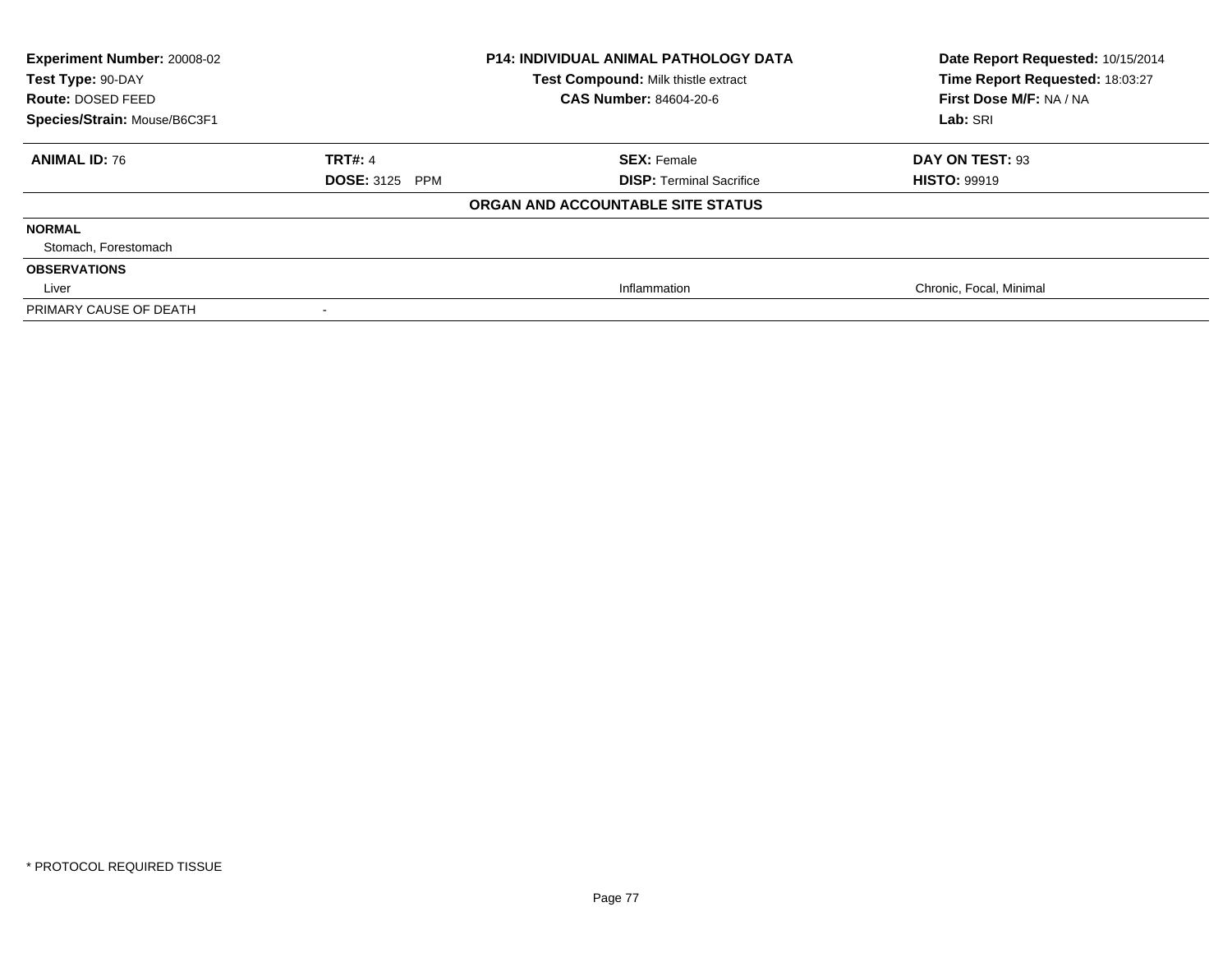| Experiment Number: 20008-02<br>Test Type: 90-DAY<br>Route: DOSED FEED<br>Species/Strain: Mouse/B6C3F1 | <b>P14: INDIVIDUAL ANIMAL PATHOLOGY DATA</b><br>Test Compound: Milk thistle extract<br>CAS Number: 84604-20-6 |                                   | Date Report Requested: 10/15/2014<br>Time Report Requested: 18:03:27<br>First Dose M/F: NA / NA<br>Lab: SRI |
|-------------------------------------------------------------------------------------------------------|---------------------------------------------------------------------------------------------------------------|-----------------------------------|-------------------------------------------------------------------------------------------------------------|
| <b>ANIMAL ID: 77</b>                                                                                  | <b>TRT#: 4</b>                                                                                                | <b>SEX: Female</b>                | DAY ON TEST: 93                                                                                             |
|                                                                                                       | <b>DOSE: 3125 PPM</b>                                                                                         | <b>DISP: Terminal Sacrifice</b>   | <b>HISTO: 99920</b>                                                                                         |
|                                                                                                       |                                                                                                               | ORGAN AND ACCOUNTABLE SITE STATUS |                                                                                                             |
| <b>NORMAL</b>                                                                                         |                                                                                                               |                                   |                                                                                                             |
| Stomach, Forestomach                                                                                  |                                                                                                               |                                   |                                                                                                             |
| <b>OBSERVATIONS</b>                                                                                   |                                                                                                               |                                   |                                                                                                             |
| Liver                                                                                                 |                                                                                                               | Inflammation                      | Chronic, Focal, Minimal                                                                                     |
| PRIMARY CAUSE OF DEATH                                                                                |                                                                                                               |                                   |                                                                                                             |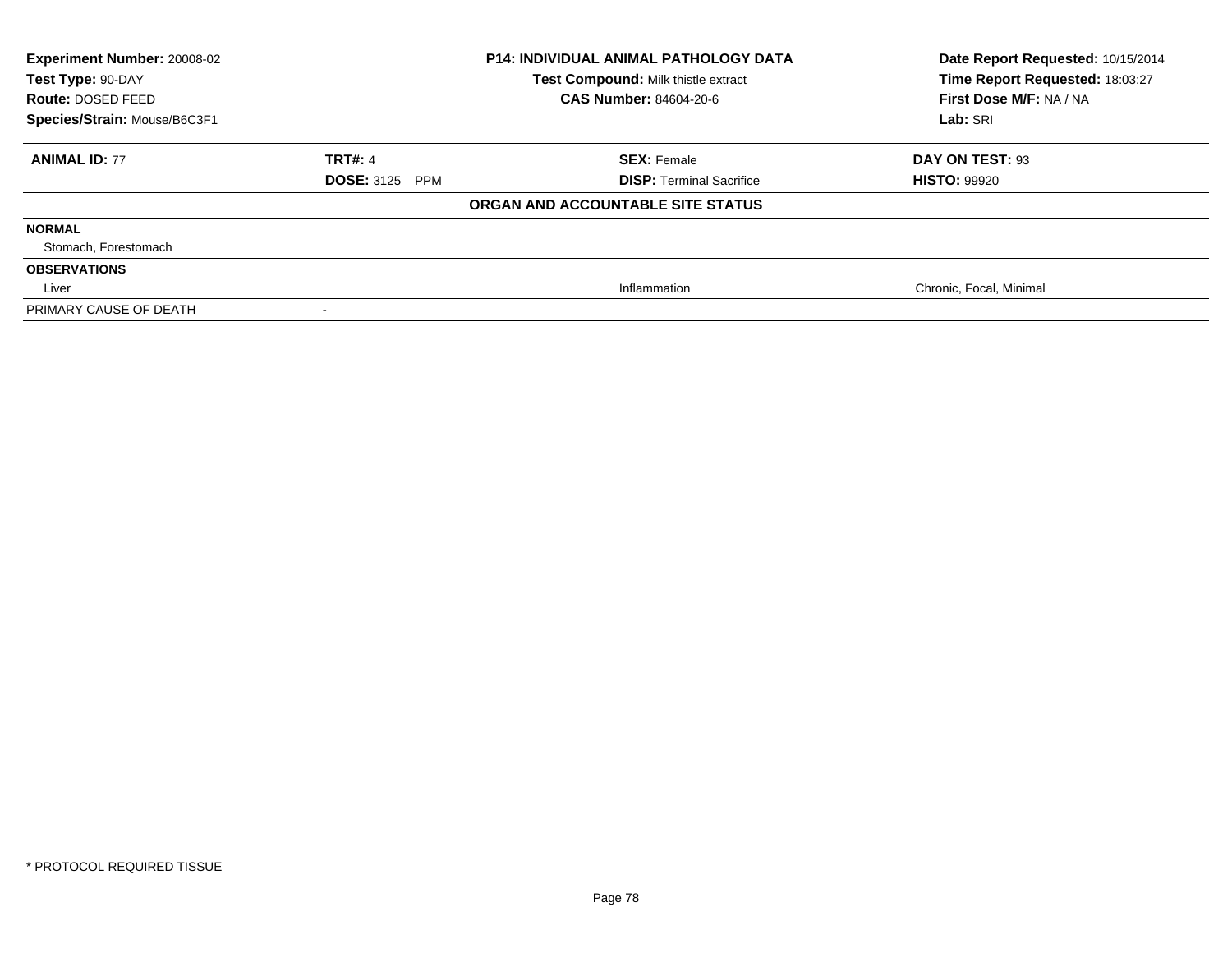| Experiment Number: 20008-02<br>Test Type: 90-DAY<br>Route: DOSED FEED<br>Species/Strain: Mouse/B6C3F1 | <b>P14: INDIVIDUAL ANIMAL PATHOLOGY DATA</b><br>Test Compound: Milk thistle extract<br>CAS Number: 84604-20-6 |                                   | Date Report Requested: 10/15/2014<br>Time Report Requested: 18:03:27<br>First Dose M/F: NA / NA<br>Lab: SRI |
|-------------------------------------------------------------------------------------------------------|---------------------------------------------------------------------------------------------------------------|-----------------------------------|-------------------------------------------------------------------------------------------------------------|
| <b>ANIMAL ID: 78</b>                                                                                  | <b>TRT#: 4</b>                                                                                                | <b>SEX: Female</b>                | DAY ON TEST: 93                                                                                             |
|                                                                                                       | <b>DOSE: 3125 PPM</b>                                                                                         | <b>DISP: Terminal Sacrifice</b>   | <b>HISTO: 99921</b>                                                                                         |
|                                                                                                       |                                                                                                               | ORGAN AND ACCOUNTABLE SITE STATUS |                                                                                                             |
| <b>NORMAL</b>                                                                                         |                                                                                                               |                                   |                                                                                                             |
| Stomach, Forestomach                                                                                  |                                                                                                               |                                   |                                                                                                             |
| <b>OBSERVATIONS</b>                                                                                   |                                                                                                               |                                   |                                                                                                             |
| Liver                                                                                                 |                                                                                                               | Inflammation                      | Chronic, Focal, Minimal                                                                                     |
| PRIMARY CAUSE OF DEATH                                                                                |                                                                                                               |                                   |                                                                                                             |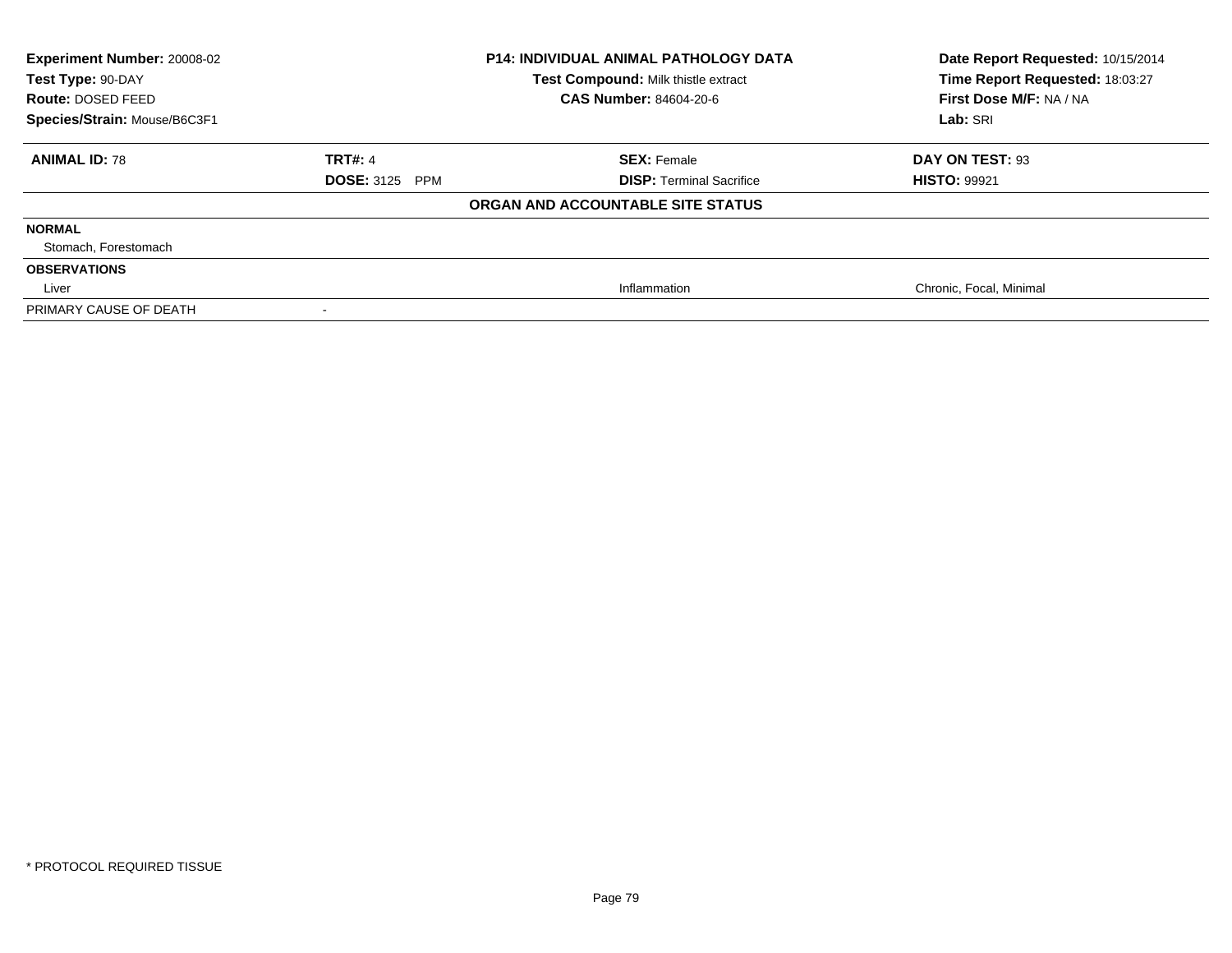| Experiment Number: 20008-02<br>Test Type: 90-DAY<br>Route: DOSED FEED<br>Species/Strain: Mouse/B6C3F1 | <b>P14: INDIVIDUAL ANIMAL PATHOLOGY DATA</b><br>Test Compound: Milk thistle extract<br>CAS Number: 84604-20-6 |                                   | Date Report Requested: 10/15/2014<br>Time Report Requested: 18:03:27<br>First Dose M/F: NA / NA<br>Lab: SRI |
|-------------------------------------------------------------------------------------------------------|---------------------------------------------------------------------------------------------------------------|-----------------------------------|-------------------------------------------------------------------------------------------------------------|
| <b>ANIMAL ID: 79</b>                                                                                  | <b>TRT#: 4</b>                                                                                                | <b>SEX: Female</b>                | DAY ON TEST: 93                                                                                             |
|                                                                                                       | <b>DOSE: 3125 PPM</b>                                                                                         | <b>DISP: Terminal Sacrifice</b>   | <b>HISTO: 99922</b>                                                                                         |
|                                                                                                       |                                                                                                               | ORGAN AND ACCOUNTABLE SITE STATUS |                                                                                                             |
| <b>NORMAL</b>                                                                                         |                                                                                                               |                                   |                                                                                                             |
| Stomach, Forestomach                                                                                  |                                                                                                               |                                   |                                                                                                             |
| <b>OBSERVATIONS</b>                                                                                   |                                                                                                               |                                   |                                                                                                             |
| Liver                                                                                                 |                                                                                                               | Inflammation                      | Chronic, Focal, Minimal                                                                                     |
| PRIMARY CAUSE OF DEATH                                                                                |                                                                                                               |                                   |                                                                                                             |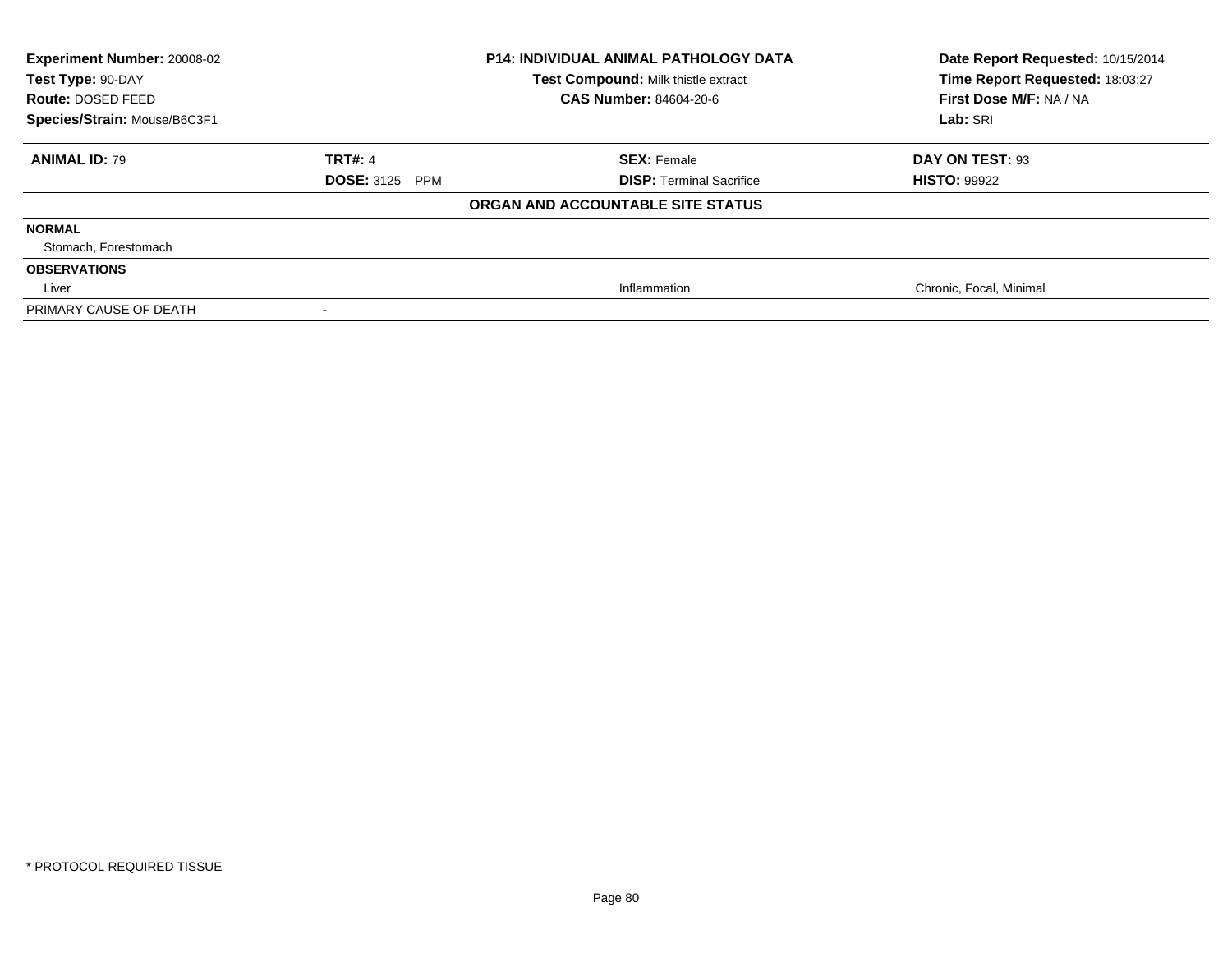| Experiment Number: 20008-02  |                                     | <b>P14: INDIVIDUAL ANIMAL PATHOLOGY DATA</b> | Date Report Requested: 10/15/2014 |
|------------------------------|-------------------------------------|----------------------------------------------|-----------------------------------|
| Test Type: 90-DAY            | Test Compound: Milk thistle extract |                                              | Time Report Requested: 18:03:27   |
| Route: DOSED FEED            |                                     | <b>CAS Number: 84604-20-6</b>                | First Dose M/F: NA / NA           |
| Species/Strain: Mouse/B6C3F1 |                                     |                                              | Lab: SRI                          |
| <b>ANIMAL ID: 80</b>         | <b>TRT#: 4</b>                      | <b>SEX: Female</b>                           | DAY ON TEST: 93                   |
|                              | <b>DOSE: 3125 PPM</b>               | <b>DISP: Terminal Sacrifice</b>              | <b>HISTO: 99923</b>               |
|                              |                                     | ORGAN AND ACCOUNTABLE SITE STATUS            |                                   |
| <b>NORMAL</b>                |                                     |                                              |                                   |
| <b>Adrenal Cortex</b>        | Stomach, Forestomach                |                                              |                                   |
| <b>OBSERVATIONS</b>          |                                     |                                              |                                   |
| Liver                        |                                     | Inflammation                                 | Chronic, Focal, Minimal           |
| PRIMARY CAUSE OF DEATH       |                                     |                                              |                                   |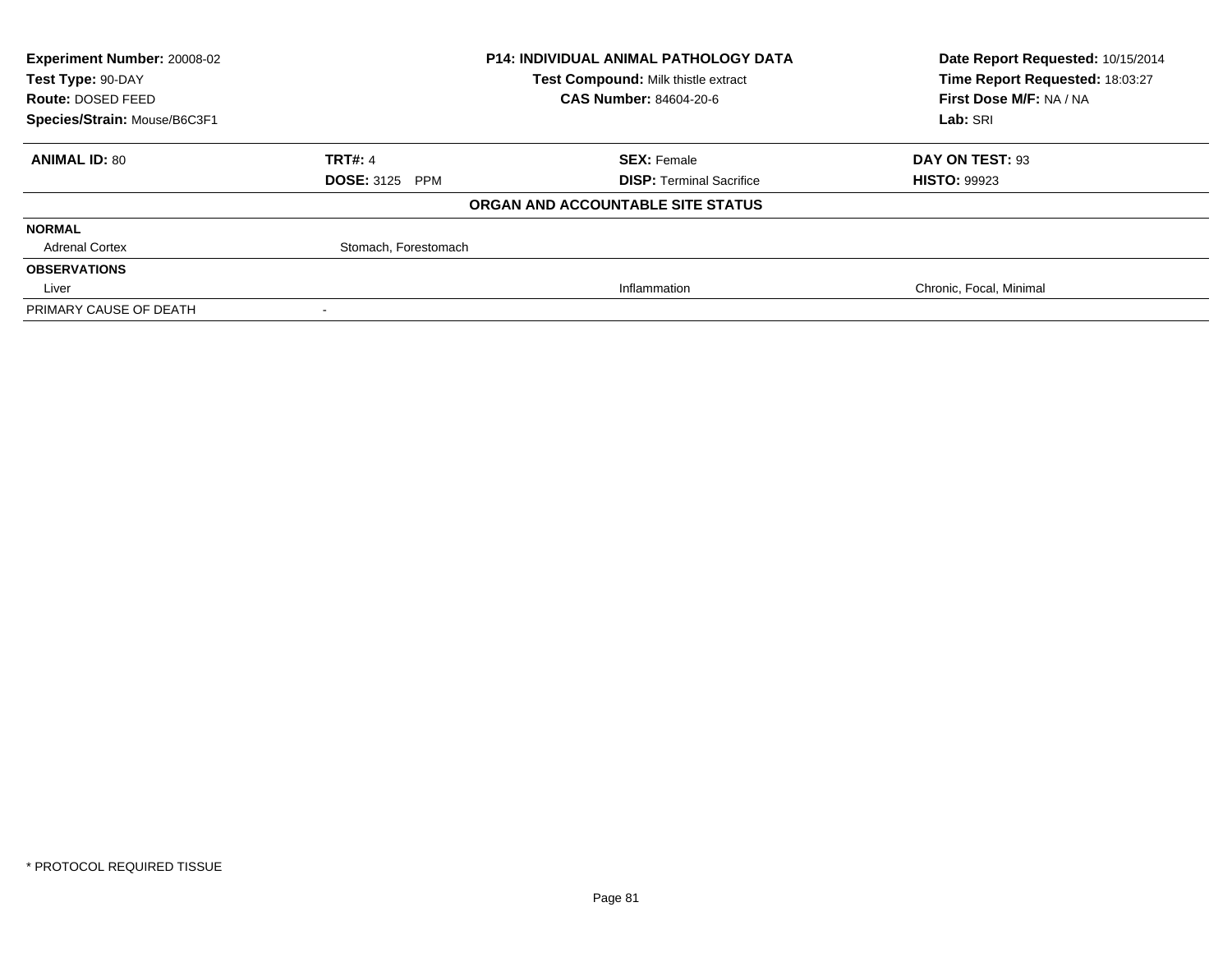| Experiment Number: 20008-02<br>Test Type: 90-DAY<br>Route: DOSED FEED<br>Species/Strain: Mouse/B6C3F1 | <b>P14: INDIVIDUAL ANIMAL PATHOLOGY DATA</b><br>Test Compound: Milk thistle extract<br>CAS Number: 84604-20-6 |                                   | Date Report Requested: 10/15/2014<br>Time Report Requested: 18:03:27<br>First Dose M/F: NA / NA<br>Lab: SRI |
|-------------------------------------------------------------------------------------------------------|---------------------------------------------------------------------------------------------------------------|-----------------------------------|-------------------------------------------------------------------------------------------------------------|
| <b>ANIMAL ID: 81</b>                                                                                  | <b>TRT#: 6</b>                                                                                                | <b>SEX: Female</b>                | DAY ON TEST: 93                                                                                             |
|                                                                                                       | <b>DOSE: 6250 PPM</b>                                                                                         | <b>DISP: Terminal Sacrifice</b>   | <b>HISTO: 99924</b>                                                                                         |
|                                                                                                       |                                                                                                               | ORGAN AND ACCOUNTABLE SITE STATUS |                                                                                                             |
| <b>NORMAL</b>                                                                                         |                                                                                                               |                                   |                                                                                                             |
| Stomach, Forestomach                                                                                  |                                                                                                               |                                   |                                                                                                             |
| <b>OBSERVATIONS</b>                                                                                   |                                                                                                               |                                   |                                                                                                             |
| Liver                                                                                                 |                                                                                                               | Inflammation                      | Chronic, Focal, Minimal                                                                                     |
| PRIMARY CAUSE OF DEATH                                                                                |                                                                                                               |                                   |                                                                                                             |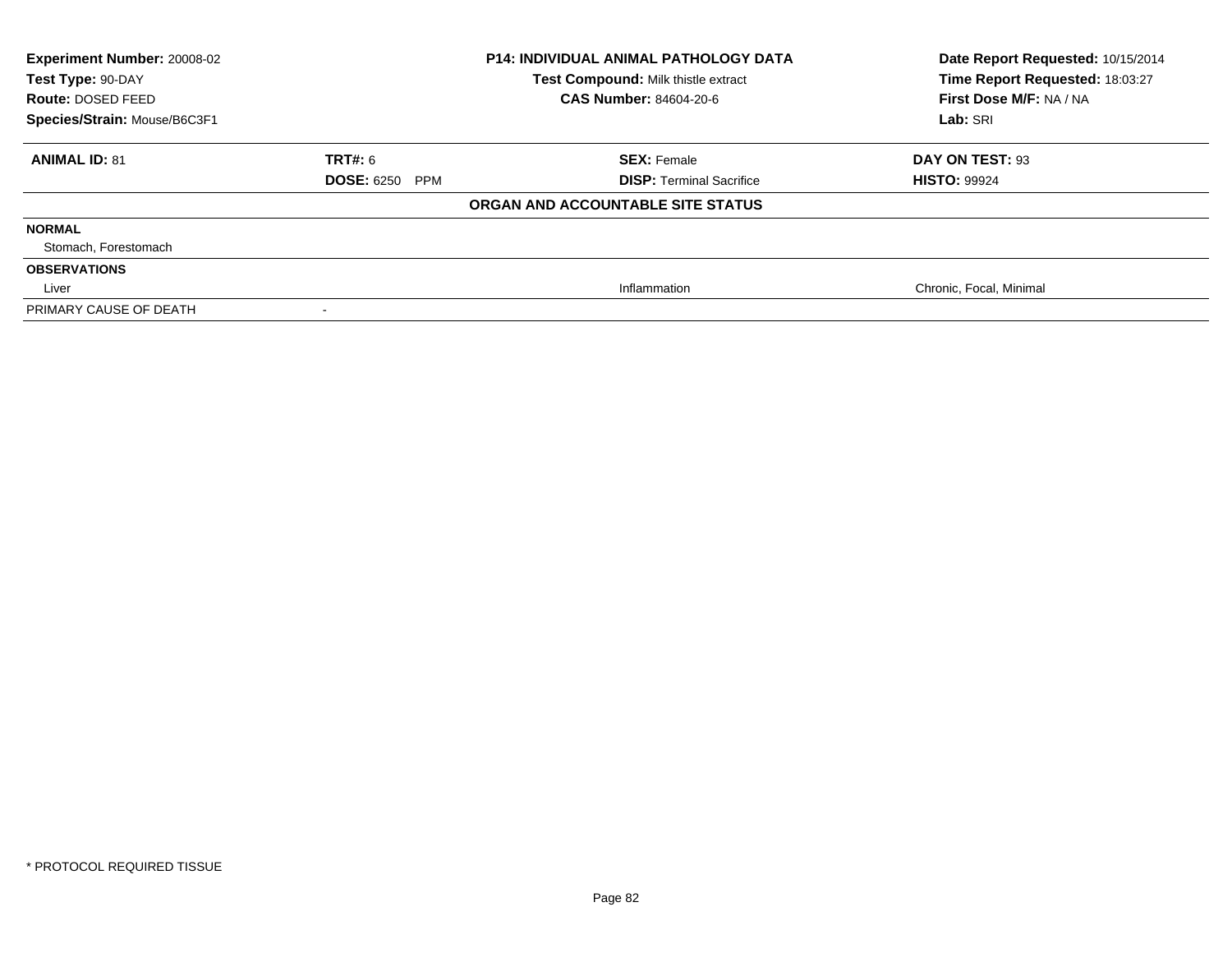| Experiment Number: 20008-02<br>Test Type: 90-DAY<br>Route: DOSED FEED<br>Species/Strain: Mouse/B6C3F1 | <b>P14: INDIVIDUAL ANIMAL PATHOLOGY DATA</b><br>Test Compound: Milk thistle extract<br>CAS Number: 84604-20-6 |                                   | Date Report Requested: 10/15/2014<br>Time Report Requested: 18:03:27<br>First Dose M/F: NA / NA<br>Lab: SRI |
|-------------------------------------------------------------------------------------------------------|---------------------------------------------------------------------------------------------------------------|-----------------------------------|-------------------------------------------------------------------------------------------------------------|
| <b>ANIMAL ID: 82</b>                                                                                  | TRT#: 6                                                                                                       | <b>SEX: Female</b>                | DAY ON TEST: 93                                                                                             |
|                                                                                                       | <b>DOSE: 6250 PPM</b>                                                                                         | <b>DISP: Terminal Sacrifice</b>   | <b>HISTO: 99925</b>                                                                                         |
|                                                                                                       |                                                                                                               | ORGAN AND ACCOUNTABLE SITE STATUS |                                                                                                             |
| <b>NORMAL</b>                                                                                         |                                                                                                               |                                   |                                                                                                             |
| Stomach, Forestomach                                                                                  |                                                                                                               |                                   |                                                                                                             |
| <b>OBSERVATIONS</b>                                                                                   |                                                                                                               |                                   |                                                                                                             |
| Liver                                                                                                 |                                                                                                               | Inflammation                      | Chronic, Focal, Minimal                                                                                     |
| PRIMARY CAUSE OF DEATH                                                                                |                                                                                                               |                                   |                                                                                                             |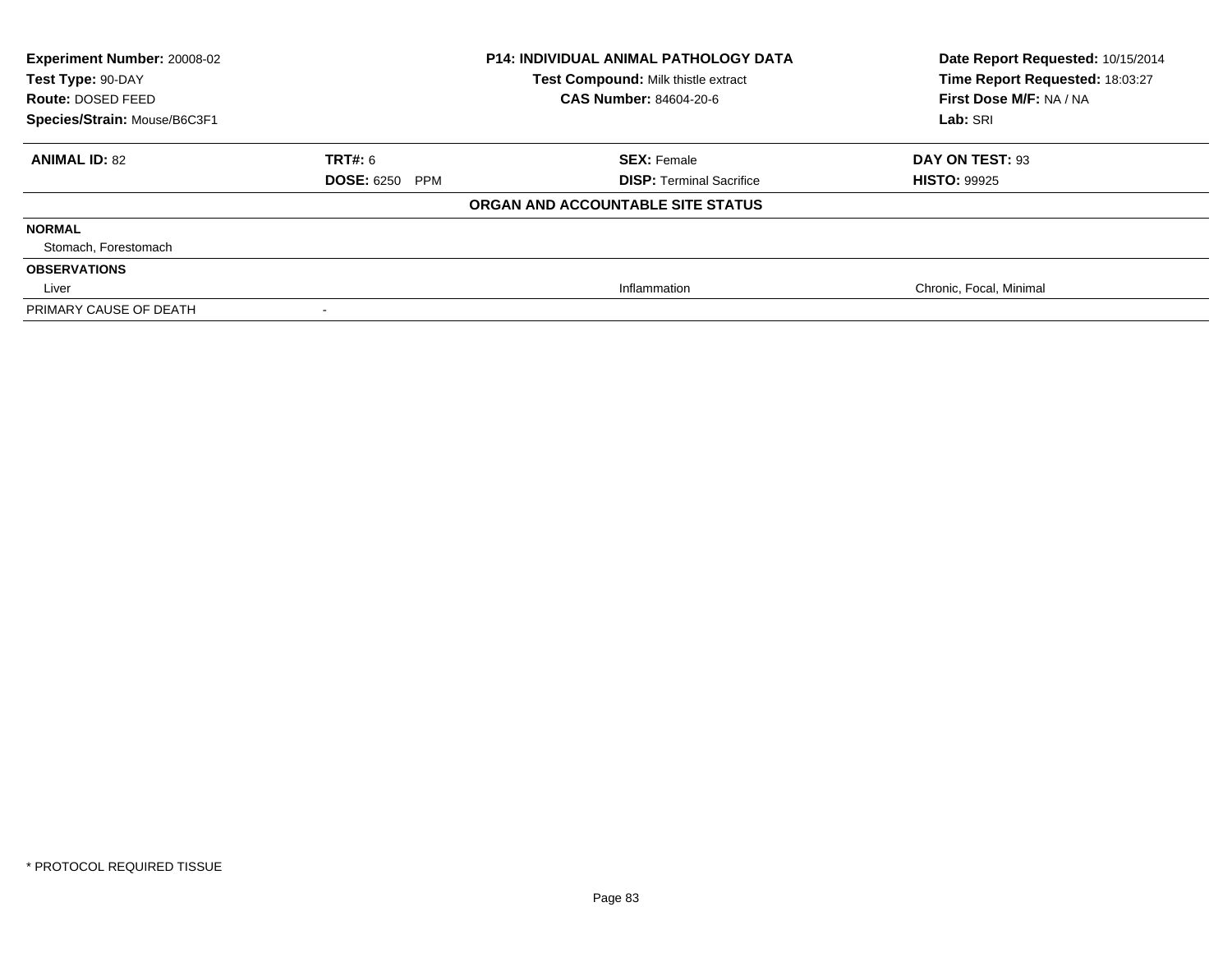| Experiment Number: 20008-02<br>Test Type: 90-DAY<br>Route: DOSED FEED<br>Species/Strain: Mouse/B6C3F1 | <b>P14: INDIVIDUAL ANIMAL PATHOLOGY DATA</b><br>Test Compound: Milk thistle extract<br>CAS Number: 84604-20-6 |                                   | Date Report Requested: 10/15/2014<br>Time Report Requested: 18:03:27<br>First Dose M/F: NA / NA<br>Lab: SRI |
|-------------------------------------------------------------------------------------------------------|---------------------------------------------------------------------------------------------------------------|-----------------------------------|-------------------------------------------------------------------------------------------------------------|
| <b>ANIMAL ID: 83</b>                                                                                  | TRT#: 6                                                                                                       | <b>SEX: Female</b>                | DAY ON TEST: 93                                                                                             |
|                                                                                                       | <b>DOSE: 6250 PPM</b>                                                                                         | <b>DISP: Terminal Sacrifice</b>   | <b>HISTO: 99926</b>                                                                                         |
|                                                                                                       |                                                                                                               | ORGAN AND ACCOUNTABLE SITE STATUS |                                                                                                             |
| <b>NORMAL</b>                                                                                         |                                                                                                               |                                   |                                                                                                             |
| Stomach, Forestomach                                                                                  |                                                                                                               |                                   |                                                                                                             |
| <b>OBSERVATIONS</b>                                                                                   |                                                                                                               |                                   |                                                                                                             |
| Liver                                                                                                 |                                                                                                               | Inflammation                      | Chronic, Focal, Minimal                                                                                     |
| PRIMARY CAUSE OF DEATH                                                                                |                                                                                                               |                                   |                                                                                                             |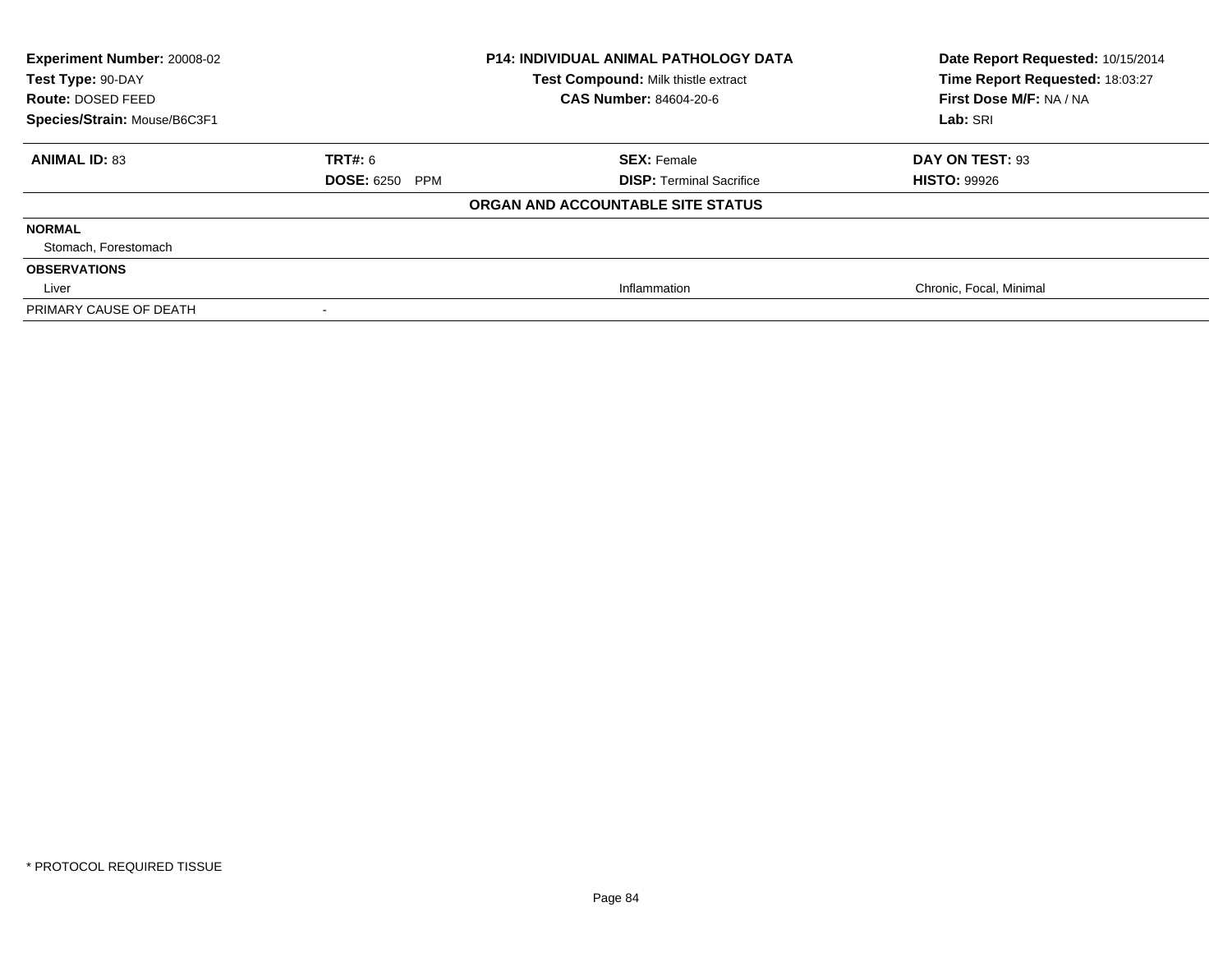| Experiment Number: 20008-02<br>Test Type: 90-DAY<br>Route: DOSED FEED<br>Species/Strain: Mouse/B6C3F1 | <b>P14: INDIVIDUAL ANIMAL PATHOLOGY DATA</b><br>Test Compound: Milk thistle extract<br>CAS Number: 84604-20-6 |                                   | Date Report Requested: 10/15/2014<br>Time Report Requested: 18:03:27<br>First Dose M/F: NA / NA<br>Lab: SRI |
|-------------------------------------------------------------------------------------------------------|---------------------------------------------------------------------------------------------------------------|-----------------------------------|-------------------------------------------------------------------------------------------------------------|
| <b>ANIMAL ID: 84</b>                                                                                  | <b>TRT#: 6</b>                                                                                                | <b>SEX: Female</b>                | DAY ON TEST: 93                                                                                             |
|                                                                                                       | <b>DOSE: 6250 PPM</b>                                                                                         | <b>DISP: Terminal Sacrifice</b>   | <b>HISTO: 99927</b>                                                                                         |
|                                                                                                       |                                                                                                               | ORGAN AND ACCOUNTABLE SITE STATUS |                                                                                                             |
| <b>NORMAL</b>                                                                                         |                                                                                                               |                                   |                                                                                                             |
| Stomach, Forestomach                                                                                  |                                                                                                               |                                   |                                                                                                             |
| <b>OBSERVATIONS</b>                                                                                   |                                                                                                               |                                   |                                                                                                             |
| Liver                                                                                                 |                                                                                                               | Inflammation                      | Chronic, Focal, Minimal                                                                                     |
| PRIMARY CAUSE OF DEATH                                                                                |                                                                                                               |                                   |                                                                                                             |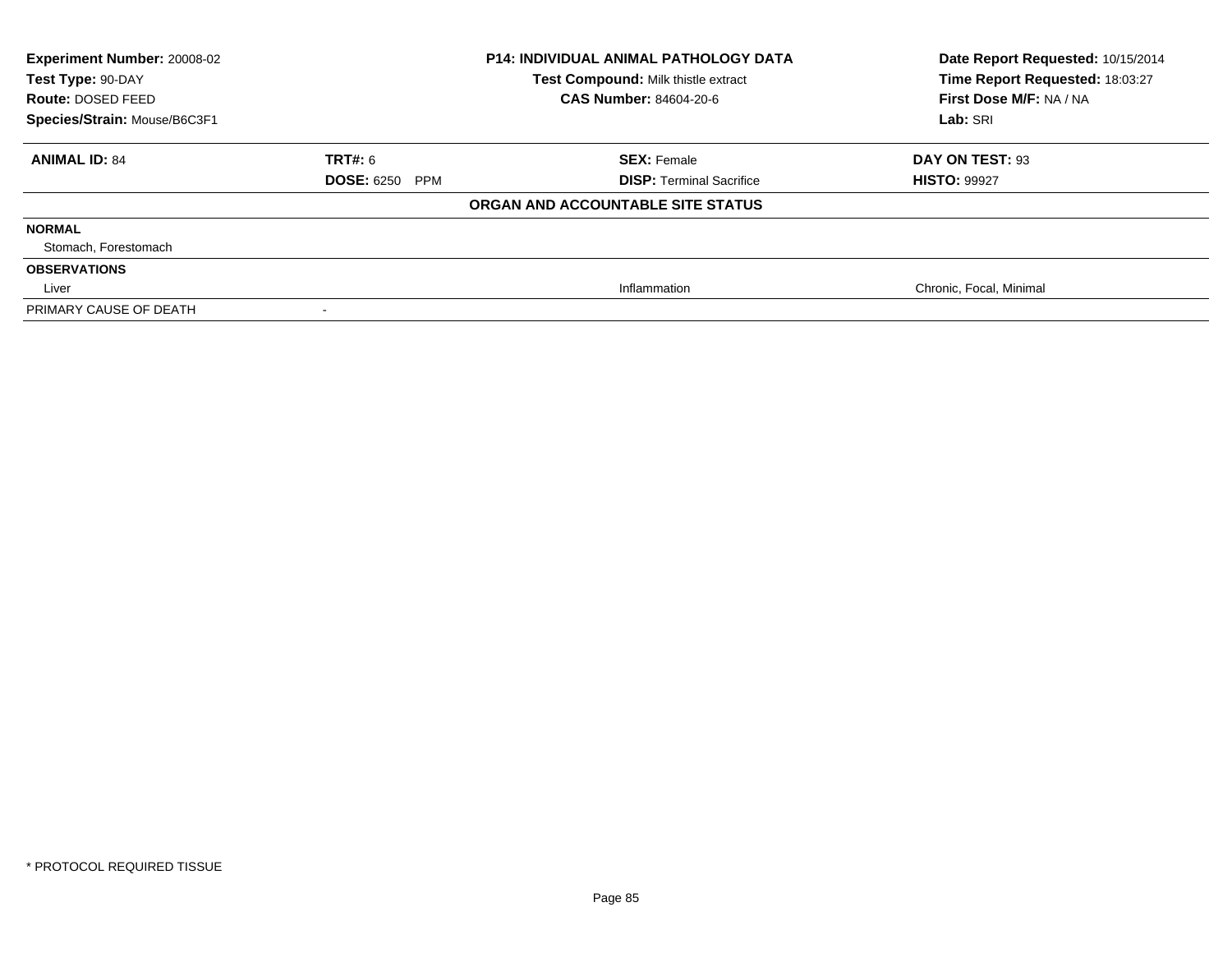| <b>Experiment Number: 20008-02</b> | <b>P14: INDIVIDUAL ANIMAL PATHOLOGY DATA</b> |                                            | Date Report Requested: 10/15/2014 |  |
|------------------------------------|----------------------------------------------|--------------------------------------------|-----------------------------------|--|
| Test Type: 90-DAY                  |                                              | <b>Test Compound: Milk thistle extract</b> | Time Report Requested: 18:03:27   |  |
| Route: DOSED FEED                  |                                              | <b>CAS Number: 84604-20-6</b>              | First Dose M/F: NA / NA           |  |
| Species/Strain: Mouse/B6C3F1       |                                              |                                            | Lab: SRI                          |  |
| <b>ANIMAL ID: 85</b>               | TRT#: 6                                      | <b>SEX: Female</b>                         | DAY ON TEST: 93                   |  |
|                                    | <b>DOSE: 6250 PPM</b>                        | <b>DISP: Terminal Sacrifice</b>            | <b>HISTO: 99928</b>               |  |
|                                    |                                              | ORGAN AND ACCOUNTABLE SITE STATUS          |                                   |  |
| <b>NORMAL</b>                      |                                              |                                            |                                   |  |
| Liver                              | Stomach, Forestomach                         |                                            |                                   |  |
| PRIMARY CAUSE OF DEATH             |                                              |                                            |                                   |  |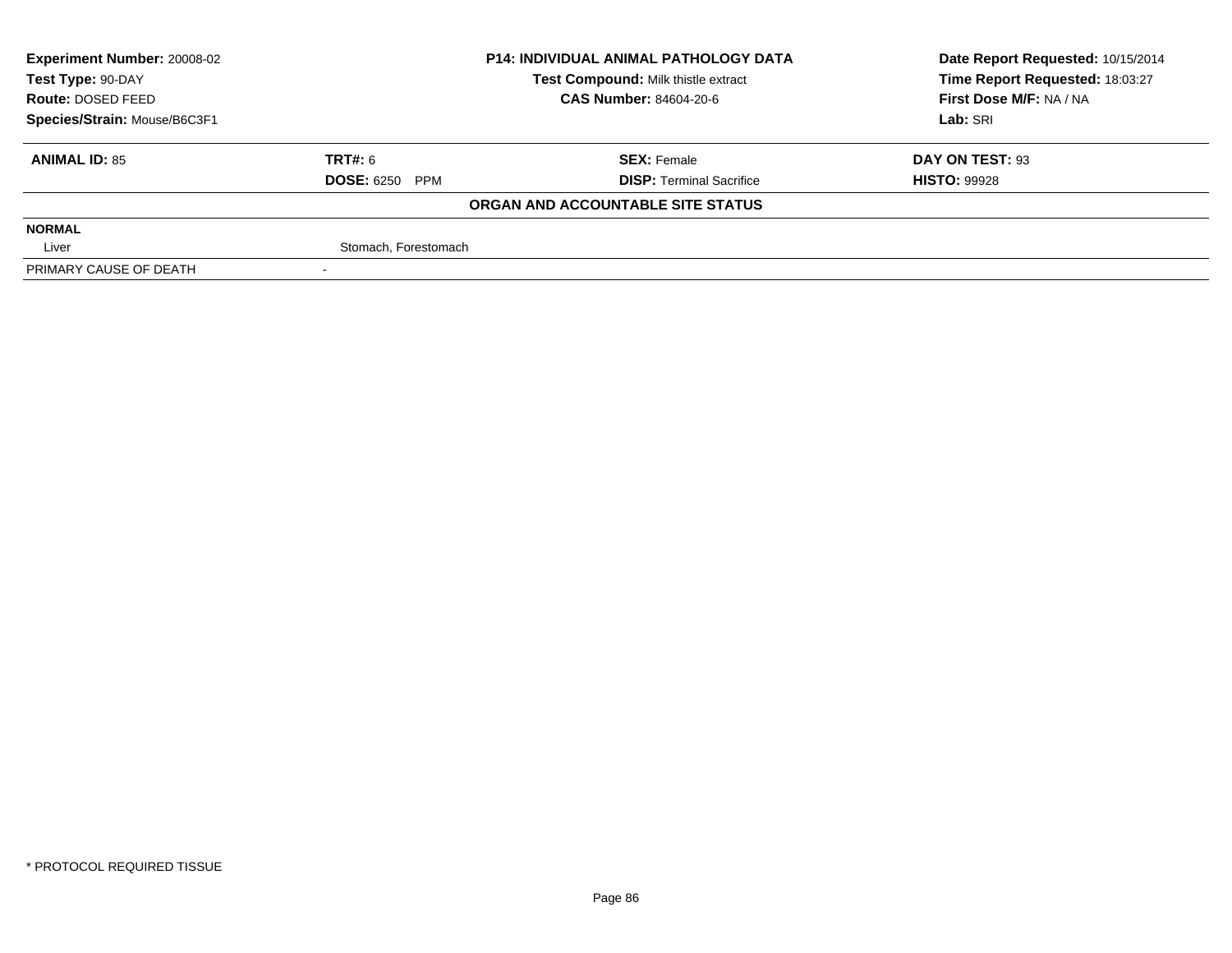| Experiment Number: 20008-02<br>Test Type: 90-DAY<br>Route: DOSED FEED<br>Species/Strain: Mouse/B6C3F1 | <b>P14: INDIVIDUAL ANIMAL PATHOLOGY DATA</b><br>Test Compound: Milk thistle extract<br>CAS Number: 84604-20-6 |                                   | Date Report Requested: 10/15/2014<br>Time Report Requested: 18:03:27<br>First Dose M/F: NA / NA<br>Lab: SRI |
|-------------------------------------------------------------------------------------------------------|---------------------------------------------------------------------------------------------------------------|-----------------------------------|-------------------------------------------------------------------------------------------------------------|
| <b>ANIMAL ID: 86</b>                                                                                  | TRT#: 6                                                                                                       | <b>SEX: Female</b>                | DAY ON TEST: 93                                                                                             |
|                                                                                                       | <b>DOSE: 6250 PPM</b>                                                                                         | <b>DISP: Terminal Sacrifice</b>   | <b>HISTO: 99929</b>                                                                                         |
|                                                                                                       |                                                                                                               | ORGAN AND ACCOUNTABLE SITE STATUS |                                                                                                             |
| <b>NORMAL</b>                                                                                         |                                                                                                               |                                   |                                                                                                             |
| Stomach, Forestomach                                                                                  |                                                                                                               |                                   |                                                                                                             |
| <b>OBSERVATIONS</b>                                                                                   |                                                                                                               |                                   |                                                                                                             |
| Liver                                                                                                 |                                                                                                               | Inflammation                      | Chronic, Focal, Minimal                                                                                     |
| PRIMARY CAUSE OF DEATH                                                                                |                                                                                                               |                                   |                                                                                                             |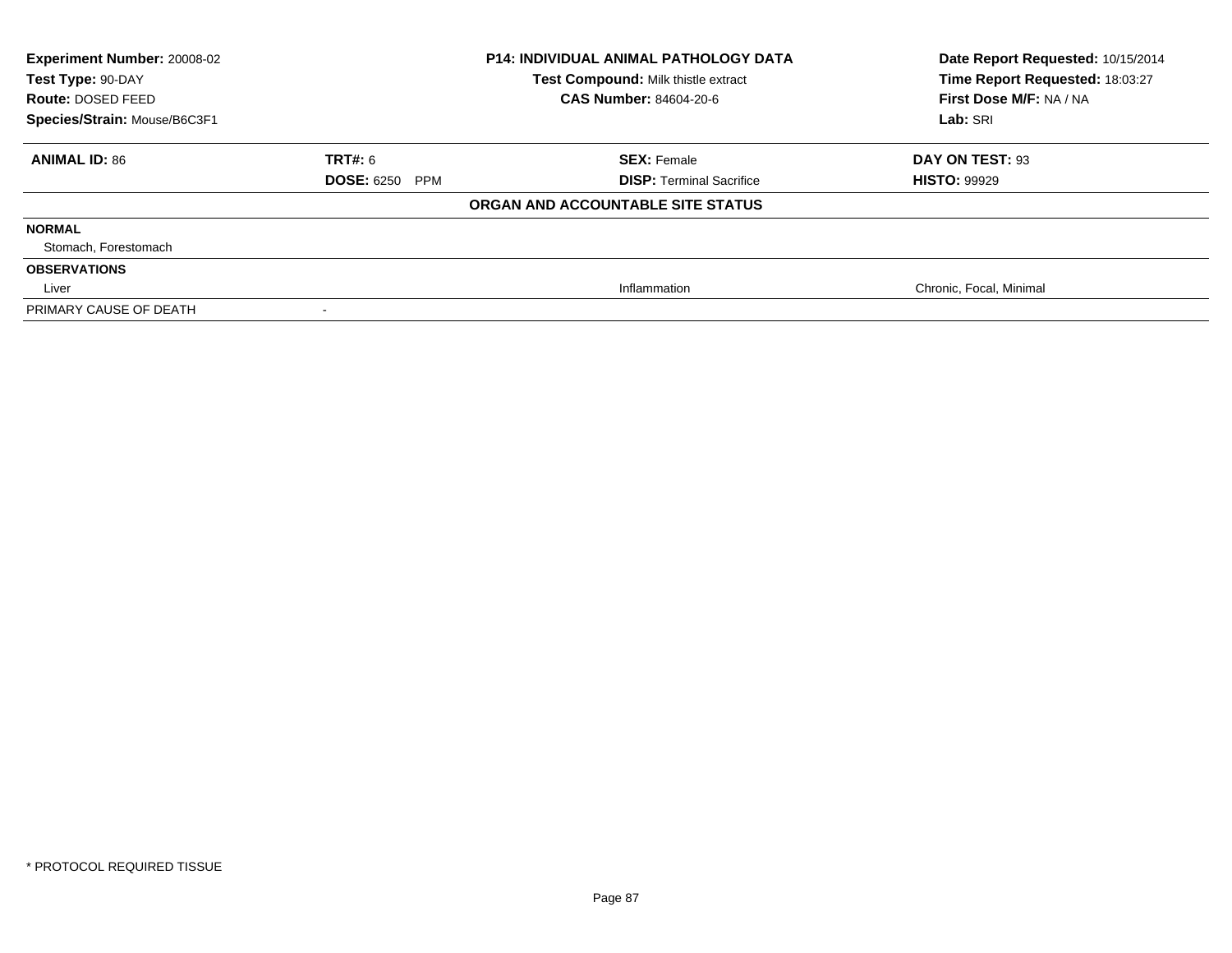| Experiment Number: 20008-02<br>Test Type: 90-DAY<br>Route: DOSED FEED<br>Species/Strain: Mouse/B6C3F1 | <b>P14: INDIVIDUAL ANIMAL PATHOLOGY DATA</b><br>Test Compound: Milk thistle extract<br>CAS Number: 84604-20-6 |                                   | Date Report Requested: 10/15/2014<br>Time Report Requested: 18:03:27<br>First Dose M/F: NA / NA<br>Lab: SRI |
|-------------------------------------------------------------------------------------------------------|---------------------------------------------------------------------------------------------------------------|-----------------------------------|-------------------------------------------------------------------------------------------------------------|
| <b>ANIMAL ID: 87</b>                                                                                  | <b>TRT#: 6</b>                                                                                                | <b>SEX: Female</b>                | DAY ON TEST: 93                                                                                             |
|                                                                                                       | <b>DOSE: 6250 PPM</b>                                                                                         | <b>DISP: Terminal Sacrifice</b>   | <b>HISTO: 99930</b>                                                                                         |
|                                                                                                       |                                                                                                               | ORGAN AND ACCOUNTABLE SITE STATUS |                                                                                                             |
| <b>NORMAL</b>                                                                                         |                                                                                                               |                                   |                                                                                                             |
| Stomach, Forestomach                                                                                  |                                                                                                               |                                   |                                                                                                             |
| <b>OBSERVATIONS</b>                                                                                   |                                                                                                               |                                   |                                                                                                             |
| Liver                                                                                                 |                                                                                                               | Inflammation                      | Chronic, Focal, Minimal                                                                                     |
| PRIMARY CAUSE OF DEATH                                                                                |                                                                                                               |                                   |                                                                                                             |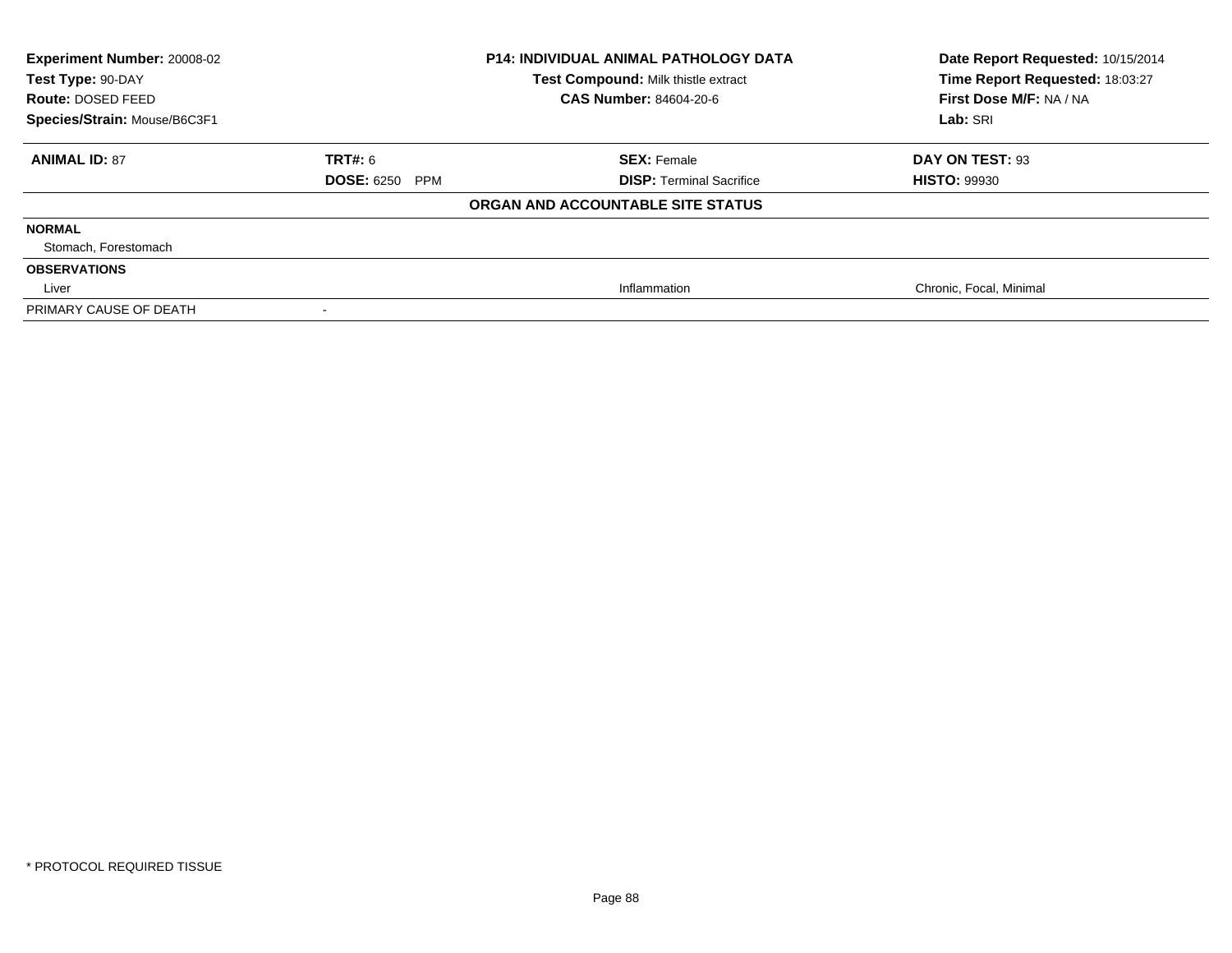| <b>Experiment Number: 20008-02</b><br>Test Type: 90-DAY<br>Route: DOSED FEED |                       | <b>P14: INDIVIDUAL ANIMAL PATHOLOGY DATA</b><br>Test Compound: Milk thistle extract<br><b>CAS Number: 84604-20-6</b> | Date Report Requested: 10/15/2014<br>Time Report Requested: 18:03:27<br>First Dose M/F: NA / NA |
|------------------------------------------------------------------------------|-----------------------|----------------------------------------------------------------------------------------------------------------------|-------------------------------------------------------------------------------------------------|
| Species/Strain: Mouse/B6C3F1                                                 |                       |                                                                                                                      | Lab: SRI                                                                                        |
| <b>ANIMAL ID: 88</b>                                                         | <b>TRT#:</b> 6        | <b>SEX: Female</b>                                                                                                   | DAY ON TEST: 93                                                                                 |
|                                                                              | <b>DOSE: 6250 PPM</b> | <b>DISP: Terminal Sacrifice</b>                                                                                      | <b>HISTO: 99931</b>                                                                             |
|                                                                              |                       | ORGAN AND ACCOUNTABLE SITE STATUS                                                                                    |                                                                                                 |
| <b>NORMAL</b>                                                                |                       |                                                                                                                      |                                                                                                 |
| Stomach, Forestomach                                                         |                       |                                                                                                                      |                                                                                                 |
| <b>OBSERVATIONS</b>                                                          |                       |                                                                                                                      |                                                                                                 |
| Liver                                                                        |                       | Inflammation                                                                                                         | Chronic, Focal, Minimal                                                                         |
| PRIMARY CAUSE OF DEATH                                                       |                       |                                                                                                                      |                                                                                                 |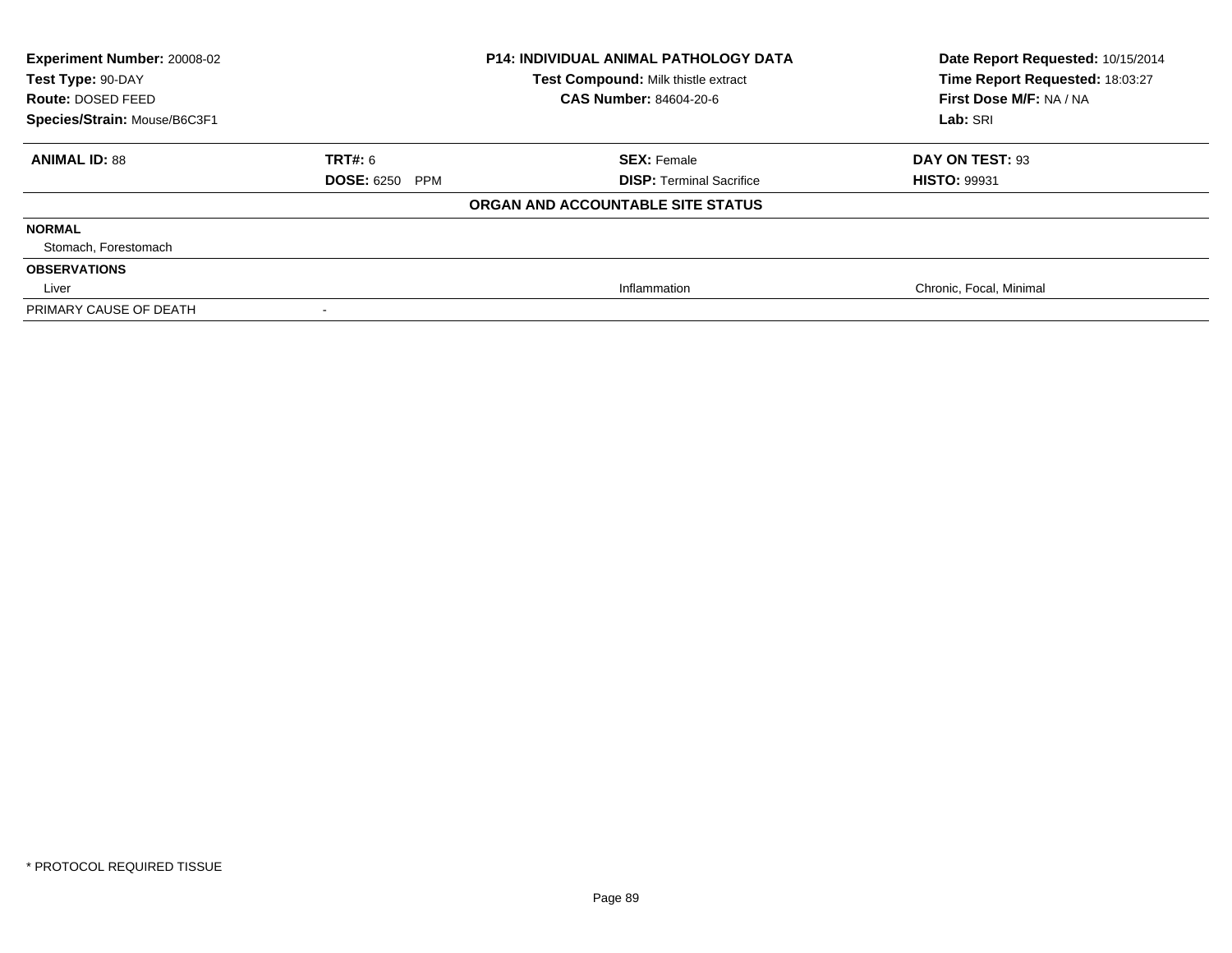| <b>Experiment Number: 20008-02</b><br><b>P14: INDIVIDUAL ANIMAL PATHOLOGY DATA</b><br>Test Compound: Milk thistle extract<br>Test Type: 90-DAY<br><b>CAS Number: 84604-20-6</b><br>Route: DOSED FEED |                       | Date Report Requested: 10/15/2014<br>Time Report Requested: 18:03:27<br>First Dose M/F: NA / NA |                         |  |
|------------------------------------------------------------------------------------------------------------------------------------------------------------------------------------------------------|-----------------------|-------------------------------------------------------------------------------------------------|-------------------------|--|
| Species/Strain: Mouse/B6C3F1                                                                                                                                                                         |                       |                                                                                                 | Lab: SRI                |  |
| <b>ANIMAL ID: 89</b>                                                                                                                                                                                 | TRT#: 6               | <b>SEX: Female</b>                                                                              | DAY ON TEST: 93         |  |
|                                                                                                                                                                                                      | <b>DOSE: 6250 PPM</b> | <b>DISP: Terminal Sacrifice</b>                                                                 | <b>HISTO: 99932</b>     |  |
|                                                                                                                                                                                                      |                       | ORGAN AND ACCOUNTABLE SITE STATUS                                                               |                         |  |
| <b>NORMAL</b>                                                                                                                                                                                        |                       |                                                                                                 |                         |  |
| Stomach, Forestomach                                                                                                                                                                                 |                       |                                                                                                 |                         |  |
| <b>OBSERVATIONS</b>                                                                                                                                                                                  |                       |                                                                                                 |                         |  |
| Liver                                                                                                                                                                                                |                       | Inflammation                                                                                    | Chronic, Focal, Minimal |  |
| PRIMARY CAUSE OF DEATH                                                                                                                                                                               |                       |                                                                                                 |                         |  |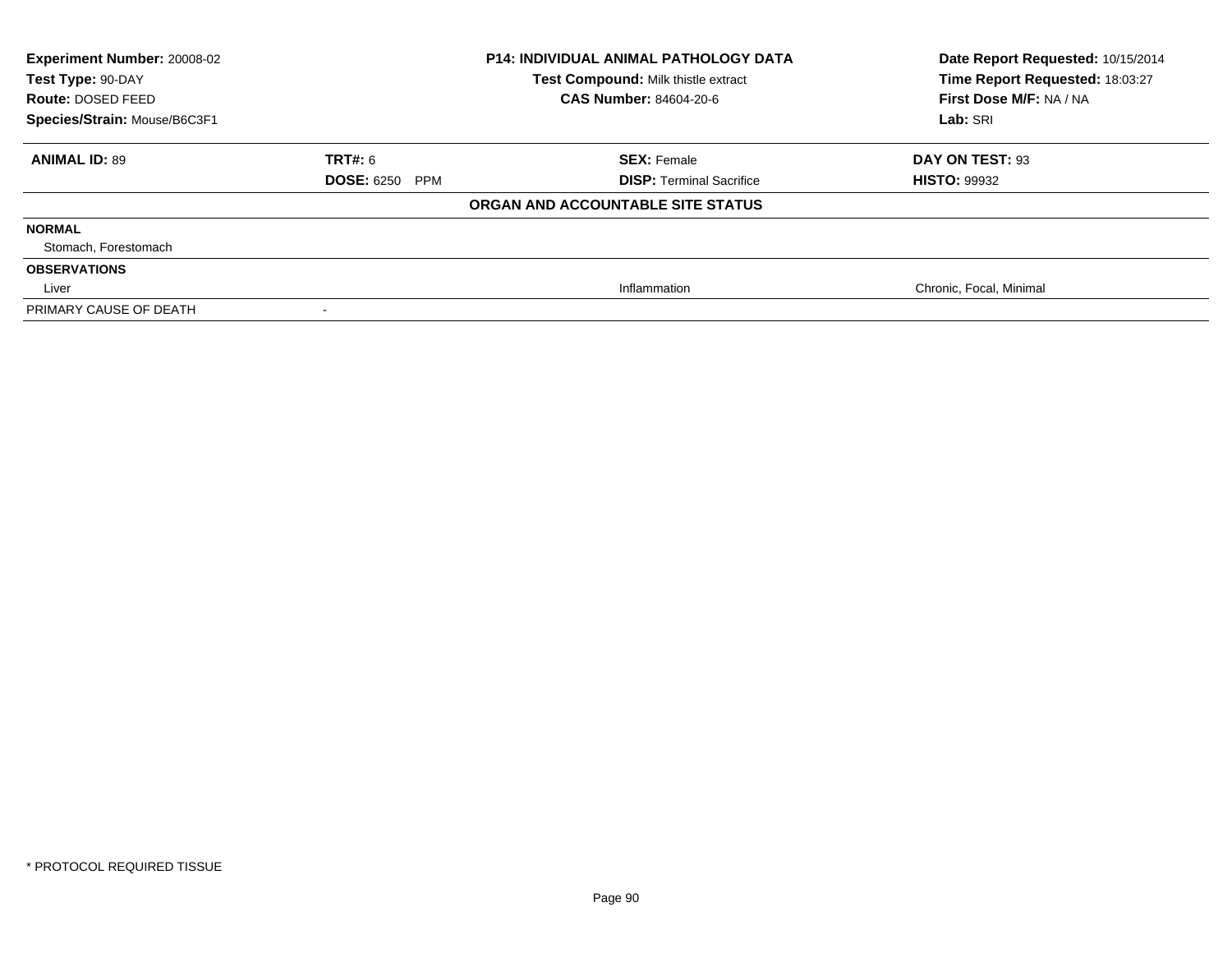| <b>Experiment Number: 20008-02</b><br>Test Type: 90-DAY<br>Route: DOSED FEED |                       | <b>P14: INDIVIDUAL ANIMAL PATHOLOGY DATA</b><br>Test Compound: Milk thistle extract<br><b>CAS Number: 84604-20-6</b> | Date Report Requested: 10/15/2014<br>Time Report Requested: 18:03:27<br>First Dose M/F: NA / NA |  |
|------------------------------------------------------------------------------|-----------------------|----------------------------------------------------------------------------------------------------------------------|-------------------------------------------------------------------------------------------------|--|
| Species/Strain: Mouse/B6C3F1                                                 |                       |                                                                                                                      | Lab: SRI                                                                                        |  |
| <b>ANIMAL ID: 90</b>                                                         | <b>TRT#:</b> 6        | <b>SEX: Female</b>                                                                                                   | DAY ON TEST: 93                                                                                 |  |
|                                                                              | <b>DOSE: 6250 PPM</b> | <b>DISP: Terminal Sacrifice</b>                                                                                      | <b>HISTO: 99933</b>                                                                             |  |
|                                                                              |                       | ORGAN AND ACCOUNTABLE SITE STATUS                                                                                    |                                                                                                 |  |
| <b>NORMAL</b>                                                                |                       |                                                                                                                      |                                                                                                 |  |
| Stomach, Forestomach                                                         |                       |                                                                                                                      |                                                                                                 |  |
| <b>OBSERVATIONS</b>                                                          |                       |                                                                                                                      |                                                                                                 |  |
| Liver                                                                        |                       | Inflammation                                                                                                         | Chronic, Focal, Minimal                                                                         |  |
| PRIMARY CAUSE OF DEATH                                                       |                       |                                                                                                                      |                                                                                                 |  |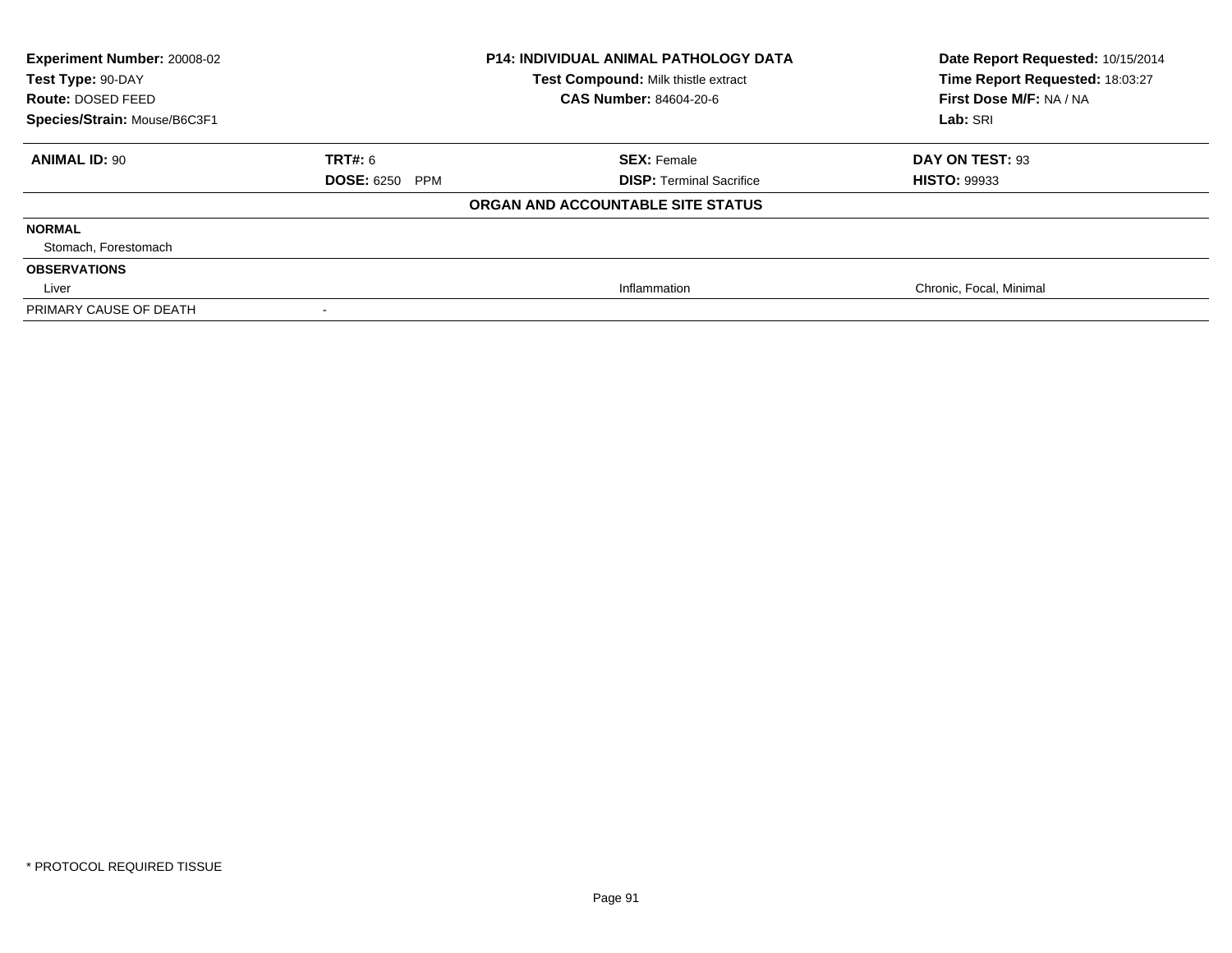| Experiment Number: 20008-02  |                        | <b>P14: INDIVIDUAL ANIMAL PATHOLOGY DATA</b> | Date Report Requested: 10/15/2014 |
|------------------------------|------------------------|----------------------------------------------|-----------------------------------|
| Test Type: 90-DAY            |                        | Test Compound: Milk thistle extract          | Time Report Requested: 18:03:27   |
| Route: DOSED FEED            |                        | <b>CAS Number: 84604-20-6</b>                | First Dose M/F: NA / NA           |
| Species/Strain: Mouse/B6C3F1 |                        |                                              | Lab: SRI                          |
| <b>ANIMAL ID: 91</b>         | TRT#: 8                | <b>SEX: Female</b>                           | DAY ON TEST: 93                   |
|                              | <b>DOSE: 12500 PPM</b> | <b>DISP: Terminal Sacrifice</b>              | <b>HISTO: 99934</b>               |
|                              |                        | ORGAN AND ACCOUNTABLE SITE STATUS            |                                   |
| <b>NORMAL</b>                |                        |                                              |                                   |
| <b>Clitoral Gland</b>        | Stomach, Forestomach   |                                              |                                   |
| <b>OBSERVATIONS</b>          |                        |                                              |                                   |
| Liver                        |                        | Inflammation                                 | Chronic, Focal, Minimal           |
| PRIMARY CAUSE OF DEATH       |                        |                                              |                                   |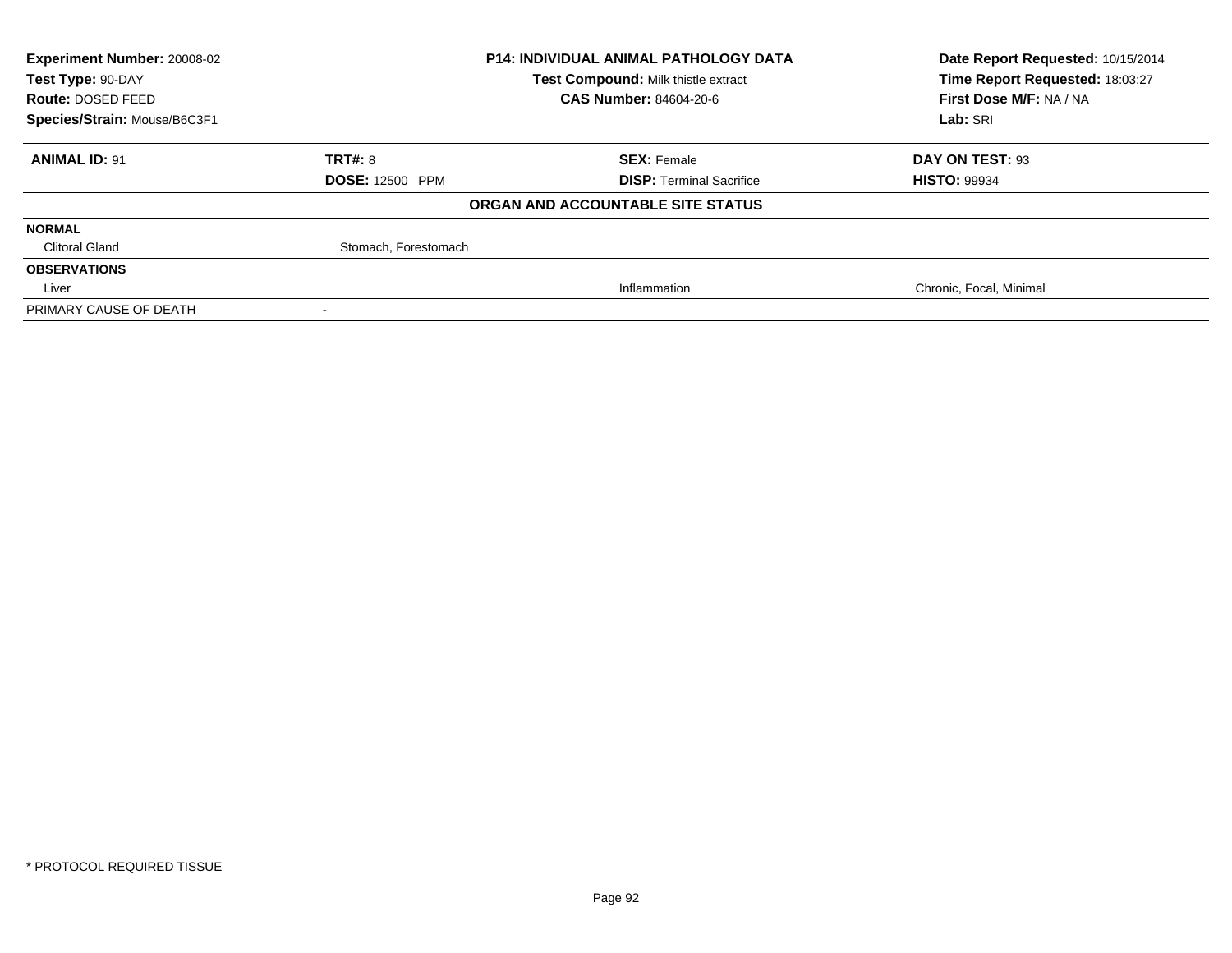| Experiment Number: 20008-02<br>Test Type: 90-DAY<br>Route: DOSED FEED<br>Species/Strain: Mouse/B6C3F1 | <b>P14: INDIVIDUAL ANIMAL PATHOLOGY DATA</b><br>Test Compound: Milk thistle extract<br>CAS Number: 84604-20-6 |                                   | Date Report Requested: 10/15/2014<br>Time Report Requested: 18:03:27<br>First Dose M/F: NA / NA<br>Lab: SRI |
|-------------------------------------------------------------------------------------------------------|---------------------------------------------------------------------------------------------------------------|-----------------------------------|-------------------------------------------------------------------------------------------------------------|
| <b>ANIMAL ID: 92</b>                                                                                  | <b>TRT#: 8</b>                                                                                                | <b>SEX: Female</b>                | DAY ON TEST: 93                                                                                             |
|                                                                                                       | <b>DOSE: 12500 PPM</b>                                                                                        | <b>DISP: Terminal Sacrifice</b>   | <b>HISTO: 99935</b>                                                                                         |
|                                                                                                       |                                                                                                               | ORGAN AND ACCOUNTABLE SITE STATUS |                                                                                                             |
| <b>NORMAL</b>                                                                                         |                                                                                                               |                                   |                                                                                                             |
| Stomach, Forestomach                                                                                  |                                                                                                               |                                   |                                                                                                             |
| <b>OBSERVATIONS</b>                                                                                   |                                                                                                               |                                   |                                                                                                             |
| Liver                                                                                                 |                                                                                                               | Inflammation                      | Chronic, Focal, Minimal                                                                                     |
| PRIMARY CAUSE OF DEATH                                                                                |                                                                                                               |                                   |                                                                                                             |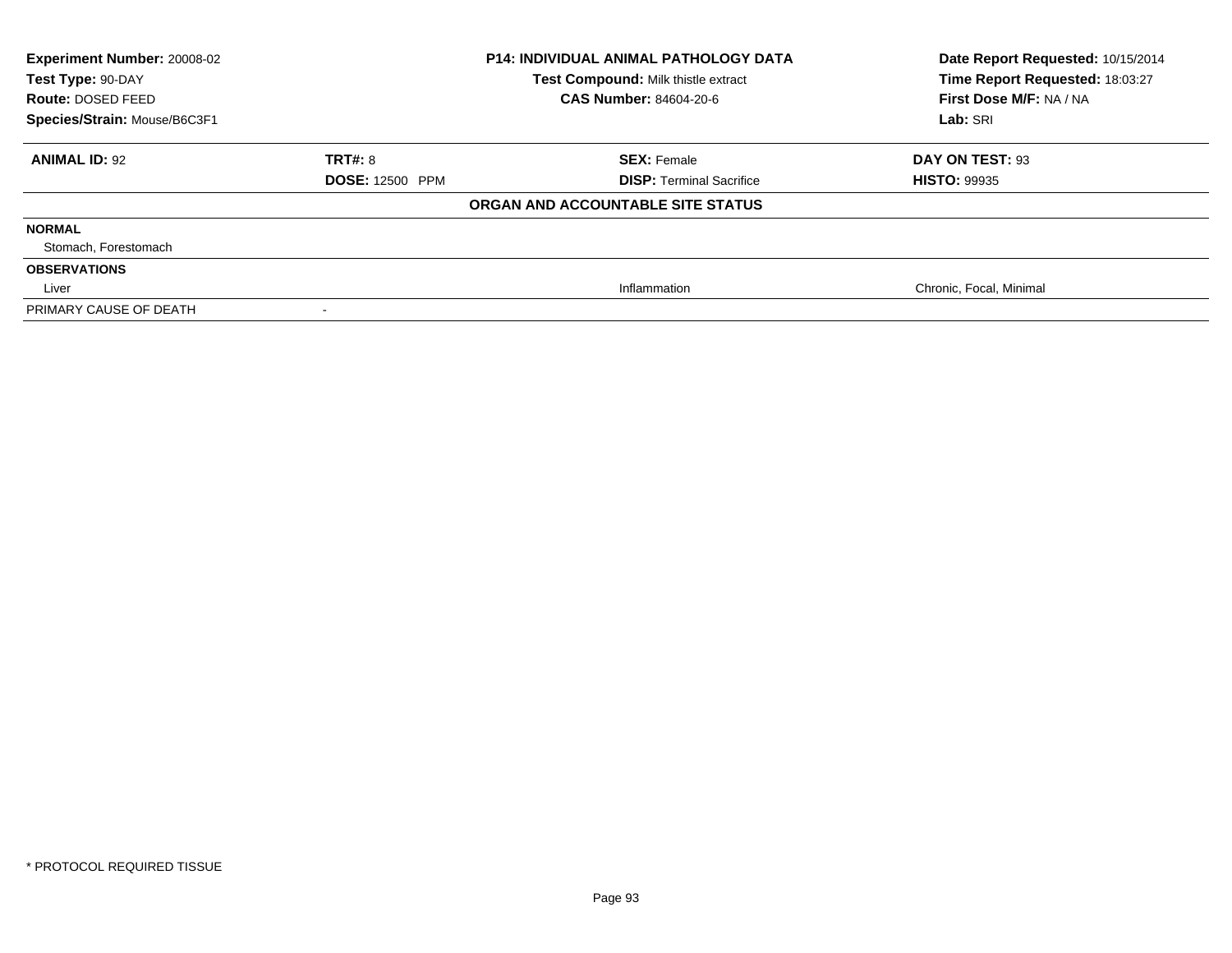| Experiment Number: 20008-02<br>Test Type: 90-DAY<br>Route: DOSED FEED<br>Species/Strain: Mouse/B6C3F1 | <b>P14: INDIVIDUAL ANIMAL PATHOLOGY DATA</b><br>Test Compound: Milk thistle extract<br>CAS Number: 84604-20-6 |                                   | Date Report Requested: 10/15/2014<br>Time Report Requested: 18:03:27<br>First Dose M/F: NA / NA<br>Lab: SRI |
|-------------------------------------------------------------------------------------------------------|---------------------------------------------------------------------------------------------------------------|-----------------------------------|-------------------------------------------------------------------------------------------------------------|
| <b>ANIMAL ID: 93</b>                                                                                  | TRT#: 8                                                                                                       | <b>SEX: Female</b>                | DAY ON TEST: 93                                                                                             |
|                                                                                                       | <b>DOSE: 12500 PPM</b>                                                                                        | <b>DISP: Terminal Sacrifice</b>   | <b>HISTO: 99936</b>                                                                                         |
|                                                                                                       |                                                                                                               | ORGAN AND ACCOUNTABLE SITE STATUS |                                                                                                             |
| <b>NORMAL</b>                                                                                         |                                                                                                               |                                   |                                                                                                             |
| Stomach, Forestomach                                                                                  |                                                                                                               |                                   |                                                                                                             |
| <b>OBSERVATIONS</b>                                                                                   |                                                                                                               |                                   |                                                                                                             |
| Liver                                                                                                 |                                                                                                               | Inflammation                      | Chronic, Focal, Minimal                                                                                     |
| PRIMARY CAUSE OF DEATH                                                                                |                                                                                                               |                                   |                                                                                                             |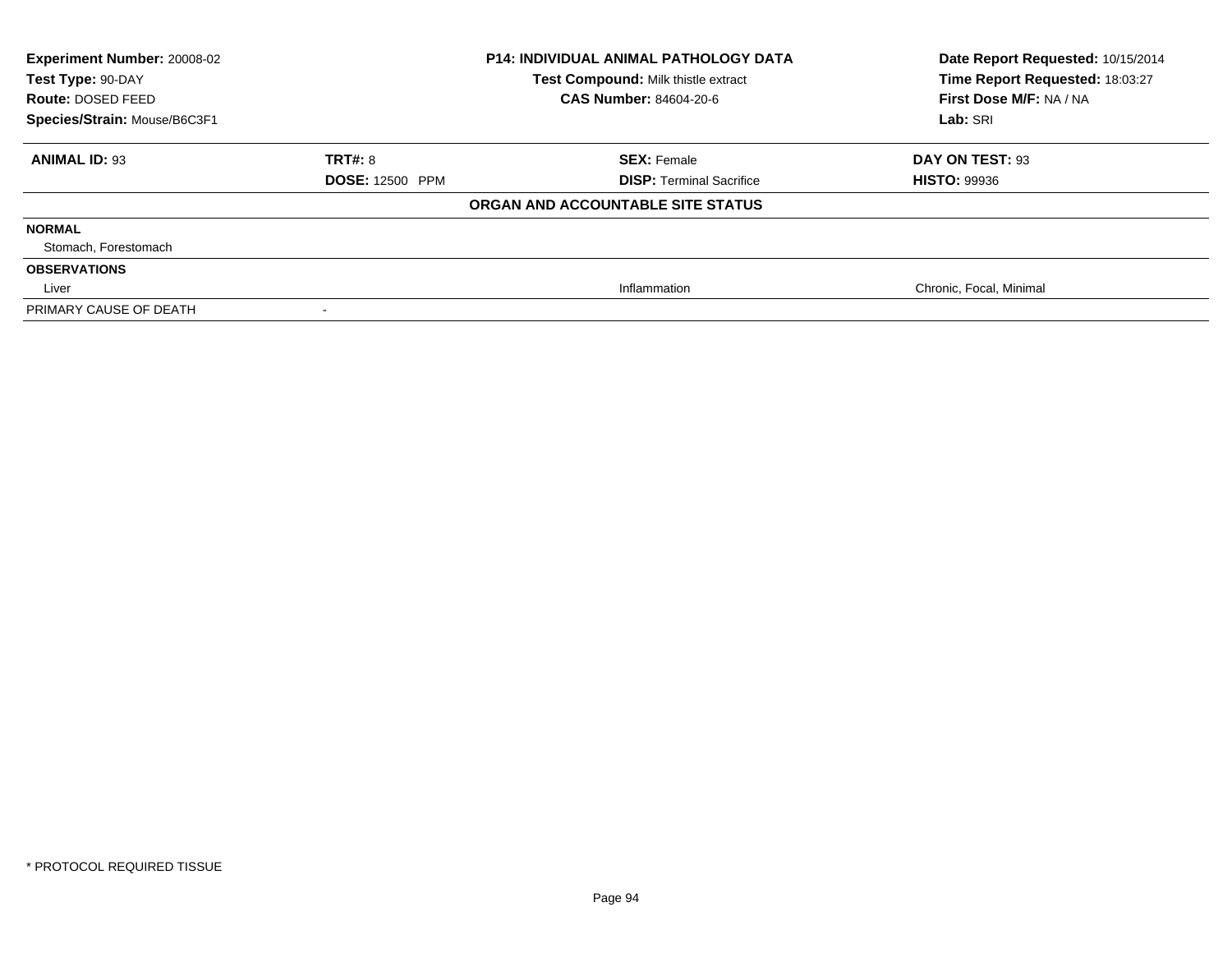| Experiment Number: 20008-02<br>Test Type: 90-DAY<br>Route: DOSED FEED<br>Species/Strain: Mouse/B6C3F1 | <b>P14: INDIVIDUAL ANIMAL PATHOLOGY DATA</b><br>Test Compound: Milk thistle extract<br>CAS Number: 84604-20-6 |                                   | Date Report Requested: 10/15/2014<br>Time Report Requested: 18:03:27<br>First Dose M/F: NA / NA<br>Lab: SRI |
|-------------------------------------------------------------------------------------------------------|---------------------------------------------------------------------------------------------------------------|-----------------------------------|-------------------------------------------------------------------------------------------------------------|
| <b>ANIMAL ID: 94</b>                                                                                  | TRT#: 8                                                                                                       | <b>SEX: Female</b>                | DAY ON TEST: 93                                                                                             |
|                                                                                                       | <b>DOSE: 12500 PPM</b>                                                                                        | <b>DISP: Terminal Sacrifice</b>   | <b>HISTO: 99937</b>                                                                                         |
|                                                                                                       |                                                                                                               | ORGAN AND ACCOUNTABLE SITE STATUS |                                                                                                             |
| <b>NORMAL</b>                                                                                         |                                                                                                               |                                   |                                                                                                             |
| Stomach, Forestomach                                                                                  |                                                                                                               |                                   |                                                                                                             |
| <b>OBSERVATIONS</b>                                                                                   |                                                                                                               |                                   |                                                                                                             |
| Liver                                                                                                 |                                                                                                               | Inflammation                      | Chronic, Focal, Minimal                                                                                     |
| PRIMARY CAUSE OF DEATH                                                                                |                                                                                                               |                                   |                                                                                                             |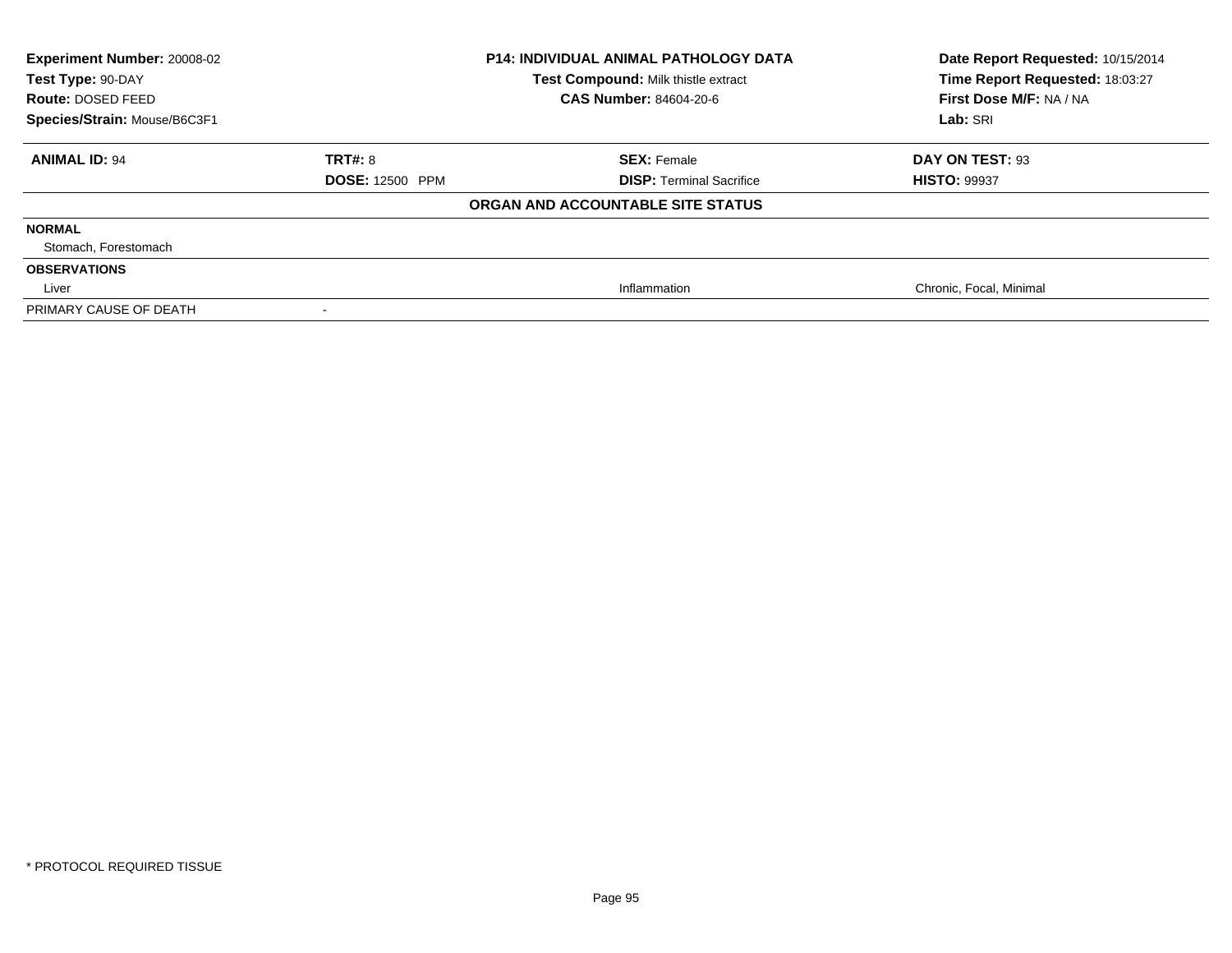| Experiment Number: 20008-02<br>Test Type: 90-DAY<br>Route: DOSED FEED<br>Species/Strain: Mouse/B6C3F1 | <b>P14: INDIVIDUAL ANIMAL PATHOLOGY DATA</b><br>Test Compound: Milk thistle extract<br>CAS Number: 84604-20-6 |                                   | Date Report Requested: 10/15/2014<br>Time Report Requested: 18:03:27<br>First Dose M/F: NA / NA<br>Lab: SRI |
|-------------------------------------------------------------------------------------------------------|---------------------------------------------------------------------------------------------------------------|-----------------------------------|-------------------------------------------------------------------------------------------------------------|
| <b>ANIMAL ID: 95</b>                                                                                  | TRT#: 8                                                                                                       | <b>SEX: Female</b>                | DAY ON TEST: 93                                                                                             |
|                                                                                                       | <b>DOSE: 12500 PPM</b>                                                                                        | <b>DISP: Terminal Sacrifice</b>   | <b>HISTO: 99938</b>                                                                                         |
|                                                                                                       |                                                                                                               | ORGAN AND ACCOUNTABLE SITE STATUS |                                                                                                             |
| <b>NORMAL</b>                                                                                         |                                                                                                               |                                   |                                                                                                             |
| Stomach, Forestomach                                                                                  |                                                                                                               |                                   |                                                                                                             |
| <b>OBSERVATIONS</b>                                                                                   |                                                                                                               |                                   |                                                                                                             |
| Liver                                                                                                 |                                                                                                               | Inflammation                      | Chronic, Focal, Minimal                                                                                     |
| PRIMARY CAUSE OF DEATH                                                                                |                                                                                                               |                                   |                                                                                                             |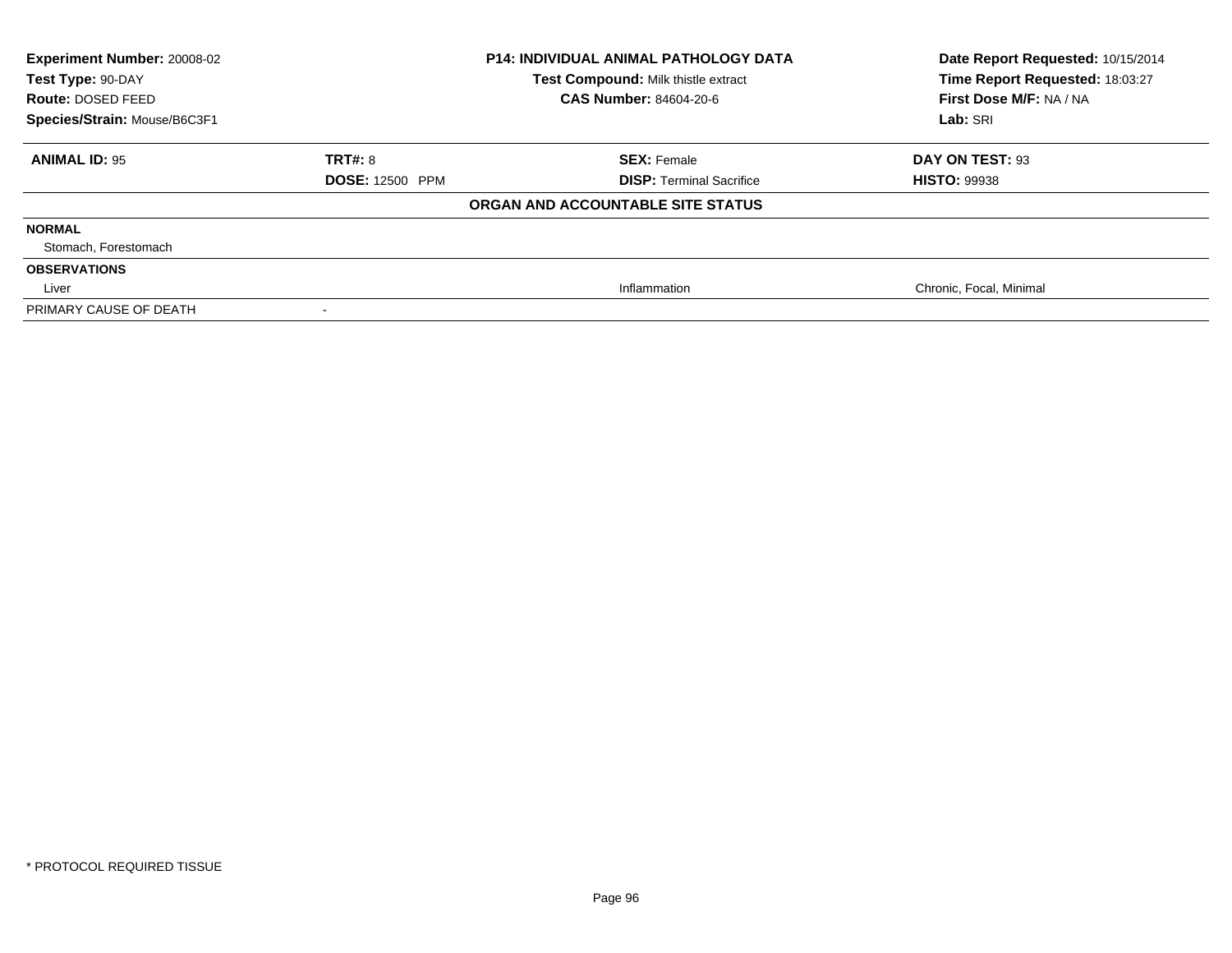| Experiment Number: 20008-02<br>Test Type: 90-DAY<br>Route: DOSED FEED<br>Species/Strain: Mouse/B6C3F1 | <b>P14: INDIVIDUAL ANIMAL PATHOLOGY DATA</b><br>Test Compound: Milk thistle extract<br>CAS Number: 84604-20-6 |                                   | Date Report Requested: 10/15/2014<br>Time Report Requested: 18:03:27<br>First Dose M/F: NA / NA<br>Lab: SRI |
|-------------------------------------------------------------------------------------------------------|---------------------------------------------------------------------------------------------------------------|-----------------------------------|-------------------------------------------------------------------------------------------------------------|
| <b>ANIMAL ID: 96</b>                                                                                  | <b>TRT#: 8</b>                                                                                                | <b>SEX: Female</b>                | DAY ON TEST: 93                                                                                             |
|                                                                                                       | <b>DOSE: 12500 PPM</b>                                                                                        | <b>DISP: Terminal Sacrifice</b>   | <b>HISTO: 99939</b>                                                                                         |
|                                                                                                       |                                                                                                               | ORGAN AND ACCOUNTABLE SITE STATUS |                                                                                                             |
| <b>NORMAL</b>                                                                                         |                                                                                                               |                                   |                                                                                                             |
| Stomach, Forestomach                                                                                  |                                                                                                               |                                   |                                                                                                             |
| <b>OBSERVATIONS</b>                                                                                   |                                                                                                               |                                   |                                                                                                             |
| Liver                                                                                                 |                                                                                                               | Inflammation                      | Chronic, Focal, Minimal                                                                                     |
| PRIMARY CAUSE OF DEATH                                                                                |                                                                                                               |                                   |                                                                                                             |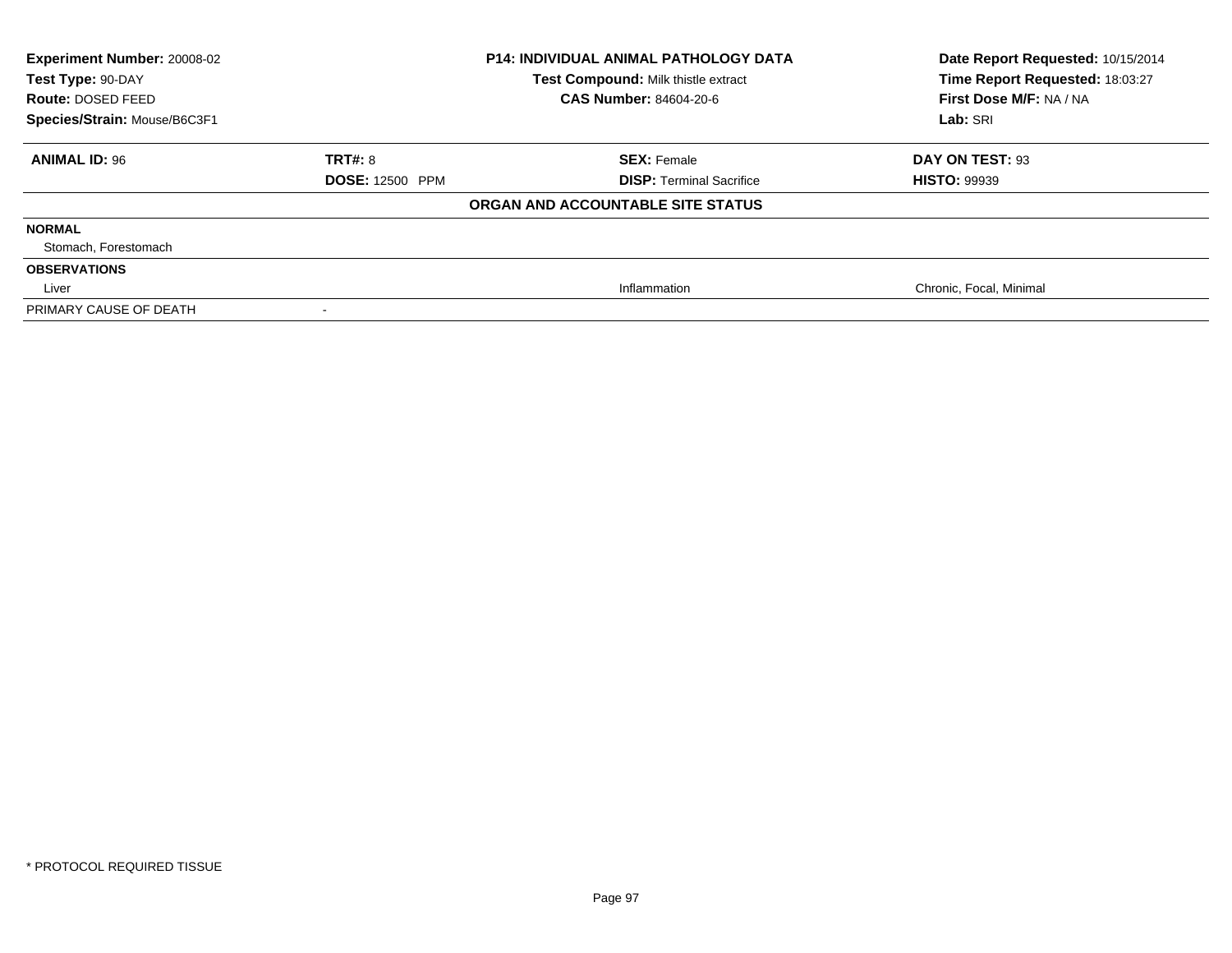| Experiment Number: 20008-02<br>Test Type: 90-DAY<br>Route: DOSED FEED<br>Species/Strain: Mouse/B6C3F1 | <b>P14: INDIVIDUAL ANIMAL PATHOLOGY DATA</b><br>Test Compound: Milk thistle extract<br>CAS Number: 84604-20-6 |                                   | Date Report Requested: 10/15/2014<br>Time Report Requested: 18:03:27<br>First Dose M/F: NA / NA<br>Lab: SRI |
|-------------------------------------------------------------------------------------------------------|---------------------------------------------------------------------------------------------------------------|-----------------------------------|-------------------------------------------------------------------------------------------------------------|
| <b>ANIMAL ID: 97</b>                                                                                  | <b>TRT#: 8</b>                                                                                                | <b>SEX: Female</b>                | DAY ON TEST: 93                                                                                             |
|                                                                                                       | <b>DOSE: 12500 PPM</b>                                                                                        | <b>DISP: Terminal Sacrifice</b>   | <b>HISTO: 99940</b>                                                                                         |
|                                                                                                       |                                                                                                               | ORGAN AND ACCOUNTABLE SITE STATUS |                                                                                                             |
| <b>NORMAL</b>                                                                                         |                                                                                                               |                                   |                                                                                                             |
| Stomach, Forestomach                                                                                  |                                                                                                               |                                   |                                                                                                             |
| <b>OBSERVATIONS</b>                                                                                   |                                                                                                               |                                   |                                                                                                             |
| Liver                                                                                                 |                                                                                                               | Inflammation                      | Chronic, Focal, Minimal                                                                                     |
| PRIMARY CAUSE OF DEATH                                                                                |                                                                                                               |                                   |                                                                                                             |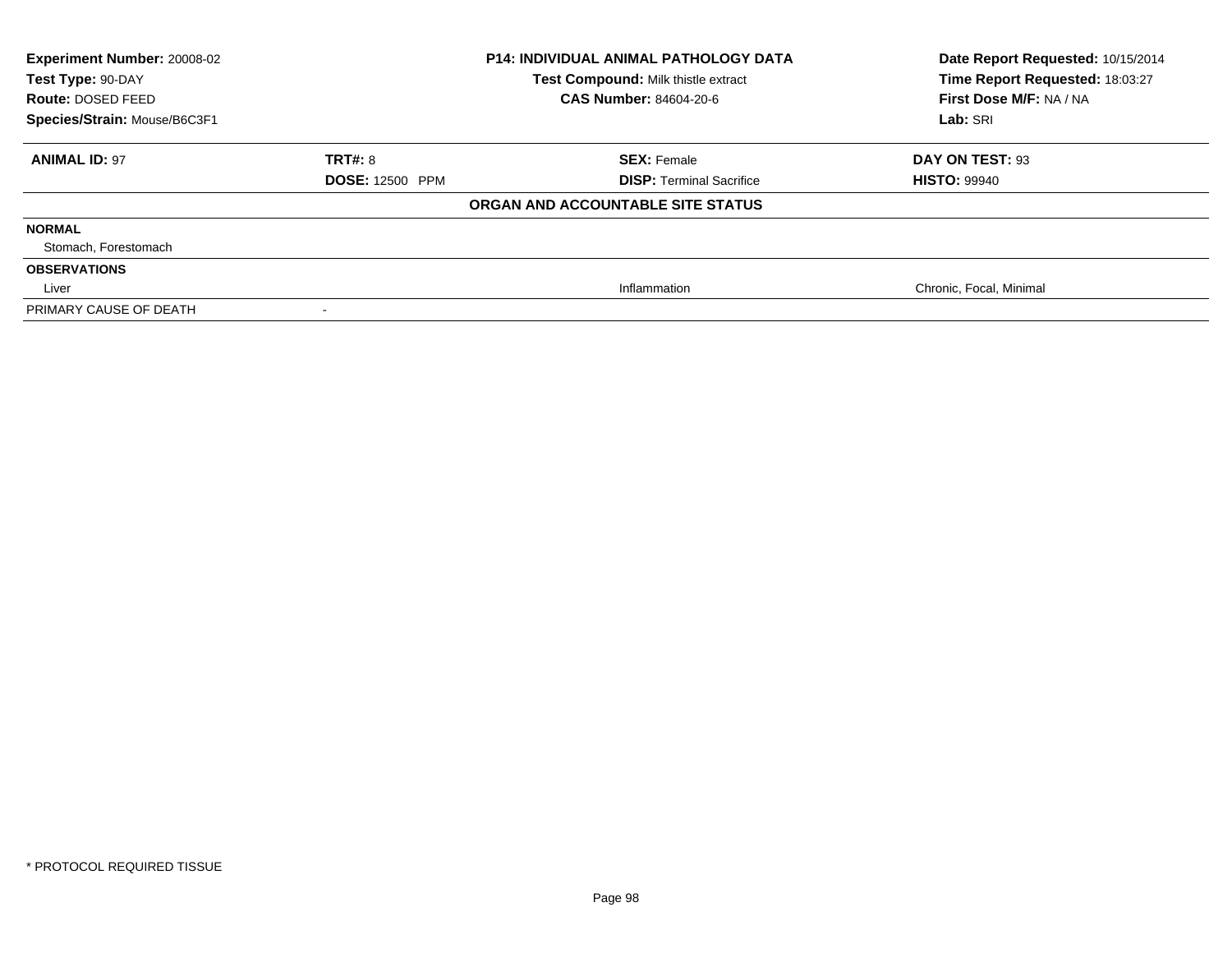| Experiment Number: 20008-02<br>Test Type: 90-DAY<br>Route: DOSED FEED<br>Species/Strain: Mouse/B6C3F1 | <b>P14: INDIVIDUAL ANIMAL PATHOLOGY DATA</b><br>Test Compound: Milk thistle extract<br>CAS Number: 84604-20-6 |                                   | Date Report Requested: 10/15/2014<br>Time Report Requested: 18:03:27<br>First Dose M/F: NA / NA<br>Lab: SRI |
|-------------------------------------------------------------------------------------------------------|---------------------------------------------------------------------------------------------------------------|-----------------------------------|-------------------------------------------------------------------------------------------------------------|
| <b>ANIMAL ID: 98</b>                                                                                  | TRT#: 8                                                                                                       | <b>SEX: Female</b>                | DAY ON TEST: 93                                                                                             |
|                                                                                                       | <b>DOSE: 12500 PPM</b>                                                                                        | <b>DISP: Terminal Sacrifice</b>   | <b>HISTO: 99941</b>                                                                                         |
|                                                                                                       |                                                                                                               | ORGAN AND ACCOUNTABLE SITE STATUS |                                                                                                             |
| <b>NORMAL</b>                                                                                         |                                                                                                               |                                   |                                                                                                             |
| Stomach, Forestomach                                                                                  |                                                                                                               |                                   |                                                                                                             |
| <b>OBSERVATIONS</b>                                                                                   |                                                                                                               |                                   |                                                                                                             |
| Liver                                                                                                 |                                                                                                               | Inflammation                      | Chronic, Focal, Minimal                                                                                     |
| PRIMARY CAUSE OF DEATH                                                                                |                                                                                                               |                                   |                                                                                                             |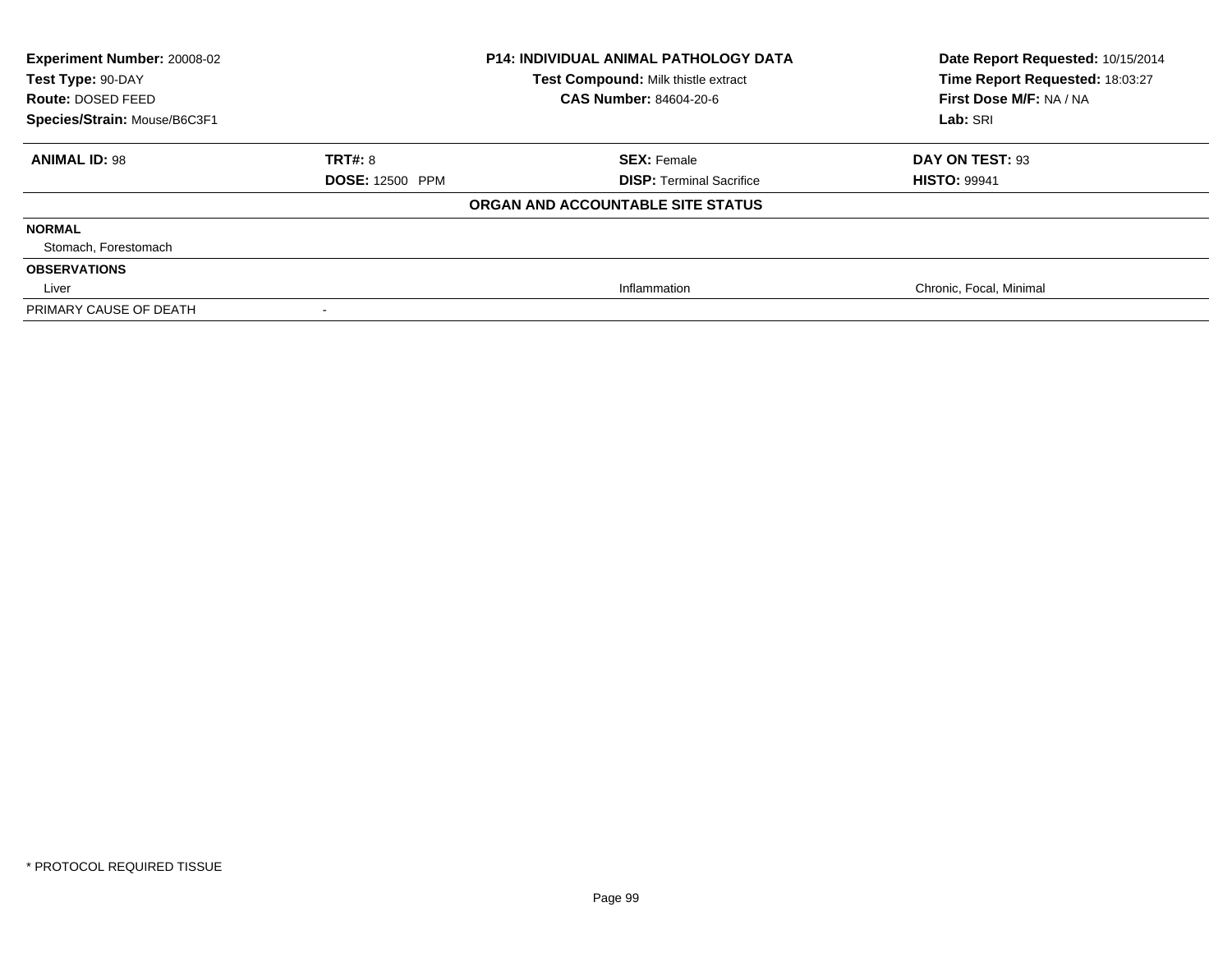| Experiment Number: 20008-02<br>Test Type: 90-DAY<br>Route: DOSED FEED<br>Species/Strain: Mouse/B6C3F1 | <b>P14: INDIVIDUAL ANIMAL PATHOLOGY DATA</b><br>Test Compound: Milk thistle extract<br>CAS Number: 84604-20-6 |                                   | Date Report Requested: 10/15/2014<br>Time Report Requested: 18:03:27<br>First Dose M/F: NA / NA<br>Lab: SRI |
|-------------------------------------------------------------------------------------------------------|---------------------------------------------------------------------------------------------------------------|-----------------------------------|-------------------------------------------------------------------------------------------------------------|
| <b>ANIMAL ID: 99</b>                                                                                  | TRT#: 8                                                                                                       | <b>SEX: Female</b>                | DAY ON TEST: 93                                                                                             |
|                                                                                                       | <b>DOSE: 12500 PPM</b>                                                                                        | <b>DISP: Terminal Sacrifice</b>   | <b>HISTO: 99942</b>                                                                                         |
|                                                                                                       |                                                                                                               | ORGAN AND ACCOUNTABLE SITE STATUS |                                                                                                             |
| <b>NORMAL</b>                                                                                         |                                                                                                               |                                   |                                                                                                             |
| Stomach, Forestomach                                                                                  |                                                                                                               |                                   |                                                                                                             |
| <b>OBSERVATIONS</b>                                                                                   |                                                                                                               |                                   |                                                                                                             |
| Liver                                                                                                 |                                                                                                               | Inflammation                      | Chronic, Focal, Minimal                                                                                     |
| PRIMARY CAUSE OF DEATH                                                                                |                                                                                                               |                                   |                                                                                                             |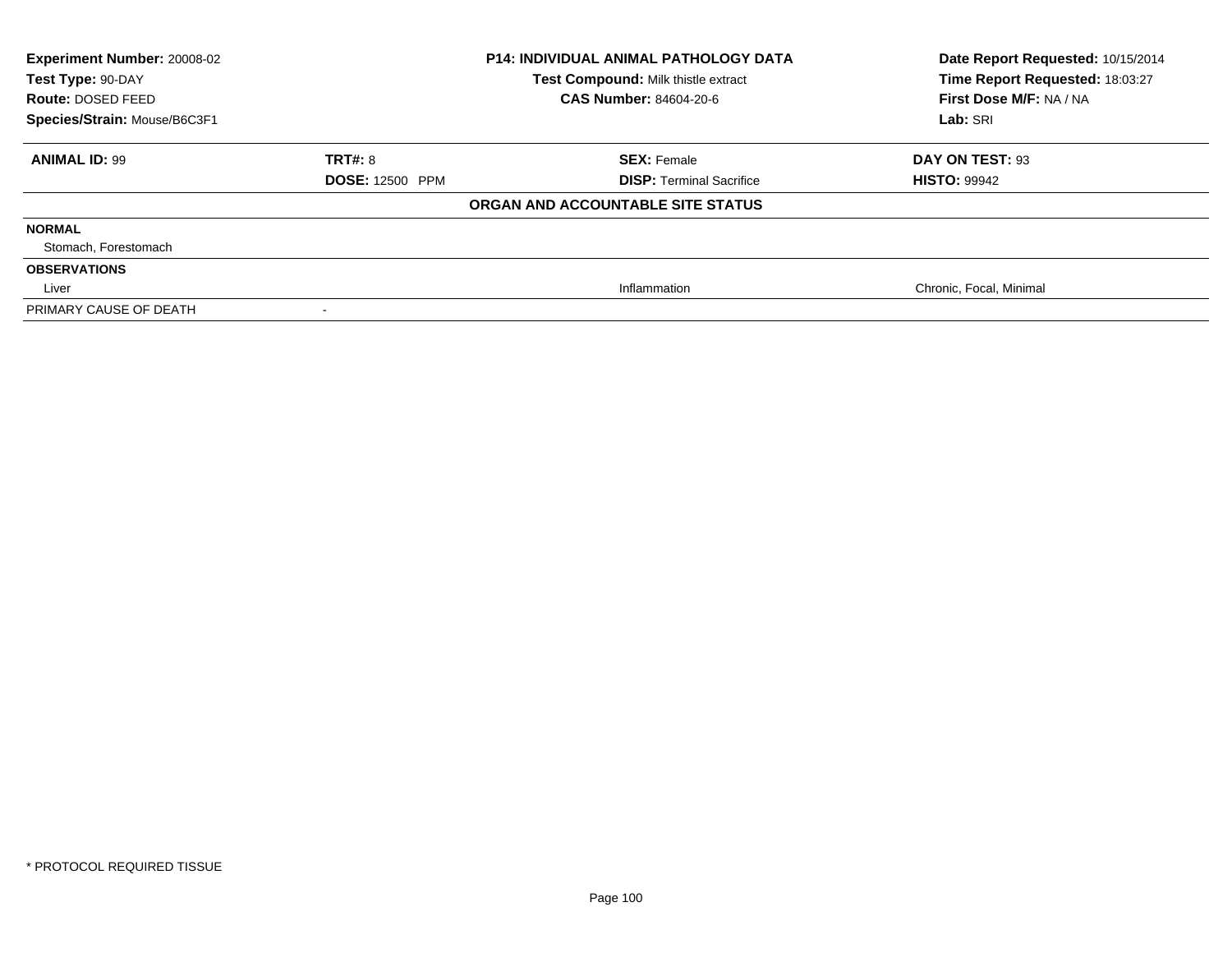| <b>Experiment Number: 20008-02</b> |                               | <b>P14: INDIVIDUAL ANIMAL PATHOLOGY DATA</b> | Date Report Requested: 10/15/2014 |  |
|------------------------------------|-------------------------------|----------------------------------------------|-----------------------------------|--|
| Test Type: 90-DAY                  |                               | <b>Test Compound: Milk thistle extract</b>   | Time Report Requested: 18:03:27   |  |
| Route: DOSED FEED                  | <b>CAS Number: 84604-20-6</b> |                                              | First Dose M/F: NA / NA           |  |
| Species/Strain: Mouse/B6C3F1       |                               |                                              | Lab: SRI                          |  |
| <b>ANIMAL ID: 100</b>              | TRT#: 8                       | <b>SEX: Female</b>                           | DAY ON TEST: 93                   |  |
|                                    | <b>DOSE: 12500 PPM</b>        | <b>DISP: Terminal Sacrifice</b>              | <b>HISTO: 99943</b>               |  |
|                                    |                               | ORGAN AND ACCOUNTABLE SITE STATUS            |                                   |  |
| <b>NORMAL</b>                      |                               |                                              |                                   |  |
| Liver                              | Stomach, Forestomach          |                                              |                                   |  |
| PRIMARY CAUSE OF DEATH             |                               |                                              |                                   |  |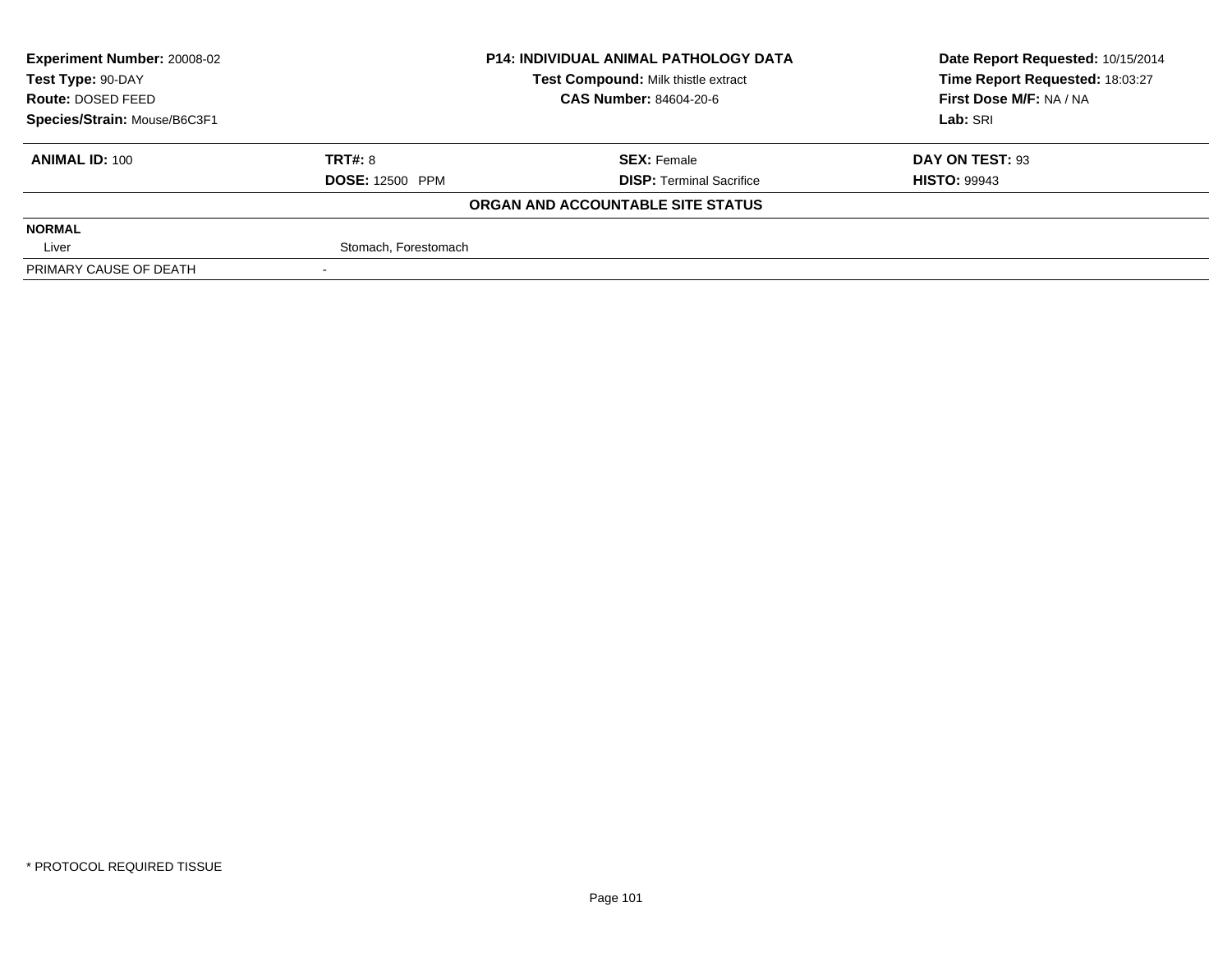| Experiment Number: 20008-02<br>Test Type: 90-DAY<br>Route: DOSED FEED<br>Species/Strain: Mouse/B6C3F1 |                                           | <b>P14: INDIVIDUAL ANIMAL PATHOLOGY DATA</b><br>Test Compound: Milk thistle extract<br>CAS Number: 84604-20-6 | Date Report Requested: 10/15/2014<br>Time Report Requested: 18:03:27<br>First Dose M/F: NA / NA<br>Lab: SRI |
|-------------------------------------------------------------------------------------------------------|-------------------------------------------|---------------------------------------------------------------------------------------------------------------|-------------------------------------------------------------------------------------------------------------|
| <b>ANIMAL ID: 101</b>                                                                                 | <b>TRT#: 10</b><br><b>DOSE: 25000 PPM</b> | <b>SEX: Female</b><br><b>DISP:</b> Terminal Sacrifice                                                         | DAY ON TEST: 93<br><b>HISTO: 99944</b>                                                                      |
|                                                                                                       |                                           | ORGAN AND ACCOUNTABLE SITE STATUS                                                                             |                                                                                                             |
| <b>NORMAL</b><br>* Stomach, Glandular                                                                 |                                           |                                                                                                               |                                                                                                             |
| <b>OBSERVATIONS</b>                                                                                   |                                           |                                                                                                               |                                                                                                             |
| Liver                                                                                                 |                                           | Inflammation                                                                                                  | Chronic, Focal, Minimal                                                                                     |
| * Stomach, Forestomach                                                                                |                                           | Hyperplasia                                                                                                   | Squamous, Focal, Minimal                                                                                    |
| PRIMARY CAUSE OF DEATH                                                                                |                                           |                                                                                                               |                                                                                                             |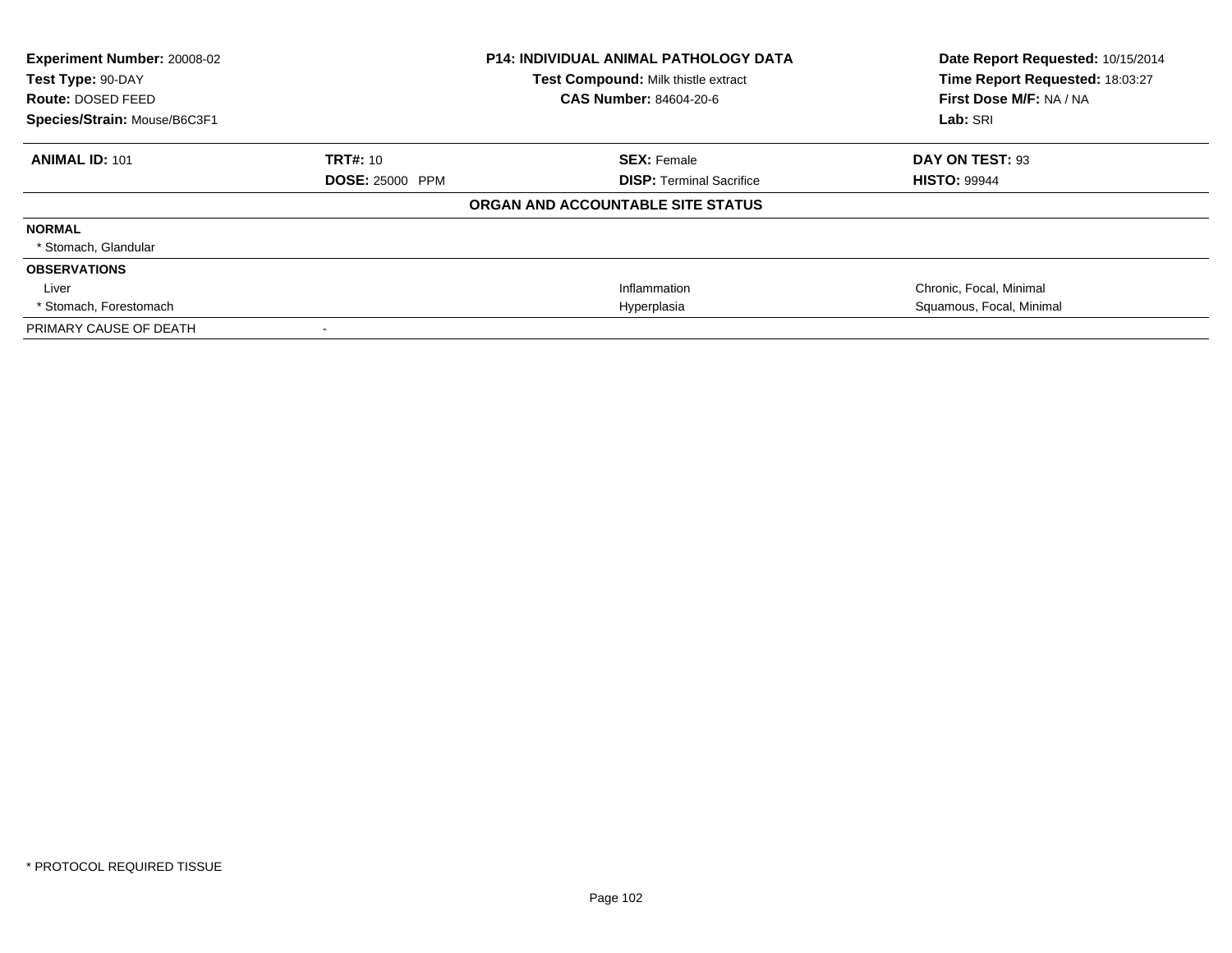| Experiment Number: 20008-02<br><b>P14: INDIVIDUAL ANIMAL PATHOLOGY DATA</b><br>Test Compound: Milk thistle extract<br>Test Type: 90-DAY |                        |                                   | Date Report Requested: 10/15/2014 |
|-----------------------------------------------------------------------------------------------------------------------------------------|------------------------|-----------------------------------|-----------------------------------|
|                                                                                                                                         |                        | Time Report Requested: 18:03:27   |                                   |
| Route: DOSED FEED                                                                                                                       |                        | CAS Number: 84604-20-6            | First Dose M/F: NA / NA           |
| Species/Strain: Mouse/B6C3F1                                                                                                            |                        |                                   | Lab: SRI                          |
| <b>ANIMAL ID: 102</b>                                                                                                                   | TRT#: 10               | <b>SEX: Female</b>                | DAY ON TEST: 93                   |
|                                                                                                                                         | <b>DOSE: 25000 PPM</b> | <b>DISP: Terminal Sacrifice</b>   | <b>HISTO: 99945</b>               |
|                                                                                                                                         |                        | ORGAN AND ACCOUNTABLE SITE STATUS |                                   |
| <b>NORMAL</b>                                                                                                                           |                        |                                   |                                   |
| * Stomach, Forestomach                                                                                                                  | * Stomach, Glandular   |                                   |                                   |
| <b>OBSERVATIONS</b>                                                                                                                     |                        |                                   |                                   |
| Liver                                                                                                                                   |                        | Inflammation                      | Chronic, Focal, Minimal           |
| PRIMARY CAUSE OF DEATH                                                                                                                  |                        |                                   |                                   |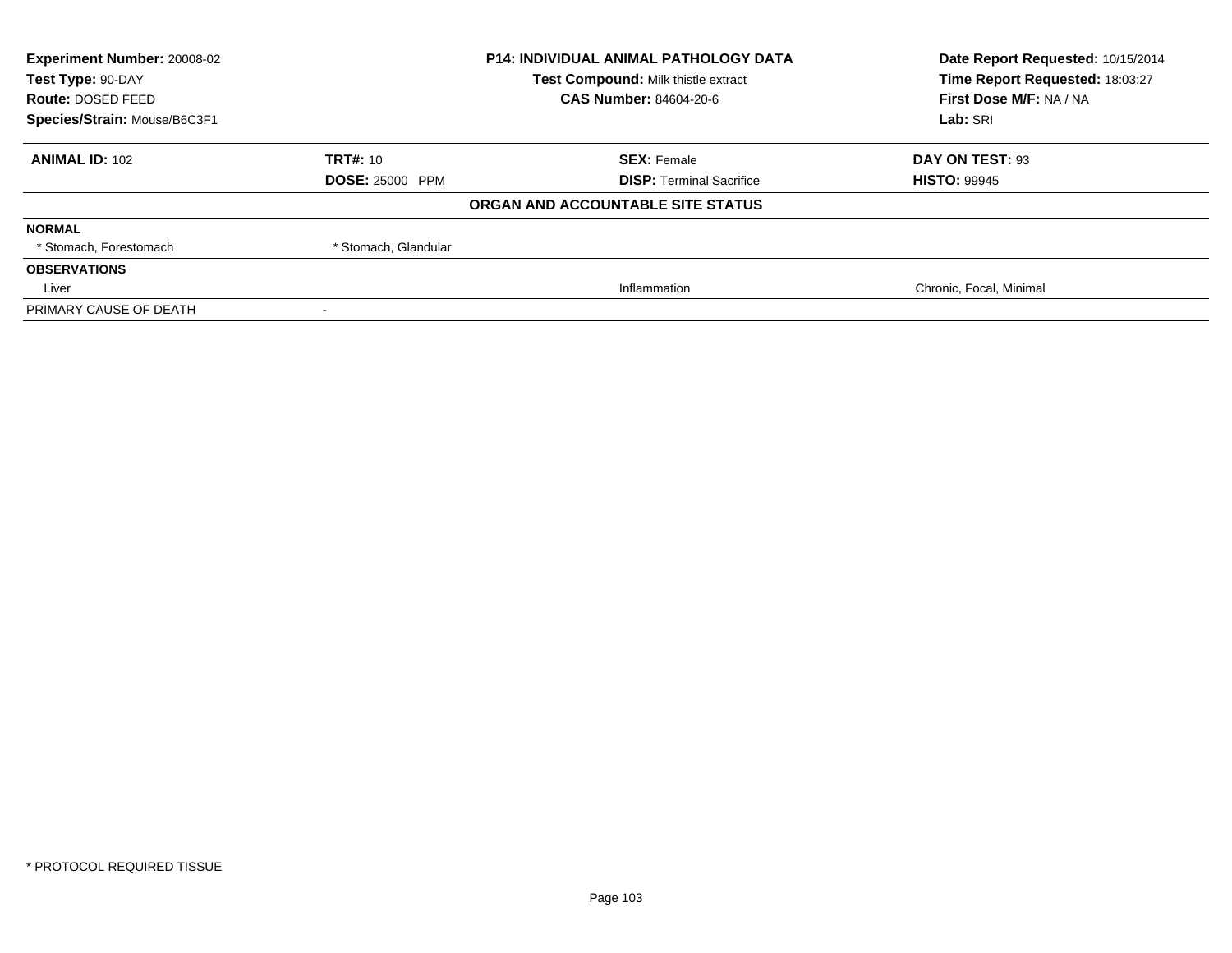| Experiment Number: 20008-02<br><b>P14: INDIVIDUAL ANIMAL PATHOLOGY DATA</b><br>Test Compound: Milk thistle extract<br>Test Type: 90-DAY |                        |                                   | Date Report Requested: 10/15/2014 |
|-----------------------------------------------------------------------------------------------------------------------------------------|------------------------|-----------------------------------|-----------------------------------|
|                                                                                                                                         |                        | Time Report Requested: 18:03:27   |                                   |
| Route: DOSED FEED                                                                                                                       |                        | CAS Number: 84604-20-6            | First Dose M/F: NA / NA           |
| Species/Strain: Mouse/B6C3F1                                                                                                            |                        |                                   | Lab: SRI                          |
| <b>ANIMAL ID: 103</b>                                                                                                                   | TRT#: 10               | <b>SEX: Female</b>                | DAY ON TEST: 93                   |
|                                                                                                                                         | <b>DOSE: 25000 PPM</b> | <b>DISP: Terminal Sacrifice</b>   | <b>HISTO: 99946</b>               |
|                                                                                                                                         |                        | ORGAN AND ACCOUNTABLE SITE STATUS |                                   |
| <b>NORMAL</b>                                                                                                                           |                        |                                   |                                   |
| * Stomach, Forestomach                                                                                                                  | * Stomach, Glandular   |                                   |                                   |
| <b>OBSERVATIONS</b>                                                                                                                     |                        |                                   |                                   |
| Liver                                                                                                                                   |                        | Inflammation                      | Chronic, Focal, Minimal           |
| PRIMARY CAUSE OF DEATH                                                                                                                  |                        |                                   |                                   |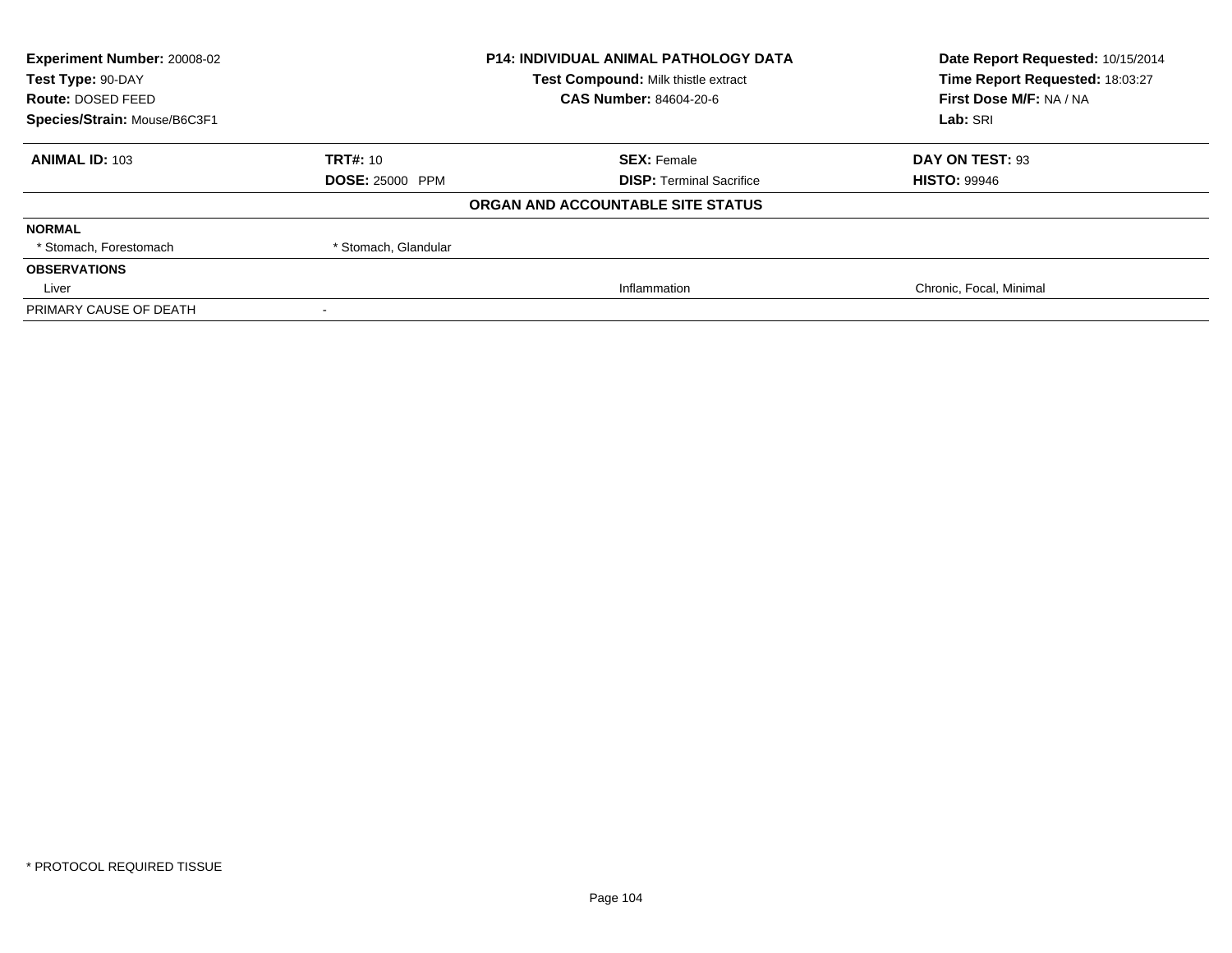| Experiment Number: 20008-02<br><b>P14: INDIVIDUAL ANIMAL PATHOLOGY DATA</b><br>Test Compound: Milk thistle extract<br>Test Type: 90-DAY |                        |                                   | Date Report Requested: 10/15/2014 |
|-----------------------------------------------------------------------------------------------------------------------------------------|------------------------|-----------------------------------|-----------------------------------|
|                                                                                                                                         |                        | Time Report Requested: 18:03:27   |                                   |
| Route: DOSED FEED                                                                                                                       |                        | CAS Number: 84604-20-6            | First Dose M/F: NA / NA           |
| Species/Strain: Mouse/B6C3F1                                                                                                            |                        |                                   | Lab: SRI                          |
| <b>ANIMAL ID: 104</b>                                                                                                                   | TRT#: 10               | <b>SEX: Female</b>                | DAY ON TEST: 93                   |
|                                                                                                                                         | <b>DOSE: 25000 PPM</b> | <b>DISP: Terminal Sacrifice</b>   | <b>HISTO: 99947</b>               |
|                                                                                                                                         |                        | ORGAN AND ACCOUNTABLE SITE STATUS |                                   |
| <b>NORMAL</b>                                                                                                                           |                        |                                   |                                   |
| * Stomach, Forestomach                                                                                                                  | * Stomach, Glandular   |                                   |                                   |
| <b>OBSERVATIONS</b>                                                                                                                     |                        |                                   |                                   |
| Liver                                                                                                                                   |                        | Inflammation                      | Chronic, Focal, Minimal           |
| PRIMARY CAUSE OF DEATH                                                                                                                  |                        |                                   |                                   |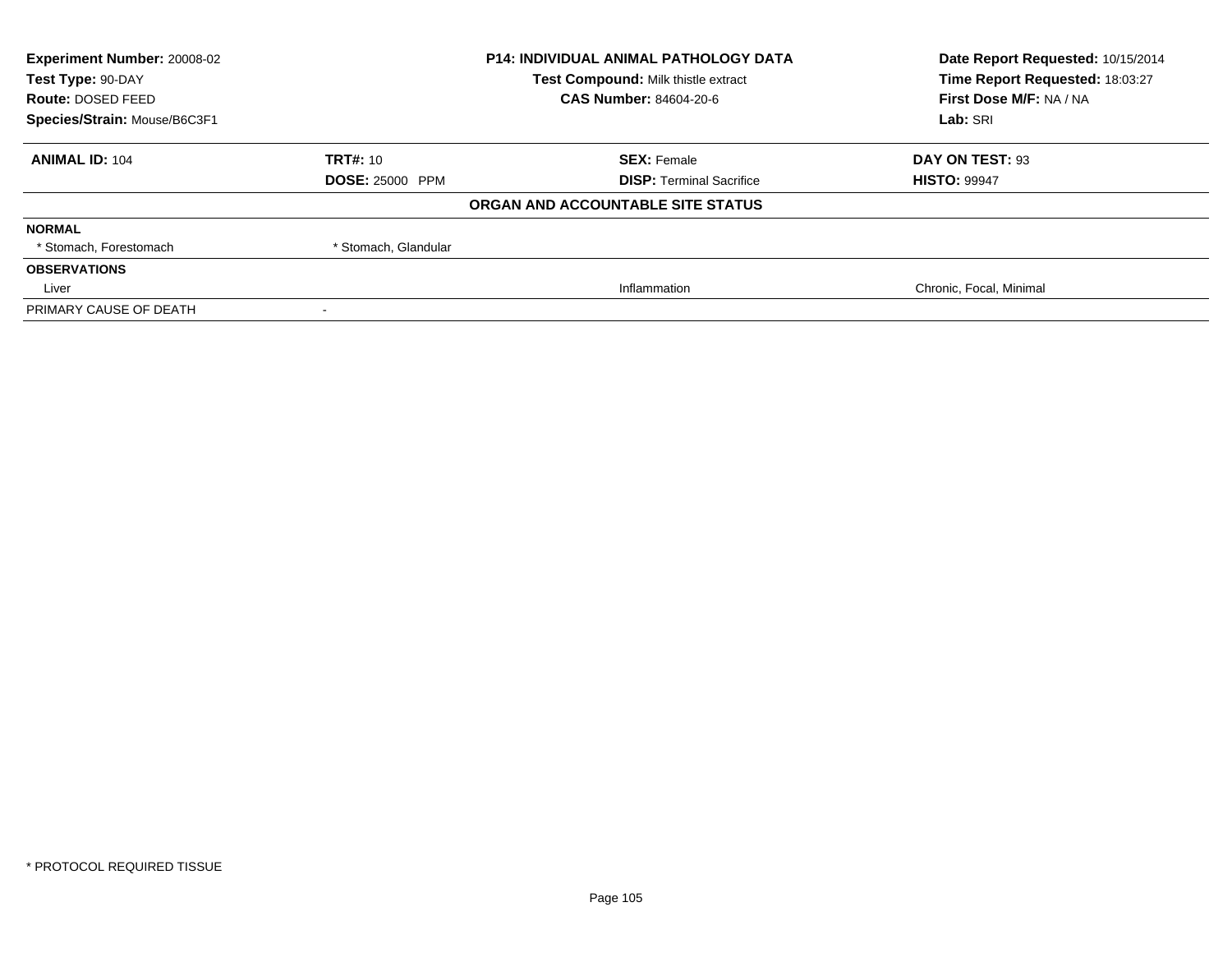| Experiment Number: 20008-02<br><b>P14: INDIVIDUAL ANIMAL PATHOLOGY DATA</b><br>Test Compound: Milk thistle extract<br>Test Type: 90-DAY |                        |                                   | Date Report Requested: 10/15/2014 |
|-----------------------------------------------------------------------------------------------------------------------------------------|------------------------|-----------------------------------|-----------------------------------|
|                                                                                                                                         |                        | Time Report Requested: 18:03:27   |                                   |
| Route: DOSED FEED                                                                                                                       |                        | CAS Number: 84604-20-6            | First Dose M/F: NA / NA           |
| Species/Strain: Mouse/B6C3F1                                                                                                            |                        |                                   | Lab: SRI                          |
| <b>ANIMAL ID: 105</b>                                                                                                                   | TRT#: 10               | <b>SEX: Female</b>                | DAY ON TEST: 93                   |
|                                                                                                                                         | <b>DOSE: 25000 PPM</b> | <b>DISP: Terminal Sacrifice</b>   | <b>HISTO: 99948</b>               |
|                                                                                                                                         |                        | ORGAN AND ACCOUNTABLE SITE STATUS |                                   |
| <b>NORMAL</b>                                                                                                                           |                        |                                   |                                   |
| * Stomach, Forestomach                                                                                                                  | * Stomach, Glandular   |                                   |                                   |
| <b>OBSERVATIONS</b>                                                                                                                     |                        |                                   |                                   |
| Liver                                                                                                                                   |                        | Inflammation                      | Chronic, Focal, Minimal           |
| PRIMARY CAUSE OF DEATH                                                                                                                  |                        |                                   |                                   |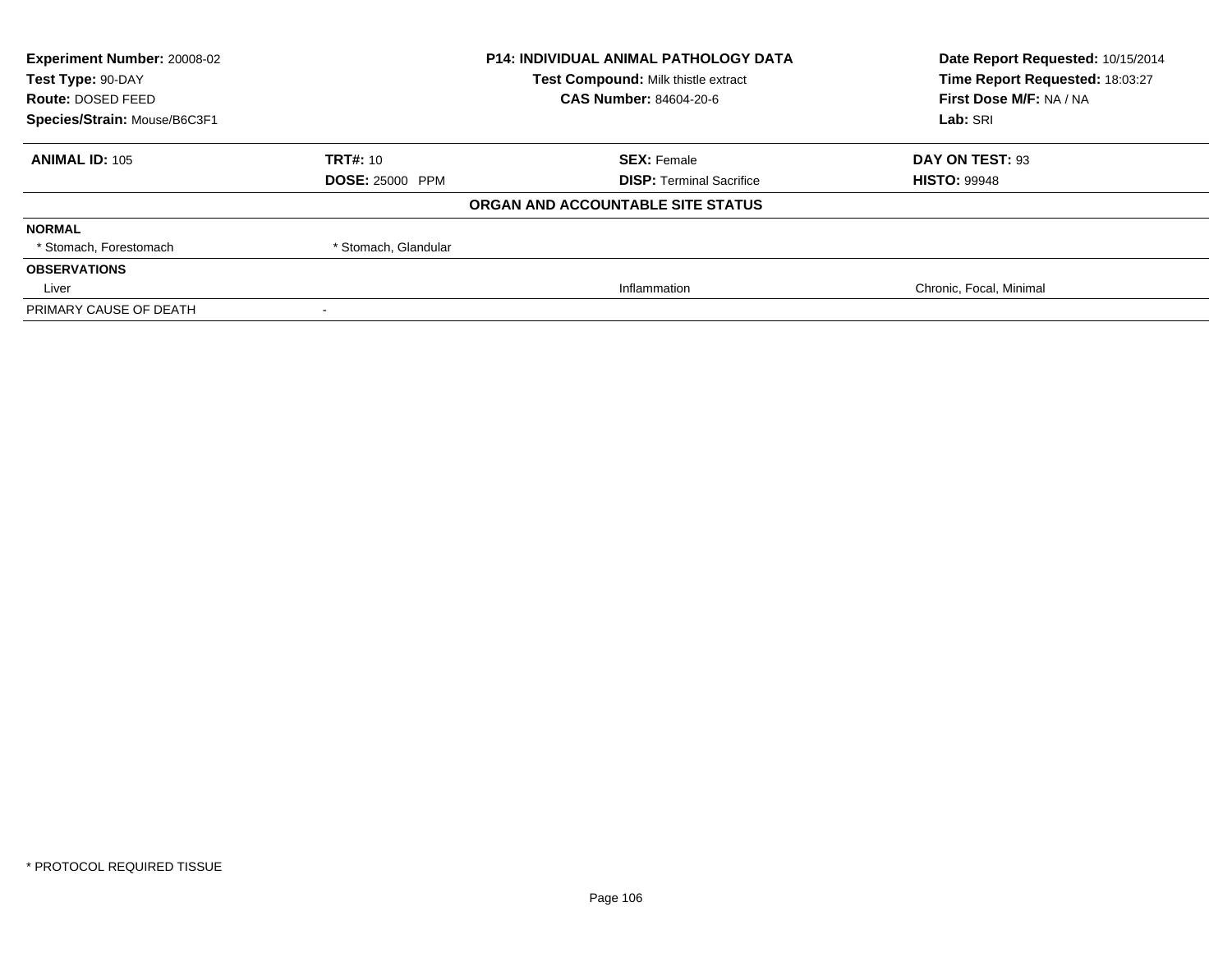| Experiment Number: 20008-02<br><b>P14: INDIVIDUAL ANIMAL PATHOLOGY DATA</b><br>Test Compound: Milk thistle extract<br>Test Type: 90-DAY |                        |                                   | Date Report Requested: 10/15/2014 |
|-----------------------------------------------------------------------------------------------------------------------------------------|------------------------|-----------------------------------|-----------------------------------|
|                                                                                                                                         |                        | Time Report Requested: 18:03:27   |                                   |
| Route: DOSED FEED                                                                                                                       |                        | CAS Number: 84604-20-6            | First Dose M/F: NA / NA           |
| Species/Strain: Mouse/B6C3F1                                                                                                            |                        |                                   | Lab: SRI                          |
| <b>ANIMAL ID: 106</b>                                                                                                                   | TRT#: 10               | <b>SEX: Female</b>                | DAY ON TEST: 93                   |
|                                                                                                                                         | <b>DOSE: 25000 PPM</b> | <b>DISP: Terminal Sacrifice</b>   | <b>HISTO: 99949</b>               |
|                                                                                                                                         |                        | ORGAN AND ACCOUNTABLE SITE STATUS |                                   |
| <b>NORMAL</b>                                                                                                                           |                        |                                   |                                   |
| * Stomach, Forestomach                                                                                                                  | * Stomach, Glandular   |                                   |                                   |
| <b>OBSERVATIONS</b>                                                                                                                     |                        |                                   |                                   |
| Liver                                                                                                                                   |                        | Inflammation                      | Chronic, Focal, Minimal           |
| PRIMARY CAUSE OF DEATH                                                                                                                  |                        |                                   |                                   |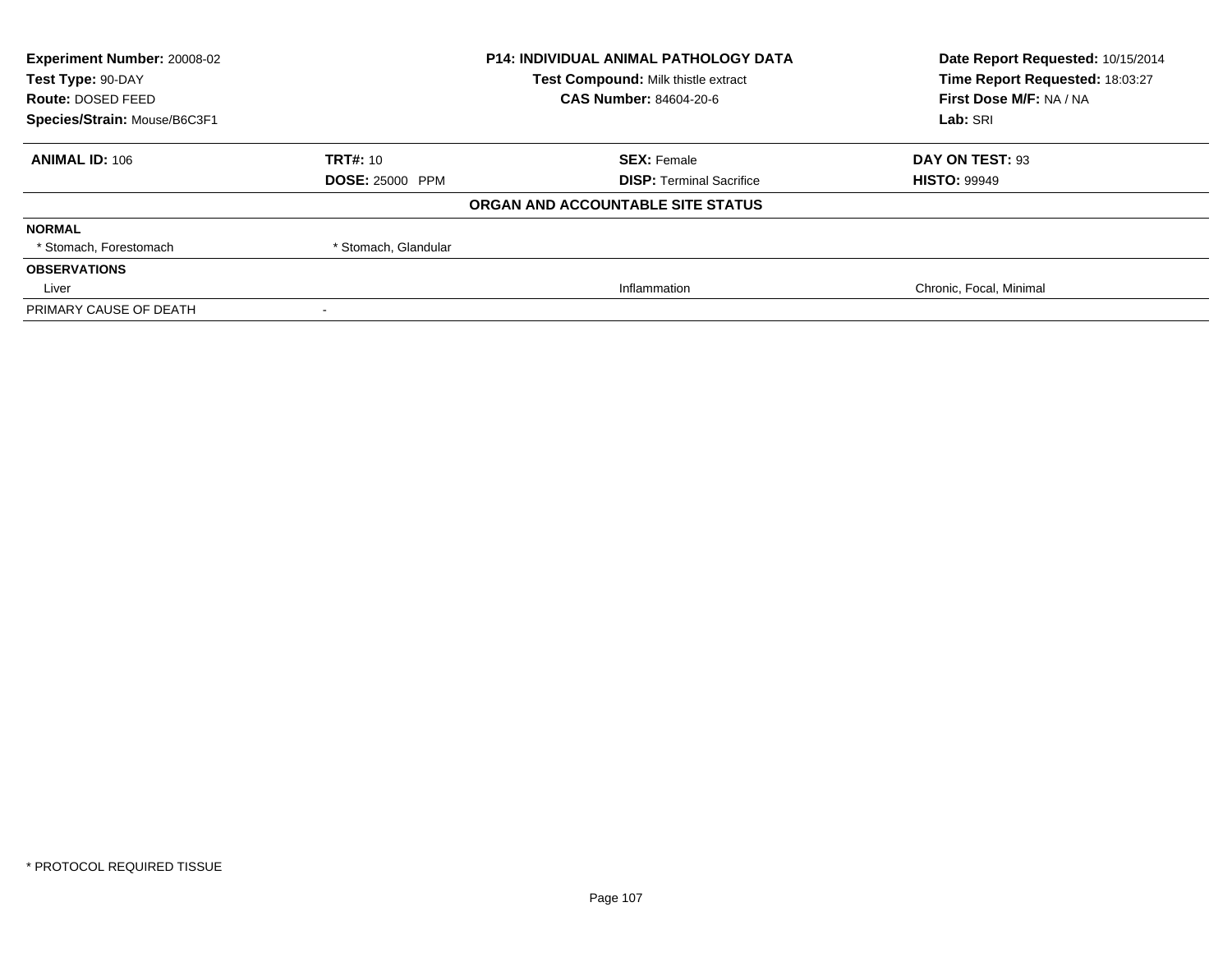| Experiment Number: 20008-02<br><b>P14: INDIVIDUAL ANIMAL PATHOLOGY DATA</b><br>Test Compound: Milk thistle extract<br>Test Type: 90-DAY |                        |                                   | Date Report Requested: 10/15/2014 |
|-----------------------------------------------------------------------------------------------------------------------------------------|------------------------|-----------------------------------|-----------------------------------|
|                                                                                                                                         |                        | Time Report Requested: 18:03:27   |                                   |
| Route: DOSED FEED                                                                                                                       |                        | CAS Number: 84604-20-6            | First Dose M/F: NA / NA           |
| Species/Strain: Mouse/B6C3F1                                                                                                            |                        |                                   | Lab: SRI                          |
| <b>ANIMAL ID: 107</b>                                                                                                                   | TRT#: 10               | <b>SEX: Female</b>                | DAY ON TEST: 93                   |
|                                                                                                                                         | <b>DOSE: 25000 PPM</b> | <b>DISP: Terminal Sacrifice</b>   | <b>HISTO: 99950</b>               |
|                                                                                                                                         |                        | ORGAN AND ACCOUNTABLE SITE STATUS |                                   |
| <b>NORMAL</b>                                                                                                                           |                        |                                   |                                   |
| * Stomach, Forestomach                                                                                                                  | * Stomach, Glandular   |                                   |                                   |
| <b>OBSERVATIONS</b>                                                                                                                     |                        |                                   |                                   |
| Liver                                                                                                                                   |                        | Inflammation                      | Chronic, Focal, Minimal           |
| PRIMARY CAUSE OF DEATH                                                                                                                  |                        |                                   |                                   |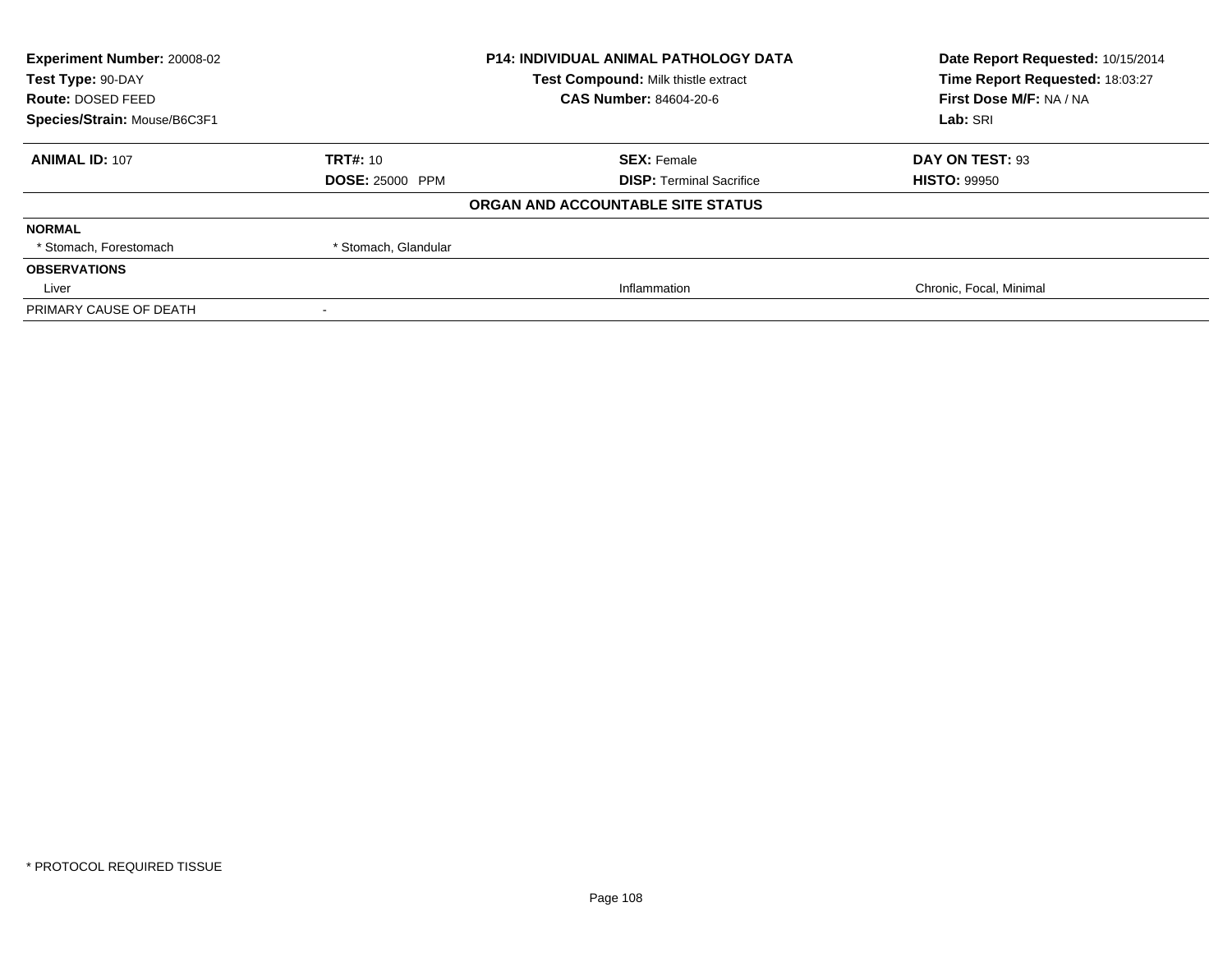| Experiment Number: 20008-02<br>Test Type: 90-DAY<br>Route: DOSED FEED<br>Species/Strain: Mouse/B6C3F1 |                                           | <b>P14: INDIVIDUAL ANIMAL PATHOLOGY DATA</b><br>Test Compound: Milk thistle extract<br>CAS Number: 84604-20-6 | Date Report Requested: 10/15/2014<br>Time Report Requested: 18:03:27<br>First Dose M/F: NA / NA<br>Lab: SRI |
|-------------------------------------------------------------------------------------------------------|-------------------------------------------|---------------------------------------------------------------------------------------------------------------|-------------------------------------------------------------------------------------------------------------|
| <b>ANIMAL ID: 108</b>                                                                                 | <b>TRT#: 10</b><br><b>DOSE: 25000 PPM</b> | <b>SEX: Female</b><br><b>DISP:</b> Terminal Sacrifice                                                         | DAY ON TEST: 93<br><b>HISTO: 99951</b>                                                                      |
|                                                                                                       |                                           | ORGAN AND ACCOUNTABLE SITE STATUS                                                                             |                                                                                                             |
| <b>NORMAL</b><br>* Stomach, Glandular                                                                 |                                           |                                                                                                               |                                                                                                             |
| <b>OBSERVATIONS</b>                                                                                   |                                           |                                                                                                               |                                                                                                             |
| Liver                                                                                                 |                                           | Inflammation                                                                                                  | Chronic, Focal, Minimal                                                                                     |
| * Stomach, Forestomach                                                                                |                                           | Hyperplasia                                                                                                   | Squamous, Focal, Minimal                                                                                    |
| PRIMARY CAUSE OF DEATH                                                                                |                                           |                                                                                                               |                                                                                                             |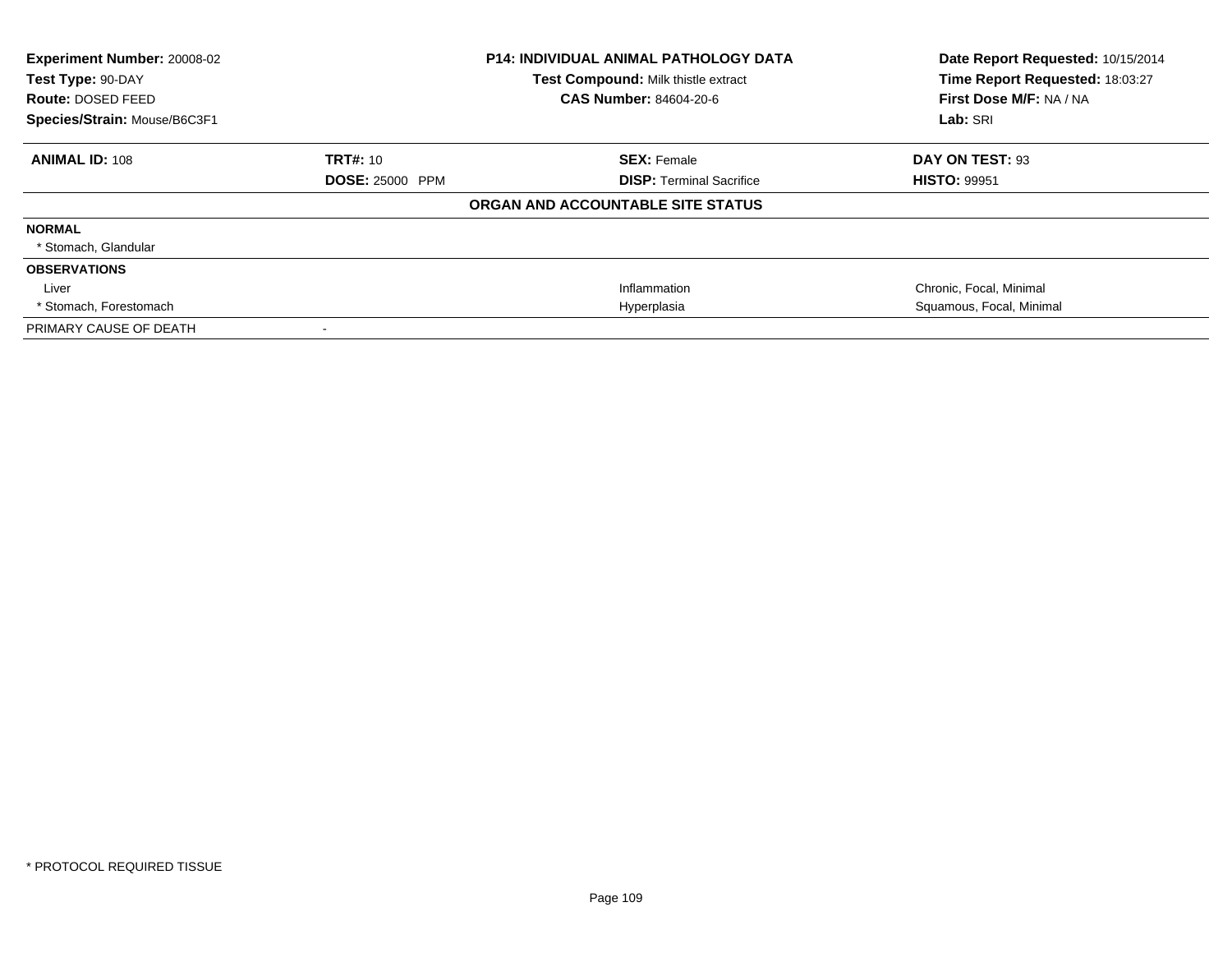| <b>Experiment Number: 20008-02</b> | <b>P14: INDIVIDUAL ANIMAL PATHOLOGY DATA</b><br>Test Compound: Milk thistle extract<br><b>CAS Number: 84604-20-6</b> |                                   | Date Report Requested: 10/15/2014 |  |
|------------------------------------|----------------------------------------------------------------------------------------------------------------------|-----------------------------------|-----------------------------------|--|
| Test Type: 90-DAY                  |                                                                                                                      |                                   | Time Report Requested: 18:03:27   |  |
| Route: DOSED FEED                  |                                                                                                                      |                                   | First Dose M/F: NA / NA           |  |
| Species/Strain: Mouse/B6C3F1       |                                                                                                                      |                                   | Lab: SRI                          |  |
| <b>ANIMAL ID: 109</b>              | <b>TRT#: 10</b>                                                                                                      | <b>SEX: Female</b>                | DAY ON TEST: 93                   |  |
|                                    | <b>DOSE: 25000 PPM</b>                                                                                               | <b>DISP: Terminal Sacrifice</b>   | <b>HISTO: 99952</b>               |  |
|                                    |                                                                                                                      | ORGAN AND ACCOUNTABLE SITE STATUS |                                   |  |
| <b>NORMAL</b>                      |                                                                                                                      |                                   |                                   |  |
| Liver                              | * Stomach, Forestomach                                                                                               | * Stomach, Glandular              |                                   |  |
| PRIMARY CAUSE OF DEATH             |                                                                                                                      |                                   |                                   |  |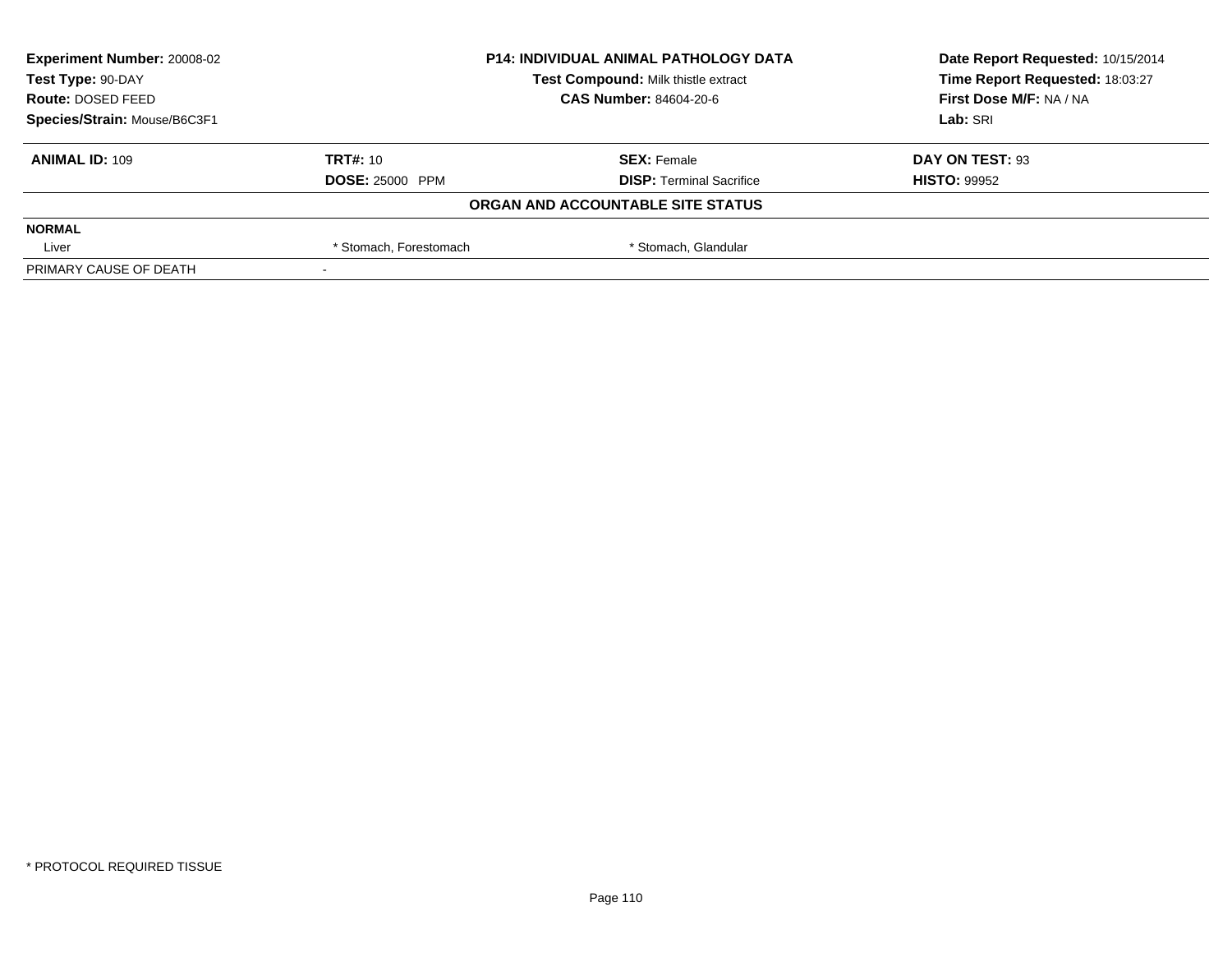| <b>Experiment Number: 20008-02</b> | <b>P14: INDIVIDUAL ANIMAL PATHOLOGY DATA</b><br>Test Compound: Milk thistle extract<br>CAS Number: 84604-20-6 |                                   | Date Report Requested: 10/15/2014 |
|------------------------------------|---------------------------------------------------------------------------------------------------------------|-----------------------------------|-----------------------------------|
| Test Type: 90-DAY                  |                                                                                                               |                                   | Time Report Requested: 18:03:27   |
| Route: DOSED FEED                  |                                                                                                               |                                   | First Dose M/F: NA / NA           |
| Species/Strain: Mouse/B6C3F1       |                                                                                                               |                                   | Lab: SRI                          |
| <b>ANIMAL ID: 110</b>              | <b>TRT#: 10</b>                                                                                               | <b>SEX: Female</b>                | DAY ON TEST: 93                   |
|                                    | <b>DOSE: 25000 PPM</b>                                                                                        | <b>DISP: Terminal Sacrifice</b>   | <b>HISTO: 99953</b>               |
|                                    |                                                                                                               | ORGAN AND ACCOUNTABLE SITE STATUS |                                   |
| <b>NORMAL</b>                      |                                                                                                               |                                   |                                   |
| Liver                              | * Stomach, Forestomach                                                                                        | * Stomach, Glandular              |                                   |
| PRIMARY CAUSE OF DEATH             |                                                                                                               |                                   |                                   |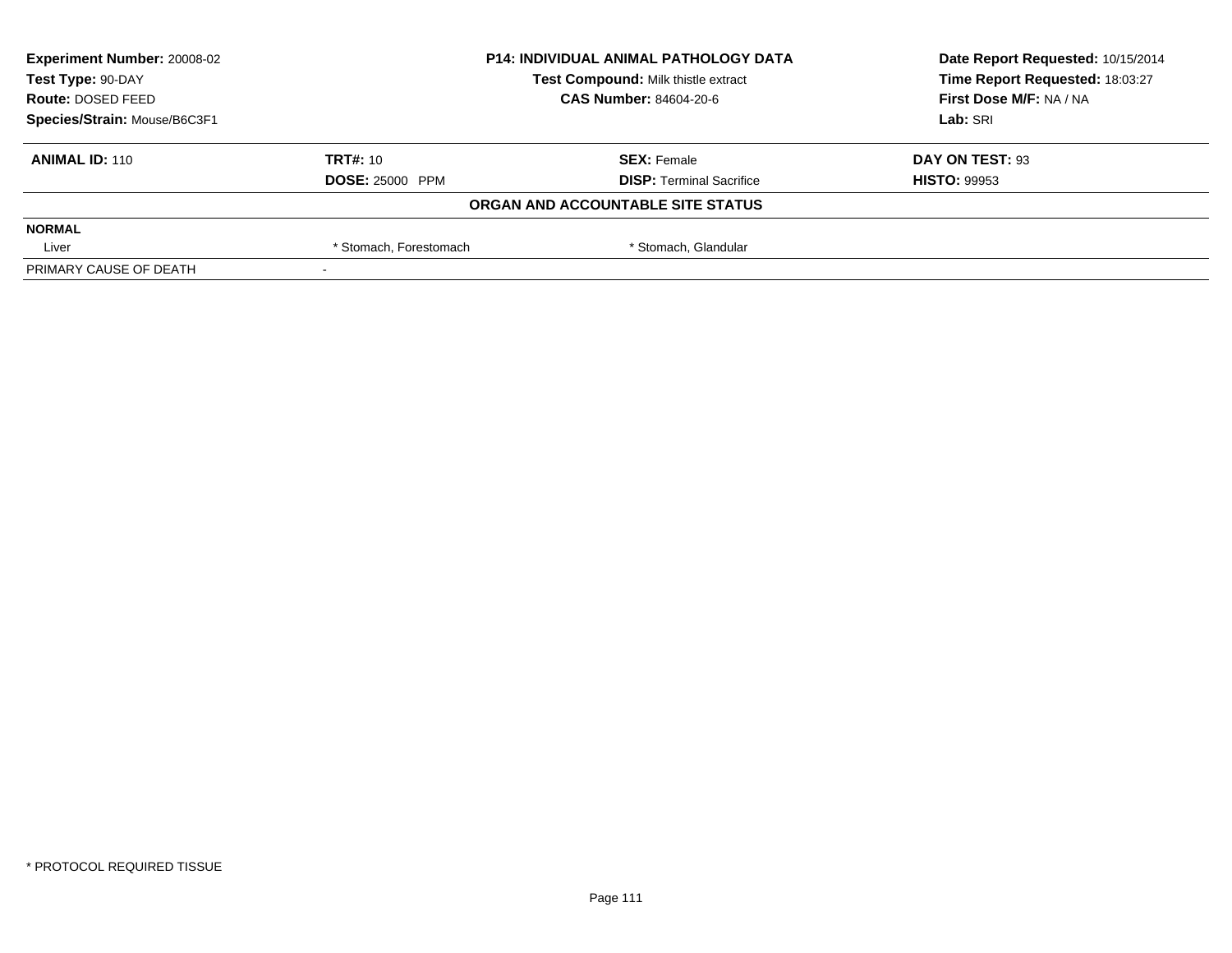| <b>Experiment Number: 20008-02</b><br>Test Type: 90-DAY<br>Route: DOSED FEED<br>Species/Strain: Mouse/B6C3F1 | <b>P14: INDIVIDUAL ANIMAL PATHOLOGY DATA</b><br>Test Compound: Milk thistle extract<br><b>CAS Number: 84604-20-6</b> |                                   | Date Report Requested: 10/15/2014<br>Time Report Requested: 18:03:27<br>First Dose M/F: NA / NA<br>Lab: SRI |
|--------------------------------------------------------------------------------------------------------------|----------------------------------------------------------------------------------------------------------------------|-----------------------------------|-------------------------------------------------------------------------------------------------------------|
| <b>ANIMAL ID: 111</b>                                                                                        | <b>TRT#: 12</b>                                                                                                      | <b>SEX: Female</b>                | DAY ON TEST: 93                                                                                             |
|                                                                                                              | DOSE: 50000 PPM                                                                                                      | <b>DISP: Terminal Sacrifice</b>   | <b>HISTO: 99954</b>                                                                                         |
|                                                                                                              |                                                                                                                      | ORGAN AND ACCOUNTABLE SITE STATUS |                                                                                                             |
| <b>NORMAL</b>                                                                                                |                                                                                                                      |                                   |                                                                                                             |
| * Adrenal Cortex                                                                                             | * Adrenal Medulla                                                                                                    | * Bone                            | * Bone Marrow                                                                                               |
| * Brain                                                                                                      | * Clitoral Gland                                                                                                     | * Esophagus                       | * Eye                                                                                                       |
| * Gallbladder                                                                                                | * Harderian Gland                                                                                                    | * Heart                           | * Intestine Large, Cecum                                                                                    |
| * Intestine Large, Colon                                                                                     | * Intestine Large, Rectum                                                                                            | * Intestine Small, Duodenum       | * Intestine Small, Ileum                                                                                    |
| * Intestine Small, Jejunum                                                                                   | * Kidney                                                                                                             | * Lung                            | * Lymph Node, Mandibular                                                                                    |
| * Lymph Node, Mesenteric                                                                                     | * Mammary Gland                                                                                                      | * Nose                            | * Ovary                                                                                                     |
| * Pancreas                                                                                                   | * Parathyroid Gland                                                                                                  | * Pituitary Gland                 | * Salivary Glands                                                                                           |
| * Skin                                                                                                       | * Spleen                                                                                                             | * Stomach, Glandular              | * Thymus                                                                                                    |
| * Thyroid Gland                                                                                              | * Trachea                                                                                                            | * Urinary Bladder                 | * Uterus                                                                                                    |
| <b>OBSERVATIONS</b>                                                                                          |                                                                                                                      |                                   |                                                                                                             |
| * Liver                                                                                                      |                                                                                                                      | Inflammation                      | Chronic, Focal, Minimal                                                                                     |
| * Stomach, Forestomach                                                                                       |                                                                                                                      | Hyperplasia                       | Squamous, Focal, Mild                                                                                       |
| PRIMARY CAUSE OF DEATH                                                                                       |                                                                                                                      |                                   |                                                                                                             |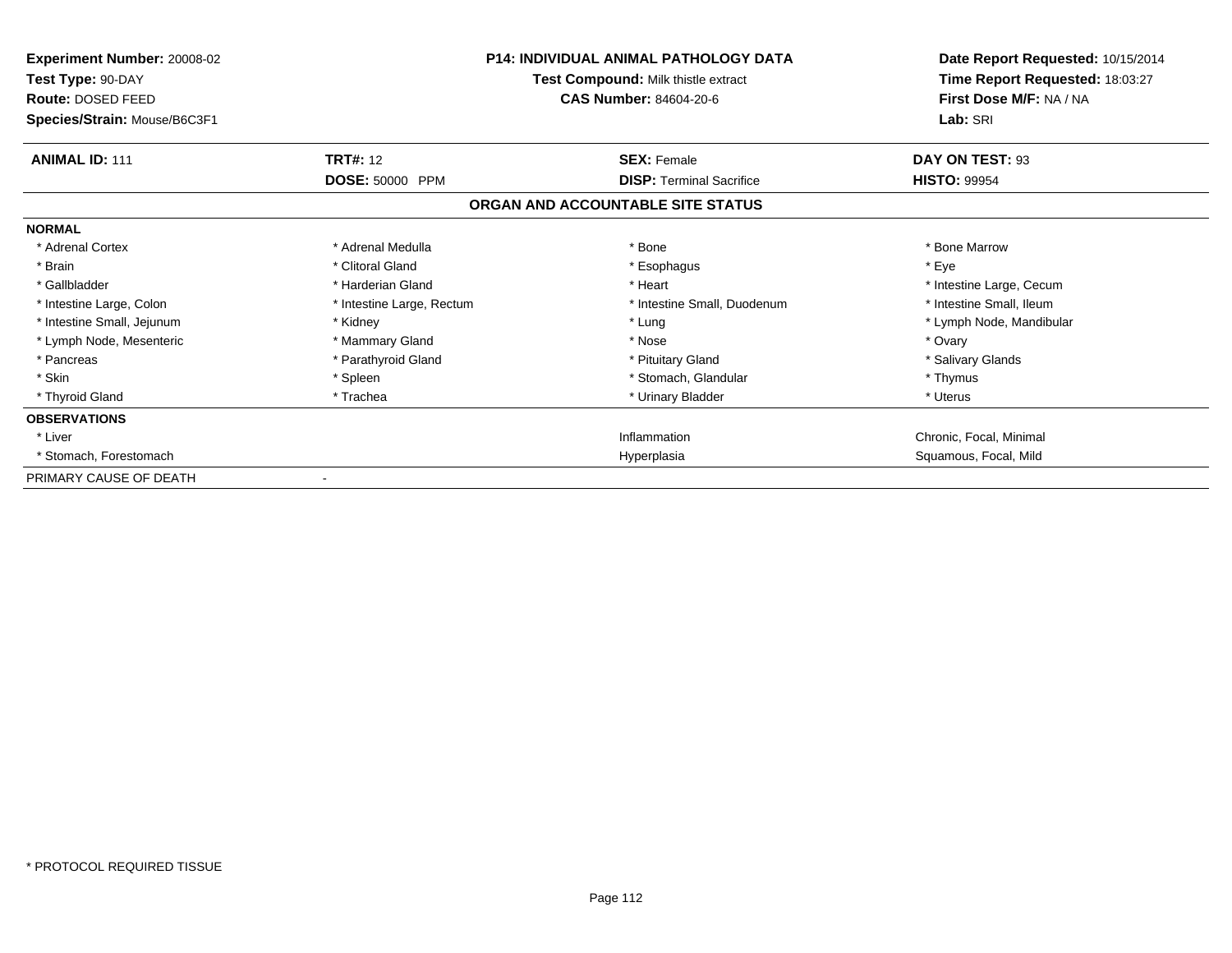| <b>Experiment Number: 20008-02</b><br>Test Type: 90-DAY<br>Route: DOSED FEED<br>Species/Strain: Mouse/B6C3F1 | <b>P14: INDIVIDUAL ANIMAL PATHOLOGY DATA</b><br>Test Compound: Milk thistle extract<br><b>CAS Number: 84604-20-6</b> |                                   | Date Report Requested: 10/15/2014<br>Time Report Requested: 18:03:27<br>First Dose M/F: NA / NA<br>Lab: SRI |
|--------------------------------------------------------------------------------------------------------------|----------------------------------------------------------------------------------------------------------------------|-----------------------------------|-------------------------------------------------------------------------------------------------------------|
| <b>ANIMAL ID: 112</b>                                                                                        | <b>TRT#: 12</b>                                                                                                      | <b>SEX: Female</b>                | DAY ON TEST: 93                                                                                             |
|                                                                                                              | DOSE: 50000 PPM                                                                                                      | <b>DISP: Terminal Sacrifice</b>   | <b>HISTO: 99955</b>                                                                                         |
|                                                                                                              |                                                                                                                      | ORGAN AND ACCOUNTABLE SITE STATUS |                                                                                                             |
| <b>NORMAL</b>                                                                                                |                                                                                                                      |                                   |                                                                                                             |
| * Adrenal Cortex                                                                                             | * Adrenal Medulla                                                                                                    | * Bone                            | * Bone Marrow                                                                                               |
| * Brain                                                                                                      | * Clitoral Gland                                                                                                     | * Esophagus                       | * Eye                                                                                                       |
| * Gallbladder                                                                                                | * Harderian Gland                                                                                                    | * Heart                           | * Intestine Large, Cecum                                                                                    |
| * Intestine Large, Colon                                                                                     | * Intestine Large, Rectum                                                                                            | * Intestine Small, Duodenum       | * Intestine Small, Ileum                                                                                    |
| * Intestine Small, Jejunum                                                                                   | * Kidney                                                                                                             | * Lung                            | * Lymph Node, Mandibular                                                                                    |
| * Lymph Node, Mesenteric                                                                                     | * Mammary Gland                                                                                                      | * Nose                            | * Ovary                                                                                                     |
| * Pancreas                                                                                                   | * Parathyroid Gland                                                                                                  | * Pituitary Gland                 | * Salivary Glands                                                                                           |
| * Skin                                                                                                       | * Spleen                                                                                                             | * Stomach, Forestomach            | * Stomach, Glandular                                                                                        |
| * Thymus                                                                                                     | * Thyroid Gland                                                                                                      | * Trachea                         | * Urinary Bladder                                                                                           |
| * Uterus                                                                                                     |                                                                                                                      |                                   |                                                                                                             |
| <b>OBSERVATIONS</b>                                                                                          |                                                                                                                      |                                   |                                                                                                             |
| * Liver                                                                                                      |                                                                                                                      | Inflammation                      | Chronic, Focal, Minimal                                                                                     |
| PRIMARY CAUSE OF DEATH                                                                                       |                                                                                                                      |                                   |                                                                                                             |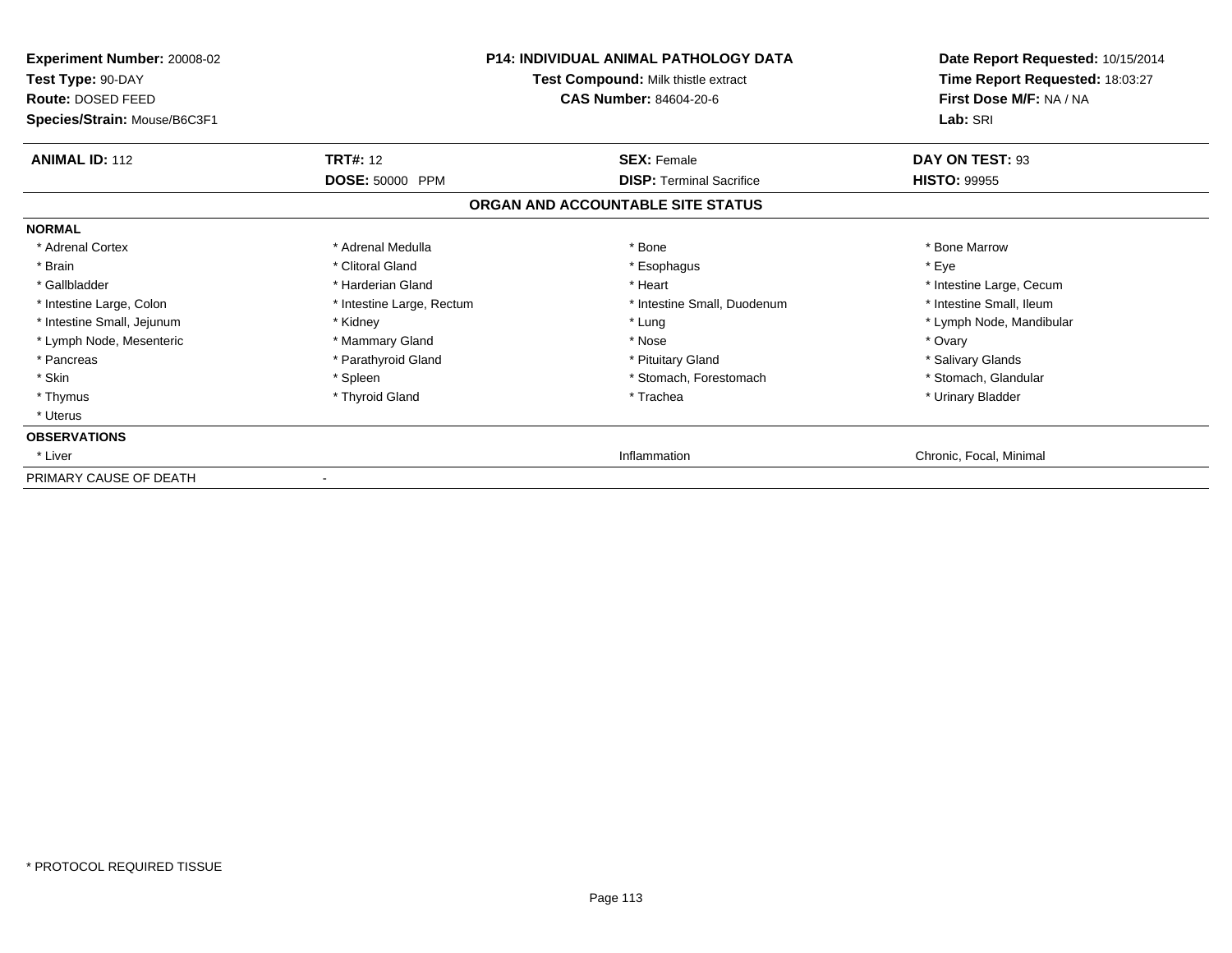| <b>Experiment Number: 20008-02</b><br>Test Type: 90-DAY<br>Route: DOSED FEED<br>Species/Strain: Mouse/B6C3F1 | <b>P14: INDIVIDUAL ANIMAL PATHOLOGY DATA</b><br>Test Compound: Milk thistle extract<br><b>CAS Number: 84604-20-6</b> |                                   | Date Report Requested: 10/15/2014<br>Time Report Requested: 18:03:27<br>First Dose M/F: NA / NA<br>Lab: SRI |
|--------------------------------------------------------------------------------------------------------------|----------------------------------------------------------------------------------------------------------------------|-----------------------------------|-------------------------------------------------------------------------------------------------------------|
| <b>ANIMAL ID: 113</b>                                                                                        | <b>TRT#: 12</b>                                                                                                      | <b>SEX: Female</b>                | DAY ON TEST: 93                                                                                             |
|                                                                                                              | DOSE: 50000 PPM                                                                                                      | <b>DISP: Terminal Sacrifice</b>   | <b>HISTO: 99956</b>                                                                                         |
|                                                                                                              |                                                                                                                      | ORGAN AND ACCOUNTABLE SITE STATUS |                                                                                                             |
| <b>NORMAL</b>                                                                                                |                                                                                                                      |                                   |                                                                                                             |
| * Adrenal Cortex                                                                                             | * Adrenal Medulla                                                                                                    | * Bone                            | * Bone Marrow                                                                                               |
| * Brain                                                                                                      | * Clitoral Gland                                                                                                     | * Esophagus                       | * Eye                                                                                                       |
| * Gallbladder                                                                                                | * Harderian Gland                                                                                                    | * Heart                           | * Intestine Large, Cecum                                                                                    |
| * Intestine Large, Colon                                                                                     | * Intestine Large, Rectum                                                                                            | * Intestine Small, Duodenum       | * Intestine Small, Ileum                                                                                    |
| * Intestine Small, Jejunum                                                                                   | * Kidney                                                                                                             | * Lung                            | * Lymph Node, Mandibular                                                                                    |
| * Lymph Node, Mesenteric                                                                                     | * Mammary Gland                                                                                                      | * Nose                            | * Ovary                                                                                                     |
| * Pancreas                                                                                                   | * Parathyroid Gland                                                                                                  | * Pituitary Gland                 | * Salivary Glands                                                                                           |
| * Skin                                                                                                       | * Spleen                                                                                                             | * Stomach, Forestomach            | * Stomach, Glandular                                                                                        |
| * Thymus                                                                                                     | * Thyroid Gland                                                                                                      | * Trachea                         | * Urinary Bladder                                                                                           |
| * Uterus                                                                                                     |                                                                                                                      |                                   |                                                                                                             |
| <b>OBSERVATIONS</b>                                                                                          |                                                                                                                      |                                   |                                                                                                             |
| * Liver                                                                                                      |                                                                                                                      | Inflammation                      | Chronic, Focal, Minimal                                                                                     |
| PRIMARY CAUSE OF DEATH                                                                                       |                                                                                                                      |                                   |                                                                                                             |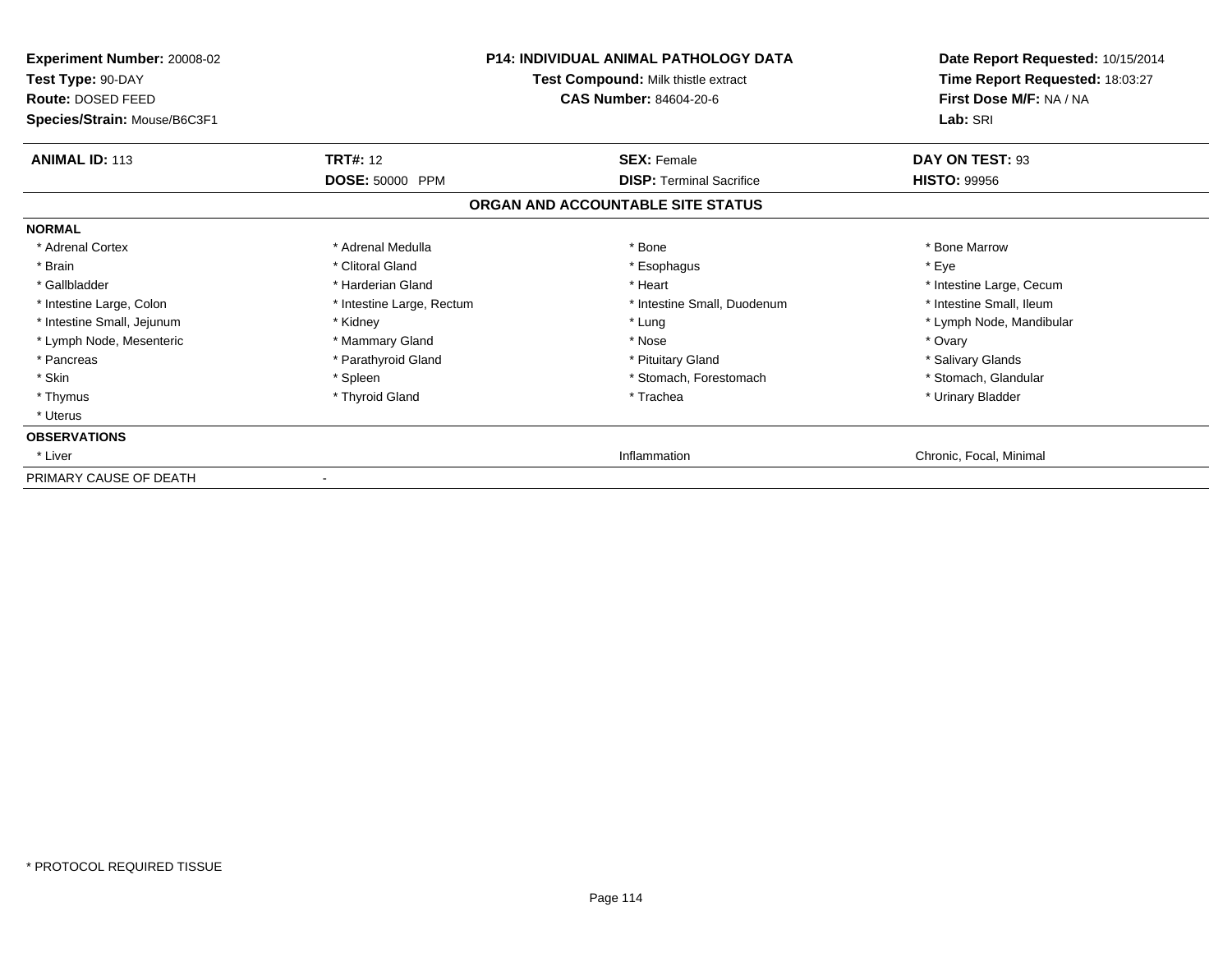| Experiment Number: 20008-02<br>Test Type: 90-DAY<br>Route: DOSED FEED<br>Species/Strain: Mouse/B6C3F1 | <b>P14: INDIVIDUAL ANIMAL PATHOLOGY DATA</b><br>Test Compound: Milk thistle extract<br><b>CAS Number: 84604-20-6</b> |                                          | Date Report Requested: 10/15/2014<br>Time Report Requested: 18:03:27<br>First Dose M/F: NA / NA<br>Lab: SRI |
|-------------------------------------------------------------------------------------------------------|----------------------------------------------------------------------------------------------------------------------|------------------------------------------|-------------------------------------------------------------------------------------------------------------|
| <b>ANIMAL ID: 114</b>                                                                                 | <b>TRT#: 12</b>                                                                                                      | <b>SEX: Female</b>                       | DAY ON TEST: 93                                                                                             |
|                                                                                                       | <b>DOSE: 50000 PPM</b>                                                                                               | <b>DISP: Terminal Sacrifice</b>          | <b>HISTO: 99957</b>                                                                                         |
|                                                                                                       |                                                                                                                      | ORGAN AND ACCOUNTABLE SITE STATUS        |                                                                                                             |
| <b>NORMAL</b>                                                                                         |                                                                                                                      |                                          |                                                                                                             |
| * Adrenal Medulla                                                                                     | * Bone                                                                                                               | * Bone Marrow                            | * Brain                                                                                                     |
| * Clitoral Gland                                                                                      | * Esophagus                                                                                                          | * Eye                                    | * Gallbladder                                                                                               |
| * Harderian Gland                                                                                     | * Heart                                                                                                              | * Intestine Large, Cecum                 | * Intestine Large, Colon                                                                                    |
| * Intestine Large, Rectum                                                                             | * Intestine Small, Duodenum                                                                                          | * Intestine Small, Ileum                 | * Intestine Small, Jejunum                                                                                  |
| * Kidney                                                                                              | * Lung                                                                                                               | * Lymph Node, Mandibular                 | * Lymph Node, Mesenteric                                                                                    |
| * Mammary Gland                                                                                       | * Nose                                                                                                               | * Ovary                                  | * Pancreas                                                                                                  |
| * Parathyroid Gland                                                                                   | * Salivary Glands                                                                                                    | * Skin                                   | * Spleen                                                                                                    |
| * Stomach, Forestomach                                                                                | * Stomach, Glandular                                                                                                 | * Thymus                                 | * Thyroid Gland                                                                                             |
| * Trachea                                                                                             | * Urinary Bladder                                                                                                    | * Uterus                                 |                                                                                                             |
| <b>MISSING</b>                                                                                        |                                                                                                                      |                                          |                                                                                                             |
| * Pituitary Gland                                                                                     |                                                                                                                      |                                          |                                                                                                             |
| <b>OBSERVATIONS</b>                                                                                   |                                                                                                                      |                                          |                                                                                                             |
| * Adrenal Cortex                                                                                      |                                                                                                                      | <b>Accessory Adrenal Cortical Nodule</b> |                                                                                                             |
| * Liver                                                                                               |                                                                                                                      | Inflammation                             | Chronic, Focal, Minimal                                                                                     |
| PRIMARY CAUSE OF DEATH                                                                                |                                                                                                                      |                                          |                                                                                                             |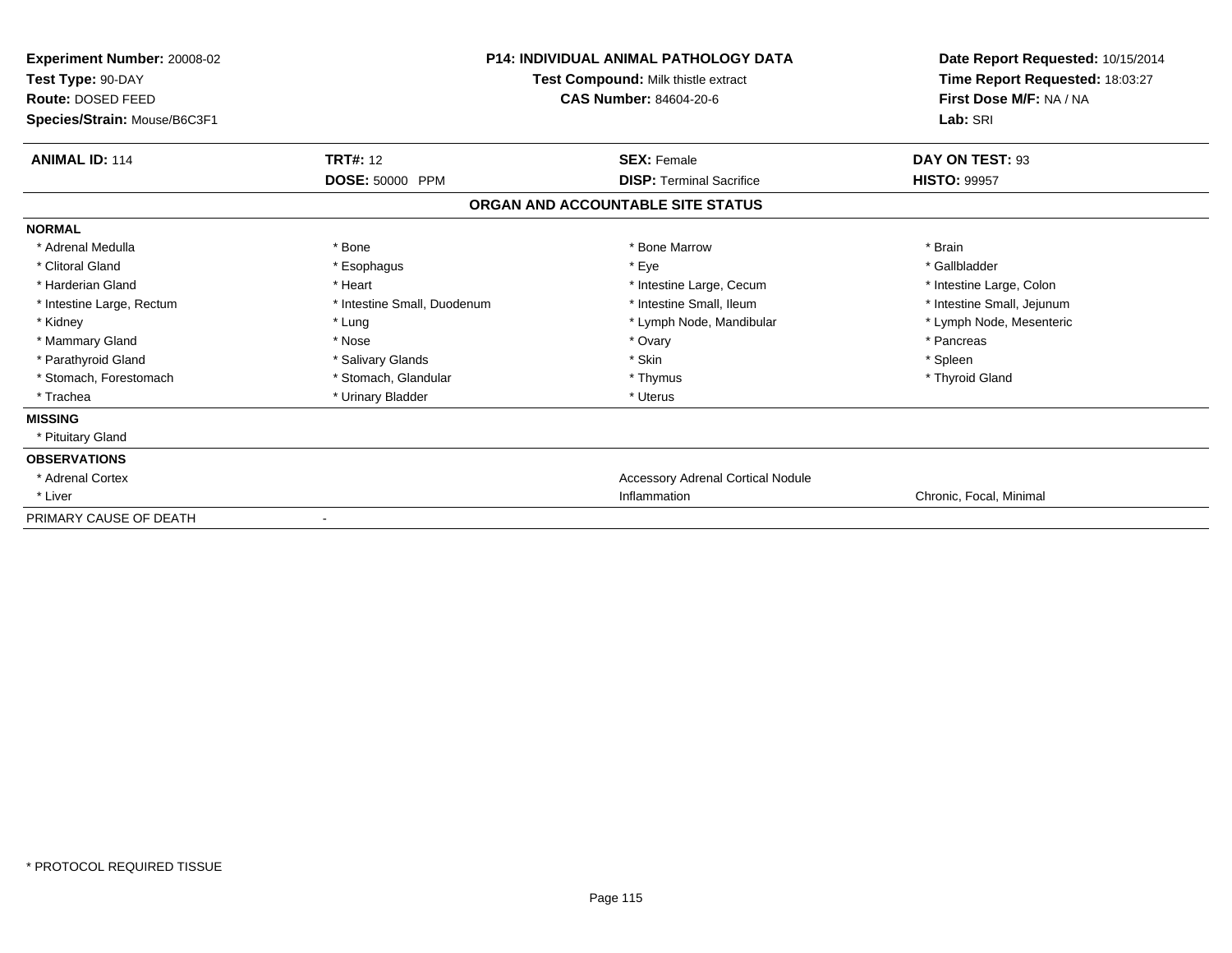| Experiment Number: 20008-02<br>Test Type: 90-DAY<br>Route: DOSED FEED<br>Species/Strain: Mouse/B6C3F1 | <b>P14: INDIVIDUAL ANIMAL PATHOLOGY DATA</b><br>Test Compound: Milk thistle extract<br><b>CAS Number: 84604-20-6</b> |                                                       | Date Report Requested: 10/15/2014<br>Time Report Requested: 18:03:27<br>First Dose M/F: NA / NA<br>Lab: SRI |
|-------------------------------------------------------------------------------------------------------|----------------------------------------------------------------------------------------------------------------------|-------------------------------------------------------|-------------------------------------------------------------------------------------------------------------|
| <b>ANIMAL ID: 115</b>                                                                                 | <b>TRT#: 12</b>                                                                                                      | <b>SEX: Female</b><br><b>DISP: Terminal Sacrifice</b> | DAY ON TEST: 93<br><b>HISTO: 99958</b>                                                                      |
|                                                                                                       | DOSE: 50000 PPM                                                                                                      | ORGAN AND ACCOUNTABLE SITE STATUS                     |                                                                                                             |
| <b>NORMAL</b>                                                                                         |                                                                                                                      |                                                       |                                                                                                             |
| * Adrenal Cortex                                                                                      | * Adrenal Medulla                                                                                                    | * Bone                                                | * Bone Marrow                                                                                               |
| * Brain                                                                                               | * Clitoral Gland                                                                                                     | * Esophagus                                           | * Eye                                                                                                       |
| * Gallbladder                                                                                         | * Harderian Gland                                                                                                    | * Heart                                               | * Intestine Large, Cecum                                                                                    |
| * Intestine Large, Colon                                                                              | * Intestine Large, Rectum                                                                                            | * Intestine Small, Duodenum                           | * Intestine Small. Ileum                                                                                    |
| * Intestine Small, Jejunum                                                                            | * Kidney                                                                                                             | * Lung                                                | * Lymph Node, Mandibular                                                                                    |
| * Lymph Node, Mesenteric                                                                              | * Mammary Gland                                                                                                      | * Nose                                                | * Ovary                                                                                                     |
| * Pancreas                                                                                            | * Parathyroid Gland                                                                                                  | * Pituitary Gland                                     | * Salivary Glands                                                                                           |
| * Skin                                                                                                | * Spleen                                                                                                             | * Stomach, Glandular                                  | * Thymus                                                                                                    |
| * Thyroid Gland                                                                                       | * Trachea                                                                                                            | * Urinary Bladder                                     | * Uterus                                                                                                    |
| <b>OBSERVATIONS</b>                                                                                   |                                                                                                                      |                                                       |                                                                                                             |
| * Liver                                                                                               |                                                                                                                      | Inflammation                                          | Chronic, Focal, Minimal                                                                                     |
| * Stomach, Forestomach                                                                                |                                                                                                                      | Hyperplasia                                           | Squamous, Focal, Mild                                                                                       |
|                                                                                                       |                                                                                                                      | Ulcer                                                 | Focal, Minimal                                                                                              |
| PRIMARY CAUSE OF DEATH                                                                                |                                                                                                                      |                                                       |                                                                                                             |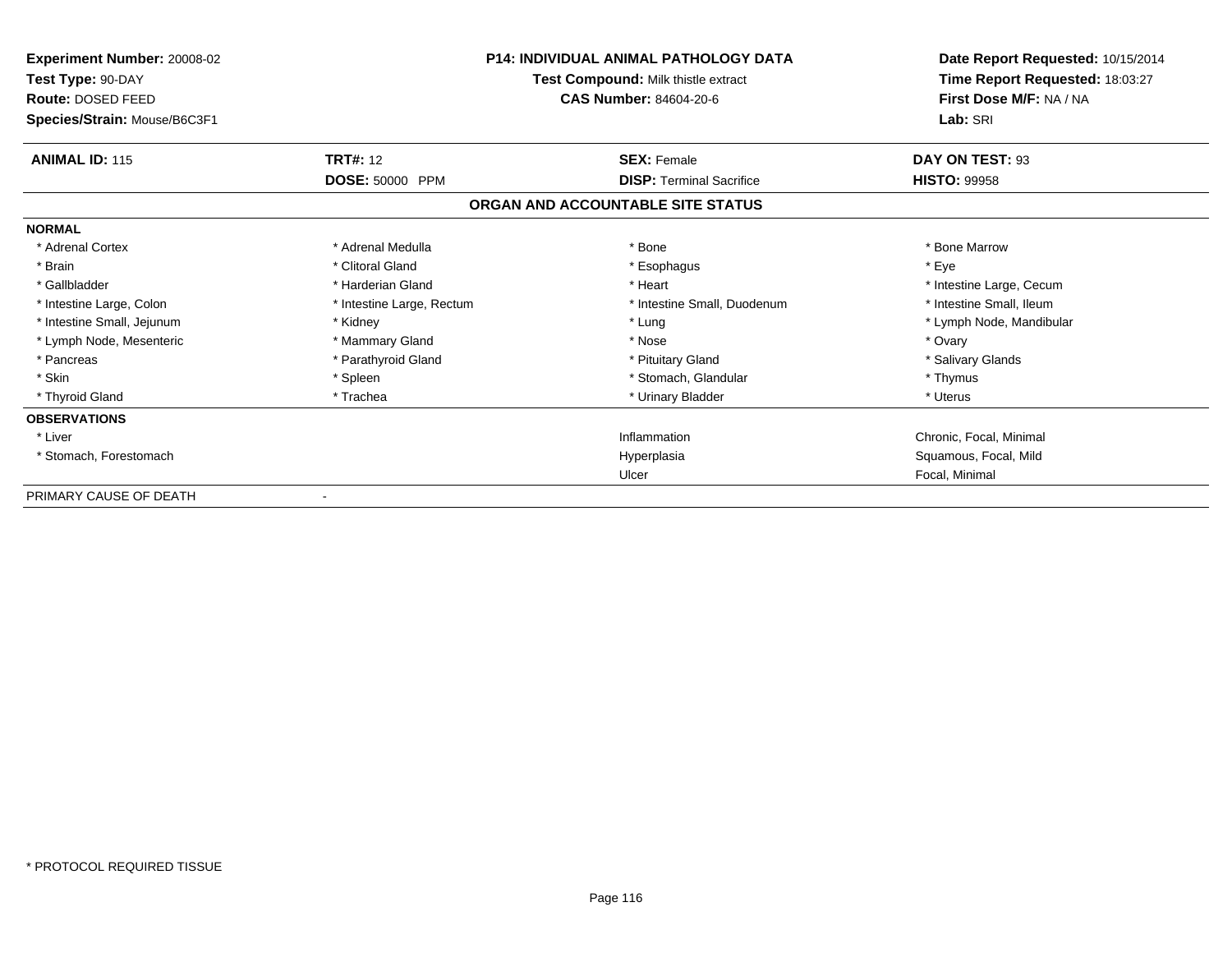| <b>Experiment Number: 20008-02</b><br>Test Type: 90-DAY<br>Route: DOSED FEED<br>Species/Strain: Mouse/B6C3F1 | <b>P14: INDIVIDUAL ANIMAL PATHOLOGY DATA</b><br>Test Compound: Milk thistle extract<br><b>CAS Number: 84604-20-6</b> |                                   | Date Report Requested: 10/15/2014<br>Time Report Requested: 18:03:27<br>First Dose M/F: NA / NA<br>Lab: SRI |
|--------------------------------------------------------------------------------------------------------------|----------------------------------------------------------------------------------------------------------------------|-----------------------------------|-------------------------------------------------------------------------------------------------------------|
| <b>ANIMAL ID: 116</b>                                                                                        | <b>TRT#: 12</b>                                                                                                      | <b>SEX: Female</b>                | DAY ON TEST: 93                                                                                             |
|                                                                                                              | DOSE: 50000 PPM                                                                                                      | <b>DISP: Terminal Sacrifice</b>   | <b>HISTO: 99959</b>                                                                                         |
|                                                                                                              |                                                                                                                      | ORGAN AND ACCOUNTABLE SITE STATUS |                                                                                                             |
| <b>NORMAL</b>                                                                                                |                                                                                                                      |                                   |                                                                                                             |
| * Adrenal Cortex                                                                                             | * Adrenal Medulla                                                                                                    | * Bone                            | * Bone Marrow                                                                                               |
| * Brain                                                                                                      | * Clitoral Gland                                                                                                     | * Esophagus                       | * Eye                                                                                                       |
| * Gallbladder                                                                                                | * Harderian Gland                                                                                                    | * Heart                           | * Intestine Large, Cecum                                                                                    |
| * Intestine Large, Colon                                                                                     | * Intestine Large, Rectum                                                                                            | * Intestine Small, Duodenum       | * Intestine Small, Ileum                                                                                    |
| * Intestine Small, Jejunum                                                                                   | * Kidney                                                                                                             | * Lung                            | * Lymph Node, Mandibular                                                                                    |
| * Lymph Node, Mesenteric                                                                                     | * Mammary Gland                                                                                                      | * Nose                            | * Ovary                                                                                                     |
| * Pancreas                                                                                                   | * Parathyroid Gland                                                                                                  | * Pituitary Gland                 | * Salivary Glands                                                                                           |
| * Skin                                                                                                       | * Spleen                                                                                                             | * Stomach, Forestomach            | * Stomach, Glandular                                                                                        |
| * Thymus                                                                                                     | * Thyroid Gland                                                                                                      | * Trachea                         | * Urinary Bladder                                                                                           |
| * Uterus                                                                                                     |                                                                                                                      |                                   |                                                                                                             |
| <b>OBSERVATIONS</b>                                                                                          |                                                                                                                      |                                   |                                                                                                             |
| * Liver                                                                                                      |                                                                                                                      | Inflammation                      | Chronic, Focal, Minimal                                                                                     |
| PRIMARY CAUSE OF DEATH                                                                                       |                                                                                                                      |                                   |                                                                                                             |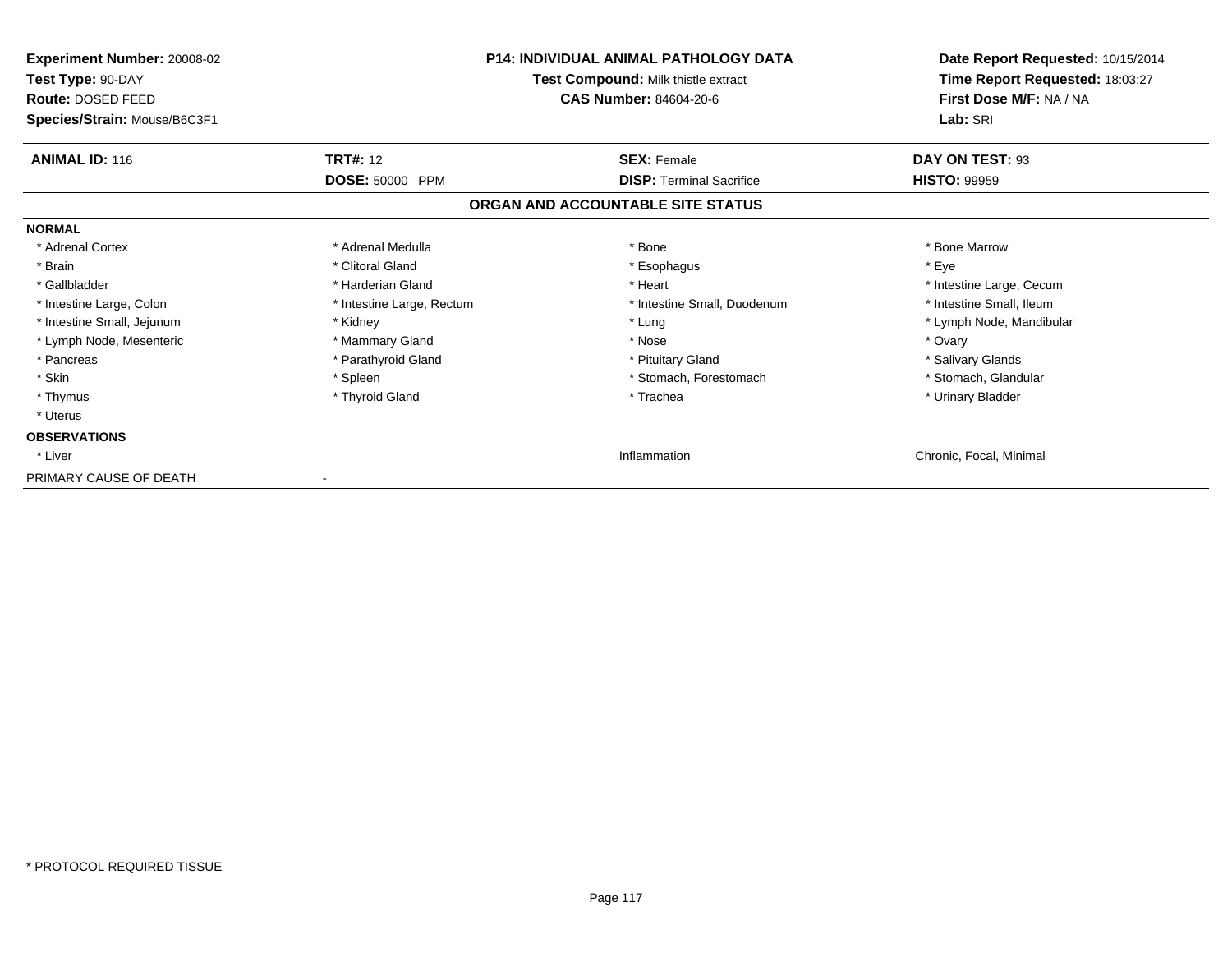| <b>Experiment Number: 20008-02</b><br>Test Type: 90-DAY<br>Route: DOSED FEED<br>Species/Strain: Mouse/B6C3F1 | <b>P14: INDIVIDUAL ANIMAL PATHOLOGY DATA</b><br>Test Compound: Milk thistle extract<br><b>CAS Number: 84604-20-6</b> |                                   | Date Report Requested: 10/15/2014<br>Time Report Requested: 18:03:27<br>First Dose M/F: NA / NA<br>Lab: SRI |
|--------------------------------------------------------------------------------------------------------------|----------------------------------------------------------------------------------------------------------------------|-----------------------------------|-------------------------------------------------------------------------------------------------------------|
| <b>ANIMAL ID: 117</b>                                                                                        | <b>TRT#: 12</b>                                                                                                      | <b>SEX: Female</b>                | DAY ON TEST: 93                                                                                             |
|                                                                                                              | DOSE: 50000 PPM                                                                                                      | <b>DISP: Terminal Sacrifice</b>   | <b>HISTO: 99960</b>                                                                                         |
|                                                                                                              |                                                                                                                      | ORGAN AND ACCOUNTABLE SITE STATUS |                                                                                                             |
| <b>NORMAL</b>                                                                                                |                                                                                                                      |                                   |                                                                                                             |
| * Adrenal Cortex                                                                                             | * Adrenal Medulla                                                                                                    | * Bone                            | * Bone Marrow                                                                                               |
| * Brain                                                                                                      | * Clitoral Gland                                                                                                     | * Esophagus                       | * Eye                                                                                                       |
| * Gallbladder                                                                                                | * Harderian Gland                                                                                                    | * Heart                           | * Intestine Large, Cecum                                                                                    |
| * Intestine Large, Colon                                                                                     | * Intestine Large, Rectum                                                                                            | * Intestine Small, Duodenum       | * Intestine Small, Ileum                                                                                    |
| * Intestine Small, Jejunum                                                                                   | * Lung                                                                                                               | * Lymph Node, Mandibular          | * Mammary Gland                                                                                             |
| * Nose                                                                                                       | * Ovary                                                                                                              | * Pancreas                        | * Parathyroid Gland                                                                                         |
| * Pituitary Gland                                                                                            | * Salivary Glands                                                                                                    | * Skin                            | * Spleen                                                                                                    |
| * Stomach, Forestomach                                                                                       | * Stomach, Glandular                                                                                                 | * Thymus                          | * Thyroid Gland                                                                                             |
| * Trachea                                                                                                    | * Urinary Bladder                                                                                                    | * Uterus                          |                                                                                                             |
| <b>OBSERVATIONS</b>                                                                                          |                                                                                                                      |                                   |                                                                                                             |
| * Kidney                                                                                                     | <b>Renal Tubule</b>                                                                                                  | Regeneration                      | Focal, Minimal                                                                                              |
| * Liver                                                                                                      |                                                                                                                      | Inflammation                      | Chronic, Focal, Minimal                                                                                     |
| * Lymph Node, Mesenteric                                                                                     |                                                                                                                      | Degeneration                      | Lymphoid, Diffuse, Minimal                                                                                  |
| PRIMARY CAUSE OF DEATH                                                                                       |                                                                                                                      |                                   |                                                                                                             |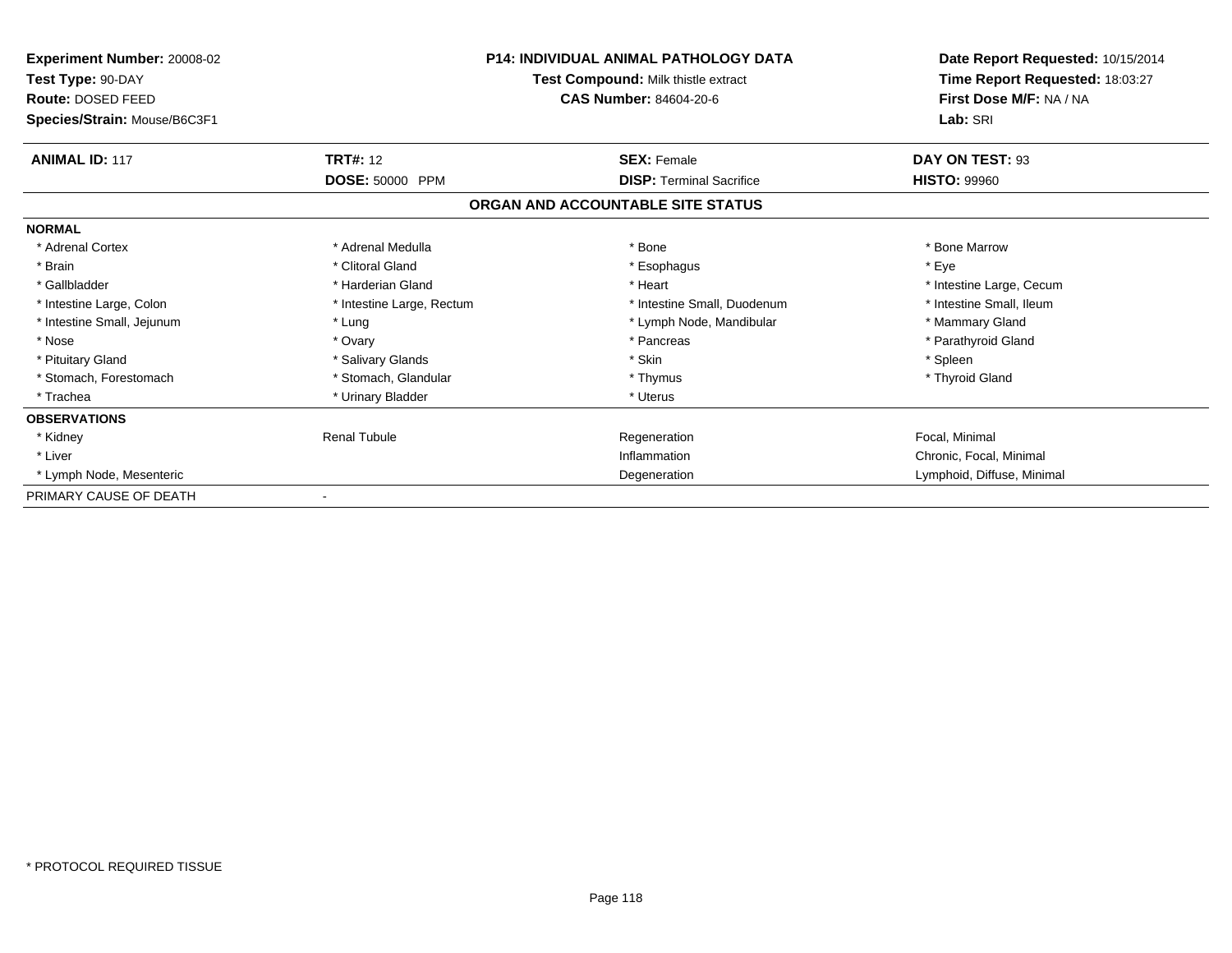| <b>Experiment Number: 20008-02</b><br>Test Type: 90-DAY<br>Route: DOSED FEED<br>Species/Strain: Mouse/B6C3F1 | <b>P14: INDIVIDUAL ANIMAL PATHOLOGY DATA</b><br>Test Compound: Milk thistle extract<br><b>CAS Number: 84604-20-6</b> |                                   | Date Report Requested: 10/15/2014<br>Time Report Requested: 18:03:27<br>First Dose M/F: NA / NA<br>Lab: SRI |  |
|--------------------------------------------------------------------------------------------------------------|----------------------------------------------------------------------------------------------------------------------|-----------------------------------|-------------------------------------------------------------------------------------------------------------|--|
| <b>ANIMAL ID: 118</b>                                                                                        | <b>TRT#: 12</b>                                                                                                      | <b>SEX: Female</b>                | DAY ON TEST: 93                                                                                             |  |
|                                                                                                              | DOSE: 50000 PPM                                                                                                      | <b>DISP: Terminal Sacrifice</b>   | <b>HISTO: 99961</b>                                                                                         |  |
|                                                                                                              |                                                                                                                      | ORGAN AND ACCOUNTABLE SITE STATUS |                                                                                                             |  |
| <b>NORMAL</b>                                                                                                |                                                                                                                      |                                   |                                                                                                             |  |
| * Adrenal Cortex                                                                                             | * Adrenal Medulla                                                                                                    | * Bone                            | * Bone Marrow                                                                                               |  |
| * Brain                                                                                                      | * Clitoral Gland                                                                                                     | * Esophagus                       | * Eye                                                                                                       |  |
| * Gallbladder                                                                                                | * Harderian Gland                                                                                                    | * Heart                           | * Intestine Large, Cecum                                                                                    |  |
| * Intestine Large, Colon                                                                                     | * Intestine Large, Rectum                                                                                            | * Intestine Small, Duodenum       | * Intestine Small. Ileum                                                                                    |  |
| * Intestine Small, Jejunum                                                                                   | * Lung                                                                                                               | * Lymph Node, Mandibular          | * Mammary Gland                                                                                             |  |
| * Nose                                                                                                       | * Ovary                                                                                                              | * Pancreas                        | * Parathyroid Gland                                                                                         |  |
| * Pituitary Gland                                                                                            | * Salivary Glands                                                                                                    | * Skin                            | * Spleen                                                                                                    |  |
| * Stomach, Forestomach                                                                                       | * Stomach, Glandular                                                                                                 | * Thymus                          | * Thyroid Gland                                                                                             |  |
| * Trachea                                                                                                    | * Urinary Bladder                                                                                                    | * Uterus                          |                                                                                                             |  |
| <b>OBSERVATIONS</b>                                                                                          |                                                                                                                      |                                   |                                                                                                             |  |
| * Kidney                                                                                                     |                                                                                                                      | Hydronephrosis                    | Marked                                                                                                      |  |
| [Hydronephrosis TGLS = 1-21]                                                                                 |                                                                                                                      |                                   |                                                                                                             |  |
| * Liver                                                                                                      |                                                                                                                      | Inflammation                      | Chronic, Focal, Minimal                                                                                     |  |
| * Lymph Node, Mesenteric                                                                                     |                                                                                                                      | Degeneration                      | Lymphoid, Diffuse, Minimal                                                                                  |  |
| PRIMARY CAUSE OF DEATH                                                                                       |                                                                                                                      |                                   |                                                                                                             |  |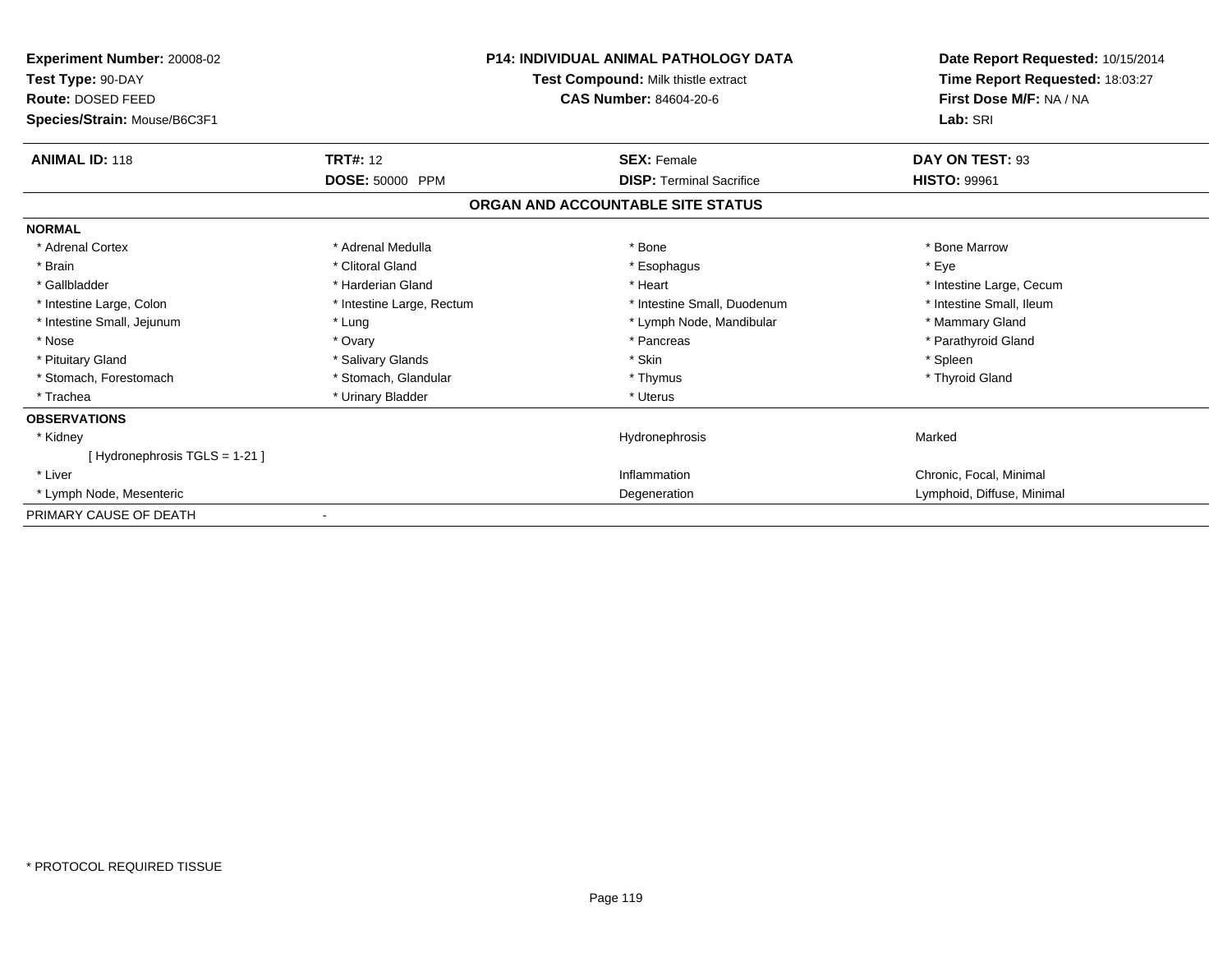| Experiment Number: 20008-02<br>Test Type: 90-DAY<br>Route: DOSED FEED<br>Species/Strain: Mouse/B6C3F1 | <b>P14: INDIVIDUAL ANIMAL PATHOLOGY DATA</b><br>Test Compound: Milk thistle extract<br><b>CAS Number: 84604-20-6</b> |                                                                      | Date Report Requested: 10/15/2014<br>Time Report Requested: 18:03:27<br>First Dose M/F: NA / NA<br>Lab: SRI |
|-------------------------------------------------------------------------------------------------------|----------------------------------------------------------------------------------------------------------------------|----------------------------------------------------------------------|-------------------------------------------------------------------------------------------------------------|
| <b>ANIMAL ID: 119</b>                                                                                 | <b>TRT#: 12</b>                                                                                                      | <b>SEX: Female</b>                                                   | DAY ON TEST: 93                                                                                             |
|                                                                                                       | DOSE: 50000 PPM                                                                                                      | <b>DISP: Terminal Sacrifice</b><br>ORGAN AND ACCOUNTABLE SITE STATUS | <b>HISTO: 99962</b>                                                                                         |
| <b>NORMAL</b>                                                                                         |                                                                                                                      |                                                                      |                                                                                                             |
| * Adrenal Cortex                                                                                      | * Adrenal Medulla                                                                                                    | * Bone                                                               | * Bone Marrow                                                                                               |
| * Brain<br>* Gallbladder                                                                              | * Clitoral Gland<br>* Harderian Gland                                                                                | * Esophagus<br>* Heart                                               | * Eye<br>* Intestine Large, Cecum                                                                           |
| * Intestine Large, Colon                                                                              | * Intestine Large, Rectum                                                                                            | * Intestine Small, Duodenum                                          | * Intestine Small. Ileum                                                                                    |
| * Intestine Small, Jejunum                                                                            | * Kidney                                                                                                             | * Lymph Node, Mandibular                                             | * Mammary Gland                                                                                             |
| * Nose                                                                                                | * Ovary                                                                                                              | * Pancreas                                                           | * Parathyroid Gland                                                                                         |
| * Pituitary Gland                                                                                     | * Salivary Glands                                                                                                    | * Skin                                                               | * Spleen                                                                                                    |
| * Stomach, Forestomach                                                                                | * Stomach, Glandular                                                                                                 | * Thymus                                                             | * Thyroid Gland                                                                                             |
| * Trachea                                                                                             | * Urinary Bladder                                                                                                    | * Uterus                                                             |                                                                                                             |
| <b>OBSERVATIONS</b>                                                                                   |                                                                                                                      |                                                                      |                                                                                                             |
| * Liver                                                                                               |                                                                                                                      | Inflammation                                                         | Chronic, Focal, Minimal                                                                                     |
| * Lung                                                                                                |                                                                                                                      | <b>Infiltration Cellular</b>                                         | Lymphocyte, Focal, Minimal                                                                                  |
| * Lymph Node, Mesenteric                                                                              |                                                                                                                      | Degeneration                                                         | Lymphoid, Diffuse, Mild                                                                                     |
| PRIMARY CAUSE OF DEATH                                                                                |                                                                                                                      |                                                                      |                                                                                                             |